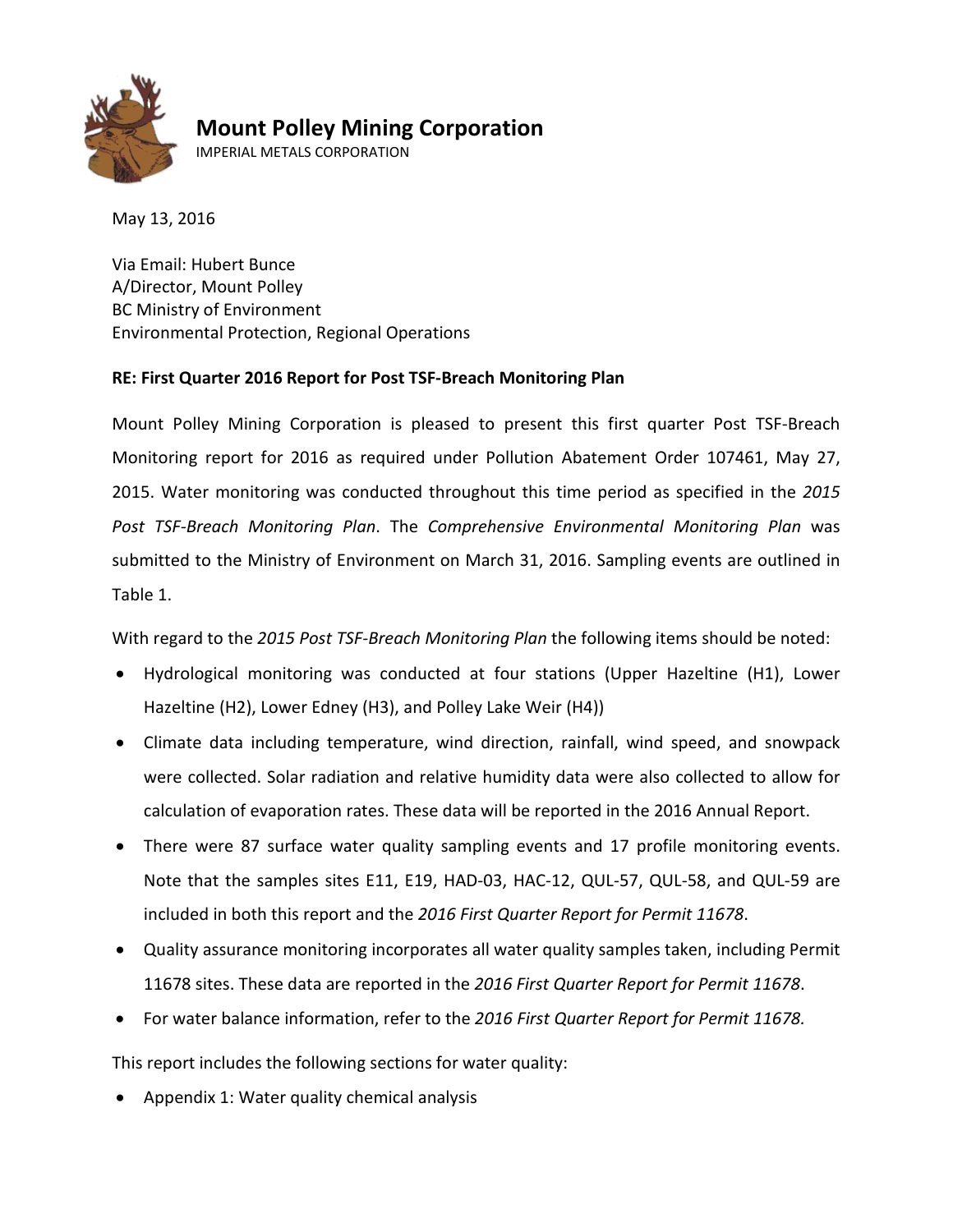- Appendix 2: In-situ data
- Appendix 3: Hydrology results

#### Table 1: Sampling events in the first quarter 2016

| <b>Site Name</b> | <b>BC EMS</b><br>Code | <b>Full Sample Suite</b><br><b>Frequency</b> | <b>Required</b><br><b>Samples</b> | Completed<br><b>Samples</b> | Required<br><b>Profiles</b> | Completed<br><b>Profiles</b> |
|------------------|-----------------------|----------------------------------------------|-----------------------------------|-----------------------------|-----------------------------|------------------------------|
| E11              | E302090               | Monthly                                      | 3                                 | 9                           |                             |                              |
| E19              | E305050               | Weekly                                       | 13                                | 18                          |                             |                              |
| <b>EDC-01</b>    | E303014               | Monthly                                      | 3                                 | 3                           |                             |                              |
| HAC-05a          | E304510               | Monthly                                      | 3                                 | 3                           |                             |                              |
| <b>HAC-08</b>    | E303013               | Monthly                                      | 3                                 | 3                           |                             |                              |
| <b>HAC-10</b>    | E303010               | Monthly                                      | 3                                 | 4                           |                             |                              |
| <b>HAC-12</b>    | E304351               | Weekly <sup>1</sup>                          | 13                                | 15                          |                             |                              |
| HAD-03           | E304230               | Weekly                                       | 13                                | 17                          |                             |                              |
| QUL-57           | E304874               | Weekly/Monthly <sup>2</sup>                  | 3                                 | $2^3$                       | 3                           | 5                            |
| QUL-58           | E304876               | Weekly/Monthly <sup>2</sup>                  | 3                                 | 3                           | 3                           | 5                            |
| QUL-59           | E304875               | Weekly/Monthly <sup>2</sup>                  | 3                                 | $2^3$                       | 3                           | 5                            |
| QUL-18           | E303019               | Bi-Monthly/Twice <sup>4,5</sup>              | $\mathbf 1$                       | $\mathbf{1}$                | $\mathbf{1}$                | $\mathbf{1}$                 |
| QUL-2a           | E303020               | Bi-Monthly/Twice <sup>4,5</sup>              | $\mathbf{1}$                      | 1                           | $\mathbf{1}$                | 1                            |
| QUL-40a          | E303021               | Monthly <sup>6</sup>                         | 0                                 | $\mathbf 0$                 | $\Omega$                    | $\Omega$                     |
| <b>QUL-120a</b>  | E303022               | Monthly <sup>6</sup>                         | 0                                 | 0                           | 0                           | 0                            |
| QUL-21a          | E303023               | Bi-Monthly Profile <sup>6</sup>              |                                   |                             | $\Omega$                    | 0                            |
| QUL-66a          | E303024               | Bi-Monthly Profile <sup>6</sup>              |                                   |                             | $\Omega$                    | 0                            |
| QUL-79           | E303025               | Bi-Monthly Profile <sup>6</sup>              |                                   |                             | 0                           | 0                            |
| QUR-1            | E303026               | <b>Bi-Monthly</b>                            | 6                                 | 6                           |                             |                              |
| P1               | E207974               | Bi-Monthly/Monthly <sup>4</sup>              | $\mathbf 0$                       | $\mathbf 0$                 | $\Omega$                    | $\Omega$                     |
| P <sub>2</sub>   | E207975               | Bi-Monthly/Monthly <sup>4</sup>              | 0                                 | 0                           | 0                           | 0                            |

 $1$  Monthly if not discharging

 $2$  Weekly between spring and fall overturn; monthly during winter when discharging

<sup>3</sup> One sampling event missed in February due to weather and time constraints

<sup>4</sup> Bi-monthly profiles and monthly sampling between spring and fall overturn

<sup>5</sup> Twice during winter

<sup>6</sup> Between spring and fall overturn

Sincerely,

 $442$ 

Colleen Hughes, EP Environmental Coordinator Mount Polley Mining Corporation 250-790-2617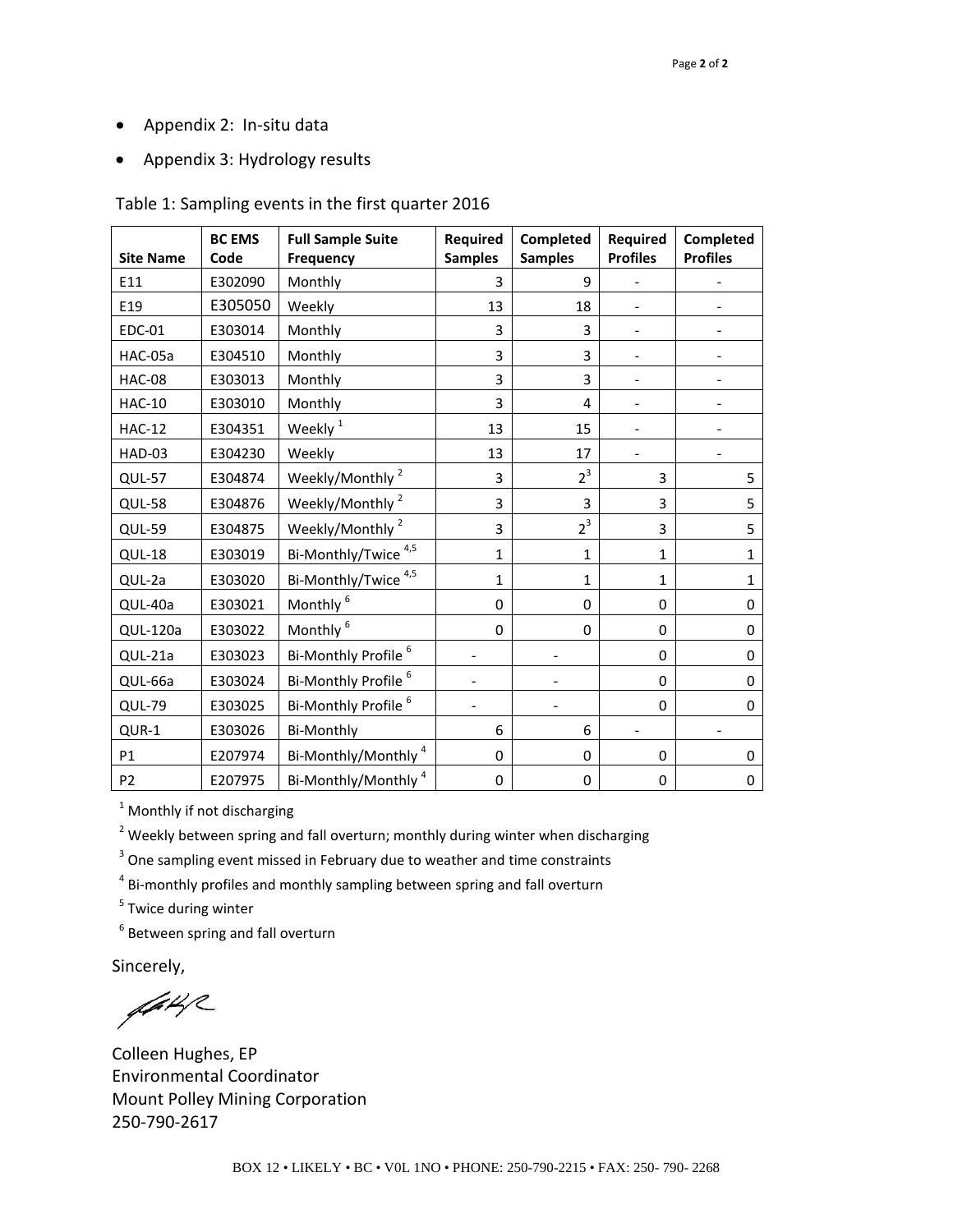# Appendix 1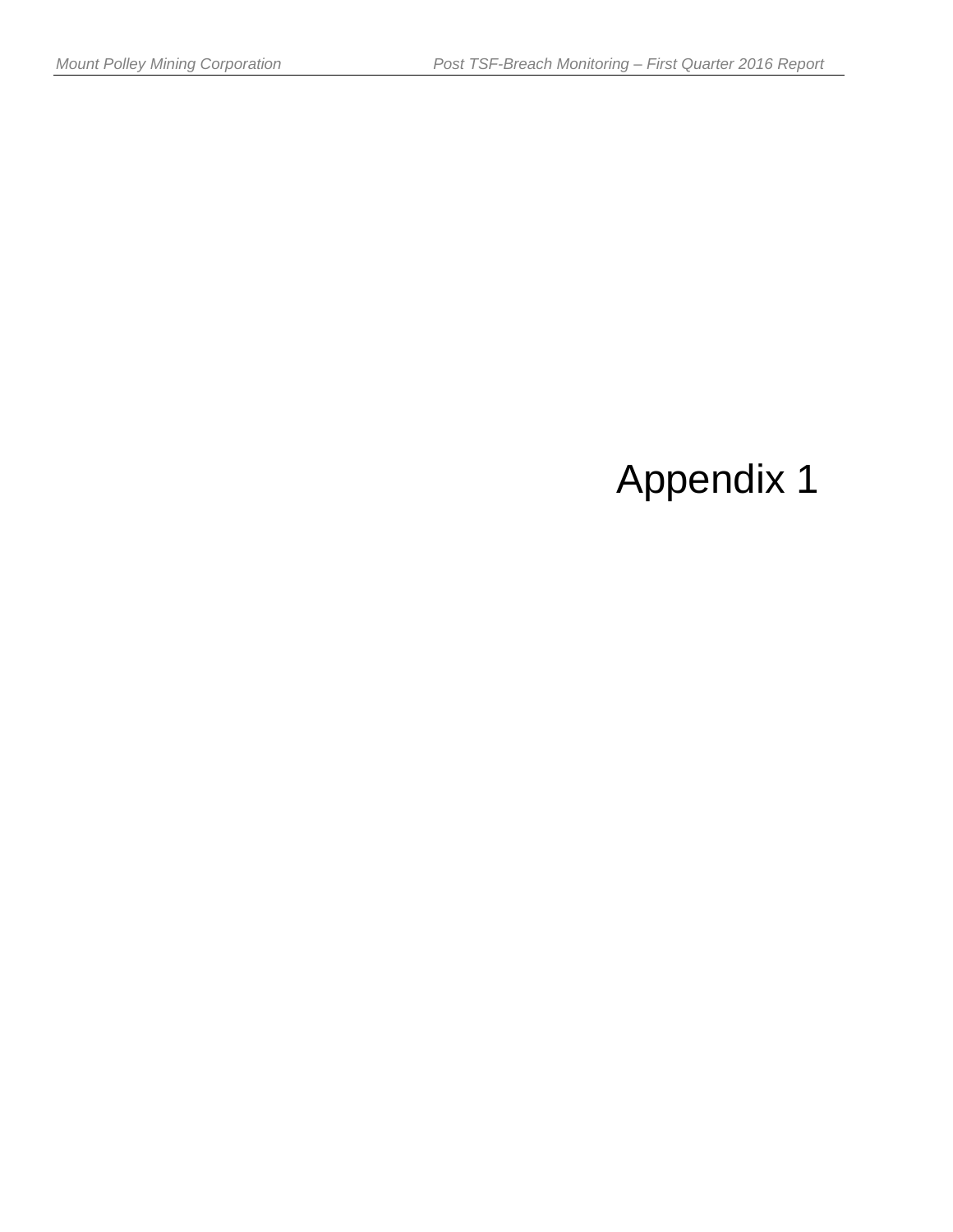## **Monitoring data report for:** Edney Creek



|  |  |  | <b>to: 31-Mar-2016</b> | 1-Jan-2016 <b>1</b> | This report covers the period from: |
|--|--|--|------------------------|---------------------|-------------------------------------|
|--|--|--|------------------------|---------------------|-------------------------------------|

|               |          | Conductivity (µs/cm) | Hardness (mg/L) | pH (pH) | TDS (mg/L) | TSS (mg/L) | NTU (ntu) | Alkalinity (CaCO3)<br>(mg/L) |
|---------------|----------|----------------------|-----------------|---------|------------|------------|-----------|------------------------------|
| <b>EDC-01</b> | 05/01/16 | 342                  | 171             | 8.15    | 225        | 3.0        | $1.1$     | 141                          |
|               | 01/02/16 | 210                  | 101             | 8.05    | 146        | 3.0        | 2.34      | 92.2                         |
|               | 02/03/16 | 154                  | 78              | 7.88    | 84         | 1.9        | 2.56      | 66.9                         |
|               | 10/03/16 |                      |                 |         |            | 8.2        | 5.75      |                              |
|               | 15/03/16 |                      |                 |         |            | 3.7        | 3.46      |                              |
|               | 23/03/16 |                      |                 |         |            | 9.1        | 4.85      |                              |
|               | 29/03/16 |                      |                 |         |            | $5.4\,$    | 3.75      |                              |
|               |          |                      |                 |         |            |            |           |                              |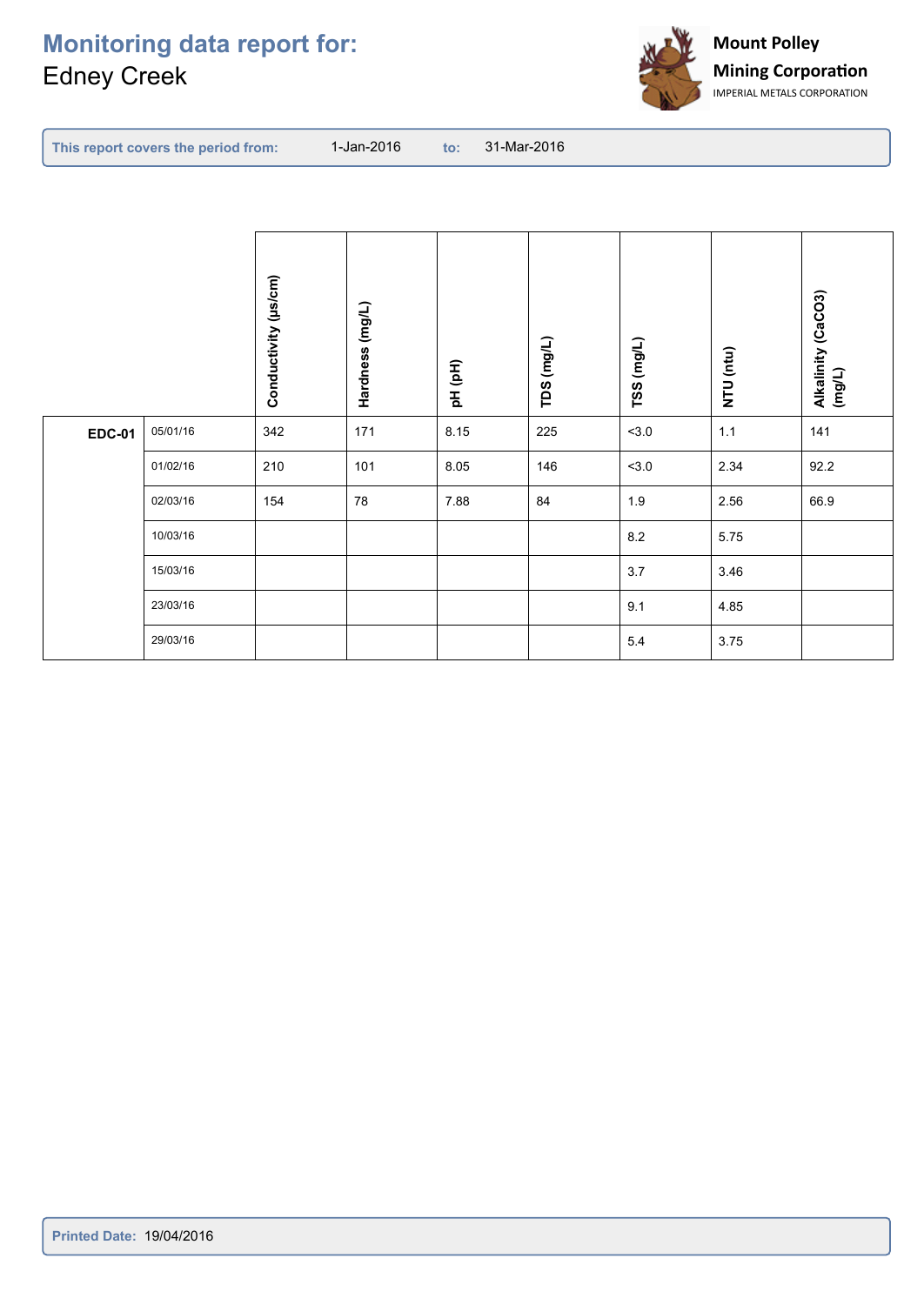

|--|--|--|

|               |          | Ammonia (as N) (mg/L) | Chloride (mg/L) | Floride (mg/L) | Nitrate (N) (mg/L) | and Nitrite<br>Nitrate<br>(mg/L) | Nitrite (N) (mg/L) | Diss-Orthophosphate<br>(mg/L) |
|---------------|----------|-----------------------|-----------------|----------------|--------------------|----------------------------------|--------------------|-------------------------------|
| <b>EDC-01</b> | 05/01/16 | 0.0077                | 1.95            | 0.087          | 0.367              | 0.367                            | < 0.0010           | 0.0035                        |
|               | 01/02/16 | 0.0067                | 0.52            | 0.06           | 0.612              | 0.614                            | 0.0025             | 0.0037                        |
|               | 02/03/16 | 0.0066                | < 0.50          | 0.046          | 0.351              | 0.351                            | < 0.0010           | 0.0026                        |
|               | 10/03/16 |                       |                 |                |                    |                                  |                    |                               |
|               | 15/03/16 |                       |                 |                |                    |                                  |                    |                               |
|               | 23/03/16 |                       |                 |                |                    |                                  |                    |                               |
|               | 29/03/16 |                       |                 |                |                    |                                  |                    |                               |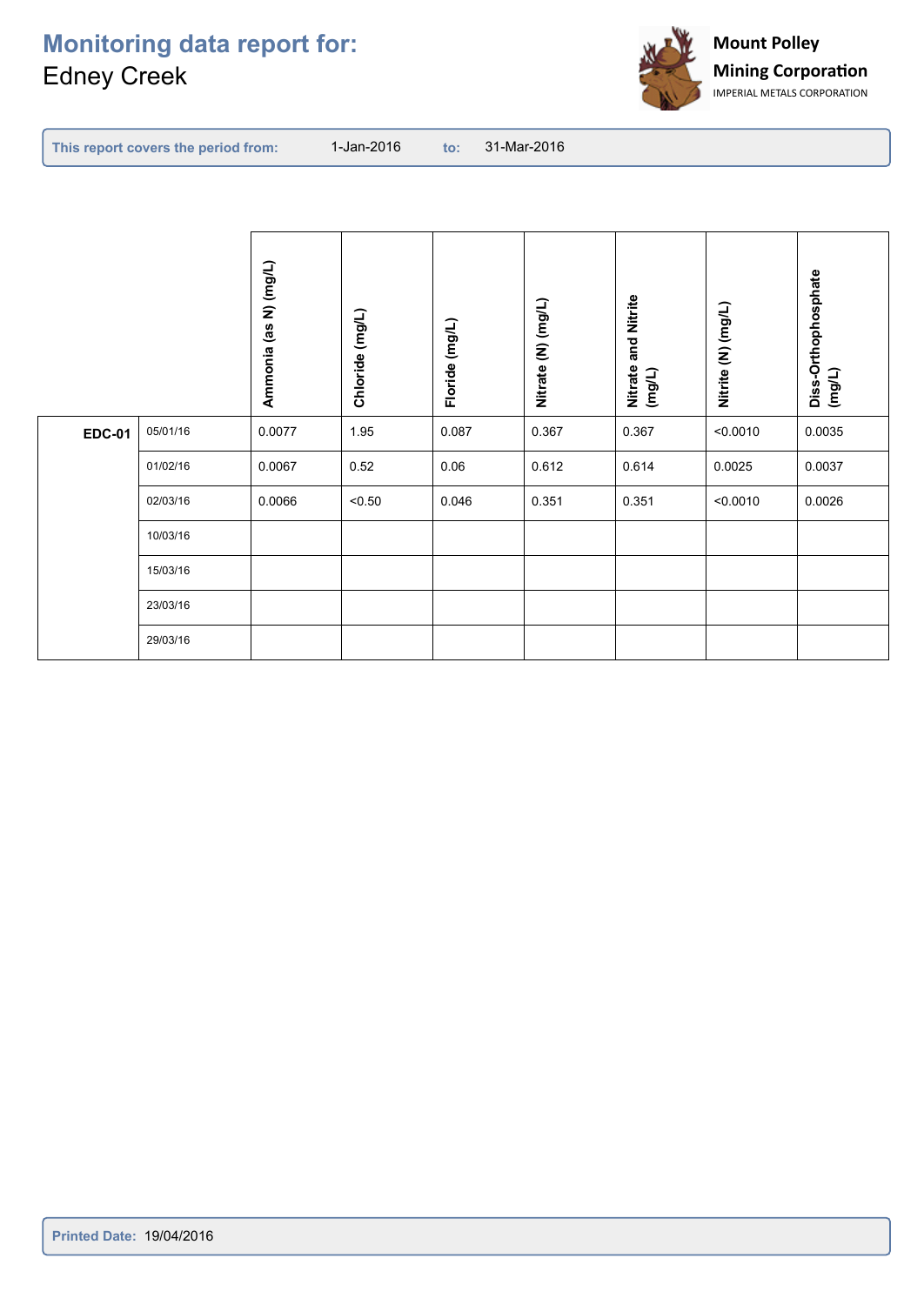

|               |          | Diss-Phosphorus<br>(mg/L) | <b>Total Phosphorus</b><br>(mg/L) | Sulphate (mg/L) | Total Nitrogen (mg/L) | ပိ<br>Dissolved Organic<br>(mg/L) | Total Aluminum (mg/L) | Antimony (Sb)-Total<br>(mg/L) |
|---------------|----------|---------------------------|-----------------------------------|-----------------|-----------------------|-----------------------------------|-----------------------|-------------------------------|
| <b>EDC-01</b> | 05/01/16 | 0.0057                    | 0.0091                            | 38.2            | 0.636                 | 8.66                              | 0.0271                | < 0.00010                     |
|               | 01/02/16 | 0.0137                    | 0.0192                            | 11.6            | 1.05                  | 14.9                              | 0.168                 | < 0.00010                     |
|               | 02/03/16 | 0.0147                    | 0.0232                            | 7.92            | 0.923                 | 17.9                              | 0.218                 | < 0.00010                     |
|               | 10/03/16 |                           |                                   |                 |                       |                                   |                       |                               |
|               | 15/03/16 |                           |                                   |                 |                       |                                   |                       |                               |
|               | 23/03/16 |                           |                                   |                 |                       |                                   |                       |                               |
|               | 29/03/16 |                           |                                   |                 |                       |                                   |                       |                               |
|               |          |                           |                                   |                 |                       |                                   |                       |                               |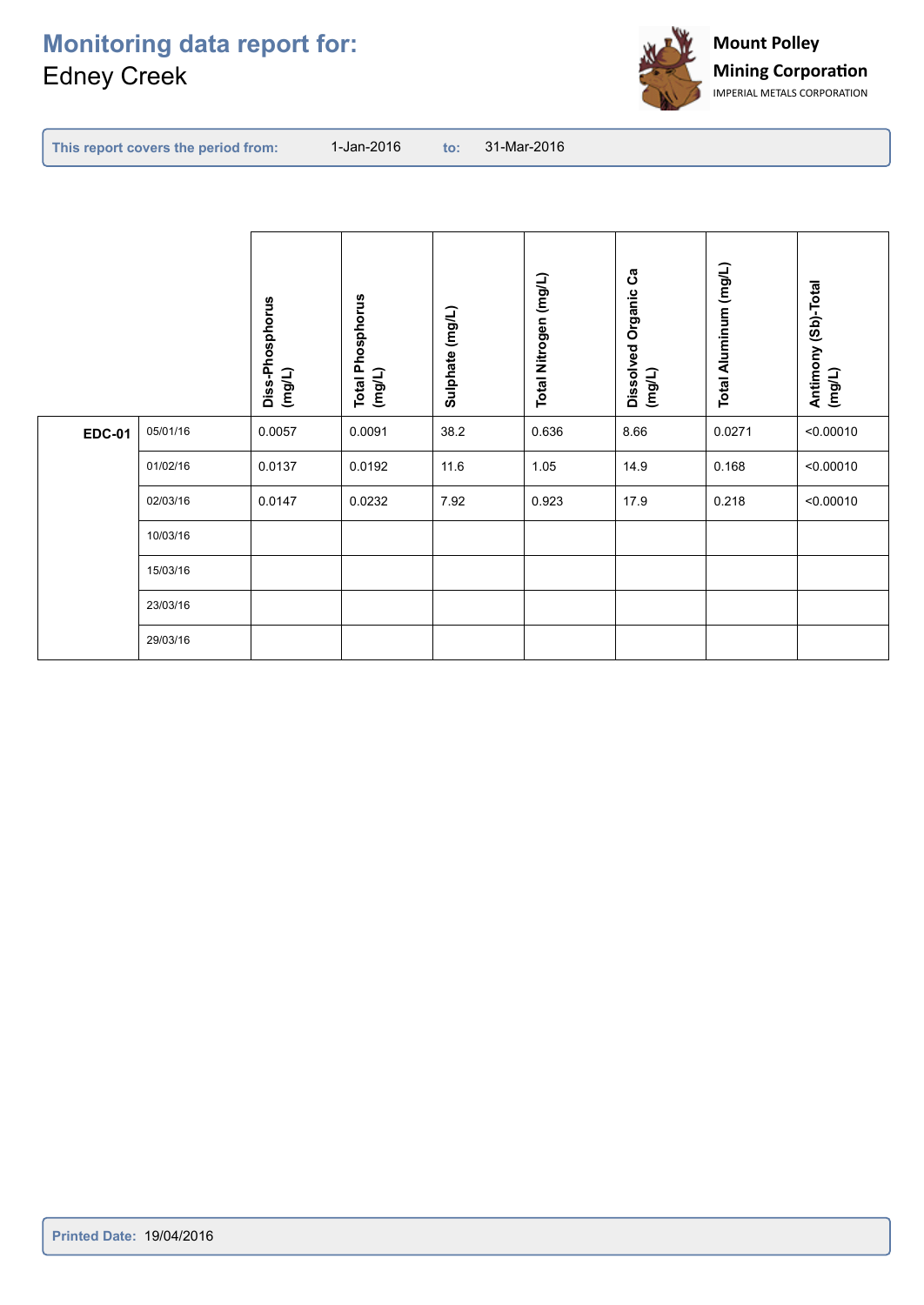

| $\qquad \qquad \text{to:} \qquad 31\text{-} \text{Mar-}2016$ |  |
|--------------------------------------------------------------|--|
|--------------------------------------------------------------|--|

|               |          | Arsenic (As)-Total<br>(mg/L) | Barium (Ba)-Total<br>$($ mg/L) | Beryllium (Be)-Total<br>$($ mg/L) | Bismuth (Bi)-Total<br>(mg/L) | Boron (B)-Total (mg/L) | Total Cadmium (mg/L) | Calcium (Ca)-Total<br>(mg/L) |
|---------------|----------|------------------------------|--------------------------------|-----------------------------------|------------------------------|------------------------|----------------------|------------------------------|
| <b>EDC-01</b> | 05/01/16 | 0.00164                      | 0.0299                         | < 0.00010                         | < 0.000050                   | 0.02                   | 0.0000078            | 45                           |
|               | 01/02/16 | 0.00107                      | 0.0158                         | < 0.00010                         | < 0.000050                   | 0.012                  | < 0.0000050          | 26.5                         |
|               | 02/03/16 | 0.0008                       | 0.0124                         | < 0.00010                         | < 0.000050                   | < 0.010                | < 0.0000050          | 20.7                         |
|               | 10/03/16 |                              |                                |                                   |                              |                        |                      |                              |
|               | 15/03/16 |                              |                                |                                   |                              |                        |                      |                              |
|               | 23/03/16 |                              |                                |                                   |                              |                        |                      |                              |
|               | 29/03/16 |                              |                                |                                   |                              |                        |                      |                              |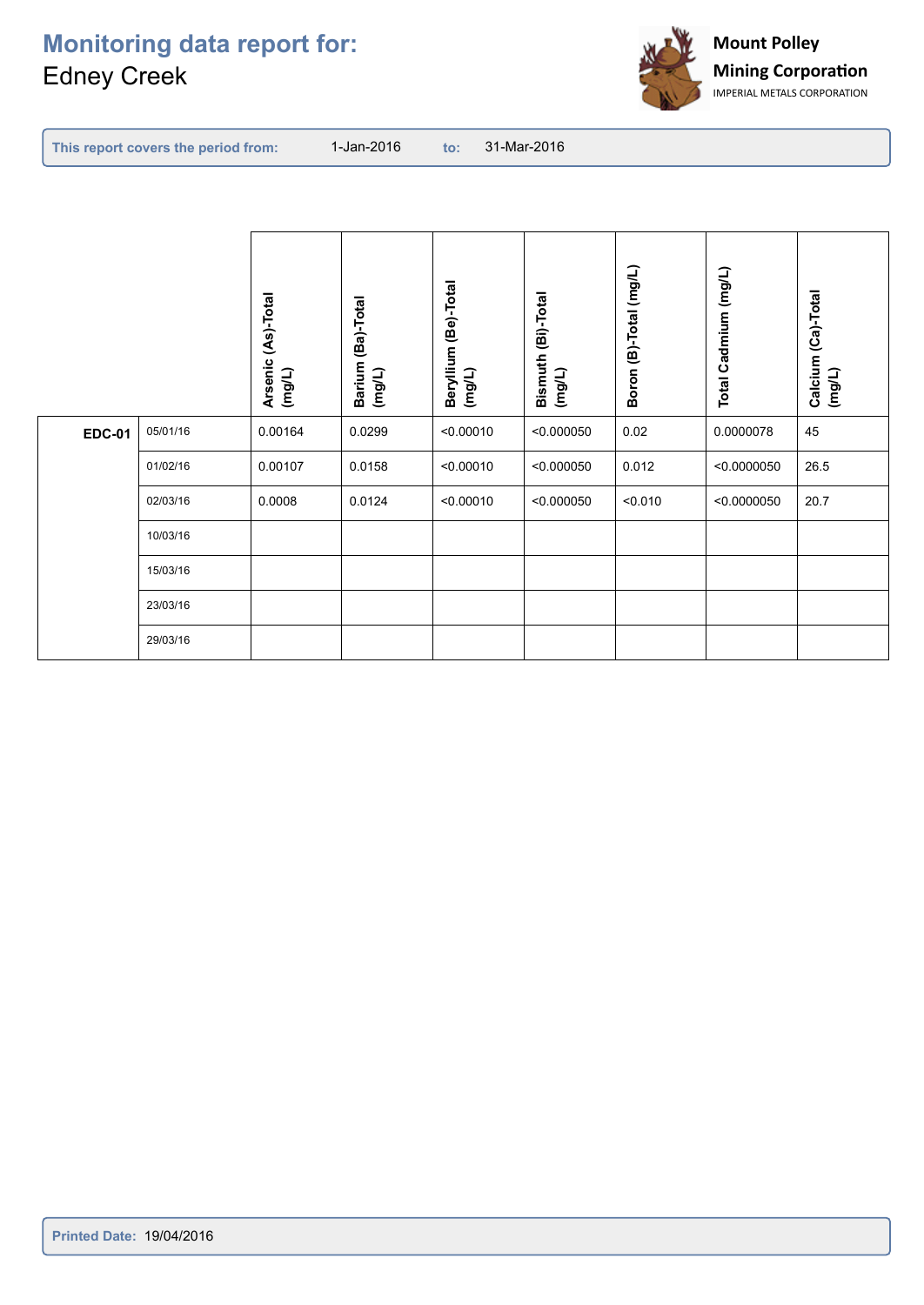

|--|

|               |          | Chromium (Cr)-Total<br>(mg/L) | Cobalt (Co)-Total<br>(mg/L) | Total Copper (mg/L) | Total Iron (mg/L) | Total Lead (mg/L) | Lithium (Li)-Total<br>$($ mg/L) | Magnesium (Mg)-Total<br>(mg/L) |
|---------------|----------|-------------------------------|-----------------------------|---------------------|-------------------|-------------------|---------------------------------|--------------------------------|
| <b>EDC-01</b> | 05/01/16 | < 0.00050                     | < 0.00010                   | 0.00496             | 0.077             | < 0.000050        | 0.0012                          | 13.2                           |
|               | 01/02/16 | 0.00076                       | 0.00013                     | 0.00428             | 0.316             | 0.000067          | < 0.0010                        | 8.71                           |
|               | 02/03/16 | 0.00094                       | 0.00015                     | 0.00429             | 0.393             | 0.000082          | < 0.0010                        | 5.99                           |
|               | 10/03/16 |                               |                             |                     |                   |                   |                                 |                                |
|               | 15/03/16 |                               |                             |                     |                   |                   |                                 |                                |
|               | 23/03/16 |                               |                             |                     |                   |                   |                                 |                                |
|               | 29/03/16 |                               |                             |                     |                   |                   |                                 |                                |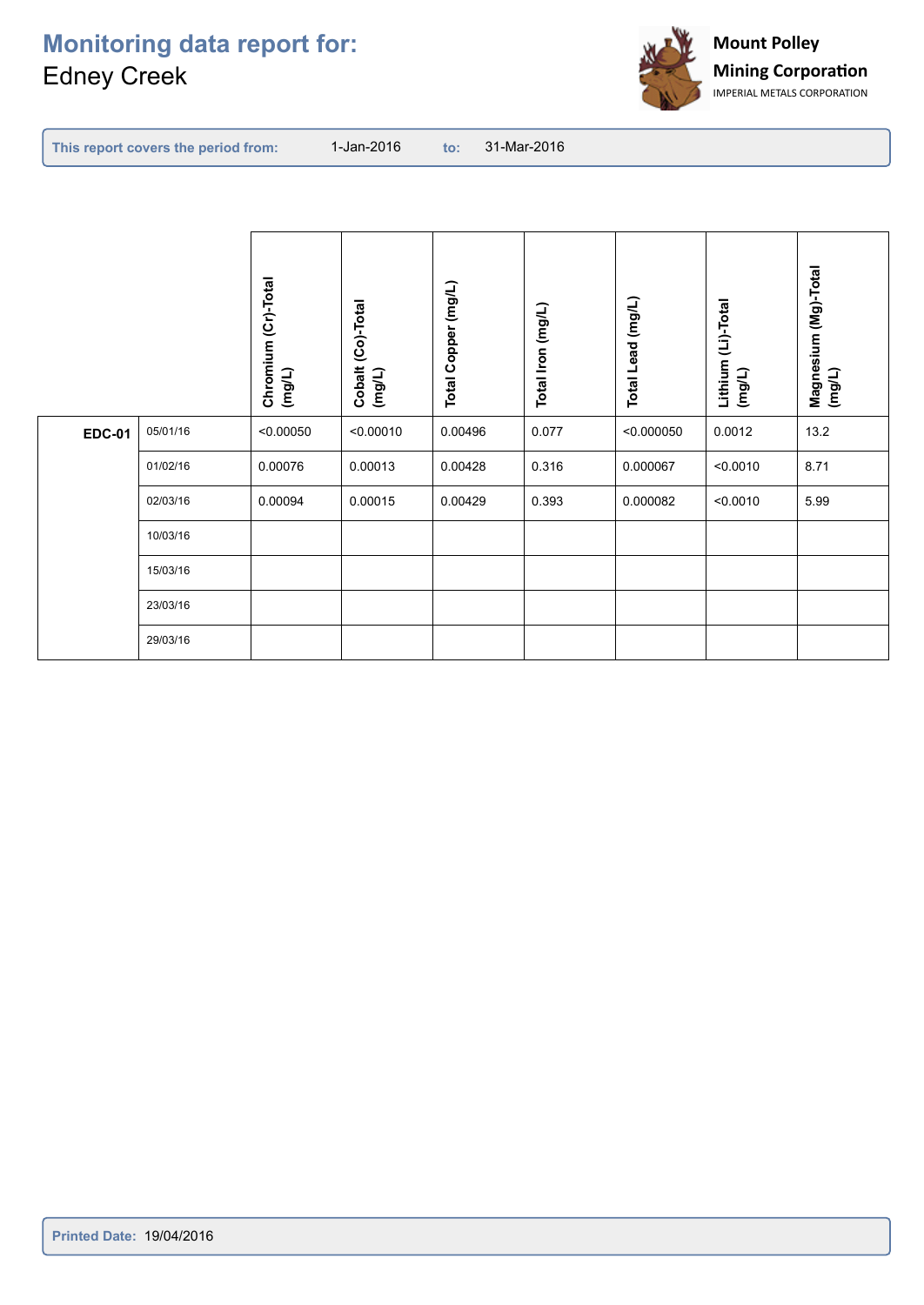

|--|

|               |          | <b>Total Manganese</b><br>(mg/L) | <b>Total Molybdenum</b><br>(mg/L) | Nickel (Ni)-Total (mg/L) | Potassium (K)-Total<br>(mg/L) | Total Selenium (mg/L) | Silicon (Si)-Total<br>(mg/L) | Silver (Ag)-Total<br>(mg/L) |
|---------------|----------|----------------------------------|-----------------------------------|--------------------------|-------------------------------|-----------------------|------------------------------|-----------------------------|
| <b>EDC-01</b> | 05/01/16 | 0.0112                           | 0.00402                           | 0.00064                  | 1.03                          | 0.00121               | 4.95                         | < 0.000010                  |
|               | 01/02/16 | 0.0121                           | 0.00137                           | 0.00114                  | 0.803                         | 0.000178              | 5.02                         | < 0.000010                  |
|               | 02/03/16 | 0.011                            | 0.000502                          | 0.00141                  | 0.643                         | 0.000212              | 5.07                         | < 0.000010                  |
|               | 10/03/16 |                                  |                                   |                          |                               |                       |                              |                             |
|               | 15/03/16 |                                  |                                   |                          |                               |                       |                              |                             |
|               | 23/03/16 |                                  |                                   |                          |                               |                       |                              |                             |
|               | 29/03/16 |                                  |                                   |                          |                               |                       |                              |                             |
|               |          |                                  |                                   |                          |                               |                       |                              |                             |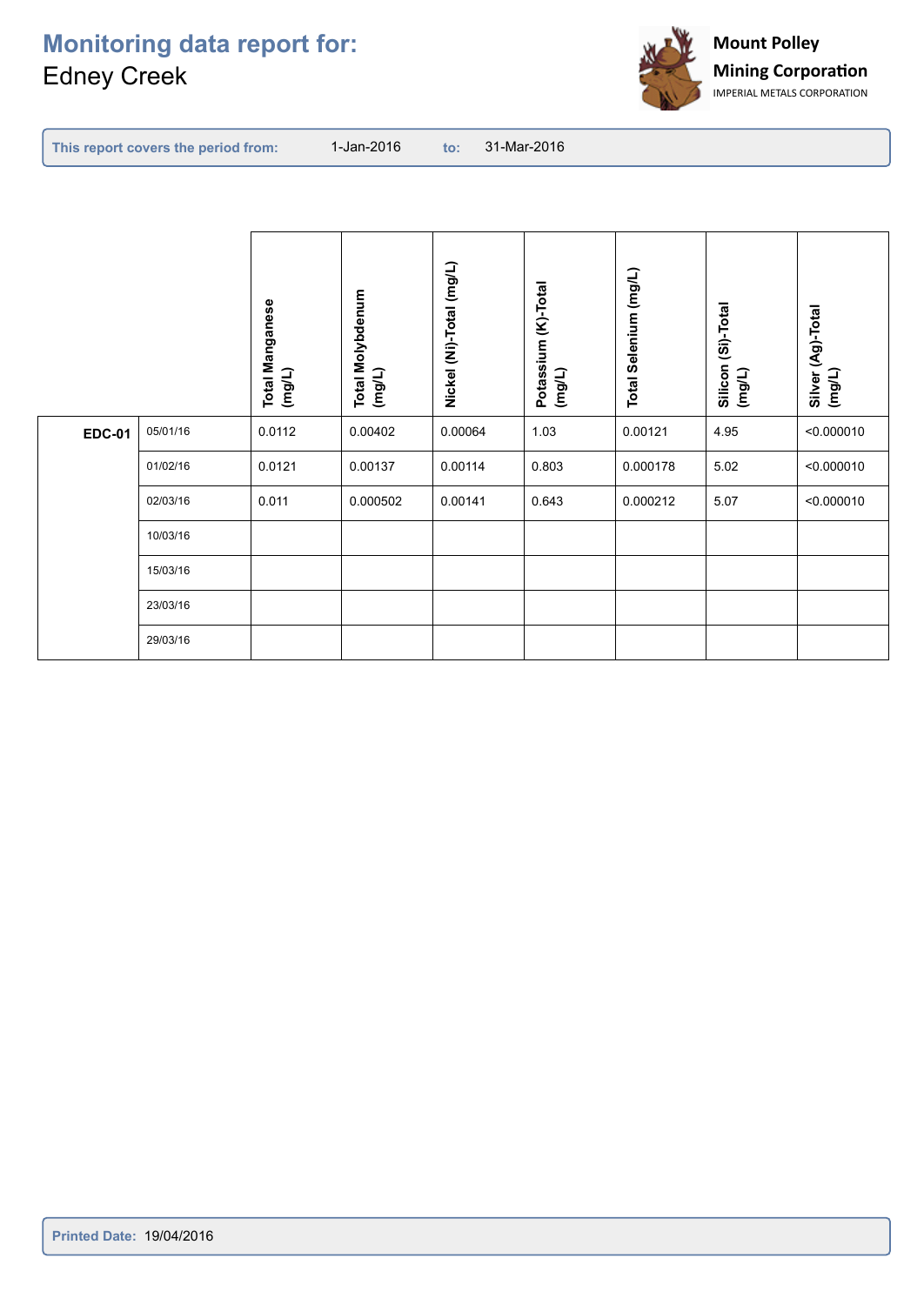

|--|

|               |          | Sodium (Na)-Total<br>$($ mg/L) | Strontium (Sr)-Total<br>$($ mg/L) | Thallium (TI)-Total<br>$($ mg/L) | Tin (Sn)-Total (mg/L) | Titanium (Ti)-Total<br>(mg/L) | Uranium (U)-Total<br>(mg/L) | Vanadium (V)-Total<br>(mg/L) |
|---------------|----------|--------------------------------|-----------------------------------|----------------------------------|-----------------------|-------------------------------|-----------------------------|------------------------------|
| <b>EDC-01</b> | 05/01/16 | 8.92                           | 0.329                             | < 0.000010                       | < 0.00010             | 0.011                         | 0.000438                    | 0.00051                      |
|               | 01/02/16 | 5.12                           | 0.163                             | < 0.000010                       | < 0.00010             | 0.013                         | 0.000176                    | 0.00113                      |
|               | 02/03/16 | 3.35                           | 0.132                             | < 0.000010                       | < 0.00010             | < 0.010                       | 0.000125                    | 0.0013                       |
|               | 10/03/16 |                                |                                   |                                  |                       |                               |                             |                              |
|               | 15/03/16 |                                |                                   |                                  |                       |                               |                             |                              |
|               | 23/03/16 |                                |                                   |                                  |                       |                               |                             |                              |
|               | 29/03/16 |                                |                                   |                                  |                       |                               |                             |                              |
|               |          |                                |                                   |                                  |                       |                               |                             |                              |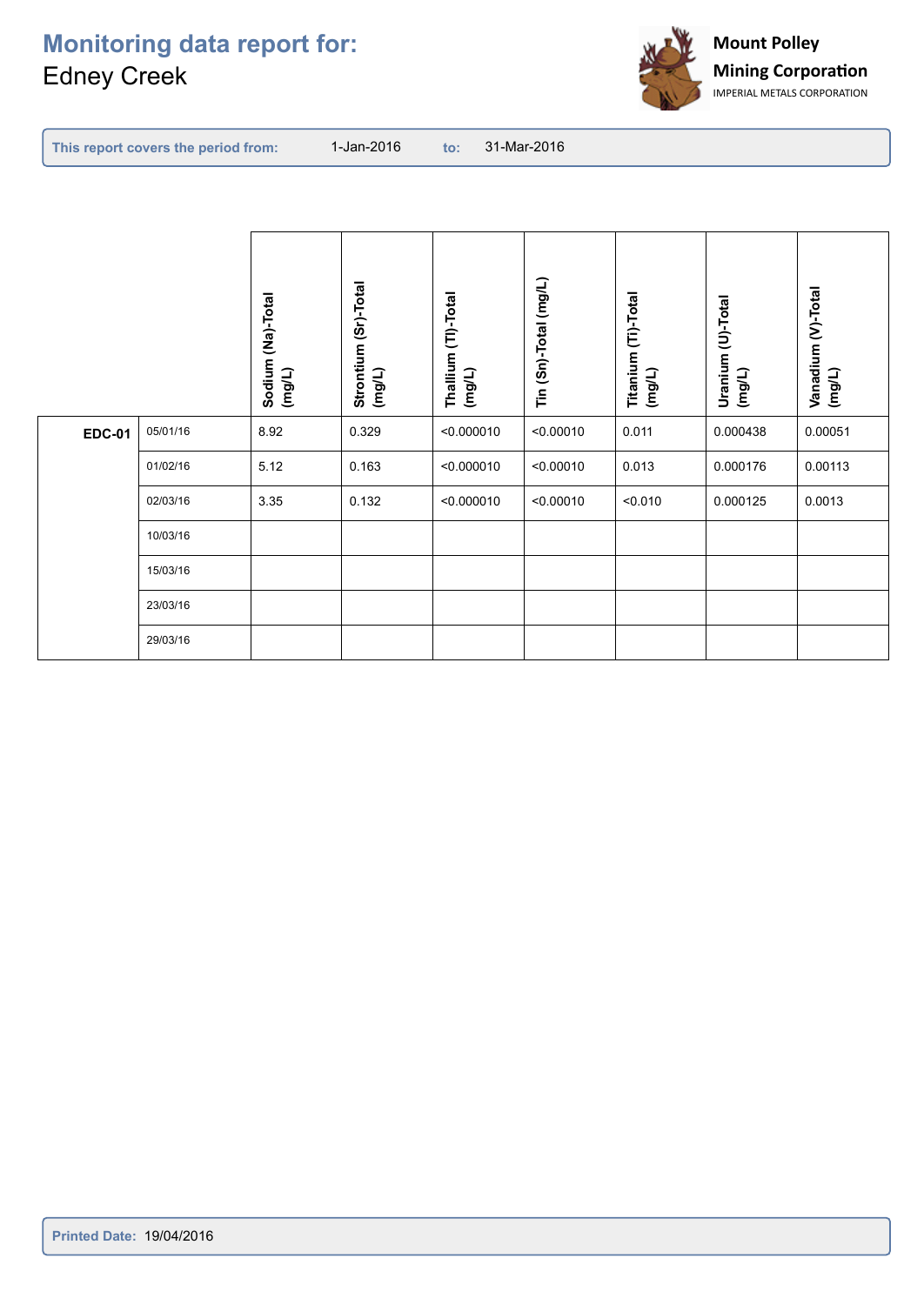

| <b>to: 31-Mar-2016</b> |  |  |  |  |
|------------------------|--|--|--|--|
|------------------------|--|--|--|--|

|               |          | Zinc (Zn)-Total (mg/L) | Diss-Aluminum (Al)<br>(mg/L) | Diss-Antimony (Sb)<br>(mg/L) | Diss-Arsenic (As)<br>(mg/L) | Diss-Barium (Ba)<br>(mg/L) | Diss-Beryllium (Be)<br>(mg/L) | Diss-Bismuth (Bi)<br>(mg/L) |
|---------------|----------|------------------------|------------------------------|------------------------------|-----------------------------|----------------------------|-------------------------------|-----------------------------|
| <b>EDC-01</b> | 05/01/16 | < 0.0030               | 0.0065                       | < 0.00010                    | 0.00152                     | 0.0289                     | < 0.00010                     | < 0.000050                  |
|               | 01/02/16 | < 0.0030               | 0.0615                       | < 0.00010                    | 0.001                       | 0.0142                     | < 0.00010                     | < 0.000050                  |
|               | 02/03/16 | < 0.0030               | 0.0968                       | < 0.00010                    | 0.00068                     | 0.0111                     | < 0.00010                     | < 0.000050                  |
|               | 10/03/16 |                        |                              |                              |                             |                            |                               |                             |
|               | 15/03/16 |                        |                              |                              |                             |                            |                               |                             |
|               | 23/03/16 |                        |                              |                              |                             |                            |                               |                             |
|               | 29/03/16 |                        |                              |                              |                             |                            |                               |                             |
|               |          |                        |                              |                              |                             |                            |                               |                             |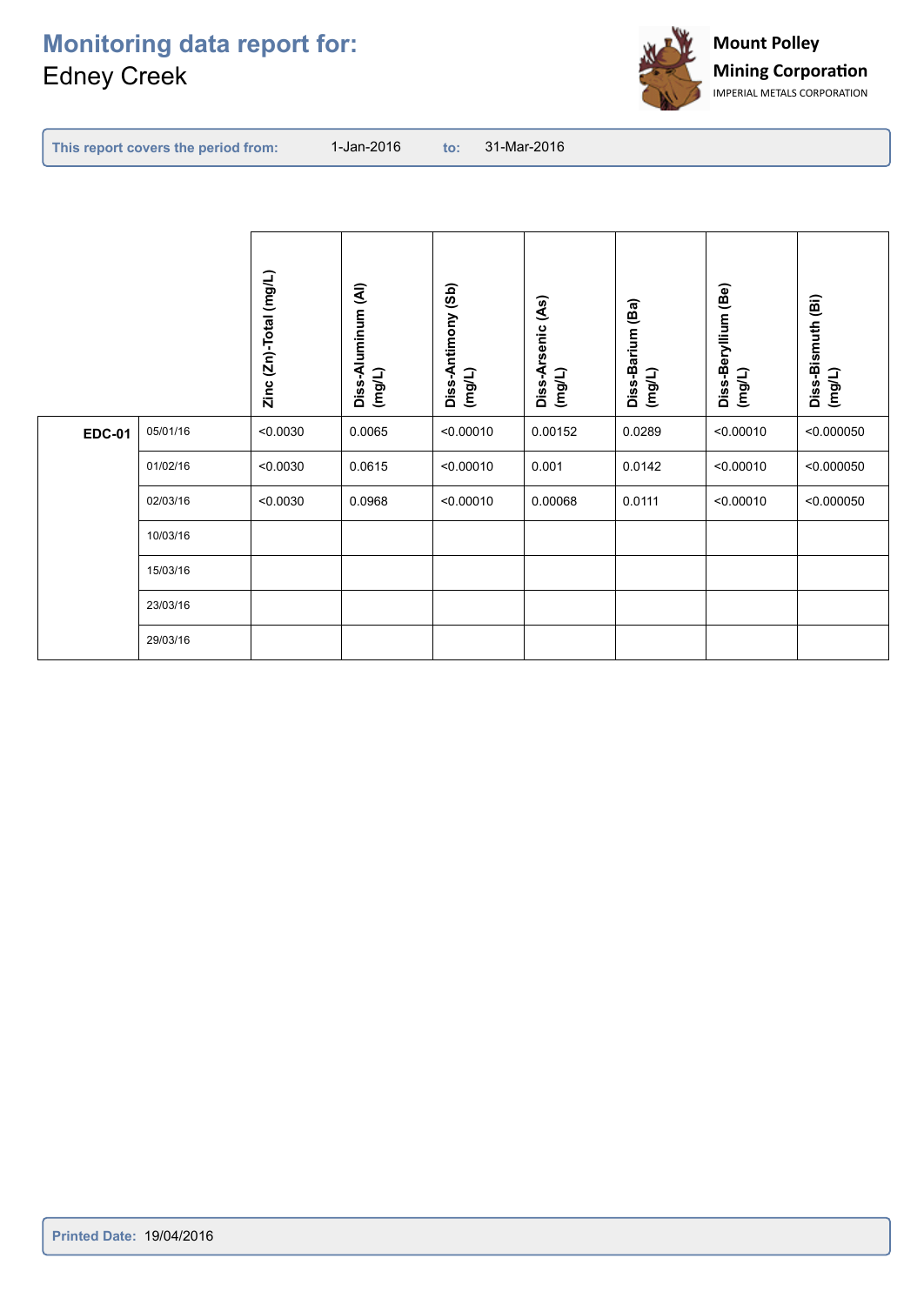

|--|

|               |          | Diss-Boron (B) (mg/L) | Diss-Cadmium (Cd)<br>(mg/L) | Diss-Calcium (Ca)<br>(mg/L) | Diss-Chromium (Cr)<br>(mg/L) | Diss-Cobalt (Co)<br>(mg/L) | Diss-Copper (Cu)<br>(mg/L) | Diss-Iron (Fe) (mg/L) |
|---------------|----------|-----------------------|-----------------------------|-----------------------------|------------------------------|----------------------------|----------------------------|-----------------------|
| <b>EDC-01</b> | 05/01/16 | 0.019                 | 0.0000052                   | 46.5                        | < 0.00050                    | < 0.00010                  | 0.00441                    | 0.05                  |
|               | 01/02/16 | 0.012                 | 0.0000058                   | 26.5                        | < 0.00050                    | < 0.00010                  | 0.00323                    | 0.173                 |
|               | 02/03/16 | < 0.010               | < 0.0000050                 | 21.2                        | 0.00069                      | < 0.00010                  | 0.00368                    | 0.236                 |
|               | 10/03/16 |                       |                             |                             |                              |                            |                            |                       |
|               | 15/03/16 |                       |                             |                             |                              |                            |                            |                       |
|               | 23/03/16 |                       |                             |                             |                              |                            |                            |                       |
|               | 29/03/16 |                       |                             |                             |                              |                            |                            |                       |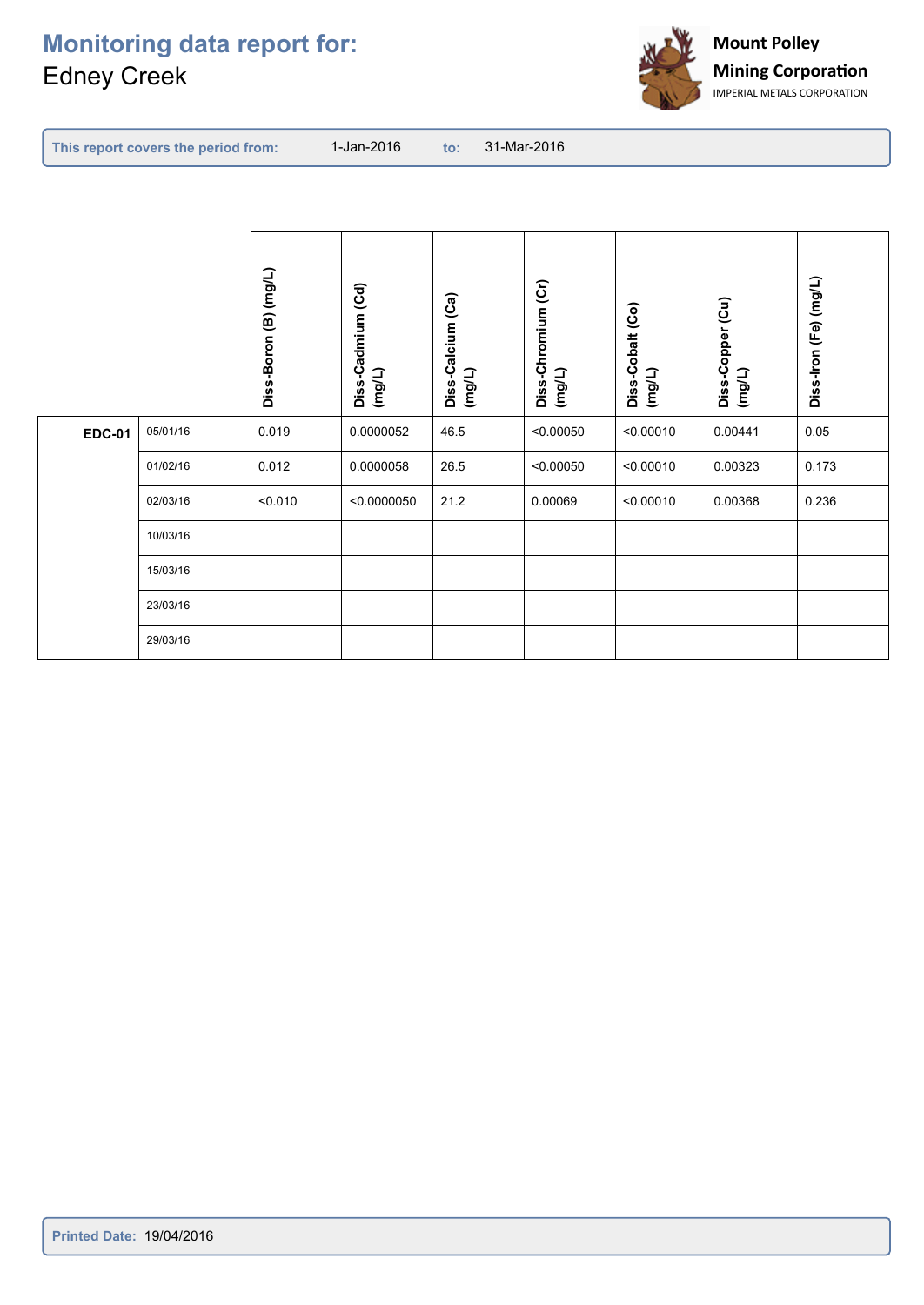

|--|

|               |          | Diss-Lead (Pb) (mg/L) | Diss-Lithium (Li)<br>(mg/L) | Diss-Magnesium (Mg)<br>(mg/L) | Diss-Manganese (Mn)<br>(mg/L) | Diss-Molybdenum<br>$($ Mo) (mg/L) | Diss-Nickel (Ni) (mg/L) | Diss-Potassium (K)<br>(mg/L) |
|---------------|----------|-----------------------|-----------------------------|-------------------------------|-------------------------------|-----------------------------------|-------------------------|------------------------------|
| <b>EDC-01</b> | 05/01/16 | < 0.000050            | 0.0011                      | 13.3                          | 0.00932                       | 0.00352                           | 0.00057                 | 0.984                        |
|               | 01/02/16 | < 0.000050            | < 0.0010                    | 8.42                          | 0.0074                        | 0.000763                          | 0.00096                 | 0.766                        |
|               | 02/03/16 | < 0.000050            | < 0.0010                    | 6.07                          | 0.0057                        | 0.000462                          | 0.00111                 | 0.627                        |
|               | 10/03/16 |                       |                             |                               |                               |                                   |                         |                              |
|               | 15/03/16 |                       |                             |                               |                               |                                   |                         |                              |
|               | 23/03/16 |                       |                             |                               |                               |                                   |                         |                              |
|               | 29/03/16 |                       |                             |                               |                               |                                   |                         |                              |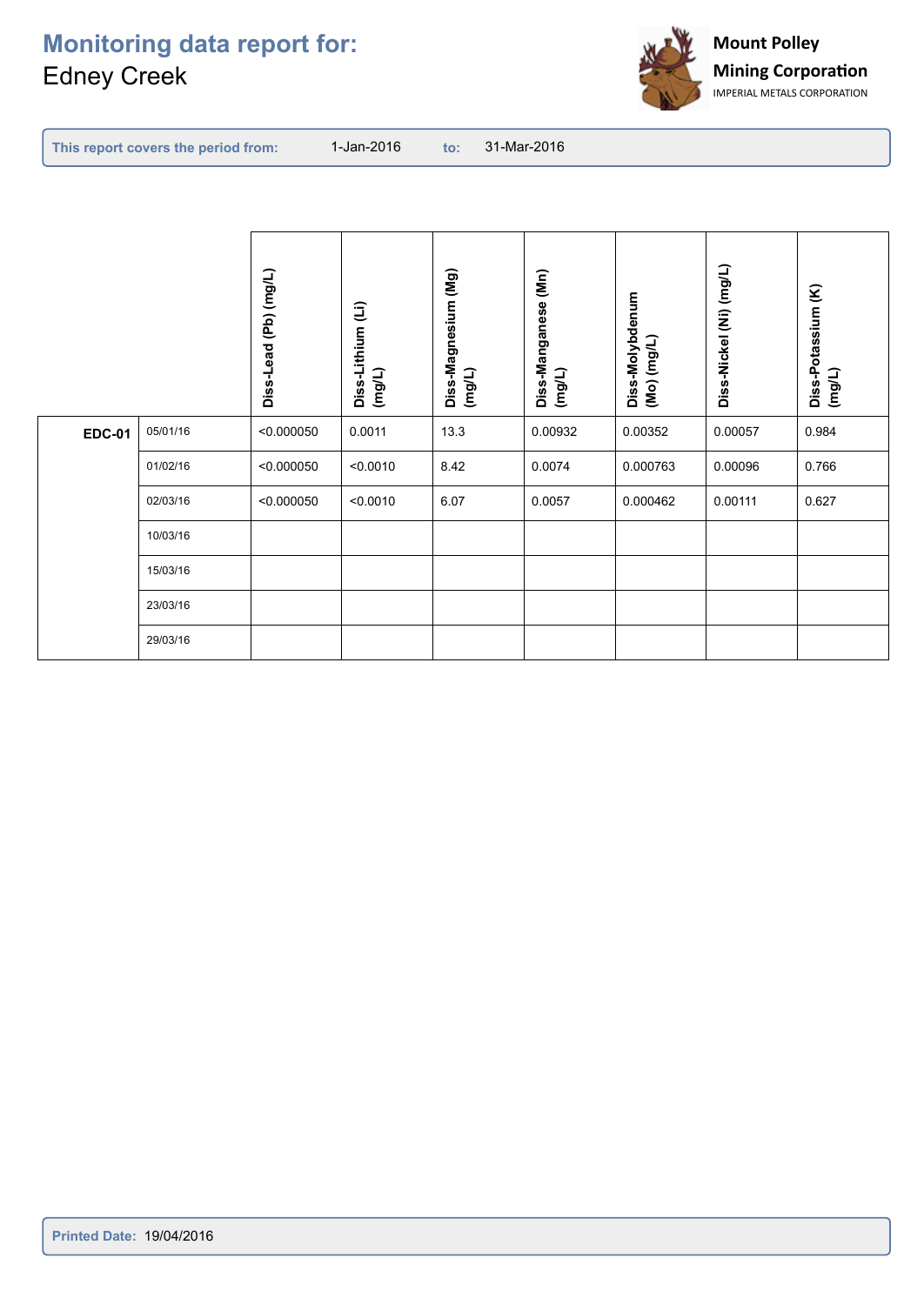

|--|

|               |          | Diss-Selenium (mg/L) | Diss-Silicon (Si)<br>(mg/L) | Diss-Silver (Ag) (mg/L) | Diss-Sodium (Na)<br>(mg/L) | Diss-Strontium (Sr)<br>(mg/L) | Diss-Thallium (TI)<br>(mg/L) | Diss-Tin (Sn) (mg/L) |
|---------------|----------|----------------------|-----------------------------|-------------------------|----------------------------|-------------------------------|------------------------------|----------------------|
| <b>EDC-01</b> | 05/01/16 | 0.00117              | 4.85                        | < 0.000010              | 8.53                       | 0.317                         | < 0.000010                   | < 0.00010            |
|               | 01/02/16 | 0.000201             | 4.76                        | < 0.000010              | 5.04                       | 0.166                         | < 0.000010                   | < 0.00010            |
|               | 02/03/16 | 0.000176             | 4.88                        | < 0.000010              | 3.3                        | 0.131                         | < 0.000010                   | < 0.00010            |
|               | 10/03/16 |                      |                             |                         |                            |                               |                              |                      |
|               | 15/03/16 |                      |                             |                         |                            |                               |                              |                      |
|               | 23/03/16 |                      |                             |                         |                            |                               |                              |                      |
|               | 29/03/16 |                      |                             |                         |                            |                               |                              |                      |
|               |          |                      |                             |                         |                            |                               |                              |                      |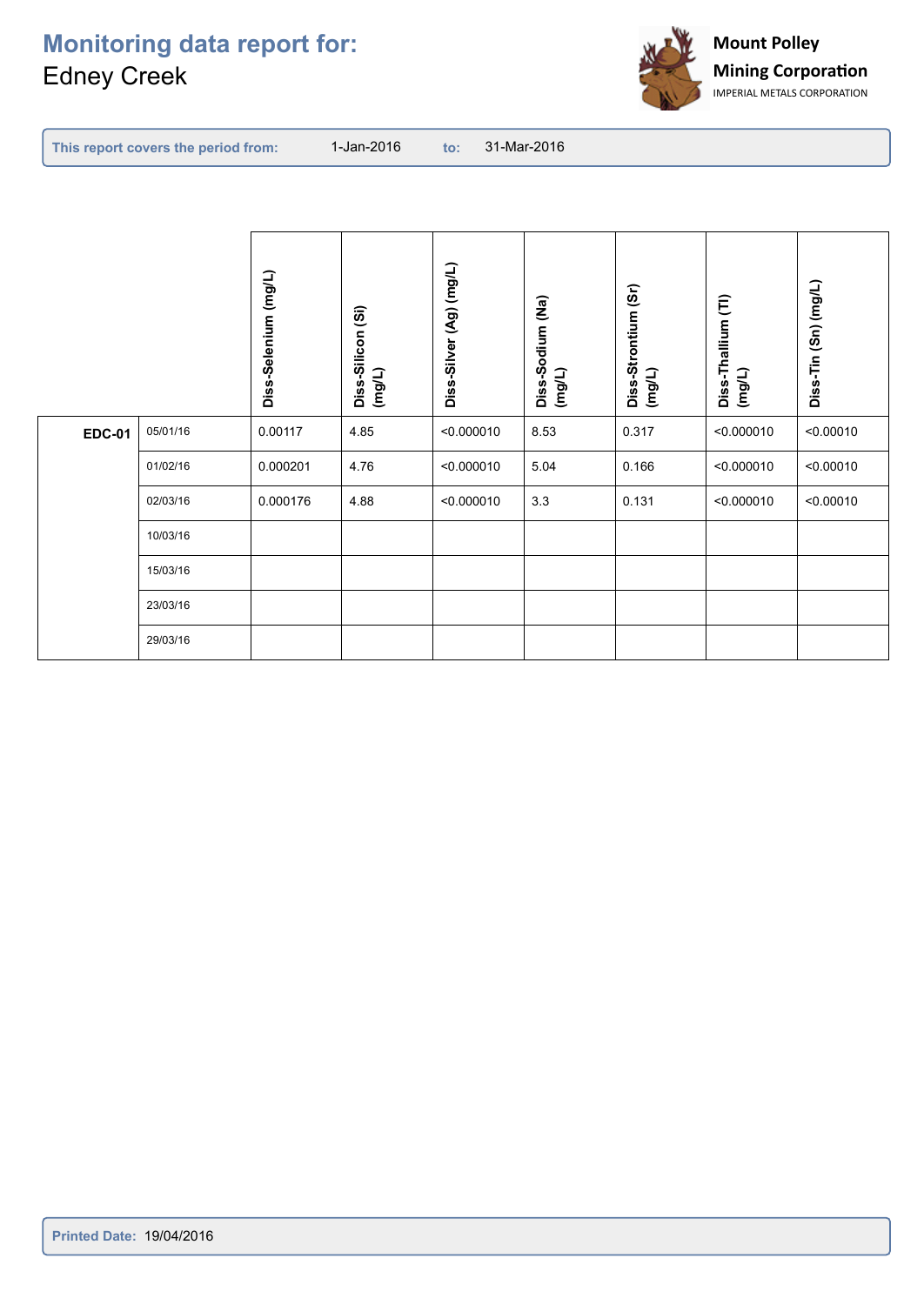

| This report covers the period from: | 1-Jan-2016 |  | 31-Mar-2016 |
|-------------------------------------|------------|--|-------------|
|-------------------------------------|------------|--|-------------|

|               |          | Diss-Titanium (Ti)<br>(mg/L) | Diss-Uranium (U)<br>(mgL) | Diss-Vanadium (V)<br>$($ mg/L) | Diss-Zinc (Zn) (mg/L) |
|---------------|----------|------------------------------|---------------------------|--------------------------------|-----------------------|
| <b>EDC-01</b> | 05/01/16 | 0.01                         | 0.000411                  | < 0.00050                      | < 0.0030              |
|               | 01/02/16 | < 0.010                      | 0.000156                  | 0.00062                        | < 0.0030              |
|               | 02/03/16 | < 0.010                      | 0.000112                  | 0.00078                        | < 0.0030              |
|               | 10/03/16 |                              |                           |                                |                       |
|               | 15/03/16 |                              |                           |                                |                       |
|               | 23/03/16 |                              |                           |                                |                       |
|               | 29/03/16 |                              |                           |                                |                       |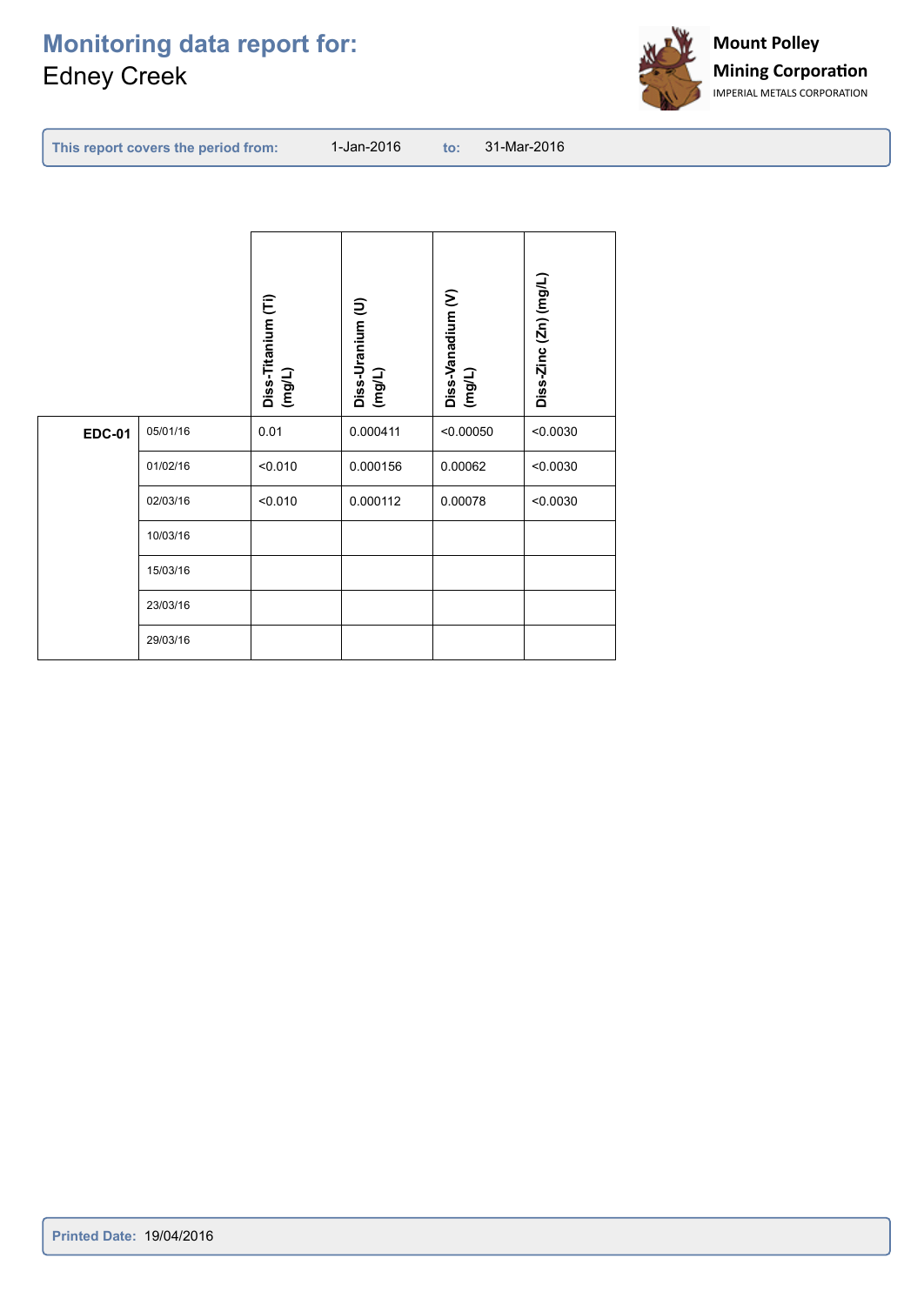

**This report covers the period from:** 

|     |          | Conductivity (µs/cm) | Hardness (mg/L) | pH (pH) | TDS (mg/L) | TSS (mg/L)     | NTU (ntu) | Alkalinity (CaCO3)<br>(mg/L) |
|-----|----------|----------------------|-----------------|---------|------------|----------------|-----------|------------------------------|
| E19 | 05/01/16 | 1210                 | 545             | 7.97    | 854        | $9.9\,$        | 4.51      | 80.8                         |
|     | 06/01/16 | 1180                 | 549             | 7.87    | 862        | 13.7           | 4.13      | 74                           |
|     | 07/01/16 | 1190                 | 560             | 7.85    | 833        | $\sqrt{5}$     | 3.38      | 73.5                         |
|     | 12/01/16 | 1200                 | 533             | 7.93    | 866        | $6.6\,$        | 5.65      | $77.2\,$                     |
|     | 18/01/16 | 1190                 | 547             | 7.79    | 899        | 4.7            | 4.61      | 69.5                         |
|     | 19/01/16 | 1190                 | 563             | 7.87    | 885        | $3.6\,$        | 3.72      | 69.7                         |
|     | 26/01/16 | 1170                 | 554             | 7.94    | 845        | 6.1            | 4.9       | 70.8                         |
|     | 01/02/16 | 1160                 | 544             | 7.93    | 840        | $6.2\,$        | 7.09      | 72                           |
|     | 09/02/16 | 1190                 | 559             | 7.9     | 881        | $5.9\,$        | 5.52      | 72.5                         |
|     | 15/02/16 | 1160                 | 524             | 7.88    | 832        | 8              | 10.9      | 76                           |
|     | 22/02/16 | 1170                 | 557             | 7.89    | 868        | 8              | 12.2      | 76.2                         |
|     | 24/02/16 | 1180                 | 542             | 7.89    | 877        | 8              | 13.5      | 76.3                         |
|     | 29/02/16 | 1190                 | 556             | 7.93    | 872        | $7.5\,$        | 12.4      | 76.2                         |
|     | 02/03/16 | 1200                 | 568             | 7.93    | 905        | 7.6            | 8.45      | 76.7                         |
|     | 08/03/16 | 1170                 | 581             | 7.95    | 901        | 5.3            | 10.2      | 80.3                         |
|     | 15/03/16 | 1200                 | 582             | 7.98    | 915        | $\overline{7}$ | 9.69      | 81.2                         |
|     | 23/03/16 | 1250                 | 599             | 7.91    | 940        | 13.1           | 9.75      | 73                           |
|     | 29/03/16 | 1140                 | 613             | 7.95    | 896        | 11.3           | 14        | 91.2                         |
| E11 | 06/01/16 | 1150                 | 520             | 7.95    | 838        | < 3.0          | 0.9       | 61.3                         |
|     | 26/01/16 | 1170                 | 531             | 8.06    | 867        | 3.4            | 0.66      | 58.2                         |
|     | 28/01/16 | 1180                 | 512             | 8.04    | 823        | 3.8            | 3.09      | 58.6                         |
|     | 01/02/16 | 1160                 | 491             | 7.95    | 830        | 3.0            | 0.72      | 56.2                         |
|     |          |                      |                 |         |            |                |           |                              |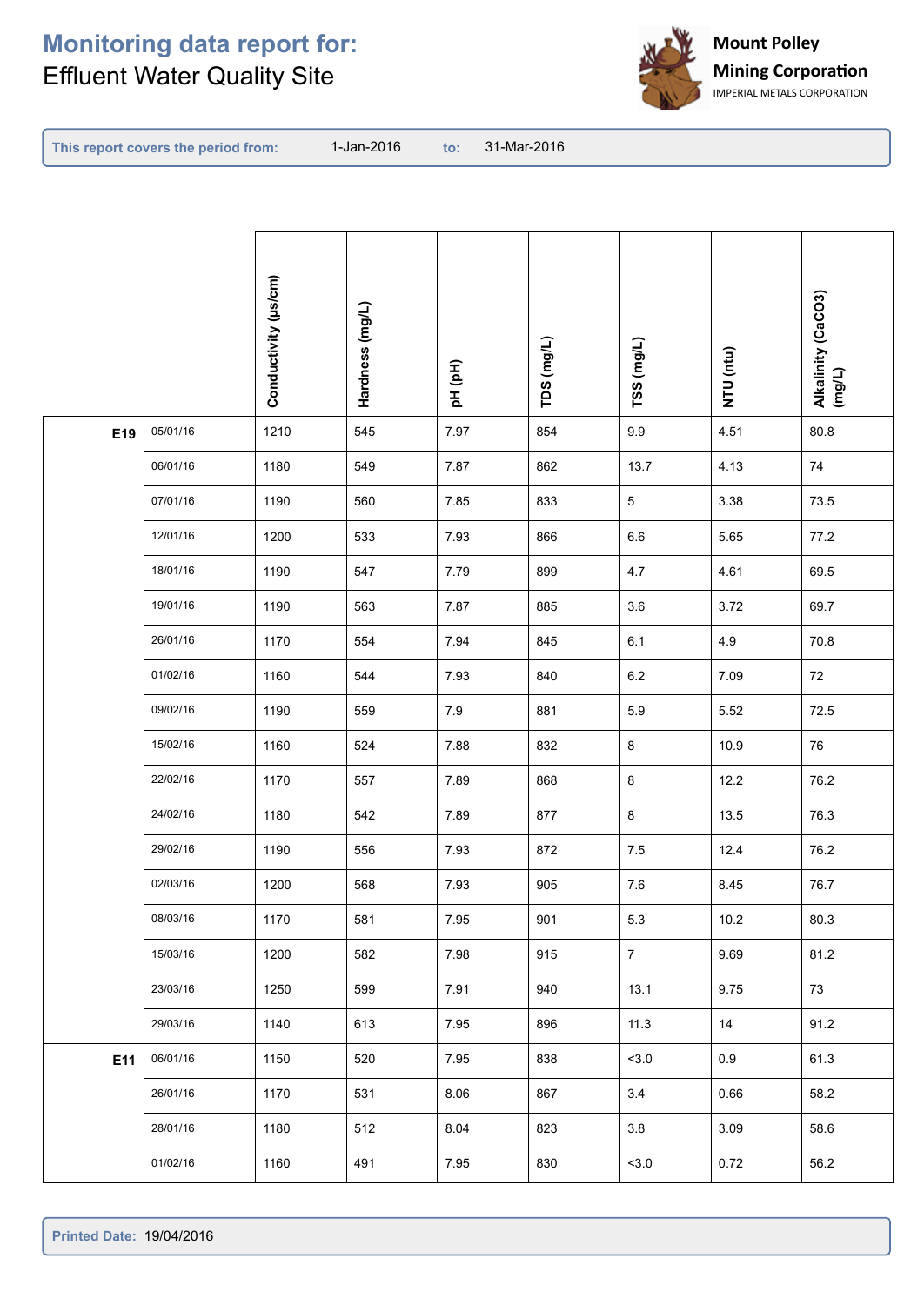

**This report covers the period from:** 

| 05/01/16<br>0.0492<br>11.1<br>0.52<br>7.41<br>7.45<br>0.0027<br>E19<br>0.0377<br>06/01/16<br>0.0452<br>10.5<br>0.53<br>7.62<br>7.66<br>0.0363<br>0.0036<br>07/01/16<br>0.0392<br>10.7<br>0.53<br>7.74<br>7.78<br>0.0034<br>0.036<br>12/01/16<br>12.5<br>7.58<br>0.0605<br>0.53<br>7.55<br>0.0332<br>0.0053<br>18/01/16<br>0.0396<br>11.7<br>0.5<br>8.33<br>8.36<br>0.0336<br>0.0048<br>19/01/16<br>11.6<br>8.3<br>8.33<br>0.048<br>0.5<br>0.0321<br>0.0039<br>26/01/16<br>9.9<br>0.43<br>8.01<br>8.05<br>0.0037<br>0.0436<br>0.0324<br>01/02/16<br>0.0656<br>10.3<br>0.44<br>8.11<br>8.14<br>0.0381<br>0.0054<br>09/02/16<br>0.0721<br>11.2<br>0.49<br>7.86<br>7.89<br>0.0311<br>0.0021<br>15/02/16<br>11<br>0.45<br>7.91<br>7.94<br>0.149<br>0.0328<br>0.0137<br>22/02/16<br>0.103<br>0.46<br>7.83<br>7.87<br>10.4<br>0.0353<br>0.0091<br>24/02/16<br>10.6<br>8.13<br>0.0078<br>0.107<br>0.46<br>8.09<br>0.0396<br>29/02/16<br>8.02<br>8.06<br>0.0718<br>10.9<br>0.45<br>0.0362<br>0.0037<br>02/03/16<br>11.7<br>0.47<br>8.39<br>8.42<br>0.0591<br>0.0332<br>0.0037<br>08/03/16<br>8.58<br>8.62<br>0.0315<br>0.0035<br>0.0545<br>10.4<br>0.41<br>15/03/16<br>9<br>0.41<br>8.69<br>8.72<br>0.0078<br>0.052<br>0.0233<br>23/03/16<br>10.1<br>9.7<br>0.0268<br>0.42<br>9.73<br>0.0244<br>< 0.0010<br>29/03/16<br>0.0663<br>6.6<br>0.38<br>7.77<br>7.79<br>0.014<br>0.0308<br>06/01/16<br>0.0613<br>9.9<br>$0.5\,$<br>8.3<br>8.35<br>0.004<br>E11<br>0.0534<br>0.0913<br>10.7<br>8.8<br>26/01/16<br>0.51<br>8.74<br>0.0554<br>0.0038 |  | Ammonia (as N) (mg/L) | Chloride (mg/L) | Floride (mg/L) | Nitrate (N) (mg/L) | Nitrate and Nitrite<br>(mg/L) | Nitrite (N) (mg/L) | Diss-Orthophosphate<br>(mg/L) |
|-----------------------------------------------------------------------------------------------------------------------------------------------------------------------------------------------------------------------------------------------------------------------------------------------------------------------------------------------------------------------------------------------------------------------------------------------------------------------------------------------------------------------------------------------------------------------------------------------------------------------------------------------------------------------------------------------------------------------------------------------------------------------------------------------------------------------------------------------------------------------------------------------------------------------------------------------------------------------------------------------------------------------------------------------------------------------------------------------------------------------------------------------------------------------------------------------------------------------------------------------------------------------------------------------------------------------------------------------------------------------------------------------------------------------------------------------------------------------------------------------------------------------------------|--|-----------------------|-----------------|----------------|--------------------|-------------------------------|--------------------|-------------------------------|
|                                                                                                                                                                                                                                                                                                                                                                                                                                                                                                                                                                                                                                                                                                                                                                                                                                                                                                                                                                                                                                                                                                                                                                                                                                                                                                                                                                                                                                                                                                                                   |  |                       |                 |                |                    |                               |                    |                               |
|                                                                                                                                                                                                                                                                                                                                                                                                                                                                                                                                                                                                                                                                                                                                                                                                                                                                                                                                                                                                                                                                                                                                                                                                                                                                                                                                                                                                                                                                                                                                   |  |                       |                 |                |                    |                               |                    |                               |
|                                                                                                                                                                                                                                                                                                                                                                                                                                                                                                                                                                                                                                                                                                                                                                                                                                                                                                                                                                                                                                                                                                                                                                                                                                                                                                                                                                                                                                                                                                                                   |  |                       |                 |                |                    |                               |                    |                               |
|                                                                                                                                                                                                                                                                                                                                                                                                                                                                                                                                                                                                                                                                                                                                                                                                                                                                                                                                                                                                                                                                                                                                                                                                                                                                                                                                                                                                                                                                                                                                   |  |                       |                 |                |                    |                               |                    |                               |
|                                                                                                                                                                                                                                                                                                                                                                                                                                                                                                                                                                                                                                                                                                                                                                                                                                                                                                                                                                                                                                                                                                                                                                                                                                                                                                                                                                                                                                                                                                                                   |  |                       |                 |                |                    |                               |                    |                               |
|                                                                                                                                                                                                                                                                                                                                                                                                                                                                                                                                                                                                                                                                                                                                                                                                                                                                                                                                                                                                                                                                                                                                                                                                                                                                                                                                                                                                                                                                                                                                   |  |                       |                 |                |                    |                               |                    |                               |
|                                                                                                                                                                                                                                                                                                                                                                                                                                                                                                                                                                                                                                                                                                                                                                                                                                                                                                                                                                                                                                                                                                                                                                                                                                                                                                                                                                                                                                                                                                                                   |  |                       |                 |                |                    |                               |                    |                               |
|                                                                                                                                                                                                                                                                                                                                                                                                                                                                                                                                                                                                                                                                                                                                                                                                                                                                                                                                                                                                                                                                                                                                                                                                                                                                                                                                                                                                                                                                                                                                   |  |                       |                 |                |                    |                               |                    |                               |
|                                                                                                                                                                                                                                                                                                                                                                                                                                                                                                                                                                                                                                                                                                                                                                                                                                                                                                                                                                                                                                                                                                                                                                                                                                                                                                                                                                                                                                                                                                                                   |  |                       |                 |                |                    |                               |                    |                               |
|                                                                                                                                                                                                                                                                                                                                                                                                                                                                                                                                                                                                                                                                                                                                                                                                                                                                                                                                                                                                                                                                                                                                                                                                                                                                                                                                                                                                                                                                                                                                   |  |                       |                 |                |                    |                               |                    |                               |
|                                                                                                                                                                                                                                                                                                                                                                                                                                                                                                                                                                                                                                                                                                                                                                                                                                                                                                                                                                                                                                                                                                                                                                                                                                                                                                                                                                                                                                                                                                                                   |  |                       |                 |                |                    |                               |                    |                               |
|                                                                                                                                                                                                                                                                                                                                                                                                                                                                                                                                                                                                                                                                                                                                                                                                                                                                                                                                                                                                                                                                                                                                                                                                                                                                                                                                                                                                                                                                                                                                   |  |                       |                 |                |                    |                               |                    |                               |
|                                                                                                                                                                                                                                                                                                                                                                                                                                                                                                                                                                                                                                                                                                                                                                                                                                                                                                                                                                                                                                                                                                                                                                                                                                                                                                                                                                                                                                                                                                                                   |  |                       |                 |                |                    |                               |                    |                               |
|                                                                                                                                                                                                                                                                                                                                                                                                                                                                                                                                                                                                                                                                                                                                                                                                                                                                                                                                                                                                                                                                                                                                                                                                                                                                                                                                                                                                                                                                                                                                   |  |                       |                 |                |                    |                               |                    |                               |
|                                                                                                                                                                                                                                                                                                                                                                                                                                                                                                                                                                                                                                                                                                                                                                                                                                                                                                                                                                                                                                                                                                                                                                                                                                                                                                                                                                                                                                                                                                                                   |  |                       |                 |                |                    |                               |                    |                               |
|                                                                                                                                                                                                                                                                                                                                                                                                                                                                                                                                                                                                                                                                                                                                                                                                                                                                                                                                                                                                                                                                                                                                                                                                                                                                                                                                                                                                                                                                                                                                   |  |                       |                 |                |                    |                               |                    |                               |
|                                                                                                                                                                                                                                                                                                                                                                                                                                                                                                                                                                                                                                                                                                                                                                                                                                                                                                                                                                                                                                                                                                                                                                                                                                                                                                                                                                                                                                                                                                                                   |  |                       |                 |                |                    |                               |                    |                               |
|                                                                                                                                                                                                                                                                                                                                                                                                                                                                                                                                                                                                                                                                                                                                                                                                                                                                                                                                                                                                                                                                                                                                                                                                                                                                                                                                                                                                                                                                                                                                   |  |                       |                 |                |                    |                               |                    |                               |
|                                                                                                                                                                                                                                                                                                                                                                                                                                                                                                                                                                                                                                                                                                                                                                                                                                                                                                                                                                                                                                                                                                                                                                                                                                                                                                                                                                                                                                                                                                                                   |  |                       |                 |                |                    |                               |                    |                               |
|                                                                                                                                                                                                                                                                                                                                                                                                                                                                                                                                                                                                                                                                                                                                                                                                                                                                                                                                                                                                                                                                                                                                                                                                                                                                                                                                                                                                                                                                                                                                   |  |                       |                 |                |                    |                               |                    |                               |
| 8.42<br>28/01/16<br>0.105<br>10.2<br>0.44<br>8.37<br>0.0501<br>0.0029                                                                                                                                                                                                                                                                                                                                                                                                                                                                                                                                                                                                                                                                                                                                                                                                                                                                                                                                                                                                                                                                                                                                                                                                                                                                                                                                                                                                                                                             |  |                       |                 |                |                    |                               |                    |                               |
| 8.38<br>01/02/16<br>0.0939<br>10.1<br>$0.5\,$<br>8.32<br>0.0524<br>0.0025                                                                                                                                                                                                                                                                                                                                                                                                                                                                                                                                                                                                                                                                                                                                                                                                                                                                                                                                                                                                                                                                                                                                                                                                                                                                                                                                                                                                                                                         |  |                       |                 |                |                    |                               |                    |                               |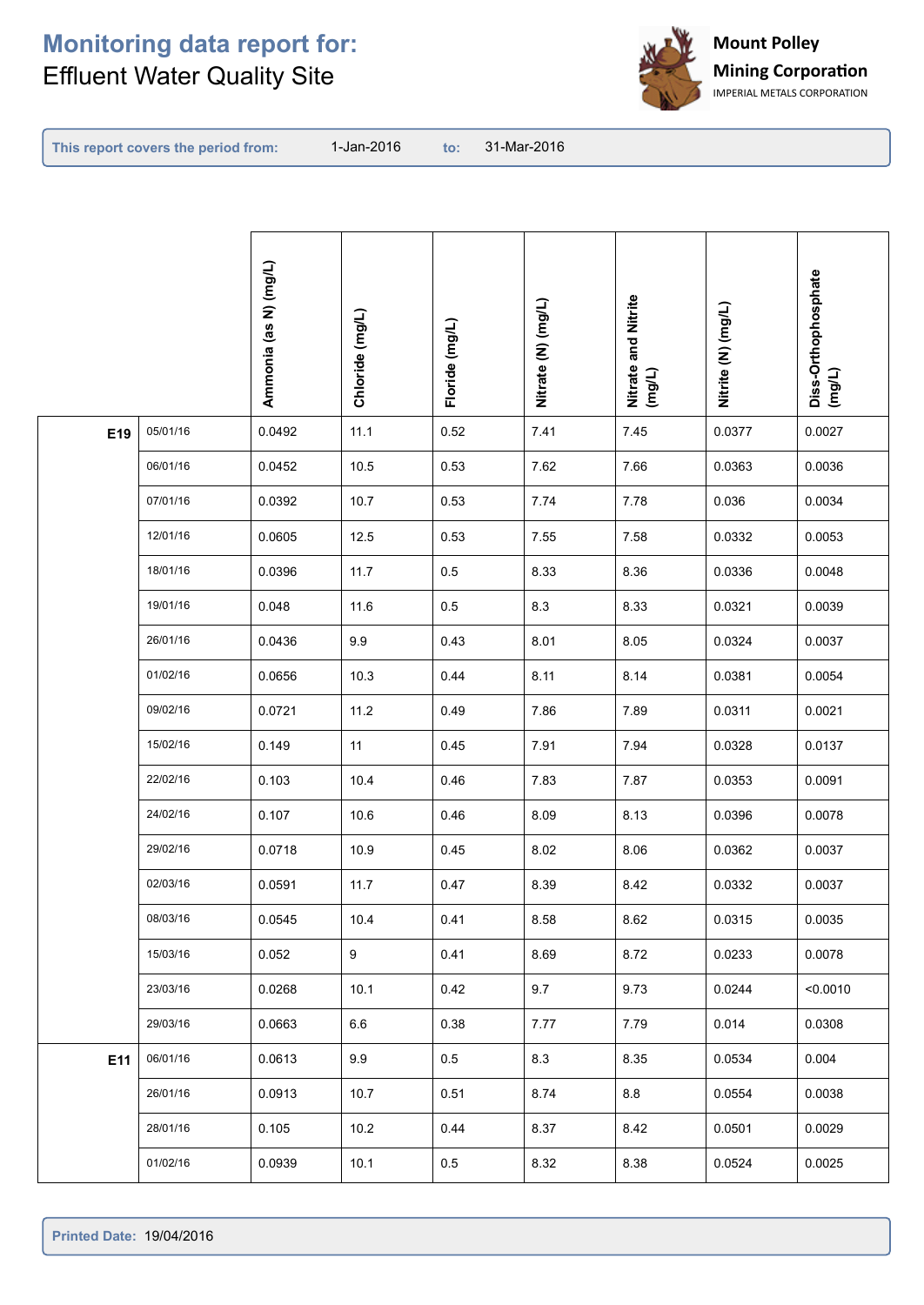

**This report covers the period from:** 

|     |          | Diss-Phosphorus<br>$($ mg/L) | <b>Total Phosphorus</b><br>(mg/L) | Sulphate (mg/L) | Total Nitrogen (mg/L) | Dissolved Organic Ca<br>(mg/L) | Total Aluminum (mg/L) | Antimony (Sb)-Total<br>(mg/L) |
|-----|----------|------------------------------|-----------------------------------|-----------------|-----------------------|--------------------------------|-----------------------|-------------------------------|
| E19 | 05/01/16 | 0.0057                       | 0.0203                            | 529             | 7.42                  | 2.47                           | 0.265                 | 0.00135                       |
|     | 06/01/16 | 0.0052                       | 0.0235                            | 527             | 7.68                  | 2.3                            | 0.353                 | 0.00134                       |
|     | 07/01/16 | 0.0054                       | 0.0158                            | 534             | 7.68                  | 2.6                            | 0.147                 | 0.0013                        |
|     | 12/01/16 | 0.0094                       | 0.0204                            | 527             | 7.52                  | 2.47                           | 0.195                 | 0.00123                       |
|     | 18/01/16 | 0.0073                       | 0.0168                            | 531             | 8.01                  | 2.69                           | 0.209                 | 0.00144                       |
|     | 19/01/16 | 0.0081                       | 0.0161                            | 529             | 8.25                  | 2.82                           | 0.194                 | 0.00134                       |
|     | 26/01/16 | 0.0063                       | 0.0192                            | 514             | 8.13                  | 2.71                           | 0.307                 | 0.00135                       |
|     | 01/02/16 | 0.0091                       | 0.0201                            | 514             | 8.15                  | 2.91                           | 0.408                 | 0.0012                        |
|     | 09/02/16 | 0.0046                       | 0.0137                            | 524             | 7.82                  | 2.88                           | 0.302                 | 0.00128                       |
|     | 15/02/16 | 0.0183                       | 0.0335                            | 504             | 7.98                  | 3.92                           | 0.564                 | 0.0012                        |
|     | 22/02/16 | 0.0116                       | 0.0284                            | 510             | 7.96                  | 3.56                           | 0.706                 | 0.00113                       |
|     | 24/02/16 | 0.0134                       | 0.0306                            | 531             | 8.05                  | 3.33                           | 0.83                  | 0.00114                       |
|     | 29/02/16 | 0.0047                       | 0.0248                            | 527             | 7.95                  | $3.3\,$                        | 0.587                 | 0.00103                       |
|     | 02/03/16 | 0.0074                       | 0.0287                            | 534             | 7.49                  | 3.19                           | 0.522                 | 0.00109                       |
|     | 08/03/16 | 0.0074                       | 0.0248                            | 506             | 8.65                  | 4.09                           | 0.53                  | 0.00082                       |
|     | 15/03/16 | 0.0107                       | 0.031                             | 525             | 8.71                  | 4.32                           | 0.501                 | 0.00077                       |
|     | 23/03/16 | 0.0052                       | 0.0228                            | 558             | 10                    | 3.74                           | 0.559                 | 0.00091                       |
|     | 29/03/16 | 0.0362                       | 0.0657                            | 510             | 8.01                  | 5.24                           | 0.696                 | 0.00051                       |
| E11 | 06/01/16 | 0.007                        | 0.0156                            | 514             | 8.31                  | 2.27                           | 0.0804                | 0.00164                       |
|     | 26/01/16 | 0.0063                       | 0.0105                            | 545             | 8.32                  | 2.53                           | 0.074                 | 0.00147                       |
|     | 28/01/16 | 0.0055                       | 0.011                             | 520             | 8.58                  | 2.49                           | 0.151                 | 0.00157                       |
|     | 01/02/16 | 0.0046                       | 0.0094                            | 515             | 7.88                  | 2.69                           | 0.0499                | 0.00158                       |
|     |          |                              |                                   |                 |                       |                                |                       |                               |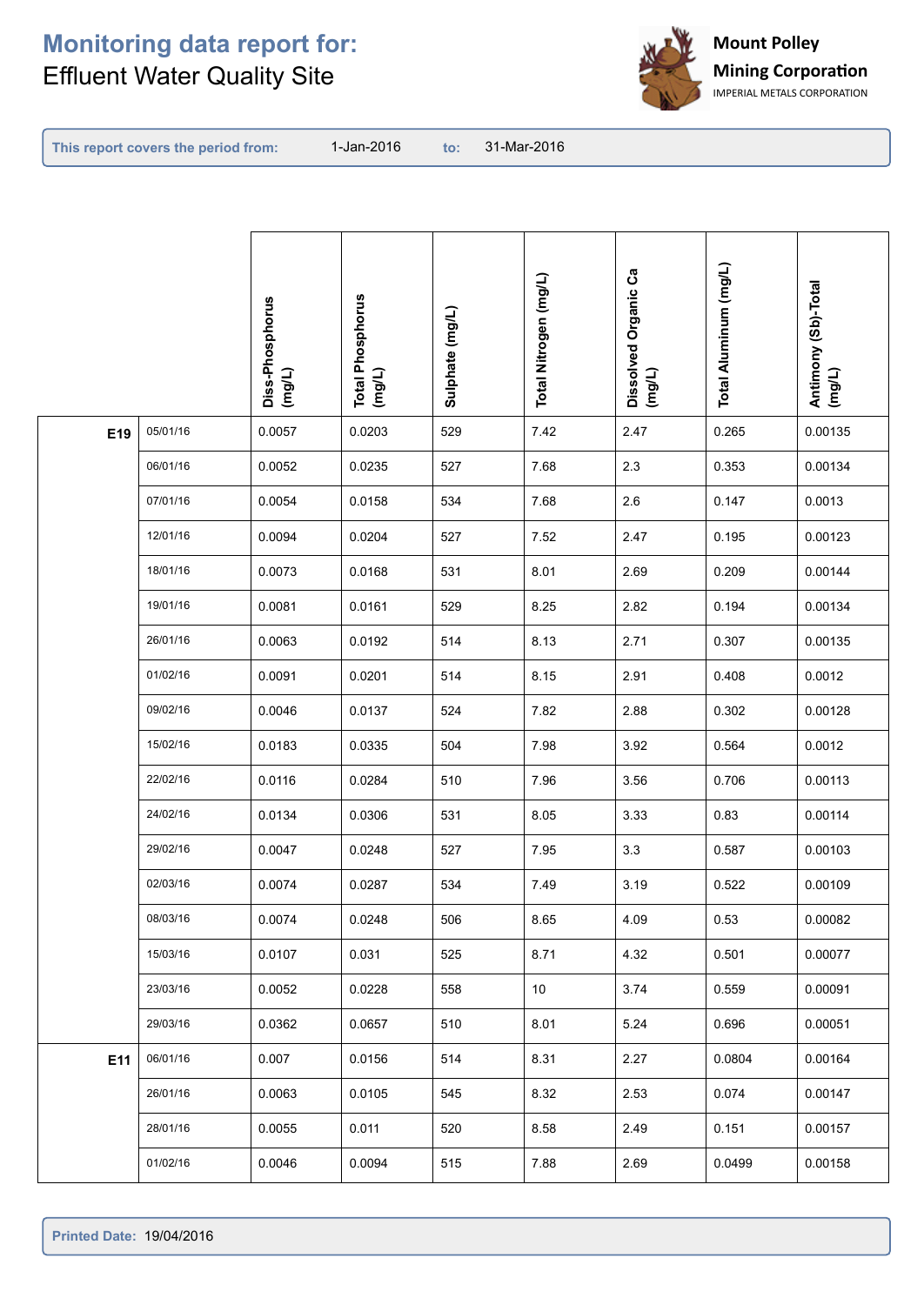

**This report covers the period from:** 

|     |          | Arsenic (As)-Total<br>(mg/L) | Barium (Ba)-Total<br>(mg/L) | Beryllium (Be)-Total<br>(mg/L) | Bismuth (Bi)-Total<br>(mg/L) | Boron (B)-Total (mg/L) | Total Cadmium (mg/L) | Calcium (Ca)-Total<br>(mg/L) |
|-----|----------|------------------------------|-----------------------------|--------------------------------|------------------------------|------------------------|----------------------|------------------------------|
| E19 | 05/01/16 | 0.00113                      | 0.0589                      | < 0.00010                      | < 0.000050                   | 0.157                  | 0.0000341            | 164                          |
|     | 06/01/16 | 0.0011                       | 0.0598                      | < 0.00010                      | < 0.000050                   | 0.168                  | 0.0000292            | 164                          |
|     | 07/01/16 | 0.001                        | 0.0563                      | < 0.00010                      | < 0.000050                   | 0.161                  | < 0.000050           | 170                          |
|     | 12/01/16 | 0.00109                      | 0.06                        | < 0.00010                      | < 0.000050                   | 0.15                   | 0.0000312            | 163                          |
|     | 18/01/16 | 0.00106                      | 0.0625                      | < 0.00010                      | < 0.000050                   | 0.16                   | 0.000024             | 167                          |
|     | 19/01/16 | 0.00095                      | 0.0639                      | < 0.00010                      | < 0.000050                   | 0.148                  | 0.0000251            | 170                          |
|     | 26/01/16 | 0.001                        | 0.0685                      | < 0.00010                      | < 0.000050                   | 0.155                  | 0.0000343            | 168                          |
|     | 01/02/16 | 0.00098                      | 0.0599                      | < 0.00010                      | < 0.000050                   | 0.146                  | < 0.000025           | 162                          |
|     | 09/02/16 | 0.00102                      | 0.0578                      | < 0.00010                      | < 0.000050                   | 0.153                  | 0.0000273            | 172                          |
|     | 15/02/16 | 0.00109                      | 0.0684                      | < 0.00010                      | < 0.000050                   | 0.127                  | 0.0000335            | 154                          |
|     | 22/02/16 | 0.00113                      | 0.0672                      | < 0.00010                      | < 0.000050                   | 0.13                   | < 0.000050           | 170                          |
|     | 24/02/16 | 0.00119                      | 0.0641                      | < 0.00010                      | < 0.000050                   | 0.128                  | 0.0000498            | 162                          |
|     | 29/02/16 | 0.00105                      | 0.0622                      | < 0.00010                      | < 0.000050                   | 0.133                  | 0.0000674            | 166                          |
|     | 02/03/16 | 0.00106                      | 0.0659                      | < 0.00010                      | < 0.000050                   | 0.139                  | 0.0000502            | 172                          |
|     | 08/03/16 | 0.00099                      | 0.0613                      | < 0.00010                      | < 0.000050                   | 0.1                    | 0.0000415            | 166                          |
|     | 15/03/16 | 0.001                        | 0.0543                      | < 0.00010                      | < 0.000050                   | 0.106                  | 0.0000619            | 172                          |
|     | 23/03/16 | 0.00107                      | 0.0568                      | < 0.00010                      | < 0.000050                   | 0.098                  | 0.0000594            | 177                          |
|     | 29/03/16 | 0.00105                      | 0.0509                      | < 0.00010                      | < 0.000050                   | 0.101                  | 0.0000683            | 186                          |
| E11 | 06/01/16 | 0.00118                      | 0.0603                      | < 0.00010                      | < 0.000050                   | 0.15                   | 0.0000183            | 157                          |
|     | 26/01/16 | 0.00092                      | 0.0586                      | < 0.00010                      | < 0.000050                   | 0.161                  | 0.0000077            | 155                          |
|     | 28/01/16 | 0.00096                      | 0.0562                      | < 0.00010                      | < 0.000050                   | 0.144                  | 0.0000074            | 161                          |
|     | 01/02/16 | 0.00096                      | 0.0575                      | < 0.00010                      | < 0.000050                   | 0.146                  | 0.0000137            | 144                          |
|     |          |                              |                             |                                |                              |                        |                      |                              |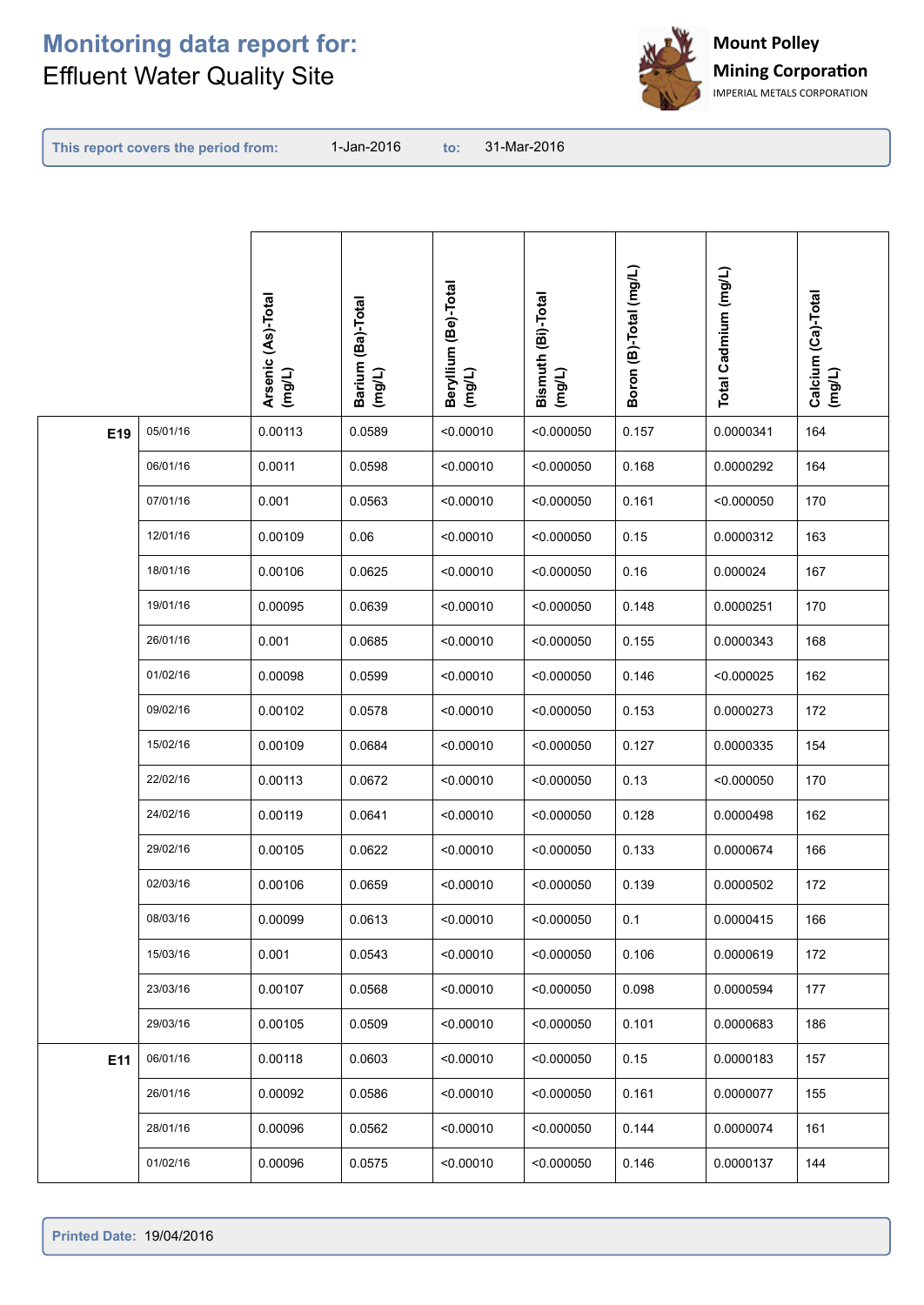

**This report covers the period from:** 

|     |          | Chromium (Cr)-Total<br>(mg/L) | Cobalt (Co)-Total<br>(mg/L) | Total Copper (mg/L) | Total Iron (mg/L) | Total Lead (mg/L) | Lithium (Li)-Total<br>(mg/L) | Magnesium (Mg)-Total<br>(mg/L) |
|-----|----------|-------------------------------|-----------------------------|---------------------|-------------------|-------------------|------------------------------|--------------------------------|
| E19 | 05/01/16 | < 0.00050                     | 0.00032                     | 0.00941             | 0.3               | 0.00014           | 0.0105                       | 32.3                           |
|     | 06/01/16 | 0.0006                        | 0.00039                     | 0.0108              | 0.397             | 0.000159          | 0.0117                       | 30.8                           |
|     | 07/01/16 | < 0.00050                     | 0.00024                     | 0.00931             | 0.162             | 0.000081          | 0.0109                       | 32                             |
|     | 12/01/16 | < 0.00050                     | 0.00032                     | 0.00838             | 0.207             | 0.000106          | 0.0122                       | 31.9                           |
|     | 18/01/16 | < 0.00050                     | 0.0003                      | 0.00814             | 0.194             | 0.000148          | 0.014                        | 32.5                           |
|     | 19/01/16 | < 0.00050                     | 0.00029                     | 0.00782             | 0.216             | 0.000091          | 0.0126                       | 31.7                           |
|     | 26/01/16 | 0.00065                       | 0.00033                     | 0.0122              | 0.318             | 0.00013           | 0.0126                       | 32.6                           |
|     | 01/02/16 | < 0.00050                     | 0.0004                      | 0.0165              | 0.401             | 0.000131          | 0.0132                       | 31.6                           |
|     | 09/02/16 | < 0.00050                     | 0.00033                     | 0.0115              | 0.299             | 0.000098          | 0.0128                       | 33.7                           |
|     | 15/02/16 | < 0.00060                     | 0.00053                     | 0.0274              | 0.554             | 0.00018           | 0.0123                       | 32.4                           |
|     | 22/02/16 | < 0.00050                     | 0.00061                     | 0.0326              | 0.622             | 0.000243          | 0.0119                       | 32.1                           |
|     | 24/02/16 | 0.00059                       | 0.00071                     | 0.0396              | 0.675             | 0.000233          | 0.0115                       | 32.3                           |
|     | 29/02/16 | < 0.00050                     | 0.0006                      | 0.0326              | 0.563             | 0.000193          | 0.0107                       | 31.5                           |
|     | 02/03/16 | < 0.00050                     | 0.00056                     | 0.0291              | 0.428             | 0.000173          | 0.0113                       | 32.1                           |
|     | 08/03/16 | < 0.00050                     | 0.00058                     | 0.0322              | 0.517             | 0.000182          | 0.0102                       | 32.9                           |
|     | 15/03/16 | 0.00054                       | 0.00056                     | 0.0301              | 0.508             | 0.000204          | 0.009                        | 31.5                           |
|     | 23/03/16 | 0.00059                       | 0.00054                     | 0.0282              | 0.552             | 0.000241          | 0.0107                       | 33.5                           |
|     | 29/03/16 | 0.00087                       | 0.00077                     | 0.0456              | 0.7               | 0.000247          | 0.0065                       | 31.8                           |
| E11 | 06/01/16 | < 0.00050                     | 0.00026                     | 0.0113              | 0.045             | < 0.000050        | 0.0123                       | 31.5                           |
|     | 26/01/16 | < 0.00050                     | 0.00021                     | 0.00738             | 0.049             | < 0.000050        | 0.0147                       | 30.8                           |
|     | 28/01/16 | < 0.00050                     | 0.00025                     | 0.0104              | 0.113             | < 0.000050        | 0.0163                       | 32.4                           |
|     | 01/02/16 | < 0.00050                     | 0.00016                     | 0.00556             | < 0.030           | < 0.000050        | 0.0138                       | 31                             |
|     |          |                               |                             |                     |                   |                   |                              |                                |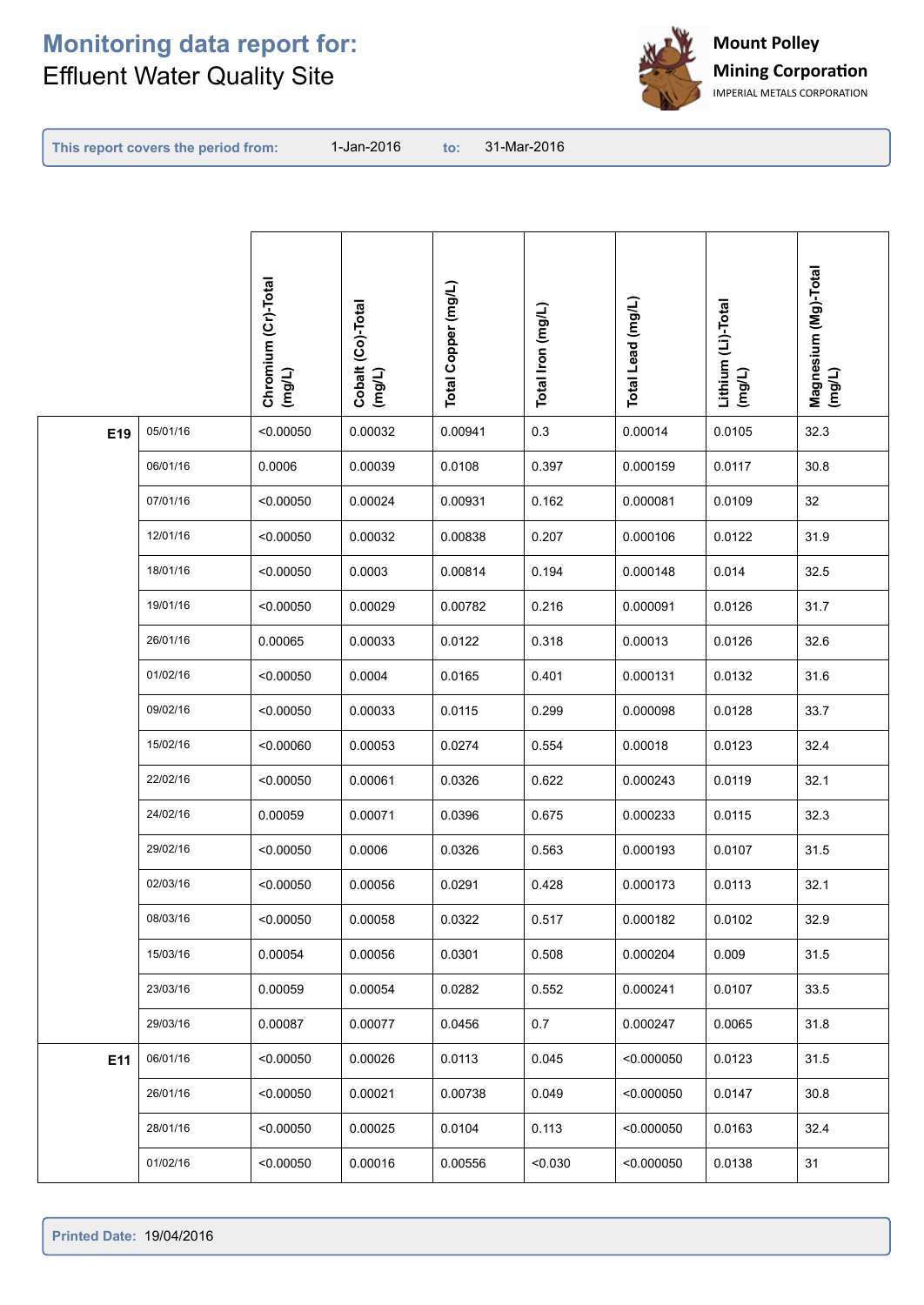

**This report covers the period from:** 

|     |          | <b>Total Manganese</b><br>$($ mg/L) | <b>Total Molybdenum</b><br>$($ mg/L) | Nickel (Ni)-Total (mg/L) | Potassium (K)-Total<br>(mg/L) | Total Selenium (mg/L) | Silicon (Si)-Total<br>(mg/L) | Silver (Ag)-Total<br>(mg/L) |
|-----|----------|-------------------------------------|--------------------------------------|--------------------------|-------------------------------|-----------------------|------------------------------|-----------------------------|
| E19 | 05/01/16 | 0.141                               | 0.154                                | 0.00107                  | 9.77                          | 0.03                  | 5.44                         | < 0.000010                  |
|     | 06/01/16 | 0.117                               | 0.146                                | 0.00131                  | 9.57                          | 0.0299                | 5.24                         | < 0.000010                  |
|     | 07/01/16 | 0.109                               | 0.145                                | 0.00073                  | 9.52                          | 0.0302                | 5.09                         | < 0.000010                  |
|     | 12/01/16 | 0.165                               | 0.148                                | 0.00085                  | 10.8                          | 0.0293                | 5.02                         | < 0.000010                  |
|     | 18/01/16 | 0.128                               | 0.158                                | 0.00086                  | 11.1                          | 0.0329                | 4.79                         | 0.000014                    |
|     | 19/01/16 | 0.118                               | 0.152                                | 0.00085                  | 10.6                          | 0.0325                | 4.74                         | < 0.000010                  |
|     | 26/01/16 | 0.0892                              | 0.146                                | 0.0009                   | 10.2                          | 0.0331                | 5.09                         | < 0.000010                  |
|     | 01/02/16 | 0.093                               | 0.139                                | 0.001                    | 10.1                          | 0.0309                | 5.14                         | < 0.000010                  |
|     | 09/02/16 | 0.14                                | 0.15                                 | 0.00095                  | 10.8                          | 0.0315                | 5.03                         | < 0.000010                  |
|     | 15/02/16 | 0.155                               | 0.137                                | 0.00125                  | 9.64                          | 0.0283                | 5.72                         | 0.000015                    |
|     | 22/02/16 | 0.133                               | 0.139                                | 0.00124                  | 9.31                          | 0.0306                | 5.89                         | 0.000011                    |
|     | 24/02/16 | 0.145                               | 0.149                                | 0.00127                  | 9.86                          | 0.0314                | 6.34                         | 0.000011                    |
|     | 29/02/16 | 0.139                               | 0.146                                | 0.00117                  | 8.87                          | 0.0316                | 5.66                         | < 0.000010                  |
|     | 02/03/16 | 0.156                               | 0.155                                | 0.00109                  | 9.48                          | 0.0338                | 5.48                         | < 0.000010                  |
|     | 08/03/16 | 0.144                               | 0.141                                | 0.00103                  | 7.78                          | 0.0323                | 5.43                         | 0.00002                     |
|     | 15/03/16 | 0.122                               | 0.138                                | 0.00113                  | 7.13                          | 0.0342                | 5.48                         | < 0.000010                  |
|     | 23/03/16 | 0.106                               | 0.159                                | 0.00119                  | 8.38                          | 0.0367                | 5.29                         | < 0.000010                  |
|     | 29/03/16 | 0.131                               | 0.139                                | 0.00171                  | 4.6                           | 0.0318                | 6.24                         | 0.000015                    |
| E11 | 06/01/16 | 0.0515                              | 0.151                                | 0.00125                  | 11.5                          | 0.0357                | 4.43                         | < 0.000010                  |
|     | 26/01/16 | 0.0575                              | 0.156                                | 0.00063                  | 11.7                          | 0.0356                | 4.04                         | < 0.000010                  |
|     | 28/01/16 | 0.0564                              | 0.157                                | 0.00071                  | 12.1                          | 0.0333                | 4.39                         | < 0.000010                  |
|     | 01/02/16 | 0.0518                              | 0.15                                 | 0.00064                  | 11.4                          | 0.0325                | 3.94                         | < 0.000010                  |
|     |          |                                     |                                      |                          |                               |                       |                              |                             |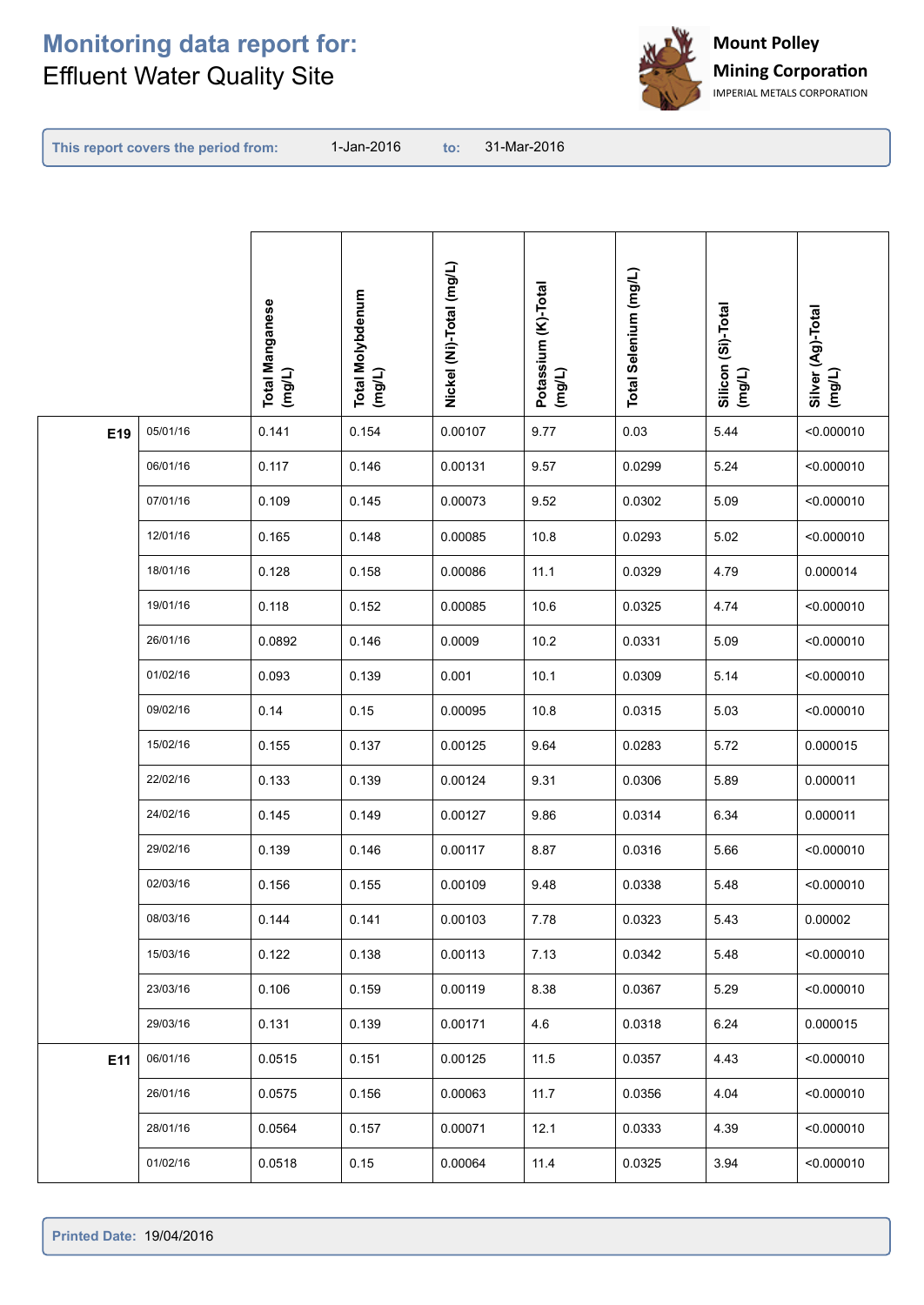

**This report covers the period from:** 

|     |          | Sodium (Na)-Total<br>(mg/L) | Strontium (Sr)-Total<br>(mg/L) | Thallium (TI)-Total<br>(mg/L) | Tin (Sn)-Total (mg/L) | Titanium (Ti)-Total<br>(mg/L) | Uranium (U)-Total<br>(mg/L) | Vanadium (V)-Total<br>(mg/L) |
|-----|----------|-----------------------------|--------------------------------|-------------------------------|-----------------------|-------------------------------|-----------------------------|------------------------------|
| E19 | 05/01/16 | 45.3                        | 2.87                           | < 0.000010                    | < 0.00010             | 0.032                         | 0.00226                     | 0.00139                      |
|     | 06/01/16 | 47.5                        | 2.69                           | < 0.000010                    | < 0.00010             | 0.024                         | 0.00222                     | 0.00154                      |
|     | 07/01/16 | 43.3                        | 2.7                            | < 0.000010                    | < 0.00010             | 0.019                         | 0.00213                     | 0.00113                      |
|     | 12/01/16 | 48                          | 2.48                           | < 0.000010                    | < 0.00010             | 0.019                         | 0.00193                     | 0.00118                      |
|     | 18/01/16 | 49.7                        | 2.69                           | 0.000011                      | < 0.00010             | 0.017                         | 0.0022                      | 0.00111                      |
|     | 19/01/16 | 46                          | 2.48                           | < 0.000010                    | < 0.00010             | 0.015                         | 0.00201                     | 0.00123                      |
|     | 26/01/16 | 45.7                        | 2.55                           | < 0.000010                    | < 0.00010             | 0.023                         | 0.00214                     | 0.00158                      |
|     | 01/02/16 | 45.7                        | 2.35                           | < 0.000010                    | < 0.00010             | 0.033                         | 0.00181                     | 0.00191                      |
|     | 09/02/16 | 49.6                        | 2.5                            | < 0.000010                    | < 0.00010             | 0.023                         | 0.00189                     | 0.00144                      |
|     | 15/02/16 | 44.4                        | 2.21                           | < 0.000010                    | < 0.00010             | 0.042                         | 0.00182                     | 0.00219                      |
|     | 22/02/16 | 43.4                        | 2.35                           | < 0.000010                    | < 0.00010             | 0.045                         | 0.00185                     | 0.00249                      |
|     | 24/02/16 | 47.9                        | 2.49                           | < 0.000010                    | < 0.00010             | 0.053                         | 0.00187                     | 0.00285                      |
|     | 29/02/16 | 44.5                        | 2.42                           | < 0.000010                    | < 0.00010             | 0.041                         | 0.00178                     | 0.00228                      |
|     | 02/03/16 | 46.8                        | 2.56                           | < 0.000010                    | < 0.00010             | 0.036                         | 0.00192                     | 0.00214                      |
|     | 08/03/16 | 40.7                        | 2.09                           | < 0.000010                    | < 0.00010             | 0.044                         | 0.00156                     | 0.00234                      |
|     | 15/03/16 | 37.7                        | 2.33                           | < 0.000010                    | < 0.00010             | 0.044                         | 0.00186                     | 0.00207                      |
|     | 23/03/16 | 40.7                        | 2.66                           | < 0.000010                    | < 0.00010             | 0.042                         | 0.0017                      | 0.00219                      |
|     | 29/03/16 | 31.4                        | 2.45                           | < 0.000010                    | < 0.00010             | 0.045                         | 0.00195                     | 0.00248                      |
| E11 | 06/01/16 | 44.4                        | 2.54                           | < 0.000010                    | < 0.00010             | 0.011                         | 0.00226                     | 0.0009                       |
|     | 26/01/16 | 49.1                        | 2.48                           | < 0.000010                    | < 0.00010             | 0.015                         | 0.00189                     | 0.00092                      |
|     | 28/01/16 | 48.2                        | 2.43                           | < 0.000010                    | < 0.00010             | 0.018                         | 0.00191                     | 0.00108                      |
|     | 01/02/16 | 47.3                        | 2.32                           | < 0.000010                    | < 0.00010             | 0.016                         | 0.00175                     | 0.00082                      |
|     |          |                             |                                |                               |                       |                               |                             |                              |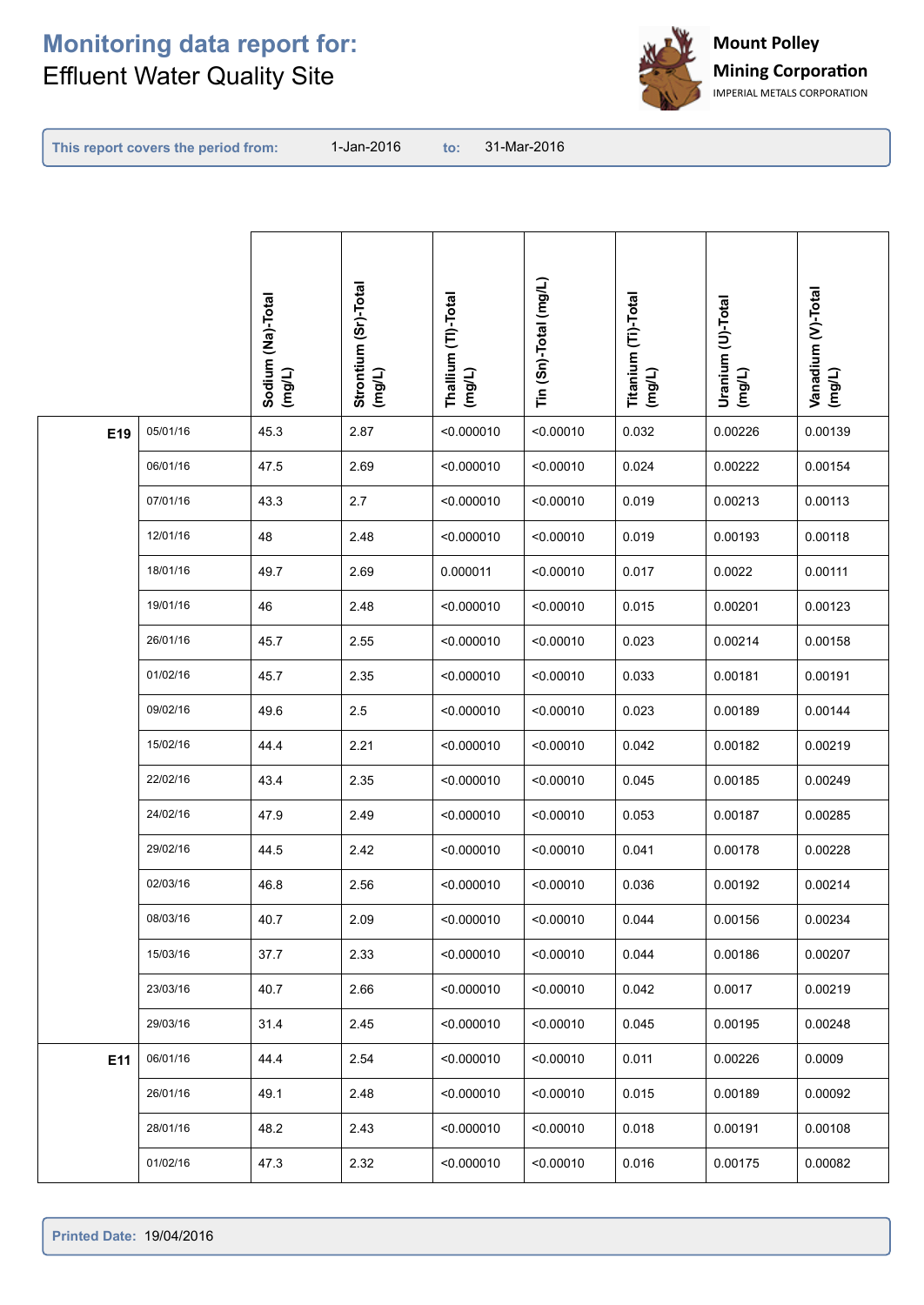

**This report covers the period from:** 

|     |          | Zinc (Zn)-Total (mg/L) | Diss-Aluminum (Al)<br>(mg/L) | Diss-Antimony (Sb)<br>(mg/L) | Diss-Arsenic (As)<br>(mg/L) | Diss-Barium (Ba)<br>(mg/L) | Diss-Beryllium (Be)<br>$($ mg/L) | Diss-Bismuth (Bi)<br>(mg/L) |
|-----|----------|------------------------|------------------------------|------------------------------|-----------------------------|----------------------------|----------------------------------|-----------------------------|
| E19 | 05/01/16 | 0.0064                 | 0.0134                       | 0.00122                      | 0.00094                     | 0.0536                     | < 0.00010                        | < 0.000050                  |
|     | 06/01/16 | 0.0069                 | 0.0123                       | 0.00133                      | 0.00092                     | 0.0549                     | < 0.00010                        | < 0.000050                  |
|     | 07/01/16 | 0.0058                 | 0.012                        | 0.00133                      | 0.00094                     | 0.0548                     | < 0.00010                        | < 0.000050                  |
|     | 12/01/16 | 0.0066                 | 0.0107                       | 0.00123                      | 0.00098                     | 0.058                      | < 0.00010                        | < 0.000050                  |
|     | 18/01/16 | 0.0049                 | 0.0093                       | 0.00136                      | 0.0009                      | 0.06                       | < 0.00010                        | < 0.000050                  |
|     | 19/01/16 | 0.0058                 | 0.0101                       | 0.00127                      | 0.00081                     | 0.059                      | < 0.00010                        | < 0.000050                  |
|     | 26/01/16 | 0.0063                 | 0.01                         | 0.00135                      | 0.00086                     | 0.063                      | < 0.00010                        | < 0.000050                  |
|     | 01/02/16 | 0.0068                 | 0.0103                       | 0.0012                       | 0.00078                     | 0.0563                     | < 0.00010                        | < 0.000050                  |
|     | 09/02/16 | 0.0065                 | 0.0112                       | 0.00122                      | 0.0009                      | 0.0567                     | < 0.00010                        | < 0.000050                  |
|     | 15/02/16 | 0.008                  | 0.0085                       | 0.00112                      | 0.00088                     | 0.0615                     | < 0.00010                        | < 0.000050                  |
|     | 22/02/16 | 0.009                  | 0.01                         | 0.00111                      | 0.00083                     | 0.0562                     | < 0.00010                        | < 0.000050                  |
|     | 24/02/16 | 0.0091                 | 0.0097                       | 0.00113                      | 0.00084                     | 0.0555                     | < 0.00010                        | < 0.000050                  |
|     | 29/02/16 | 0.0092                 | 0.0091                       | 0.00108                      | 0.00086                     | 0.0578                     | < 0.00010                        | < 0.000050                  |
|     | 02/03/16 | 0.0087                 | 0.0099                       | 0.00109                      | 0.00082                     | 0.0604                     | < 0.00010                        | < 0.000050                  |
|     | 08/03/16 | 0.0082                 | 0.0105                       | 0.00083                      | 0.00079                     | 0.0576                     | < 0.00010                        | < 0.000050                  |
|     | 15/03/16 | 0.009                  | 0.0123                       | 0.00073                      | 0.00082                     | 0.0503                     | < 0.00010                        | < 0.000050                  |
|     | 23/03/16 | 0.0096                 | 0.0141                       | 0.00092                      | 0.00087                     | 0.0531                     | < 0.00010                        | < 0.000050                  |
|     | 29/03/16 | 0.012                  | 0.0189                       | 0.0005                       | 0.00082                     | 0.0449                     | < 0.00010                        | < 0.000050                  |
| E11 | 06/01/16 | < 0.0030               | 0.0086                       | 0.00156                      | 0.00092                     | 0.0576                     | < 0.00010                        | < 0.000050                  |
|     | 26/01/16 | < 0.0030               | 0.0121                       | 0.00146                      | 0.0009                      | 0.058                      | < 0.00010                        | < 0.000050                  |
|     | 28/01/16 | < 0.0030               | 0.0133                       | 0.00146                      | 0.00084                     | 0.05                       | < 0.00010                        | < 0.000050                  |
|     | 01/02/16 | < 0.0030               | 0.0123                       | 0.00154                      | 0.00094                     | 0.0576                     | < 0.00010                        | < 0.000050                  |
|     |          |                        |                              |                              |                             |                            |                                  |                             |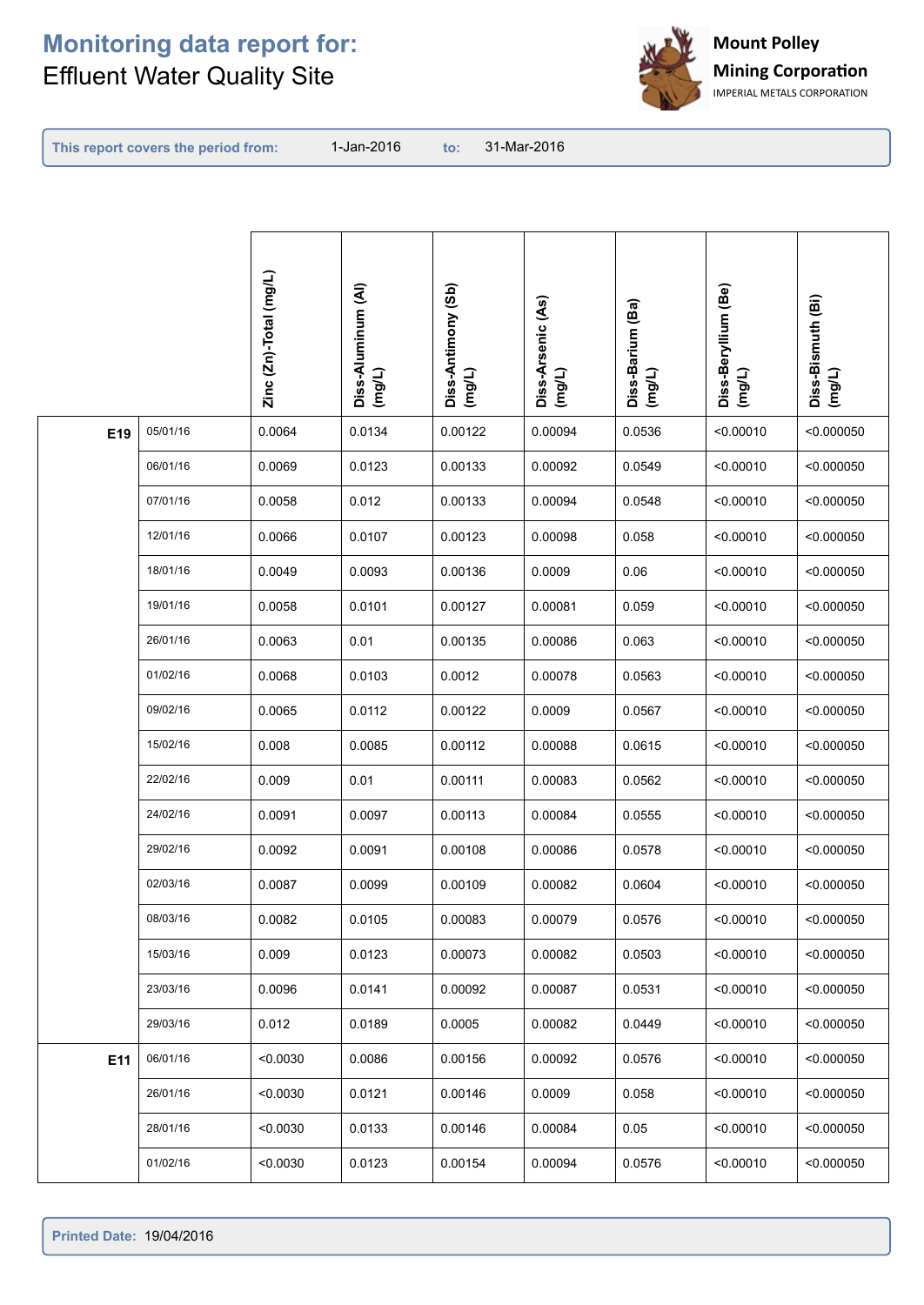

**This report covers the period from:** 

|     |          | Diss-Boron (B) (mg/L) | Diss-Cadmium (Cd)<br>(mg/L) | Diss-Calcium (Ca)<br>(mg/L) | Diss-Chromium (Cr)<br>(mg/L) | Diss-Cobalt (Co)<br>(mg/L) | Diss-Copper (Cu)<br>(mg/L) | Diss-Iron (Fe) (mg/L) |
|-----|----------|-----------------------|-----------------------------|-----------------------------|------------------------------|----------------------------|----------------------------|-----------------------|
| E19 | 05/01/16 | 0.148                 | 0.0000299                   | 166                         | < 0.00050                    | 0.00015                    | 0.00399                    | < 0.030               |
|     | 06/01/16 | 0.161                 | 0.0000294                   | 169                         | < 0.00050                    | 0.00015                    | 0.00412                    | < 0.030               |
|     | 07/01/16 | 0.148                 | < 0.000040                  | 172                         | < 0.00050                    | 0.00015                    | 0.00441                    | < 0.030               |
|     | 12/01/16 | 0.15                  | 0.0000283                   | 162                         | < 0.00050                    | 0.00019                    | 0.00418                    | < 0.030               |
|     | 18/01/16 | 0.148                 | 0.0000293                   | 167                         | < 0.00050                    | 0.00018                    | 0.00454                    | < 0.030               |
|     | 19/01/16 | 0.141                 | 0.0000177                   | 172                         | < 0.00050                    | 0.00018                    | 0.00466                    | < 0.030               |
|     | 26/01/16 | 0.143                 | 0.0000324                   | 169                         | < 0.00050                    | 0.00014                    | 0.0048                     | < 0.030               |
|     | 01/02/16 | 0.144                 | < 0.000025                  | 165                         | < 0.00050                    | 0.00015                    | 0.00555                    | < 0.030               |
|     | 09/02/16 | 0.138                 | 0.0000275                   | 171                         | < 0.00050                    | 0.00016                    | 0.00527                    | < 0.030               |
|     | 15/02/16 | 0.12                  | 0.0000278                   | 158                         | < 0.00050                    | 0.0002                     | 0.00743                    | < 0.030               |
|     | 22/02/16 | 0.12                  | < 0.000040                  | 171                         | < 0.00050                    | 0.00018                    | 0.00729                    | < 0.030               |
|     | 24/02/16 | 0.122                 | 0.0000402                   | 165                         | < 0.00050                    | 0.0002                     | 0.00778                    | < 0.030               |
|     | 29/02/16 | 0.133                 | 0.0000539                   | 171                         | < 0.00050                    | 0.0002                     | 0.0083                     | < 0.030               |
|     | 02/03/16 | 0.133                 | 0.0000522                   | 175                         | < 0.00050                    | 0.0002                     | 0.00823                    | < 0.030               |
|     | 08/03/16 | 0.102                 | < 0.000060                  | 177                         | < 0.00050                    | 0.00022                    | 0.0101                     | < 0.030               |
|     | 15/03/16 | 0.092                 | 0.0000629                   | 181                         | < 0.00050                    | 0.00022                    | 0.0131                     | < 0.030               |
|     | 23/03/16 | 0.095                 | 0.0000472                   | 185                         | < 0.00050                    | 0.00018                    | 0.0111                     | < 0.030               |
|     | 29/03/16 | 0.095                 | 0.0000614                   | 193                         | < 0.00050                    | 0.00031                    | 0.0248                     | < 0.030               |
| E11 | 06/01/16 | 0.169                 | 0.000014                    | 158                         | < 0.00050                    | 0.00019                    | 0.00402                    | < 0.030               |
|     | 26/01/16 | 0.151                 | 0.000008                    | 161                         | < 0.00050                    | 0.00017                    | 0.00339                    | < 0.030               |
|     | 28/01/16 | 0.126                 | 0.0000088                   | 155                         | < 0.00050                    | 0.00015                    | 0.00275                    | < 0.030               |
|     | 01/02/16 | 0.143                 | 0.0000112                   | 147                         | < 0.00050                    | 0.00014                    | 0.00319                    | < 0.030               |
|     |          |                       |                             |                             |                              |                            |                            |                       |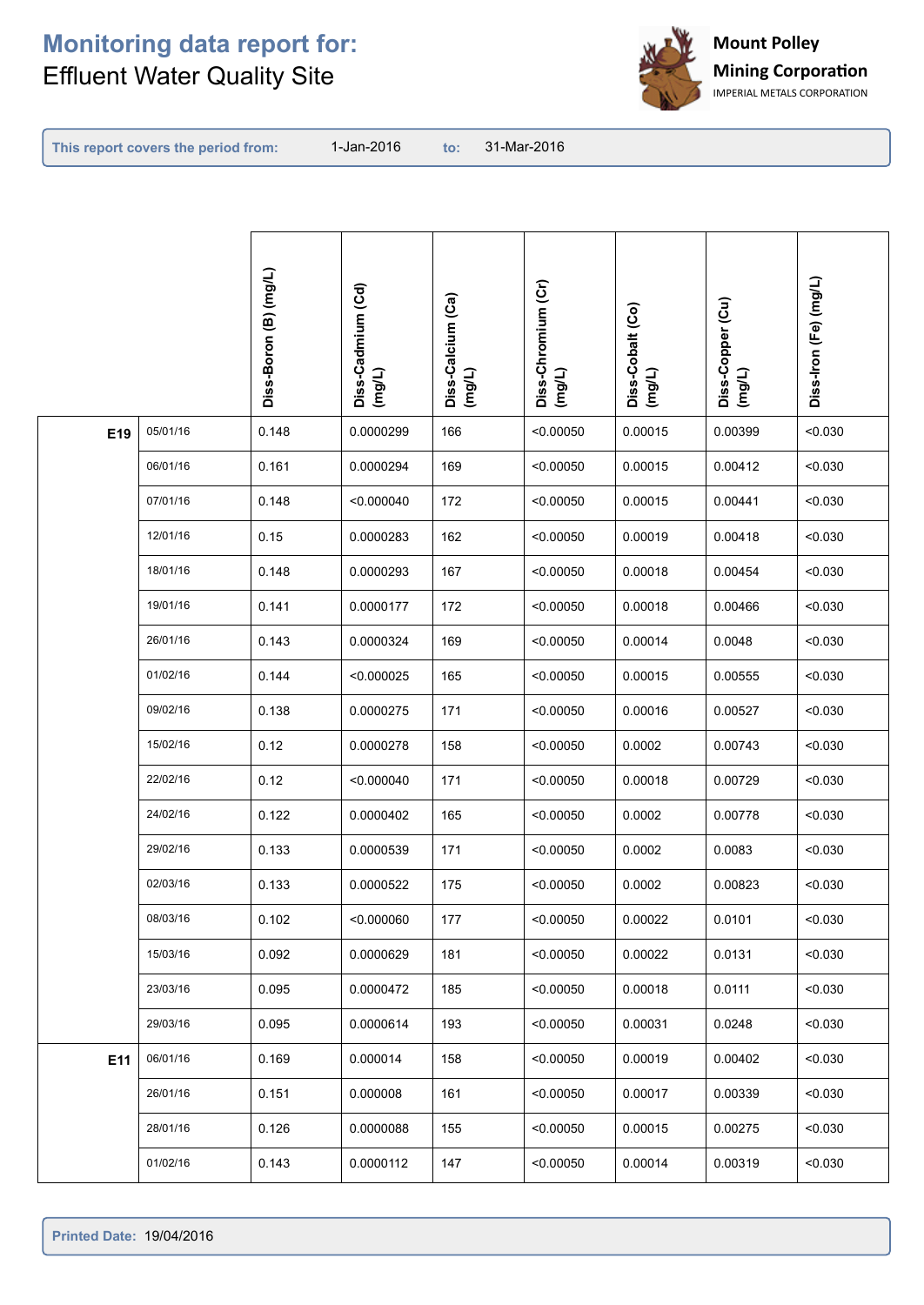

**This report covers the period from:** 

| Diss-Nickel (Ni) (mg/L)<br>Diss-Manganese (Mn)<br>(mg/L)<br>Diss-Magnesium (Mg)<br>(mg/L)<br>Diss-Lead (Pb) (mg/L)<br>Diss-Potassium (K)<br>(mg/L)<br>Diss-Molybdenum<br>(Mo) (mg/L)<br>Diss-Lithium (Li)<br>(mg/L) |  |
|---------------------------------------------------------------------------------------------------------------------------------------------------------------------------------------------------------------------|--|
| 05/01/16<br>0.0098<br>31.5<br>0.125<br>0.139<br>0.00055<br>9.24<br>E19<br>< 0.000050                                                                                                                                |  |
| 9.02<br>06/01/16<br>< 0.000050<br>0.0115<br>30.9<br>0.0977<br>0.141<br>0.00062                                                                                                                                      |  |
| 0.139<br>9.56<br>07/01/16<br>0.0105<br>31.5<br>0.103<br>< 0.000050<br>< 0.00050                                                                                                                                     |  |
| 12/01/16<br>0.154<br>10.5<br>0.0121<br>31.4<br>0.141<br>0.00056<br>< 0.000050                                                                                                                                       |  |
| 10.8<br>18/01/16<br>< 0.000050<br>0.0131<br>31.9<br>0.119<br>0.145<br>0.00061                                                                                                                                       |  |
| 19/01/16<br>< 0.000050<br>0.0122<br>32.3<br>0.111<br>0.141<br>0.00064<br>10.4                                                                                                                                       |  |
| 26/01/16<br>0.0111<br>32.2<br>0.0747<br>0.138<br>9.87<br>< 0.000050<br>< 0.00050                                                                                                                                    |  |
| 01/02/16<br>0.08<br>9.81<br>< 0.000050<br>0.0127<br>31.7<br>0.129<br>0.00059                                                                                                                                        |  |
| 09/02/16<br>10.9<br>< 0.000050<br>0.013<br>32<br>0.132<br>0.134<br>0.00054                                                                                                                                          |  |
| 9.39<br>15/02/16<br>0.0117<br>31.7<br>0.134<br>0.13<br>0.00071<br>< 0.000050                                                                                                                                        |  |
| 22/02/16<br>31.6<br>0.109<br>9.17<br>0.011<br>0.136<br>0.00067<br>< 0.000050                                                                                                                                        |  |
| 24/02/16<br>0.117<br>9.69<br>0.011<br>31.4<br>0.144<br>0.00068<br>< 0.000050                                                                                                                                        |  |
| 29/02/16<br>0.127<br>9.2<br>< 0.000050<br>0.0106<br>31.4<br>0.144<br>0.00073                                                                                                                                        |  |
| 9.3<br>02/03/16<br>31.7<br>0.138<br>< 0.000050<br>0.0107<br>0.151<br>0.00065                                                                                                                                        |  |
| 08/03/16<br>8.08<br>0.0101<br>33.6<br>0.132<br>0.143<br>0.00061<br>< 0.000050                                                                                                                                       |  |
| 15/03/16<br>7.33<br>< 0.000050<br>0.008<br>31.8<br>0.112<br>0.122<br>0.00066                                                                                                                                        |  |
| 23/03/16<br>8.48<br>< 0.000050<br>0.0104<br>33.6<br>0.0949<br>0.163<br>0.00063                                                                                                                                      |  |
| 4.65<br>29/03/16<br>< 0.000050<br>0.0059<br>31.7<br>0.116<br>0.135<br>0.00088                                                                                                                                       |  |
| 06/01/16<br>30.8<br>0.0469<br>10.2<br>< 0.000050<br>0.0131<br>0.139<br>< 0.00050<br>E11                                                                                                                             |  |
| 11.6<br>26/01/16<br>< 0.000050<br>0.0145<br>31.1<br>0.0551<br>0.151<br>0.00055                                                                                                                                      |  |
| 0.048<br>11<br>28/01/16<br>< 0.000050<br>0.0151<br>30.1<br>0.139<br>0.00051                                                                                                                                         |  |
| 0.049<br>11.2<br>01/02/16<br>< 0.000050<br>0.0136<br>30.3<br>0.148<br>0.0006                                                                                                                                        |  |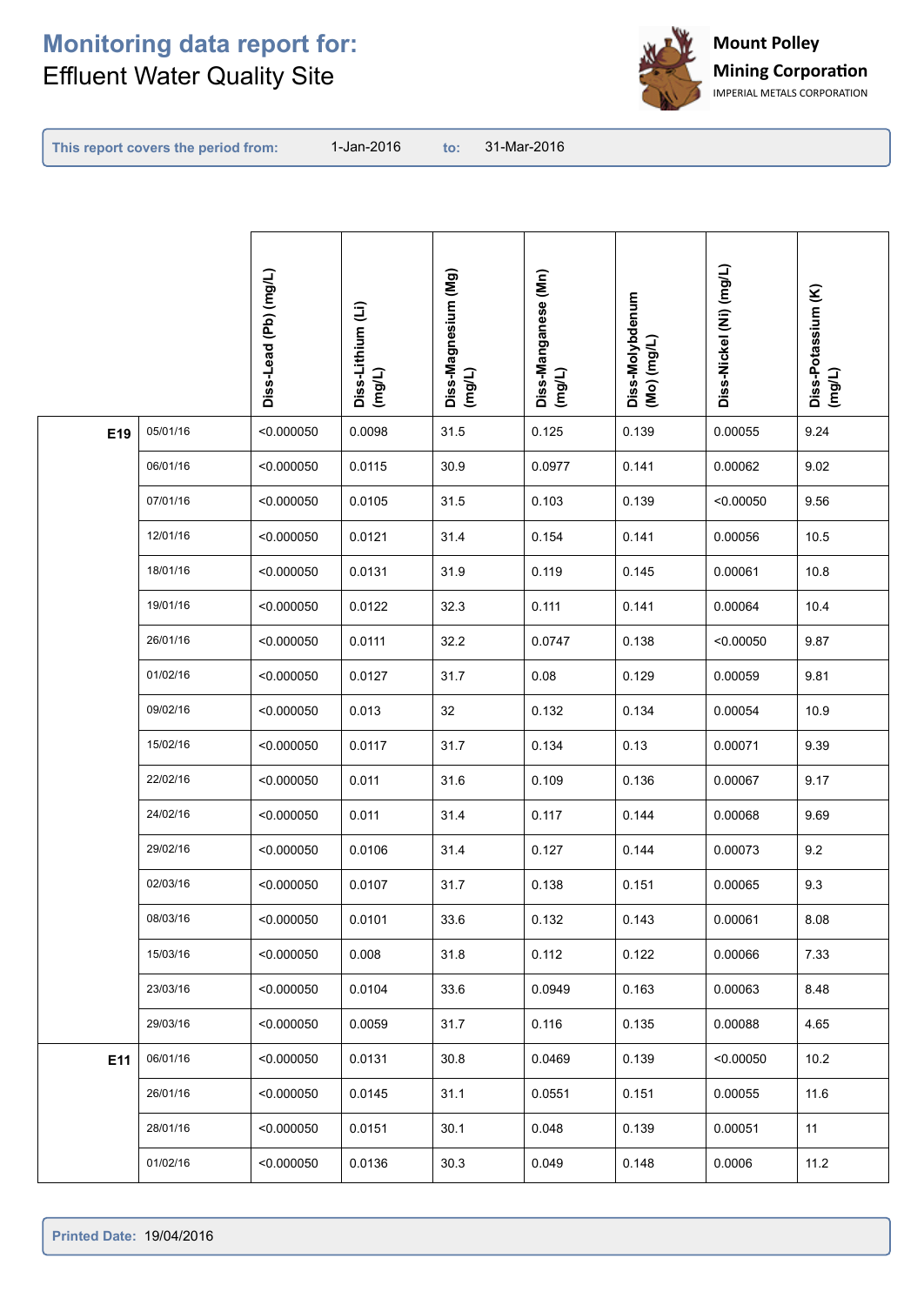

**This report covers the period from:** 

| Diss-Silver (Ag) (mg/L)<br>Diss-Selenium (mg/L)<br>Diss-Tin (Sn) (mg/L)<br>Diss-Strontium (Sr)<br>Diss-Thallium (TI)<br>Diss-Sodium (Na)<br>(mg/L)<br>Diss-Silicon (Si)<br>(mg/L)<br>(mg/L)<br>(mg/L) |           |
|-------------------------------------------------------------------------------------------------------------------------------------------------------------------------------------------------------|-----------|
| 05/01/16<br>4.8<br>2.73<br>E19<br>0.0292<br>42.1<br>< 0.000010<br>< 0.000010                                                                                                                          | < 0.00010 |
| 06/01/16<br>0.0298<br>4.71<br>< 0.000010<br>42.7<br>2.71<br>< 0.000010                                                                                                                                | < 0.00010 |
| 07/01/16<br>2.71<br>0.0302<br>4.74<br>< 0.000010<br>43.2<br>< 0.000010                                                                                                                                | < 0.00010 |
| 12/01/16<br>0.0295<br>4.57<br>46.6<br>2.42<br>< 0.000010<br>< 0.000010                                                                                                                                | < 0.00010 |
| 18/01/16<br>4.33<br>2.55<br>0.0339<br>< 0.000010<br>48.1<br>< 0.000010                                                                                                                                | < 0.00010 |
| 19/01/16<br>2.4<br>0.031<br>4.32<br>< 0.000010<br>46.5<br>< 0.000010                                                                                                                                  | < 0.00010 |
| 26/01/16<br>0.0313<br>4.31<br>< 0.000010<br>42.7<br>2.45<br>< 0.000010                                                                                                                                | < 0.00010 |
| 01/02/16<br>0.0313<br>4.35<br>2.31<br>< 0.000010<br>44.7<br>< 0.000010                                                                                                                                | < 0.00010 |
| 09/02/16<br>4.35<br>2.32<br>0.0331<br>< 0.000010<br>49.9<br>< 0.000010                                                                                                                                | < 0.00010 |
| 15/02/16<br>0.0284<br>4.42<br>< 0.000010<br>2.13<br>43.4<br>< 0.000010                                                                                                                                | < 0.00010 |
| 22/02/16<br>0.0299<br>4.46<br>43.1<br>2.28<br>< 0.000010<br>< 0.000010                                                                                                                                | < 0.00010 |
| 24/02/16<br>0.0308<br>4.48<br>2.43<br>< 0.000010<br>45.7<br>< 0.000010                                                                                                                                | < 0.00010 |
| 2.49<br>29/02/16<br>0.0316<br>4.42<br>46<br>< 0.000010<br>< 0.000010                                                                                                                                  | < 0.00010 |
| 02/03/16<br>0.0344<br>4.36<br>< 0.000010<br>2.55<br>45.6<br>< 0.000010                                                                                                                                | < 0.00010 |
| 08/03/16<br>0.0341<br>< 0.000010<br>42.6<br>2.18<br>4.44<br>< 0.000010                                                                                                                                | < 0.00010 |
| 15/03/16<br>0.0361<br>4.45<br>< 0.000010<br>38.9<br>2.16<br>< 0.000010                                                                                                                                | < 0.00010 |
| 23/03/16<br>4.23<br>2.71<br>0.0379<br>< 0.000010<br>40.6<br>< 0.000010                                                                                                                                | < 0.00010 |
| 29/03/16<br>0.0321<br>4.92<br>32<br>2.46<br>< 0.000010<br>< 0.000010                                                                                                                                  | < 0.00010 |
| $2.4\,$<br>E11<br>06/01/16<br>0.0336<br>4.21<br>44.3<br>< 0.000010<br>< 0.000010                                                                                                                      | < 0.00010 |
| 2.44<br>26/01/16<br>0.0353<br>3.98<br>< 0.000010<br>47.8<br>< 0.000010                                                                                                                                | < 0.00010 |
| 3.91<br>2.24<br>28/01/16<br>0.0312<br>44.2<br>< 0.000010<br>< 0.000010                                                                                                                                | < 0.00010 |
| 2.28<br>01/02/16<br>0.0319<br>3.8<br>< 0.000010<br>< 0.000010<br>46.4                                                                                                                                 | < 0.00010 |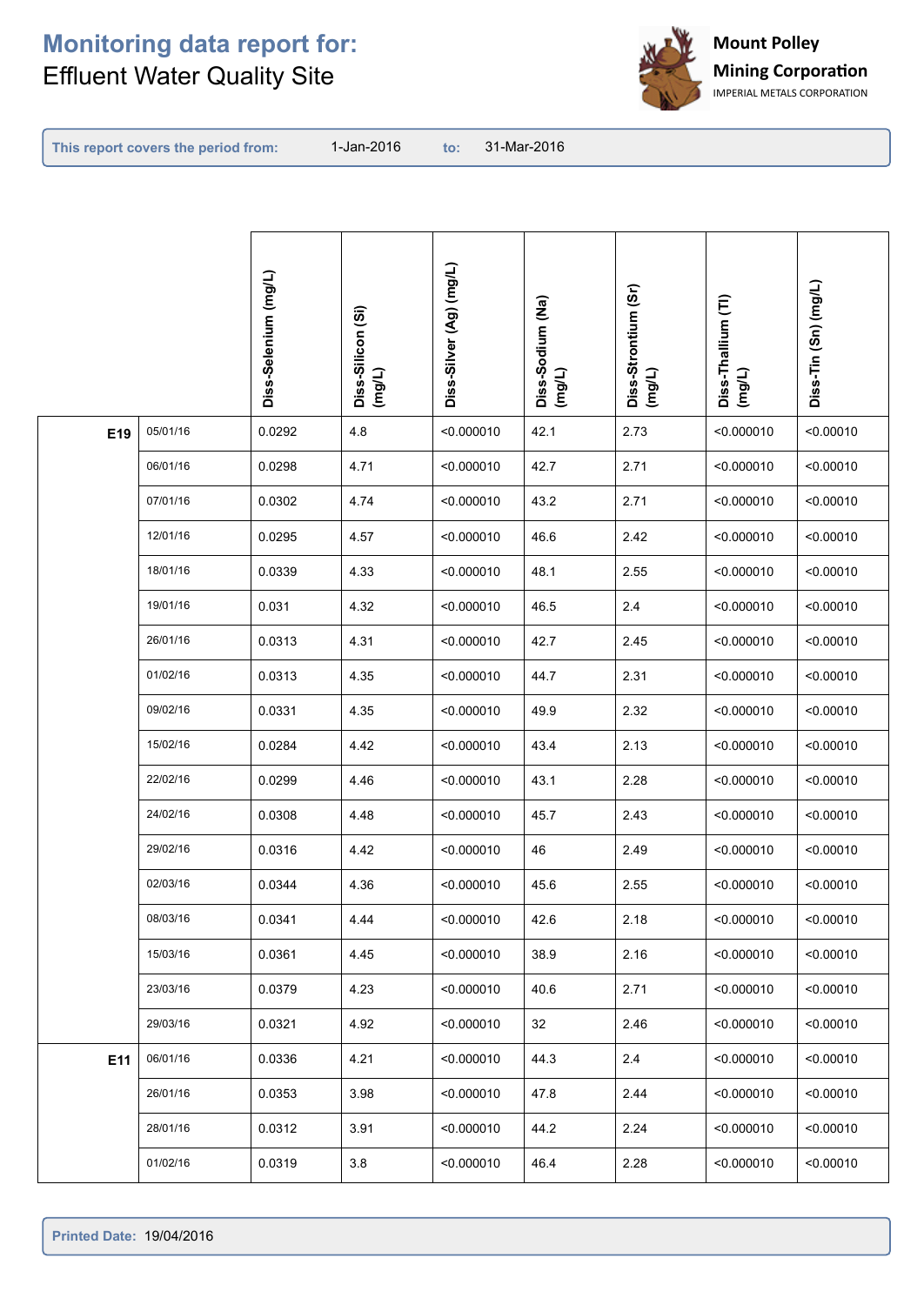

**This report covers the period from:** 

| 05/01/16<br>0.02<br>0.00195<br>0.00066<br>0.0046<br>E19<br>06/01/16<br>< 0.010<br>0.00218<br>0.00067<br>0.0054<br>07/01/16<br>0.012<br>0.00208<br>0.00067<br>0.005<br>12/01/16<br>0.011<br>0.00187<br>0.0057<br>0.00064<br>18/01/16<br>< 0.010<br>0.00209<br>0.00063<br>0.0043<br>19/01/16<br>< 0.010<br>0.00195<br>0.00063<br>0.0054<br>26/01/16<br>< 0.010<br>0.00198<br>0.00068<br>0.0049<br>01/02/16<br>0.015<br>0.00062<br>0.0051<br>0.00175<br>09/02/16<br>< 0.010<br>0.00172<br>0.00074<br>0.0052<br>15/02/16<br>0.015<br>0.00072<br>0.0058<br>0.00174<br>22/02/16<br>0.012<br>0.00181<br>0.00065<br>0.0056<br>24/02/16<br>0.012<br>0.00181<br>0.00074<br>0.0069<br>29/02/16<br>0.011<br>0.0018<br>0.00077<br>0.0067<br>02/03/16<br>0.012<br>0.0018<br>0.0067<br>0.00069<br>08/03/16<br>0.017<br>0.0016<br>0.00072<br>0.0062<br>15/03/16<br>0.016<br>0.00168<br>0.00071<br>0.0074<br>23/03/16<br>0.015<br>0.00173<br>0.00069<br>0.0078<br>29/03/16<br>0.014<br>0.00076<br>0.0085<br>0.00192<br>06/01/16<br>E11<br>< 0.010<br>0.00206<br>0.00068<br>< 0.0030<br>26/01/16<br>0.012<br>0.0019<br>0.00067<br>< 0.0030<br>0.011<br>28/01/16<br>0.00173<br>0.00061<br>< 0.0030<br>01/02/16<br>0.014<br>0.00065<br>< 0.0030<br>0.00172 |  | Diss-Titanium (Ti)<br>(mg/L) | Diss-Uranium (U)<br>(mg/L) | Diss-Vanadium (V)<br>$($ mg/L) | Diss-Zinc (Zn) (mg/L) |
|----------------------------------------------------------------------------------------------------------------------------------------------------------------------------------------------------------------------------------------------------------------------------------------------------------------------------------------------------------------------------------------------------------------------------------------------------------------------------------------------------------------------------------------------------------------------------------------------------------------------------------------------------------------------------------------------------------------------------------------------------------------------------------------------------------------------------------------------------------------------------------------------------------------------------------------------------------------------------------------------------------------------------------------------------------------------------------------------------------------------------------------------------------------------------------------------------------------------------------------|--|------------------------------|----------------------------|--------------------------------|-----------------------|
|                                                                                                                                                                                                                                                                                                                                                                                                                                                                                                                                                                                                                                                                                                                                                                                                                                                                                                                                                                                                                                                                                                                                                                                                                                        |  |                              |                            |                                |                       |
|                                                                                                                                                                                                                                                                                                                                                                                                                                                                                                                                                                                                                                                                                                                                                                                                                                                                                                                                                                                                                                                                                                                                                                                                                                        |  |                              |                            |                                |                       |
|                                                                                                                                                                                                                                                                                                                                                                                                                                                                                                                                                                                                                                                                                                                                                                                                                                                                                                                                                                                                                                                                                                                                                                                                                                        |  |                              |                            |                                |                       |
|                                                                                                                                                                                                                                                                                                                                                                                                                                                                                                                                                                                                                                                                                                                                                                                                                                                                                                                                                                                                                                                                                                                                                                                                                                        |  |                              |                            |                                |                       |
|                                                                                                                                                                                                                                                                                                                                                                                                                                                                                                                                                                                                                                                                                                                                                                                                                                                                                                                                                                                                                                                                                                                                                                                                                                        |  |                              |                            |                                |                       |
|                                                                                                                                                                                                                                                                                                                                                                                                                                                                                                                                                                                                                                                                                                                                                                                                                                                                                                                                                                                                                                                                                                                                                                                                                                        |  |                              |                            |                                |                       |
|                                                                                                                                                                                                                                                                                                                                                                                                                                                                                                                                                                                                                                                                                                                                                                                                                                                                                                                                                                                                                                                                                                                                                                                                                                        |  |                              |                            |                                |                       |
|                                                                                                                                                                                                                                                                                                                                                                                                                                                                                                                                                                                                                                                                                                                                                                                                                                                                                                                                                                                                                                                                                                                                                                                                                                        |  |                              |                            |                                |                       |
|                                                                                                                                                                                                                                                                                                                                                                                                                                                                                                                                                                                                                                                                                                                                                                                                                                                                                                                                                                                                                                                                                                                                                                                                                                        |  |                              |                            |                                |                       |
|                                                                                                                                                                                                                                                                                                                                                                                                                                                                                                                                                                                                                                                                                                                                                                                                                                                                                                                                                                                                                                                                                                                                                                                                                                        |  |                              |                            |                                |                       |
|                                                                                                                                                                                                                                                                                                                                                                                                                                                                                                                                                                                                                                                                                                                                                                                                                                                                                                                                                                                                                                                                                                                                                                                                                                        |  |                              |                            |                                |                       |
|                                                                                                                                                                                                                                                                                                                                                                                                                                                                                                                                                                                                                                                                                                                                                                                                                                                                                                                                                                                                                                                                                                                                                                                                                                        |  |                              |                            |                                |                       |
|                                                                                                                                                                                                                                                                                                                                                                                                                                                                                                                                                                                                                                                                                                                                                                                                                                                                                                                                                                                                                                                                                                                                                                                                                                        |  |                              |                            |                                |                       |
|                                                                                                                                                                                                                                                                                                                                                                                                                                                                                                                                                                                                                                                                                                                                                                                                                                                                                                                                                                                                                                                                                                                                                                                                                                        |  |                              |                            |                                |                       |
|                                                                                                                                                                                                                                                                                                                                                                                                                                                                                                                                                                                                                                                                                                                                                                                                                                                                                                                                                                                                                                                                                                                                                                                                                                        |  |                              |                            |                                |                       |
|                                                                                                                                                                                                                                                                                                                                                                                                                                                                                                                                                                                                                                                                                                                                                                                                                                                                                                                                                                                                                                                                                                                                                                                                                                        |  |                              |                            |                                |                       |
|                                                                                                                                                                                                                                                                                                                                                                                                                                                                                                                                                                                                                                                                                                                                                                                                                                                                                                                                                                                                                                                                                                                                                                                                                                        |  |                              |                            |                                |                       |
|                                                                                                                                                                                                                                                                                                                                                                                                                                                                                                                                                                                                                                                                                                                                                                                                                                                                                                                                                                                                                                                                                                                                                                                                                                        |  |                              |                            |                                |                       |
|                                                                                                                                                                                                                                                                                                                                                                                                                                                                                                                                                                                                                                                                                                                                                                                                                                                                                                                                                                                                                                                                                                                                                                                                                                        |  |                              |                            |                                |                       |
|                                                                                                                                                                                                                                                                                                                                                                                                                                                                                                                                                                                                                                                                                                                                                                                                                                                                                                                                                                                                                                                                                                                                                                                                                                        |  |                              |                            |                                |                       |
|                                                                                                                                                                                                                                                                                                                                                                                                                                                                                                                                                                                                                                                                                                                                                                                                                                                                                                                                                                                                                                                                                                                                                                                                                                        |  |                              |                            |                                |                       |
|                                                                                                                                                                                                                                                                                                                                                                                                                                                                                                                                                                                                                                                                                                                                                                                                                                                                                                                                                                                                                                                                                                                                                                                                                                        |  |                              |                            |                                |                       |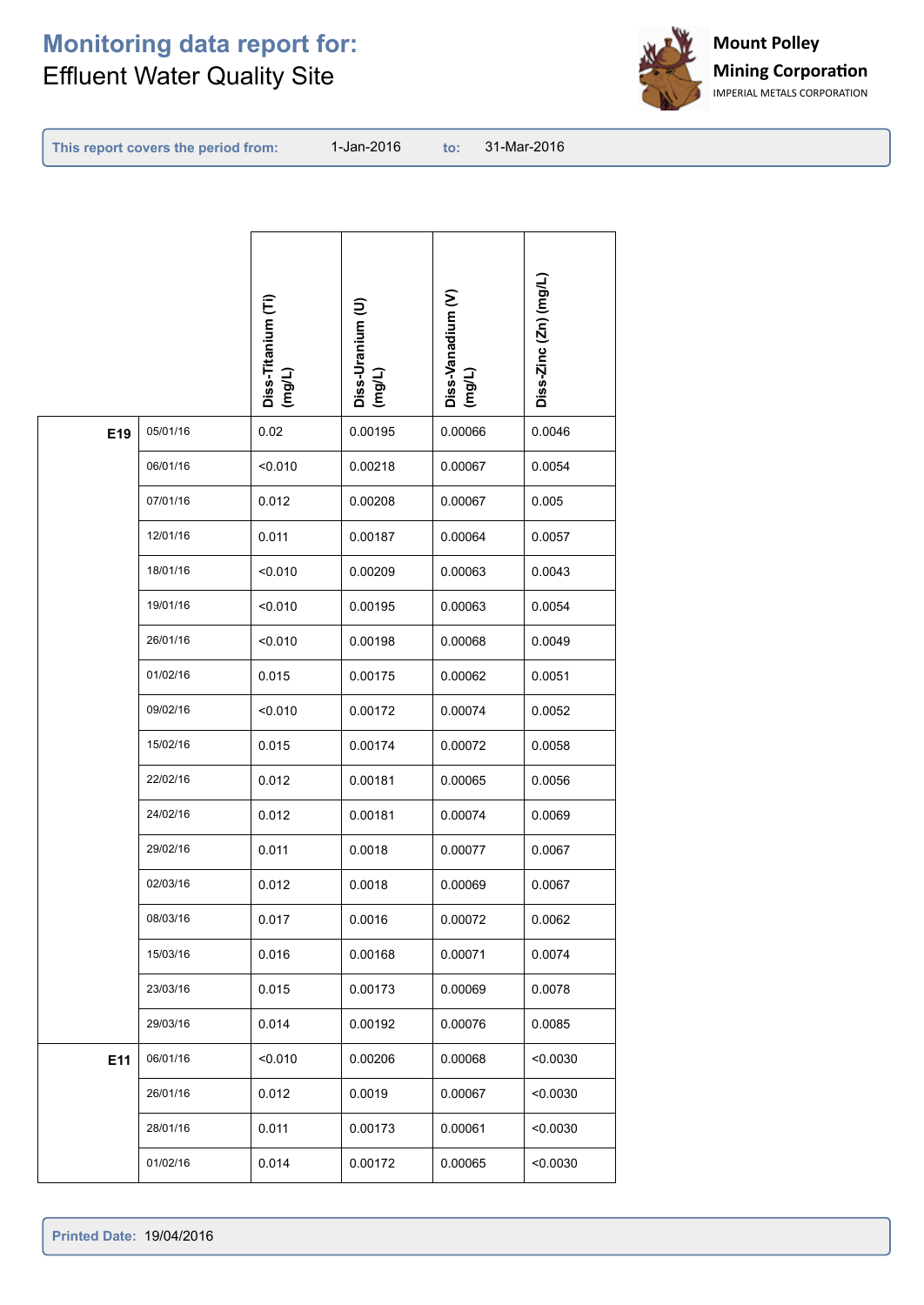r



|     | This report covers the period from: |                      | 1-Jan-2016      | 31-Mar-2016<br>$\mathsf{to}$ : |               |             |           |                                 |
|-----|-------------------------------------|----------------------|-----------------|--------------------------------|---------------|-------------|-----------|---------------------------------|
|     |                                     | Conductivity (µs/cm) | Hardness (mg/L) | pH (pH)                        | (mg/L)<br>TDS | TSS (mg/L)  | NTU (ntu) | (CaCO3)<br>Alkalinity<br>(mg/L) |
| E11 | 03/03/16                            | 1160                 | 514             | 8.06                           | 865           | $\,$ 5 $\,$ | 3.27      | 48.7                            |
|     | 08/03/16                            | 1180                 | 537             | 8.02                           | 881           | 6.9         | 4.85      | 51.4                            |
|     | 15/03/16                            | 1170                 | 517             | 7.98                           | 866           | 4.8         | 5.08      | 49.5                            |
|     | 22/03/16                            | 1170                 | 512             | 7.95                           | 868           | $6.8\,$     | 5.33      | 50.6                            |
|     | 29/03/16                            | 1150                 | 527             | 8.13                           | 884           | 3.1         | 1.56      | 49.5                            |

|               |          | Conductivity (µs/cm) | Hardness (mg/L) | pH (pH) | TDS (mg/L) | TSS (mg/L) | NTU (ntu) | Alkalinity (CaCO3)<br>(mg/L) |
|---------------|----------|----------------------|-----------------|---------|------------|------------|-----------|------------------------------|
| <b>HAC-10</b> | 05/01/16 | 299                  | 131             | 8.11    | 188        | 3.0        | 0.51      | 100                          |
|               | 01/02/16 | 302                  | 142             | 8.01    | 199        | 3.0        | 0.49      | 99.5                         |
|               | 24/02/16 | 297                  | 133             | 7.94    | 202        | 1.0        | 0.41      | 95.5                         |
|               | 02/03/16 | 294                  | 136             | 7.98    | 193        | 1.0        | 0.57      | 94.8                         |
| <b>HAC-08</b> | 05/01/16 | 923                  | 429             | 8.08    | 616        | 64.8       | 2.11      | 94.6                         |
|               | 01/02/16 | 791                  | 365             | 8.08    | 542        | 12.1       | 2.12      | 95.7                         |
|               | 02/03/16 | 704                  | 323             | 8.11    | 480        | 24         | 2.04      | 92.7                         |
| HAC-05a       | 05/01/16 | 965                  | 444             | 7.9     | 644        | $6.2\,$    | 0.79      | 85.2                         |
|               | 01/02/16 | 806                  | 366             | 7.99    | 546        | 4.5        | 1.09      | 91.5                         |
|               | 02/03/16 | 766                  | 352             | 8.14    | 531        | 3          | 0.83      | 89.9                         |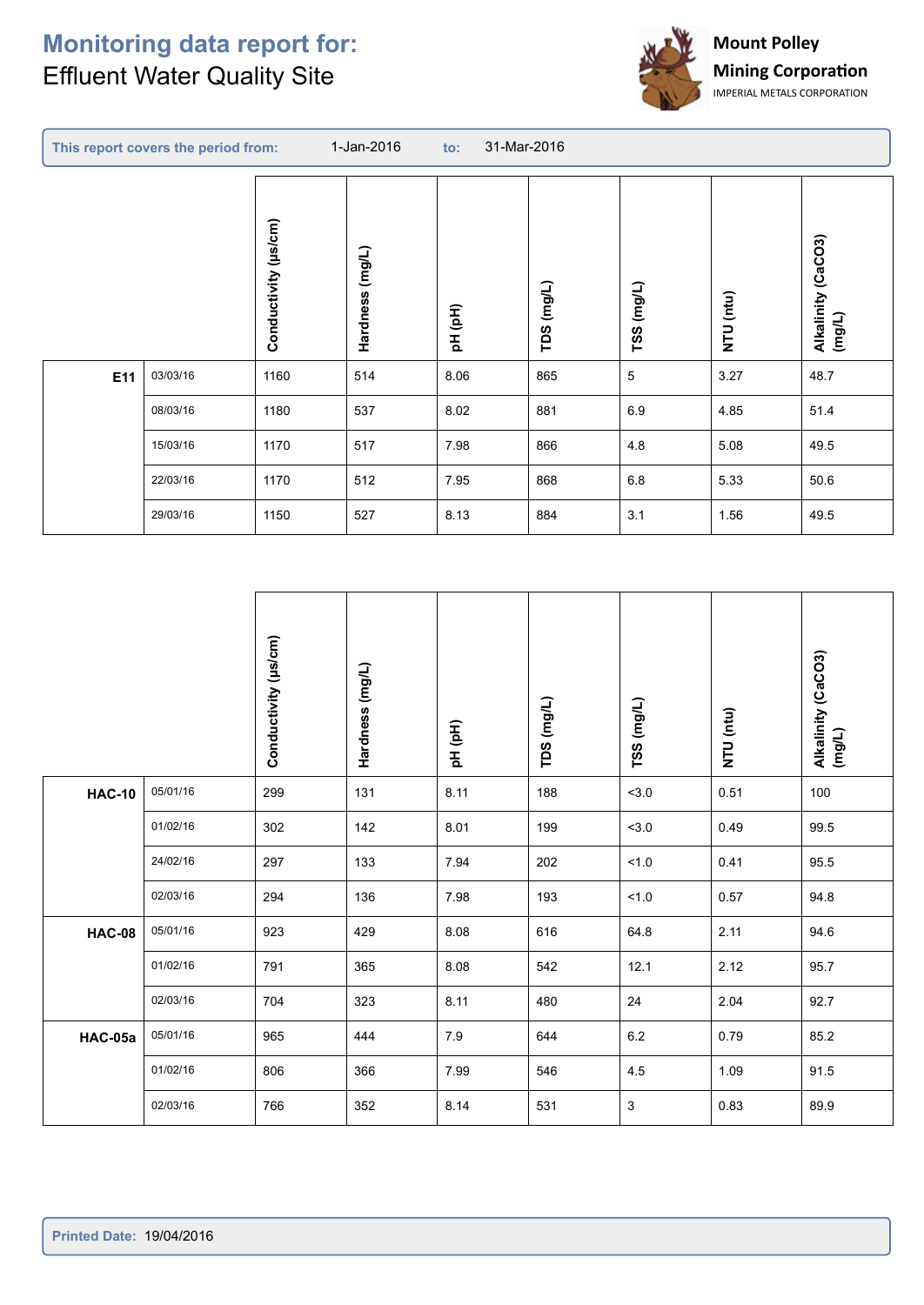r



|     | This report covers the period from: |                          | 1-Jan-2016<br>31-Mar-2016<br>$\mathbf{to}$ : |                |                    |                                  |                    |                               |
|-----|-------------------------------------|--------------------------|----------------------------------------------|----------------|--------------------|----------------------------------|--------------------|-------------------------------|
|     |                                     | N) (mg/L)<br>Ammonia (as | (mg/L)<br>Chloride                           | Floride (mg/L) | Nitrate (N) (mg/L) | and Nitrite<br>Nitrate<br>(mg/L) | Nitrite (N) (mg/L) | Diss-Orthophosphate<br>(mg/L) |
| E11 | 03/03/16                            | 0.172                    | 11                                           | 0.53           | 8.55               | 8.61                             | 0.0609             | 0.0021                        |
|     | 08/03/16                            | 0.15                     | 11.2                                         | 0.53           | 8.56               | 8.62                             | 0.0516             | 0.0015                        |
|     | 15/03/16                            | 0.139                    | 11.1                                         | 0.51           | 8.38               | 8.43                             | 0.0511             | < 0.0010                      |
|     | 22/03/16                            | 0.134                    | 11                                           | 0.52           | 8.4                | 8.46                             | 0.0506             | 0.0018                        |
|     | 29/03/16                            | 0.135                    | 11.5                                         | 0.49           | 8.58               | 8.64                             | 0.0571             | < 0.0010                      |

|               |          | Ammonia (as N) (mg/L) | Chloride (mg/L) | Floride (mg/L) | Nitrate (N) (mg/L) | Nitrate and Nitrite<br>(mg/L) | Nitrite (N) (mg/L) | Diss-Orthophosphate<br>(mg/L) |
|---------------|----------|-----------------------|-----------------|----------------|--------------------|-------------------------------|--------------------|-------------------------------|
| <b>HAC-10</b> | 05/01/16 | 0.0056                | 1.34            | 0.089          | 0.152              | 0.153                         | 0.0011             | 0.0211                        |
|               | 01/02/16 | < 0.0050              | 1.41            | 0.088          | 0.176              | 0.177                         | 0.0013             | 0.0248                        |
|               | 24/02/16 | < 0.0050              | 1.34            | 0.088          | 0.187              | 0.187                         | < 0.0010           | 0.0238                        |
|               | 02/03/16 | 0.0053                | 1.37            | 0.091          | 0.2                | 0.2                           | < 0.0010           | 0.0227                        |
| <b>HAC-08</b> | 05/01/16 | 0.0241                | 14              | 0.25           | 4.78               | 4.81                          | 0.0225             | 0.0025                        |
|               | 01/02/16 | 0.0158                | 9.6             | 0.23           | 4.17               | 4.18                          | 0.0169             | 0.0034                        |
|               | 02/03/16 | 0.006                 | 10.8            | 0.19           | 3.49               | 3.5                           | 0.015              | < 0.0010                      |
| HAC-05a       | 05/01/16 | 0.0399                | 16.3            | 0.26           | 5.23               | 5.26                          | 0.0265             | 0.0019                        |
|               | 01/02/16 | 0.0303                | 10.3            | 0.24           | 4.53               | 4.55                          | 0.0216             | 0.0042                        |
|               | 02/03/16 | 0.0094                | 11.9            | 0.19           | 3.89               | 3.91                          | 0.0149             | 0.0017                        |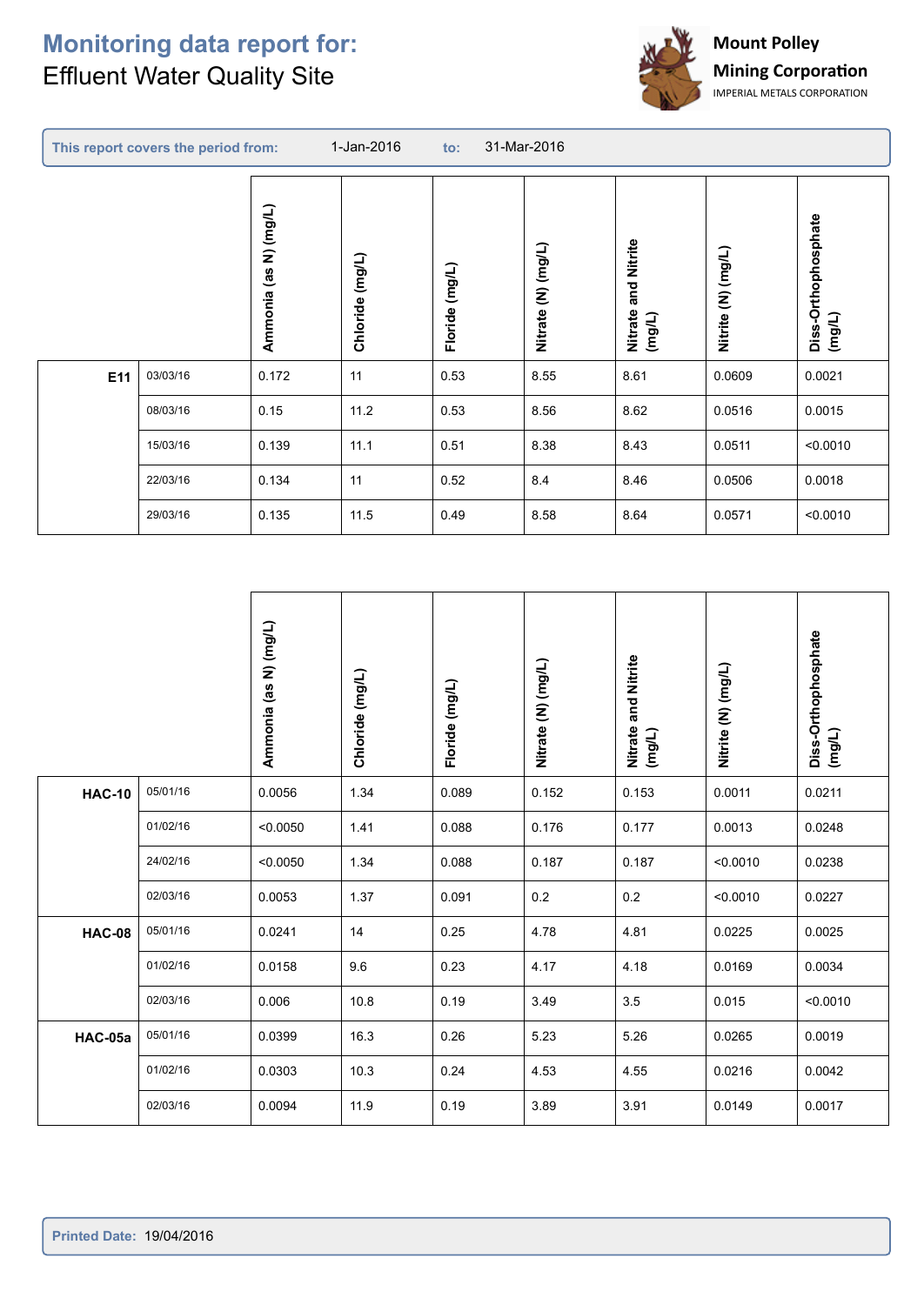r



|     | This report covers the period from: |                           | 1-Jan-2016<br>31-Mar-2016<br>$\mathsf{to}$ : |                 |                       |                                   |                       |                                  |
|-----|-------------------------------------|---------------------------|----------------------------------------------|-----------------|-----------------------|-----------------------------------|-----------------------|----------------------------------|
|     |                                     | Diss-Phosphorus<br>(mg/L) | Phosphorus<br>(mg/L)<br>Total                | Sulphate (mg/L) | Total Nitrogen (mg/L) | ပိ<br>Dissolved Organic<br>(mg/L) | Total Aluminum (mg/L) | (Sb)-Total<br>Antimony<br>(mg/L) |
| E11 | 03/03/16                            | 0.0056                    | 0.0143                                       | 527             | 8.94                  | 3.02                              | 0.283                 | 0.00156                          |
|     | 08/03/16                            | 0.0052                    | 0.0192                                       | 527             | 8.65                  | 3.39                              | 0.343                 | 0.00151                          |
|     | 15/03/16                            | 0.0034                    | 0.0167                                       | 517             | 8.46                  | 2.86                              | 0.249                 | 0.0016                           |
|     | 22/03/16                            | 0.0049                    | 0.0212                                       | 522             | 8.66                  | 3.28                              | 0.28                  | 0.00151                          |
|     | 29/03/16                            | 0.0031                    | 0.0154                                       | 532             | 8.85                  | 2.69                              | 0.134                 | 0.00162                          |
|     |                                     |                           |                                              |                 |                       |                                   |                       |                                  |

|               |          | Diss-Phosphorus<br>(mg/L) | <b>Total Phosphorus</b><br>(mg/L) | Sulphate (mg/L) | Total Nitrogen (mg/L) | Dissolved Organic Ca<br>(mg/L) | Total Aluminum (mg/L) | Antimony (Sb)-Total<br>(mg/L) |
|---------------|----------|---------------------------|-----------------------------------|-----------------|-----------------------|--------------------------------|-----------------------|-------------------------------|
| <b>HAC-10</b> | 05/01/16 | 0.0286                    | 0.0302                            | 48.1            | 0.422                 | 5.44                           | 0.0208                | 0.00017                       |
|               | 01/02/16 | 0.0298                    | 0.0308                            | 49.9            | 0.464                 | 5.93                           | 0.0165                | 0.00013                       |
|               | 24/02/16 | 0.0309                    | 0.0289                            | 47.8            | 0.485                 | 6.77                           | 0.0189                | 0.00012                       |
|               | 02/03/16 | 0.0277                    | 0.0286                            | 48              | 0.503                 | 6.58                           | 0.0233                | 0.00013                       |
| <b>HAC-08</b> | 05/01/16 | 0.0045                    | 0.0919                            | 364             | 4.78                  | 3.31                           | 0.854                 | 0.00083                       |
|               | 01/02/16 | 0.0067                    | 0.0323                            | 297             | 4.11                  | 4.54                           | 0.467                 | 0.00066                       |
|               | 02/03/16 | 0.0042                    | 0.0391                            | 261             | 3.52                  | 6.34                           | 0.544                 | 0.00052                       |
| HAC-05a       | 05/01/16 | 0.0045                    | 0.0124                            | 385             | 5.3                   | 3.16                           | 0.472                 | 0.00103                       |
|               | 01/02/16 | 0.0078                    | 0.0179                            | 318             | 4.41                  | 4.49                           | 0.427                 | 0.00064                       |
|               | 02/03/16 | 0.0056                    | 0.0152                            | 281             | 4.02                  | 4.98                           | 0.341                 | 0.00055                       |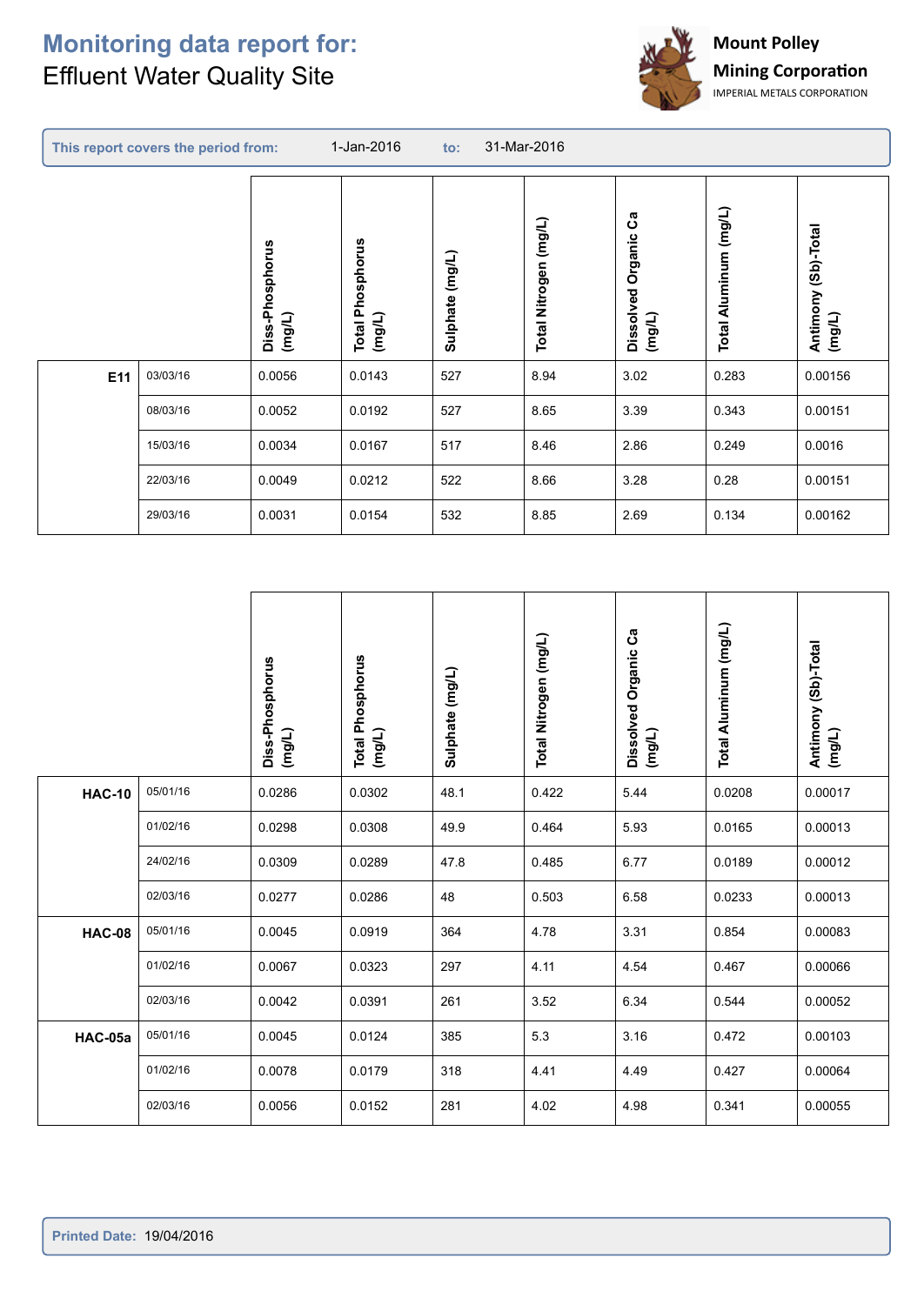C



|     | This report covers the period from: |                                 | 1-Jan-2016                            | $\mathsf{to}$ :                   | 31-Mar-2016                  |                        |                                |                                 |
|-----|-------------------------------------|---------------------------------|---------------------------------------|-----------------------------------|------------------------------|------------------------|--------------------------------|---------------------------------|
|     |                                     | (As)-Total<br>Arsenic<br>(mg/L) | (Ba)-Total<br><b>Barium</b><br>(mg/L) | (Be)-Total<br>Beryllium<br>(mg/L) | Bismuth (Bi)-Total<br>(mg/L) | Boron (B)-Total (mg/L) | Cadmium (mg/L)<br><b>Total</b> | (Ca)-Total<br>Calcium<br>(mg/L) |
| E11 | 03/03/16                            | 0.00119                         | 0.0551                                | < 0.00010                         | < 0.000050                   | 0.144                  | 0.000011                       | 152                             |
|     | 08/03/16                            | 0.00121                         | 0.0577                                | < 0.00010                         | < 0.000050                   | 0.14                   | 0.0000144                      | 152                             |
|     | 15/03/16                            | 0.00124                         | 0.0576                                | < 0.00010                         | < 0.000050                   | 0.143                  | < 0.000015                     | 153                             |
|     | 22/03/16                            | 0.00127                         | 0.0637                                | < 0.00010                         | < 0.000050                   | 0.129                  | < 0.000015                     | 156                             |
|     | 29/03/16                            | 0.00139                         | 0.0629                                | < 0.00010                         | < 0.000050                   | 0.145                  | 0.0000067                      | 162                             |

|               |          | Arsenic (As)-Total<br>(mg/L) | Barium (Ba)-Total<br>(mg/L) | Beryllium (Be)-Total<br>(mg/L) | Bismuth (Bi)-Total<br>(mg/L) | Boron (B)-Total (mg/L) | Total Cadmium (mg/L) | Calcium (Ca)-Total<br>(mg/L) |
|---------------|----------|------------------------------|-----------------------------|--------------------------------|------------------------------|------------------------|----------------------|------------------------------|
| <b>HAC-10</b> | 05/01/16 | 0.00096                      | 0.0125                      | < 0.00010                      | < 0.000050                   | 0.029                  | < 0.0000050          | 41.4                         |
|               | 01/02/16 | 0.00093                      | 0.0122                      | < 0.00010                      | < 0.000050                   | 0.032                  | < 0.0000050          | 45.2                         |
|               | 24/02/16 | 0.00093                      | 0.0113                      | < 0.00010                      | < 0.000050                   | 0.024                  | < 0.0000050          | 42.5                         |
|               | 02/03/16 | 0.0009                       | 0.0114                      | < 0.00010                      | < 0.000050                   | 0.028                  | 0.0000184            | 42.5                         |
| <b>HAC-08</b> | 05/01/16 | 0.00144                      | 0.0842                      | < 0.00010                      | < 0.000050                   | 0.123                  | 0.0000307            | 122                          |
|               | 01/02/16 | 0.00097                      | 0.0453                      | < 0.00010                      | < 0.000050                   | 0.092                  | 0.0000221            | 111                          |
|               | 02/03/16 | 0.00101                      | 0.0417                      | < 0.00010                      | < 0.000050                   | 0.075                  | 0.0000295            | 95.6                         |
| HAC-05a       | 05/01/16 | 0.00067                      | 0.046                       | < 0.00010                      | < 0.000050                   | 0.143                  | 0.0000248            | 132                          |
|               | 01/02/16 | 0.00076                      | 0.0392                      | < 0.00010                      | < 0.000050                   | 0.086                  | 0.0000184            | 112                          |
|               | 02/03/16 | 0.00075                      | 0.0358                      | < 0.00010                      | < 0.000050                   | 0.083                  | 0.0000188            | 104                          |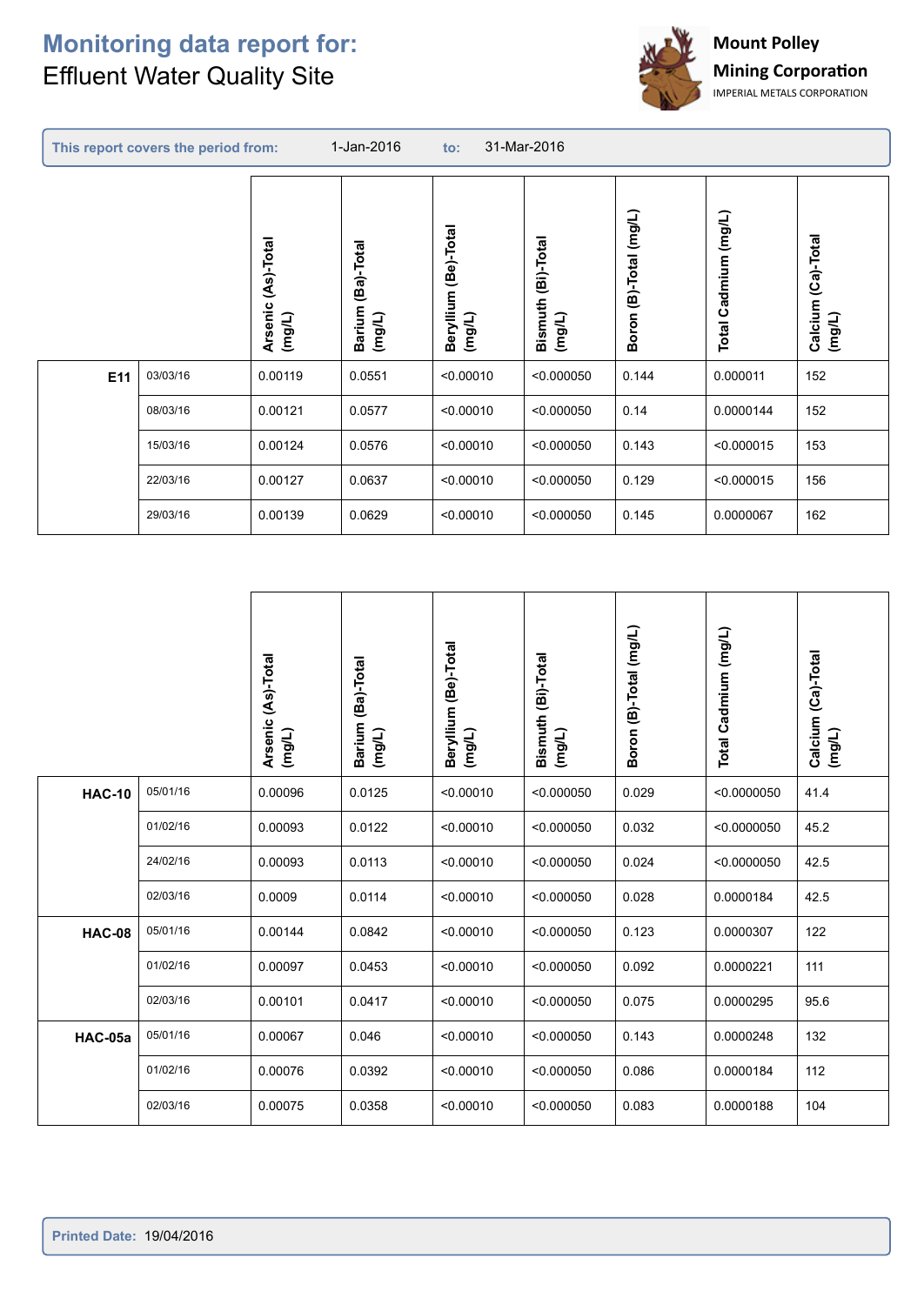

|     | This report covers the period from: |                                  | 1-Jan-2016                     | 31-Mar-2016<br>$\mathsf{to}$ : |                             |                   |                              |                                   |  |  |
|-----|-------------------------------------|----------------------------------|--------------------------------|--------------------------------|-----------------------------|-------------------|------------------------------|-----------------------------------|--|--|
|     |                                     | Chromium (Cr)-Total<br>$($ mg/L) | (Co)-Total<br>Cobalt<br>(mg/L) | (mg/L)<br>Copper<br>Total      | (mg/L)<br><b>Total Iron</b> | Total Lead (mg/L) | Lithium (Li)-Total<br>(mg/L) | (Mg)-Total<br>Magnesium<br>(mg/L) |  |  |
| E11 | 03/03/16                            | < 0.00050                        | 0.00035                        | 0.0159                         | 0.208                       | 0.000071          | 0.0172                       | 32                                |  |  |
|     | 08/03/16                            | < 0.00050                        | 0.00041                        | 0.0216                         | 0.288                       | 0.000111          | 0.0181                       | 31.4                              |  |  |
|     | 15/03/16                            | < 0.00050                        | 0.00035                        | 0.0157                         | 0.198                       | 0.000071          | 0.017                        | 30.5                              |  |  |
|     | 22/03/16                            | < 0.00050                        | 0.00031                        | 0.0144                         | 0.203                       | 0.000082          | 0.0169                       | 31.3                              |  |  |
|     | 29/03/16                            | < 0.00050                        | 0.00018                        | 0.00795                        | 0.071                       | < 0.000050        | 0.0173                       | 30.7                              |  |  |

|               |          | Chromium (Cr)-Total<br>(mg/L) | Cobalt (Co)-Total<br>(mg/L) | Total Copper (mg/L) | Total Iron (mg/L) | Total Lead (mg/L) | Lithium (Li)-Total<br>$($ mg/L) | Magnesium (Mg)-Total<br>(mg/L) |
|---------------|----------|-------------------------------|-----------------------------|---------------------|-------------------|-------------------|---------------------------------|--------------------------------|
| <b>HAC-10</b> | 05/01/16 | < 0.00050                     | < 0.00010                   | 0.00504             | < 0.030           | < 0.000050        | < 0.0010                        | 5.63                           |
|               | 01/02/16 | < 0.00050                     | < 0.00010                   | 0.00383             | < 0.030           | < 0.000050        | < 0.0010                        | 6.16                           |
|               | 24/02/16 | < 0.00050                     | < 0.00010                   | 0.0039              | 0.033             | < 0.000050        | < 0.0010                        | 5.98                           |
|               | 02/03/16 | < 0.00050                     | < 0.00010                   | < 0.0040            | 0.035             | < 0.000050        | < 0.0010                        | 5.71                           |
| <b>HAC-08</b> | 05/01/16 | 0.00072                       | 0.00065                     | 0.0386              | 0.866             | 0.000383          | 0.0078                          | 23                             |
|               | 01/02/16 | < 0.00050                     | 0.00028                     | 0.0147              | 0.248             | 0.000123          | 0.007                           | 20.6                           |
|               | 02/03/16 | 0.00051                       | 0.00037                     | 0.0161              | 0.423             | 0.000157          | 0.0055                          | 17.6                           |
| HAC-05a       | 05/01/16 | < 0.00050                     | 0.00017                     | 0.00572             | 0.057             | < 0.000050        | 0.0087                          | 24                             |
|               | 01/02/16 | < 0.00050                     | 0.0002                      | 0.00829             | 0.1               | < 0.000050        | 0.0064                          | 20.3                           |
|               | 02/03/16 | < 0.00050                     | 0.00024                     | 0.00827             | 0.121             | < 0.000050        | 0.0056                          | 18.4                           |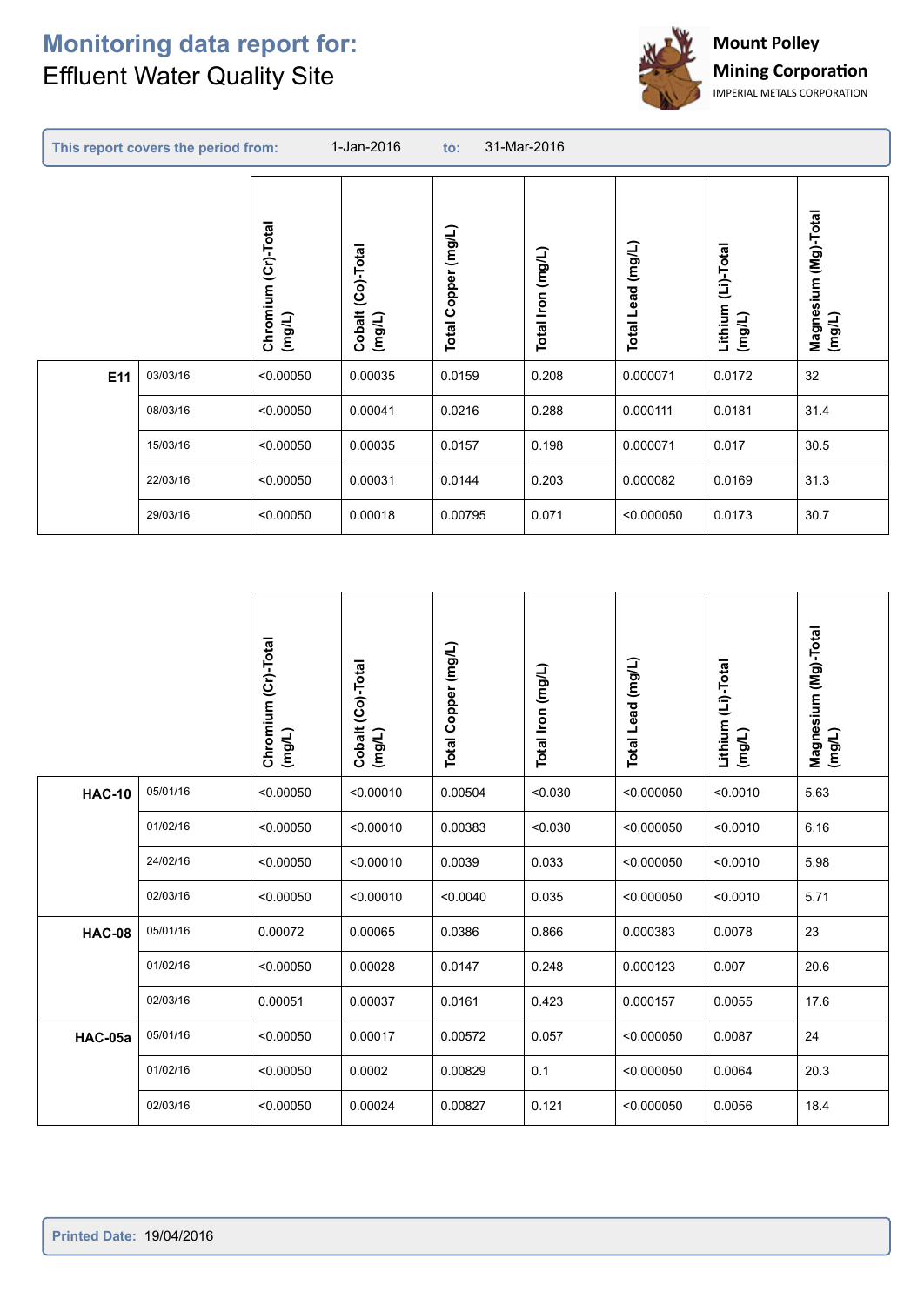$\sqrt{2}$ 



|     | This report covers the period from: |                                     | 31-Mar-2016<br>1-Jan-2016<br>$\mathbf{to}$ : |                          |                                  |                                 |                                 |                                  |  |
|-----|-------------------------------------|-------------------------------------|----------------------------------------------|--------------------------|----------------------------------|---------------------------------|---------------------------------|----------------------------------|--|
|     |                                     | Manganese<br>(mg/L)<br><b>Total</b> | Molybdenum<br>Total M<br>(mg/L)              | Nickel (Ni)-Total (mg/L) | (K)-Total<br>Potassium<br>(mg/L) | Selenium (mg/L)<br><b>Total</b> | (Si)-Total<br>Silicon<br>(mg/L) | (Ag)-Total<br>Silver (<br>(mg/L) |  |
| E11 | 03/03/16                            | 0.0482                              | 0.165                                        | 0.00083                  | 12.5                             | 0.0357                          | 4.4                             | < 0.000010                       |  |
|     | 08/03/16                            | 0.0534                              | 0.16                                         | 0.00072                  | 12.7                             | 0.0346                          | 4.16                            | < 0.000010                       |  |
|     | 15/03/16                            | 0.0531                              | 0.169                                        | 0.00068                  | 12.7                             | 0.0351                          | 4.08                            | < 0.000010                       |  |
|     | 22/03/16                            | 0.0605                              | 0.163                                        | 0.00075                  | 13.2                             | 0.037                           | 4.17                            | < 0.000010                       |  |
|     | 29/03/16                            | 0.0449                              | 0.177                                        | 0.00057                  | 13.5                             | 0.0323                          | 3.85                            | < 0.000010                       |  |

|               |          | <b>Total Manganese</b><br>(mg/L) | <b>Total Molybdenum</b><br>(mg/L) | Nickel (Ni)-Total (mg/L) | Potassium (K)-Total<br>(mg/L) | Total Selenium (mg/L) | Silicon (Si)-Total<br>(mg/L) | Silver (Ag)-Total<br>(mg/L) |
|---------------|----------|----------------------------------|-----------------------------------|--------------------------|-------------------------------|-----------------------|------------------------------|-----------------------------|
| <b>HAC-10</b> | 05/01/16 | 0.0084                           | 0.0114                            | < 0.00050                | 1.46                          | 0.00083               | 3.14                         | < 0.000010                  |
|               | 01/02/16 | 0.0139                           | 0.0112                            | < 0.00050                | 1.46                          | 0.000804              | 3.34                         | < 0.000010                  |
|               | 24/02/16 | 0.00913                          | 0.0104                            | < 0.00050                | 1.44                          | 0.000862              | 3.46                         | < 0.000010                  |
|               | 02/03/16 | 0.00818                          | 0.0104                            | < 0.00050                | 1.41                          | 0.000685              | 3.33                         | < 0.000010                  |
| <b>HAC-08</b> | 05/01/16 | 0.088                            | 0.092                             | 0.00118                  | 6.24                          | 0.0173                | 5.74                         | 0.000018                    |
|               | 01/02/16 | 0.0947                           | 0.0742                            | 0.0007                   | 5.79                          | 0.0153                | 4.51                         | < 0.000010                  |
|               | 02/03/16 | 0.127                            | 0.0644                            | 0.00097                  | 4.54                          | 0.0125                | 4.42                         | < 0.000010                  |
| HAC-05a       | 05/01/16 | 0.13                             | 0.107                             | 0.00062                  | 7.66                          | 0.0203                | 4.6                          | < 0.000010                  |
|               | 01/02/16 | 0.0994                           | 0.0706                            | 0.00056                  | 5.96                          | 0.0159                | 4.15                         | < 0.000010                  |
|               | 02/03/16 | 0.147                            | 0.0739                            | 0.00056                  | 5.04                          | 0.0139                | 3.84                         | < 0.000010                  |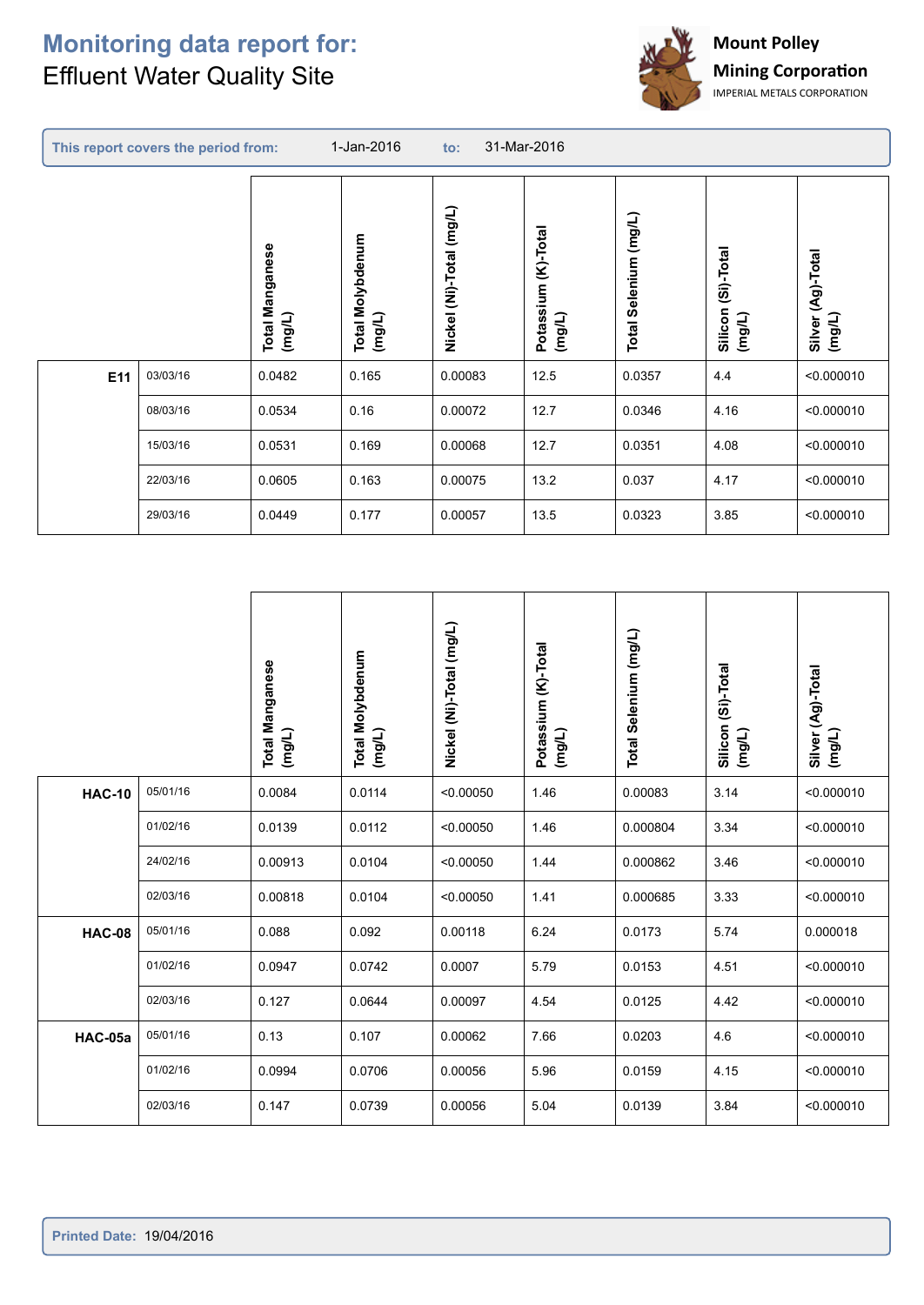$\sqrt{2}$ 



|     | This report covers the period from: |                             | 1-Jan-2016                        | 31-Mar-2016<br>to:            |                              |                                  |                             |                              |  |
|-----|-------------------------------------|-----------------------------|-----------------------------------|-------------------------------|------------------------------|----------------------------------|-----------------------------|------------------------------|--|
|     |                                     | Sodium (Na)-Total<br>(mg/L) | (Sr)-Total<br>Strontium<br>(mg/L) | Thallium (TI)-Total<br>(mg/L) | $(Sn)$ -Total $(mg/L)$<br>ίñ | (Ti)-Total<br>Titanium<br>(mg/L) | Uranium (U)-Total<br>(mg/L) | Vanadium (V)-Total<br>(mg/L) |  |
| E11 | 03/03/16                            | 49.8                        | 2.56                              | < 0.000010                    | < 0.00010                    | 0.03                             | 0.00142                     | 0.00165                      |  |
|     | 08/03/16                            | 52.7                        | 2.4                               | 0.000036                      | < 0.00010                    | 0.034                            | 0.00142                     | 0.00194                      |  |
|     | 15/03/16                            | 52.8                        | 2.7                               | < 0.000010                    | < 0.00010                    | 0.029                            | 0.00157                     | 0.00149                      |  |
|     | 22/03/16                            | 54.4                        | 2.85                              | < 0.000010                    | < 0.00010                    | 0.029                            | 0.00143                     | 0.00144                      |  |
|     | 29/03/16                            | 56.3                        | 3.13                              | < 0.000010                    | < 0.00010                    | 0.019                            | 0.00147                     | 0.00121                      |  |

|               |          | Sodium (Na)-Total<br>(mg/L) | Strontium (Sr)-Total<br>(mg/L) | Thallium (TI)-Total<br>(mg/L) | Tin (Sn)-Total (mg/L) | Titanium (Ti)-Total<br>(mg/L) | Uranium (U)-Total<br>(mg/L) | Vanadium (V)-Total<br>(mg/L) |
|---------------|----------|-----------------------------|--------------------------------|-------------------------------|-----------------------|-------------------------------|-----------------------------|------------------------------|
| <b>HAC-10</b> | 05/01/16 | 9.42                        | 0.334                          | < 0.000010                    | < 0.00010             | < 0.010                       | 0.000267                    | 0.00078                      |
|               | 01/02/16 | 10.4                        | 0.33                           | < 0.000010                    | < 0.00010             | < 0.010                       | 0.000283                    | 0.00105                      |
|               | 24/02/16 | 10.4                        | 0.329                          | < 0.000010                    | < 0.00010             | < 0.010                       | 0.000276                    | 0.00091                      |
|               | 02/03/16 | 9.43                        | 0.318                          | < 0.000010                    | < 0.00010             | < 0.010                       | 0.000276                    | 0.00104                      |
| <b>HAC-08</b> | 05/01/16 | 35.8                        | 1.88                           | < 0.000010                    | < 0.00010             | 0.068                         | 0.00109                     | 0.00381                      |
|               | 01/02/16 | 29.2                        | 1.4                            | < 0.000010                    | < 0.00010             | 0.024                         | 0.000954                    | 0.00159                      |
|               | 02/03/16 | 24.2                        | 1.24                           | < 0.000010                    | < 0.00010             | 0.018                         | 0.000726                    | 0.00186                      |
| HAC-05a       | 05/01/16 | 38.8                        | 2.14                           | < 0.000010                    | < 0.00010             | 0.022                         | 0.000779                    | 0.00086                      |
|               | 01/02/16 | 29.5                        | 1.3                            | < 0.000010                    | < 0.00010             | 0.016                         | 0.000784                    | 0.0011                       |
|               | 02/03/16 | 26.6                        | 1.34                           | < 0.000010                    | < 0.00010             | < 0.010                       | 0.000613                    | 0.00112                      |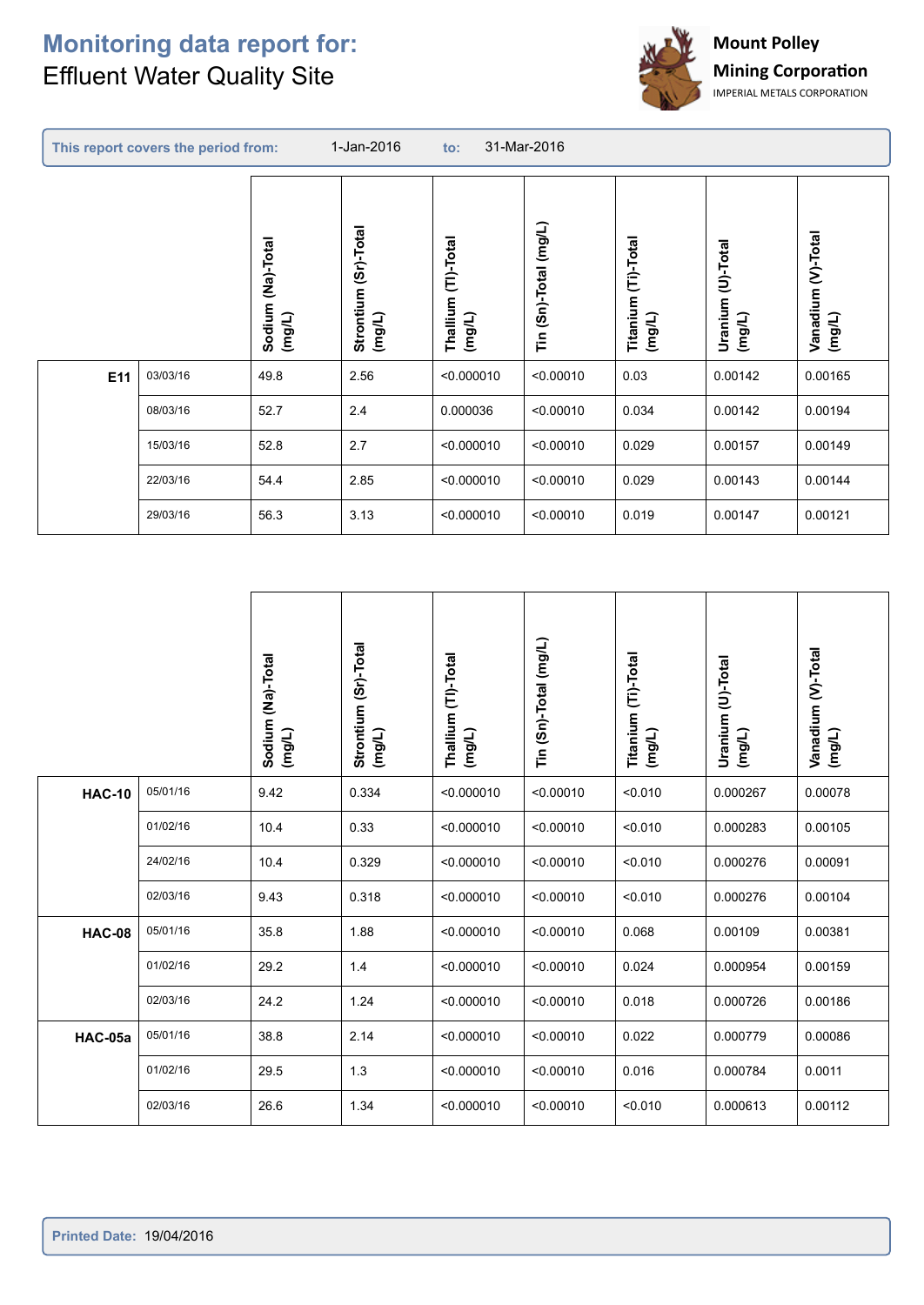

| This report covers the period from: |          |                                | 31-Mar-2016<br>1-Jan-2016<br>$\mathbf{to}$ :          |                                 |                                    |                            |                                     |                                                  |
|-------------------------------------|----------|--------------------------------|-------------------------------------------------------|---------------------------------|------------------------------------|----------------------------|-------------------------------------|--------------------------------------------------|
|                                     |          | $(2n)$ -Total $(mg/L)$<br>Zinc | $\widehat{\mathbf{A}}$<br>uminum<br>Diss-Al<br>(mg/L) | (3b)<br>Diss-Antimony<br>(mg/L) | (As)<br>rsenic<br>Diss-A<br>(mg/L) | Diss-Barium (Ba)<br>(mg/L) | (Be)<br>Diss-Beryllium<br>$($ mg/L) | $\widehat{\mathbf{B}}$<br>Diss-Bismuth<br>(mg/L) |
| E11                                 | 03/03/16 | < 0.0030                       | 0.0153                                                | 0.00154                         | 0.00106                            | 0.0516                     | < 0.00010                           | < 0.000050                                       |
|                                     | 08/03/16 | < 0.0030                       | 0.016                                                 | 0.00153                         | 0.00107                            | 0.0534                     | < 0.00010                           | < 0.000050                                       |
|                                     | 15/03/16 | < 0.0030                       | 0.0161                                                | 0.00151                         | 0.00113                            | 0.0541                     | < 0.00010                           | < 0.000050                                       |
|                                     | 22/03/16 | < 0.0030                       | 0.0146                                                | 0.00148                         | 0.0011                             | 0.0596                     | < 0.00010                           | < 0.000050                                       |
|                                     | 29/03/16 | < 0.0030                       | 0.0188                                                | 0.00156                         | 0.00132                            | 0.0645                     | < 0.00010                           | < 0.000050                                       |

|               |          | Zinc (Zn)-Total (mg/L) | Diss-Aluminum (AI)<br>(mg/L) | Diss-Antimony (Sb)<br>(mg/L) | Diss-Arsenic (As)<br>(mg/L) | Diss-Barium (Ba)<br>(mg/L) | Diss-Beryllium (Be)<br>(mg/L) | Diss-Bismuth (Bi)<br>(mg/L) |
|---------------|----------|------------------------|------------------------------|------------------------------|-----------------------------|----------------------------|-------------------------------|-----------------------------|
| <b>HAC-10</b> | 05/01/16 | 0.0031                 | < 0.0030                     | 0.00013                      | 0.00092                     | 0.0125                     | < 0.00010                     | < 0.000050                  |
|               | 01/02/16 | < 0.0030               | 0.0038                       | 0.00012                      | 0.00088                     | 0.0121                     | < 0.00010                     | < 0.000050                  |
|               | 24/02/16 | < 0.0030               | 0.0081                       | 0.00011                      | 0.00088                     | 0.0109                     | < 0.00010                     | < 0.000050                  |
|               | 02/03/16 | < 0.0030               | 0.0076                       | 0.00011                      | 0.00087                     | 0.0111                     | < 0.00010                     | < 0.000050                  |
| <b>HAC-08</b> | 05/01/16 | 0.004                  | 0.0354                       | 0.00082                      | 0.00079                     | 0.0747                     | < 0.00010                     | < 0.000050                  |
|               | 01/02/16 | 0.0035                 | 0.0711                       | 0.00065                      | 0.00062                     | 0.0418                     | < 0.00010                     | < 0.000050                  |
|               | 02/03/16 | 0.0035                 | 0.0837                       | 0.00041                      | 0.00067                     | 0.0344                     | < 0.00010                     | < 0.000050                  |
| HAC-05a       | 05/01/16 | 0.004                  | 0.0999                       | 0.001                        | 0.00056                     | 0.0445                     | < 0.00010                     | < 0.000050                  |
|               | 01/02/16 | 0.0035                 | 0.0692                       | 0.00067                      | 0.00057                     | 0.0377                     | < 0.00010                     | < 0.000050                  |
|               | 02/03/16 | 0.0036                 | 0.0847                       | 0.00053                      | 0.00066                     | 0.0365                     | < 0.00010                     | < 0.000050                  |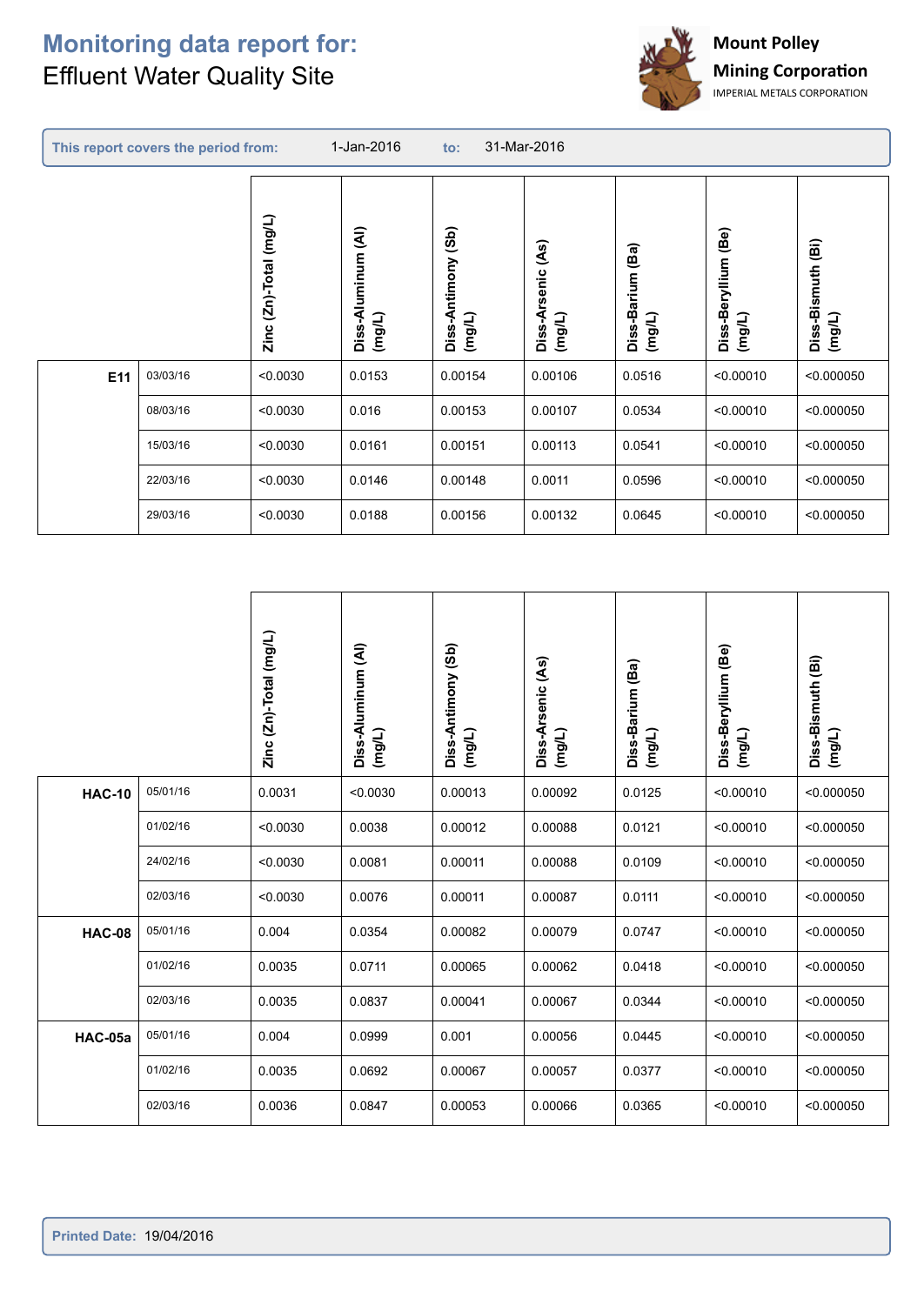$\sqrt{2}$ 



|     | This report covers the period from:<br>1-Jan-2016<br>31-Mar-2016<br>$\mathbf{to}$ : |                       |                                |                                     |                              |                            |                                         |                       |  |  |  |
|-----|-------------------------------------------------------------------------------------|-----------------------|--------------------------------|-------------------------------------|------------------------------|----------------------------|-----------------------------------------|-----------------------|--|--|--|
|     |                                                                                     | Diss-Boron (B) (mg/L) | (Cd)<br>Diss-Cadmium<br>(mg/L) | (Ca)<br>alcium<br>Diss-Ca<br>(mg/L) | Diss-Chromium (Cr)<br>(mg/L) | Diss-Cobalt (Co)<br>(mg/L) | $\overline{c}$<br>Diss-Copper<br>(mg/L) | Diss-Iron (Fe) (mg/L) |  |  |  |
| E11 | 03/03/16                                                                            | 0.144                 | 0.0000087                      | 154                                 | < 0.00050                    | 0.00016                    | 0.00246                                 | < 0.030               |  |  |  |
|     | 08/03/16                                                                            | 0.137                 | 0.000007                       | 160                                 | < 0.00050                    | 0.00015                    | 0.00309                                 | < 0.030               |  |  |  |
|     | 15/03/16                                                                            | 0.127                 | < 0.000010                     | 157                                 | < 0.00050                    | 0.00016                    | 0.00325                                 | < 0.030               |  |  |  |
|     | 22/03/16                                                                            | 0.122                 | < 0.000015                     | 155                                 | < 0.00050                    | 0.00014                    | 0.00282                                 | < 0.030               |  |  |  |
|     | 29/03/16                                                                            | 0.137                 | < 0.0000050                    | 161                                 | < 0.00050                    | 0.00011                    | 0.0028                                  | < 0.030               |  |  |  |

|               |          | Diss-Boron (B) (mg/L) | Diss-Cadmium (Cd)<br>(mg/L) | Diss-Calcium (Ca)<br>(mg/L) | Diss-Chromium (Cr)<br>(mg/L) | Diss-Cobalt (Co)<br>(mg/L) | Diss-Copper (Cu)<br>(mg/L) | Diss-Iron (Fe) (mg/L) |
|---------------|----------|-----------------------|-----------------------------|-----------------------------|------------------------------|----------------------------|----------------------------|-----------------------|
| <b>HAC-10</b> | 05/01/16 | 0.028                 | < 0.0000050                 | 43.1                        | < 0.00050                    | < 0.00010                  | 0.00452                    | < 0.030               |
|               | 01/02/16 | 0.032                 | < 0.0000050                 | 46.8                        | < 0.00050                    | < 0.00010                  | 0.00456                    | < 0.030               |
|               | 24/02/16 | 0.024                 | < 0.0000050                 | 43.5                        | < 0.00050                    | < 0.00010                  | 0.00342                    | < 0.030               |
|               | 02/03/16 | 0.025                 | < 0.0000050                 | 44.8                        | < 0.00050                    | < 0.00010                  | 0.00344                    | < 0.030               |
| <b>HAC-08</b> | 05/01/16 | 0.123                 | 0.0000242                   | 133                         | < 0.00050                    | < 0.00010                  | 0.0103                     | < 0.030               |
|               | 01/02/16 | 0.089                 | 0.0000168                   | 113                         | < 0.00050                    | 0.00014                    | 0.00578                    | < 0.030               |
|               | 02/03/16 | 0.056                 | 0.0000175                   | 100                         | < 0.00050                    | 0.00016                    | 0.00699                    | 0.034                 |
| HAC-05a       | 05/01/16 | 0.135                 | 0.0000096                   | 137                         | < 0.00050                    | 0.00013                    | 0.0041                     | < 0.030               |
|               | 01/02/16 | 0.089                 | 0.0000189                   | 113                         | < 0.00050                    | 0.00015                    | 0.00503                    | < 0.030               |
|               | 02/03/16 | 0.079                 | 0.0000231                   | 109                         | < 0.00050                    | 0.0002                     | 0.00569                    | 0.035                 |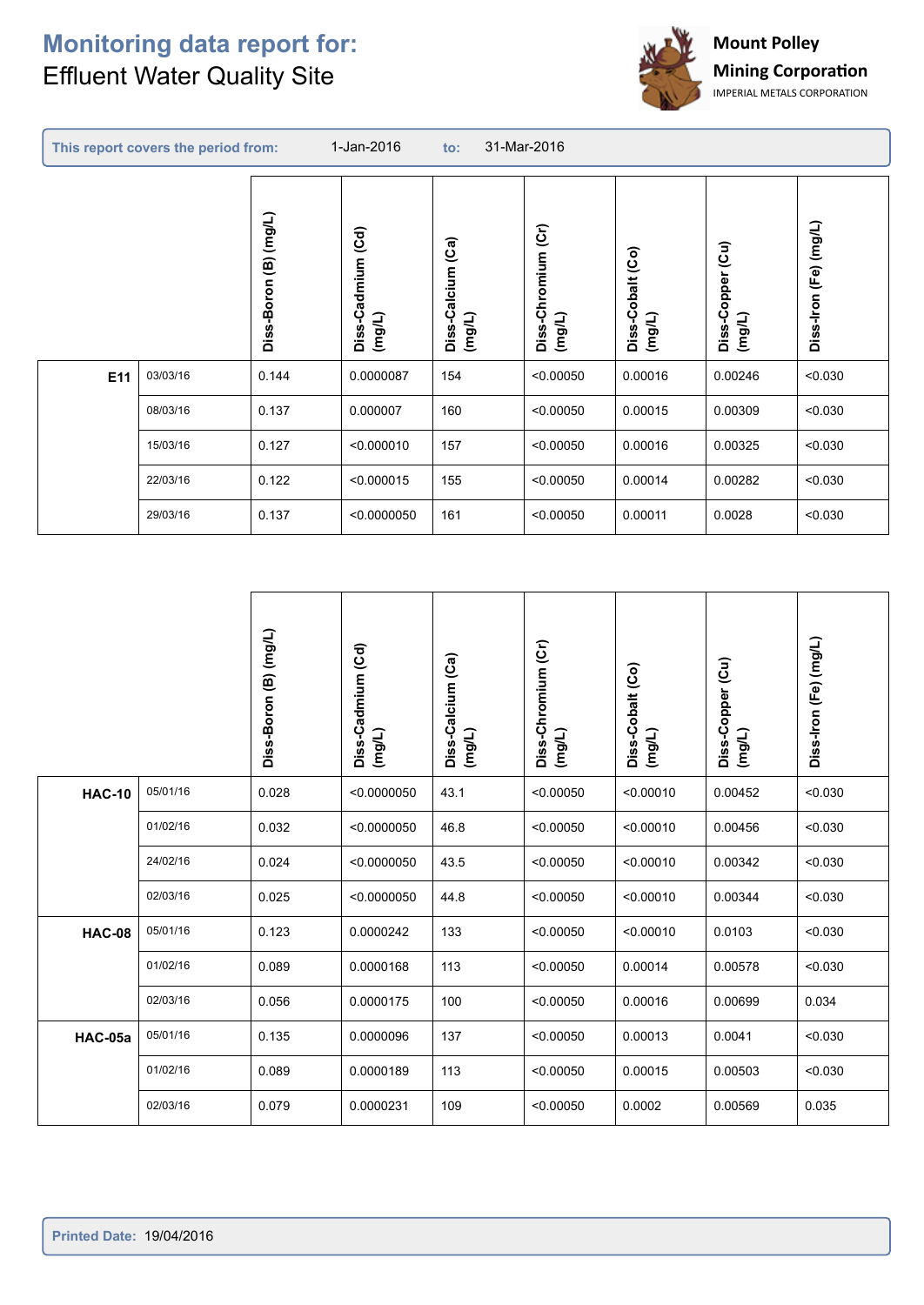## **Monitoring data report for: Effluent Water Quality Site**



|     | This report covers the period from: |                       | 1-Jan-2016                  | $\mathsf{to}$ :                  | 31-Mar-2016                                    |                                |                         |                              |
|-----|-------------------------------------|-----------------------|-----------------------------|----------------------------------|------------------------------------------------|--------------------------------|-------------------------|------------------------------|
|     |                                     | Diss-Lead (Pb) (mg/L) | Diss-Lithium (Li)<br>(mg/L) | (Mg)<br>Diss-Magnesium<br>(mg/L) | $\sum_{i=1}^{n}$<br>Diss-Manganese (<br>(mg/L) | Diss-Molybdenum<br>(Mo) (mg/L) | Diss-Nickel (Ni) (mg/L) | Diss-Potassium (K)<br>(mg/L) |
| E11 | 03/03/16                            | < 0.000050            | 0.017                       | 31.6                             | 0.0407                                         | 0.163                          | 0.00073                 | 13.3                         |
|     | 08/03/16                            | < 0.000050            | 0.018                       | 33.2                             | 0.0409                                         | 0.158                          | 0.00052                 | 12.6                         |
|     | 15/03/16                            | < 0.000050            | 0.0156                      | 30.5                             | 0.0456                                         | 0.152                          | 0.00055                 | 12.5                         |
|     | 22/03/16                            | < 0.000050            | 0.0164                      | 30.2                             | 0.05                                           | 0.151                          | 0.00057                 | 12.9                         |
|     | 29/03/16                            | < 0.000050            | 0.0164                      | 30.5                             | 0.0413                                         | 0.167                          | 0.00061                 | 13.7                         |

|               |          | Diss-Lead (Pb) (mg/L) | Diss-Lithium (Li)<br>(mg/L) | Diss-Magnesium (Mg)<br>(mg/L) | Diss-Manganese (Mn)<br>(mg/L) | Diss-Molybdenum<br>(Mo) (mg/L) | Diss-Nickel (Ni) (mg/L) | Diss-Potassium (K)<br>(mg/L) |
|---------------|----------|-----------------------|-----------------------------|-------------------------------|-------------------------------|--------------------------------|-------------------------|------------------------------|
| <b>HAC-10</b> | 05/01/16 | < 0.000050            | < 0.0010                    | 5.72                          | 0.00604                       | 0.0102                         | < 0.00050               | 1.45                         |
|               | 01/02/16 | < 0.000050            | < 0.0010                    | 6.14                          | 0.0126                        | 0.00983                        | < 0.00050               | 1.47                         |
|               | 24/02/16 | < 0.000050            | < 0.0010                    | 5.94                          | 0.00767                       | 0.00981                        | < 0.00050               | 1.41                         |
|               | 02/03/16 | < 0.000050            | < 0.0010                    | 5.83                          | 0.00648                       | 0.00931                        | < 0.00050               | 1.36                         |
| <b>HAC-08</b> | 05/01/16 | < 0.000050            | 0.0073                      | 23.8                          | 0.0592                        | 0.0902                         | < 0.00050               | 6.01                         |
|               | 01/02/16 | < 0.000050            | 0.0069                      | 20.3                          | 0.08                          | 0.0688                         | < 0.00050               | 5.64                         |
|               | 02/03/16 | < 0.000050            | 0.0046                      | 17.9                          | 0.105                         | 0.0525                         | < 0.00050               | 4.35                         |
| HAC-05a       | 05/01/16 | < 0.000050            | 0.0086                      | 24.7                          | 0.122                         | 0.0993                         | 0.00051                 | 7.53                         |
|               | 01/02/16 | < 0.000050            | 0.0068                      | 20.1                          | 0.0913                        | 0.0726                         | < 0.00050               | 5.98                         |
|               | 02/03/16 | < 0.000050            | 0.0057                      | 19                            | 0.141                         | 0.073                          | < 0.00050               | 5.16                         |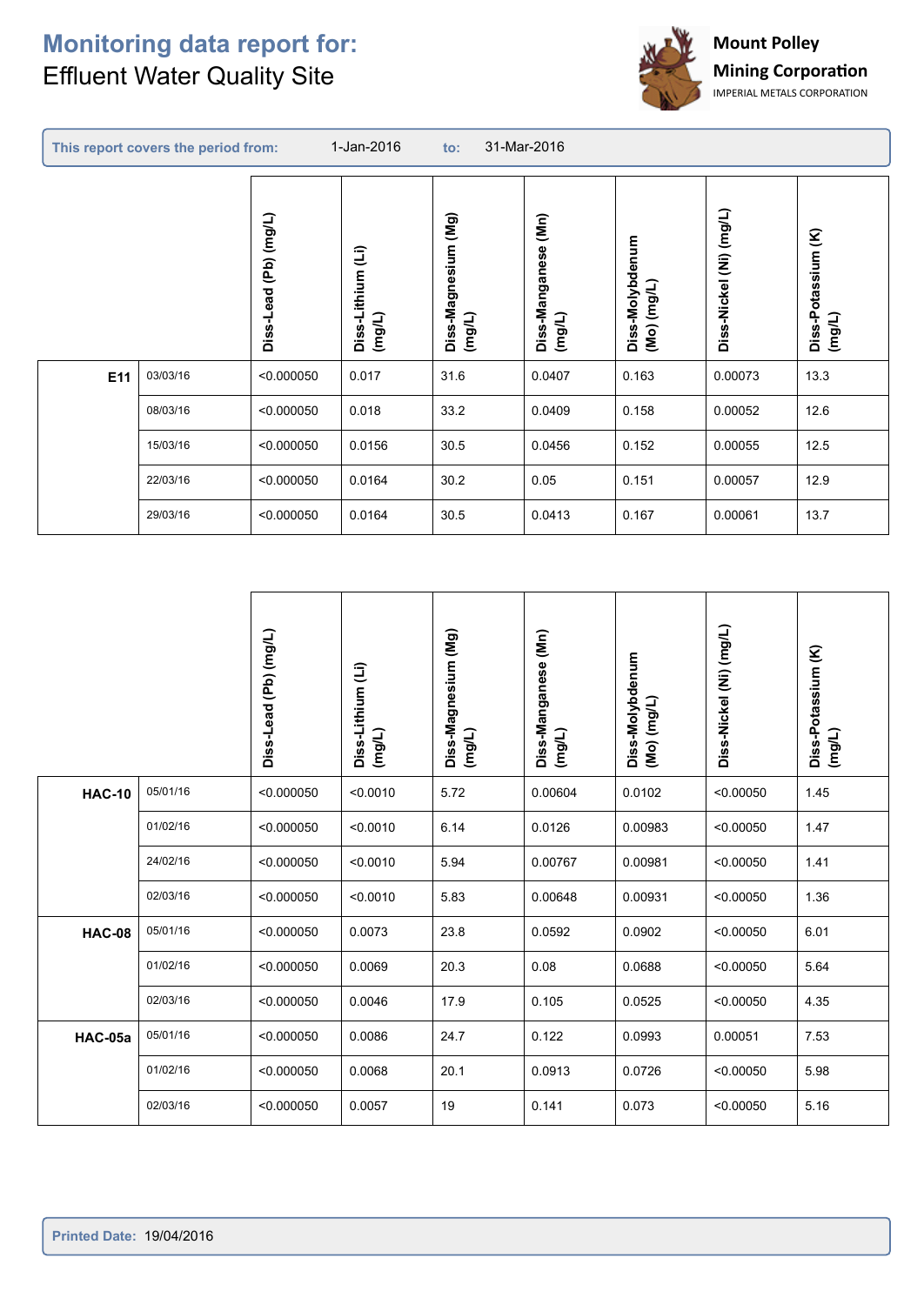## **Monitoring data report for: Effluent Water Quality Site**

r



|     | This report covers the period from: |                      | 1-Jan-2016                                            | $\mathsf{to}$ :         | 31-Mar-2016                |                                  |                              |                           |
|-----|-------------------------------------|----------------------|-------------------------------------------------------|-------------------------|----------------------------|----------------------------------|------------------------------|---------------------------|
|     |                                     | Diss-Selenium (mg/L) | $\widehat{\mathbf{5}}$<br>-Silicon<br>(mg/L)<br>Diss- | Diss-Silver (Ag) (mg/L) | Diss-Sodium (Na)<br>(mg/L) | (5r)<br>Diss-Strontium<br>(mg/L) | Diss-Thallium (TI)<br>(mg/L) | $(3n)$ (mg/L)<br>Diss-Tin |
| E11 | 03/03/16                            | 0.0353               | 3.66                                                  | < 0.000010              | 51.7                       | 2.55                             | < 0.000010                   | < 0.00010                 |
|     | 08/03/16                            | 0.0319               | 3.69                                                  | < 0.000010              | 52.4                       | 2.43                             | < 0.000010                   | < 0.00010                 |
|     | 15/03/16                            | 0.0329               | 3.59                                                  | < 0.000010              | 51.7                       | 2.53                             | < 0.000010                   | < 0.00010                 |
|     | 22/03/16                            | 0.0378               | 3.55                                                  | < 0.000020              | 52.5                       | 2.73                             | < 0.000010                   | < 0.00010                 |
|     | 29/03/16                            | 0.031                | 3.57                                                  | < 0.000010              | 56.9                       | 3.03                             | < 0.000010                   | < 0.00010                 |

|               |          | Diss-Selenium (mg/L) | Diss-Silicon (Si)<br>(mg/L) | Diss-Silver (Ag) (mg/L) | Diss-Sodium (Na)<br>(mg/L) | Diss-Strontium (Sr)<br>(mg/L) | Diss-Thallium (TI)<br>(mg/L) | Diss-Tin (Sn) (mg/L) |
|---------------|----------|----------------------|-----------------------------|-------------------------|----------------------------|-------------------------------|------------------------------|----------------------|
| <b>HAC-10</b> | 05/01/16 | 0.000861             | 3.11                        | < 0.000010              | 9.44                       | 0.336                         | < 0.000010                   | < 0.00010            |
|               | 01/02/16 | 0.000755             | 3.35                        | < 0.000010              | 10.5                       | 0.323                         | < 0.000010                   | < 0.00010            |
|               | 24/02/16 | 0.000749             | 3.43                        | < 0.000010              | 9.81                       | 0.319                         | < 0.000010                   | < 0.00010            |
|               | 02/03/16 | 0.000766             | 3.35                        | < 0.000010              | 9.55                       | 0.295                         | < 0.000010                   | < 0.00010            |
| <b>HAC-08</b> | 05/01/16 | 0.018                | 4.53                        | < 0.000010              | 35.5                       | 1.95                          | < 0.000010                   | < 0.00010            |
|               | 01/02/16 | 0.015                | 4.15                        | < 0.000010              | 28.7                       | 1.38                          | < 0.000010                   | < 0.00010            |
|               | 02/03/16 | 0.0128               | 3.92                        | < 0.000010              | 23.3                       | 1.04                          | < 0.000010                   | < 0.00010            |
| HAC-05a       | 05/01/16 | 0.0201               | 4.53                        | < 0.000010              | 37.6                       | 2.12                          | < 0.000010                   | < 0.00010            |
|               | 01/02/16 | 0.0157               | 3.98                        | < 0.000010              | 29.4                       | 1.39                          | < 0.000010                   | < 0.00010            |
|               | 02/03/16 | 0.0151               | 3.84                        | < 0.000010              | 27.2                       | 1.37                          | < 0.000010                   | < 0.00010            |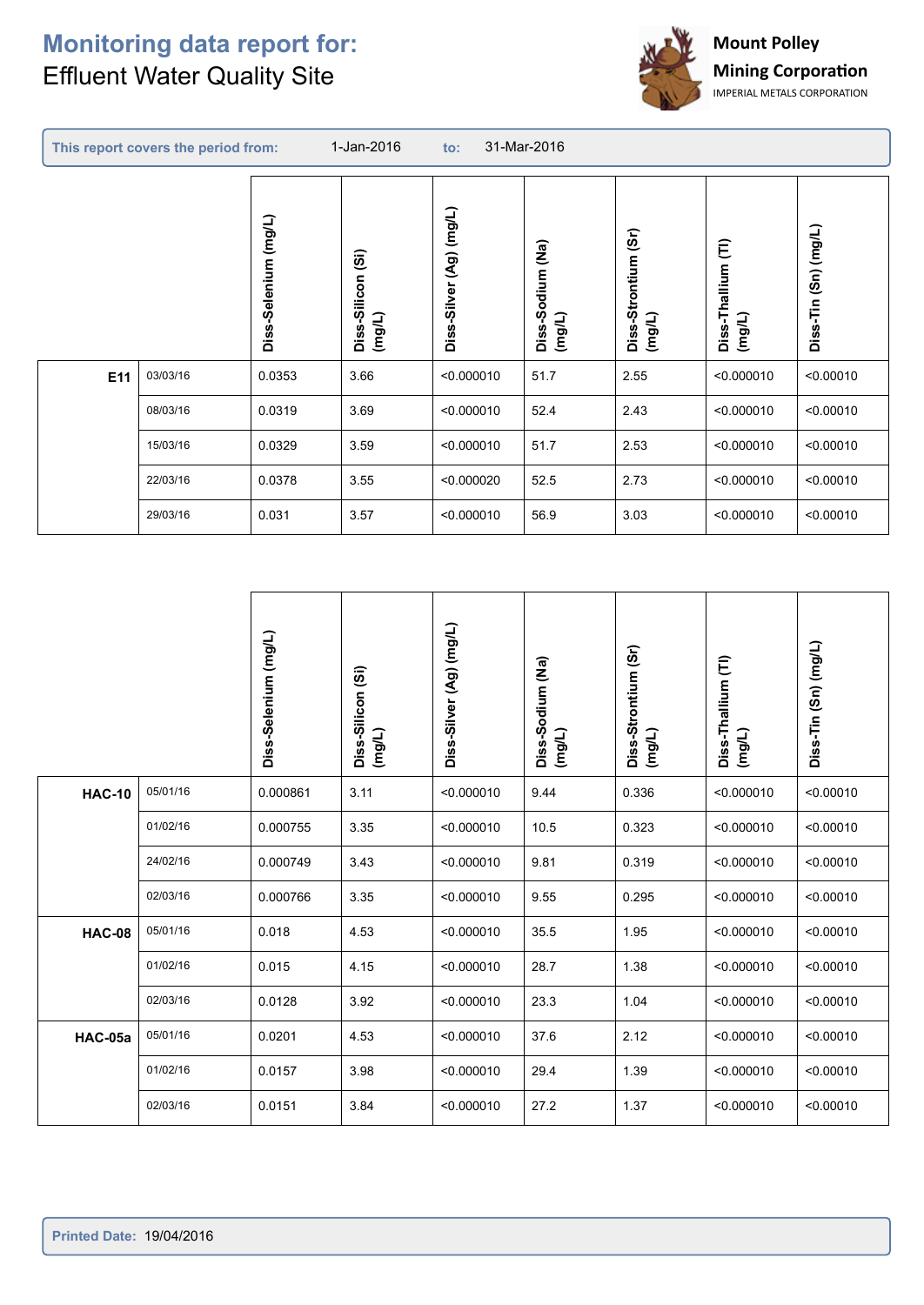#### **Monitoring data report for: Effluent Water Quality Site**



|                 | 1-Jan-2016<br>31-Mar-2016<br>This report covers the period from:<br>$\mathsf{to}$ : |                              |                            |                             |                       |  |  |  |  |  |
|-----------------|-------------------------------------------------------------------------------------|------------------------------|----------------------------|-----------------------------|-----------------------|--|--|--|--|--|
|                 |                                                                                     | Diss-Titanium (Ti)<br>(mg/L) | Diss-Uranium (U)<br>(mg/L) | Diss-Vanadium (V)<br>(mg/L) | Diss-Zinc (Zn) (mg/L) |  |  |  |  |  |
| E <sub>11</sub> | 03/03/16<br>08/03/16                                                                | 0.016<br>0.016               | 0.00141<br>0.0014          | 0.00079<br>0.00072          | < 0.0030<br>< 0.0030  |  |  |  |  |  |
|                 | 15/03/16                                                                            | 0.016                        | 0.00143                    | 0.00076                     | < 0.0030              |  |  |  |  |  |
|                 | 22/03/16                                                                            | 0.015                        | 0.00138                    | 0.00071                     | < 0.0030              |  |  |  |  |  |
|                 | 29/03/16                                                                            | 0.013                        | 0.00138                    | 0.00089                     | < 0.0030              |  |  |  |  |  |

|                |          | Diss-Titanium (Ti)<br>(mg/L) | Diss-Uranium (U)<br>$($ mg/L) | Diss-Vanadium (V)<br>$($ mg/L) | Diss-Zinc (Zn) (mg/L) |
|----------------|----------|------------------------------|-------------------------------|--------------------------------|-----------------------|
| <b>HAC-10</b>  | 05/01/16 | < 0.010                      | 0.000264                      | 0.00072                        | 0.0031                |
|                | 01/02/16 | < 0.010                      | 0.000267                      | 0.00079                        | < 0.0030              |
|                | 24/02/16 | < 0.010                      | 0.000257                      | 0.00082                        | < 0.0030              |
|                | 02/03/16 | < 0.010                      | 0.000241                      | 0.00072                        | < 0.0030              |
| <b>HAC-08</b>  | 05/01/16 | 0.018                        | 0.00105                       | 0.00071                        | < 0.0030              |
|                | 01/02/16 | 0.013                        | 0.000865                      | 0.00061                        | < 0.0030              |
|                | 02/03/16 | < 0.010                      | 0.000552                      | 0.0006                         | < 0.0030              |
| <b>HAC-05a</b> | 05/01/16 | 0.019                        | 0.000675                      | 0.0006                         | 0.0032                |
|                | 01/02/16 | 0.012                        | 0.00075                       | 0.00066                        | 0.0033                |
|                | 02/03/16 | < 0.010                      | 0.000581                      | 0.0007                         | < 0.0030              |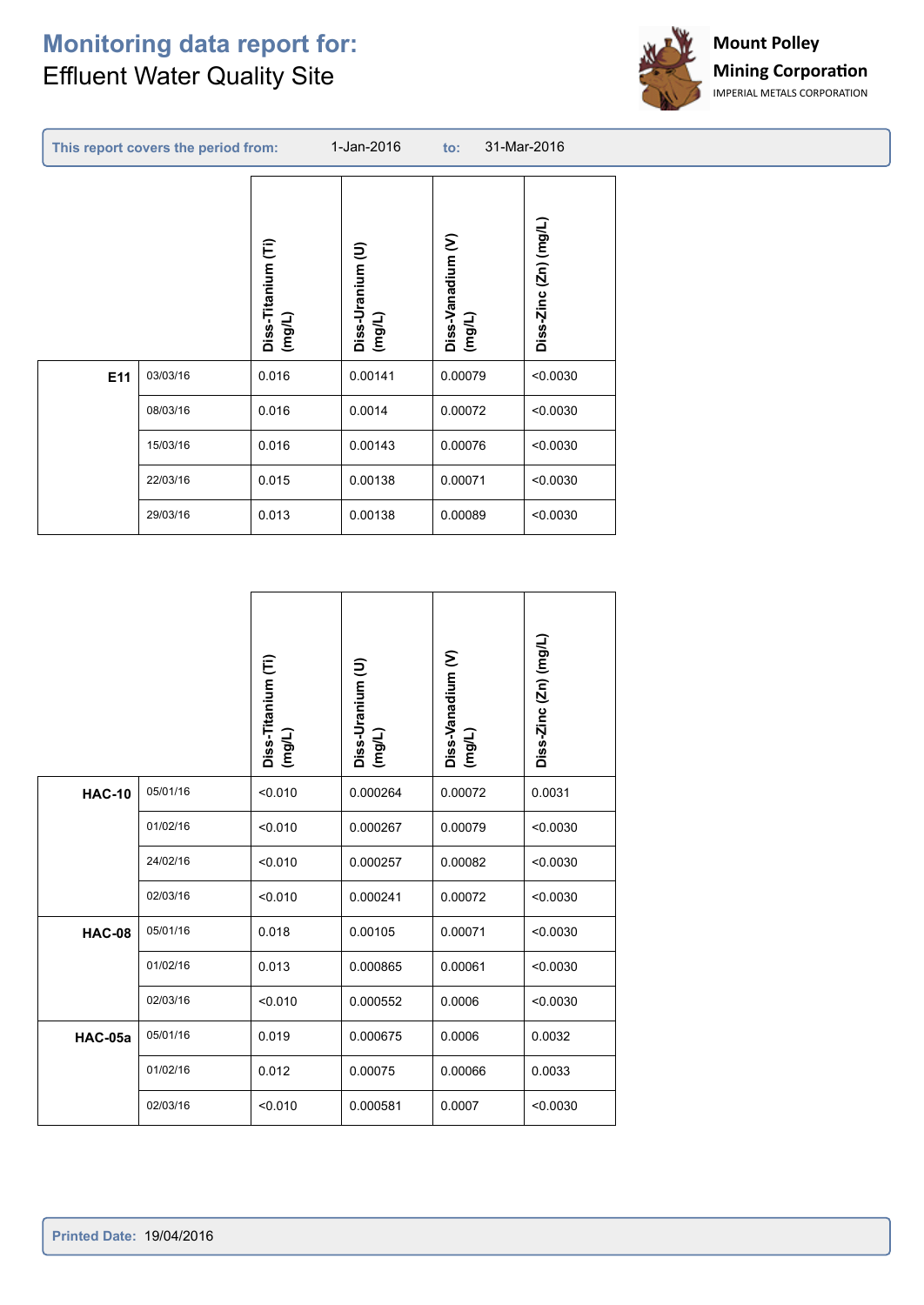

**This report covers the period from:** 

|                  |          | Conductivity (µs/cm) | Hardness (mg/L) | pH (pH) | TDS (mg/L) | TSS (mg/L)   | NTU (ntu) | Alkalinity (CaCO3)<br>(mg/L) |
|------------------|----------|----------------------|-----------------|---------|------------|--------------|-----------|------------------------------|
| <b>QUL-18-0m</b> | 20/01/16 | 114                  | 54.3            | 7.86    | 69         | 3.0          | 0.32      | 47.8                         |
| QUL-18-10        | 20/01/16 | 115                  | 54.3            | 7.82    | 70         | 3.0          | 0.43      | 49.1                         |
| QUL-2a-0m        | 20/01/16 | 112                  | 54.7            | 7.81    | 74         | 3.0          | 0.19      | 48.8                         |
| QUL-2a-40        | 20/01/16 | 112                  | 54.8            | 7.83    | 64         | 3.0          | 0.34      | 48.4                         |
| <b>QUL-2a-60</b> | 20/01/16 | 111                  | 54.9            | 7.84    | 69         | 3.0          | 0.37      | 48.4                         |
| <b>QUL-57-B</b>  | 25/01/16 | 112                  | 55.2            | 7.87    | 68         | 3.0          | $0.5\,$   | 48.8                         |
|                  | 28/03/16 | 114                  | 53.5            | 7.84    | 68         | $\mathbf{1}$ | 0.53      | 49.3                         |
| <b>QUL-57-MI</b> | 25/01/16 | 113                  | 55.4            | 7.92    | 69         | 3.0          | 0.43      | 49.1                         |
| D                | 28/03/16 | 114                  | 53.8            | 7.84    | 70         | 3.6          | 0.59      | 48.9                         |
| <b>QUL-57-S</b>  | 25/01/16 | 114                  | 55.2            | 7.86    | 66         | 3.0          | 0.47      | 48                           |
|                  | 28/03/16 | 113                  | 53.2            | 7.83    | 75         | 1.0          | 0.96      | 49.5                         |
| <b>QUL-58-B</b>  | 25/01/16 | 113                  | 55.1            | 7.84    | 71         | 3.0          | 0.63      | 48.6                         |
|                  | 23/02/16 | 115                  | 53.5            | 7.78    | 58         | 1.9          | 0.64      | 48.6                         |
|                  | 28/03/16 | 113                  | 53              | 7.83    | 74         | 1.0          | 0.73      | 49.2                         |
| <b>QUL-58-MI</b> | 25/01/16 | 111                  | 55.3            | 7.84    | 74         | < 3.0        | 0.45      | 47.9                         |
| D                | 23/02/16 | 115                  | 53.8            | 7.79    | 67         | 1.0          | 0.44      | 48.3                         |
|                  | 28/03/16 | 115                  | 52.8            | 7.83    | 62         | $\mathbf 1$  | 0.58      | 49.4                         |
| <b>QUL-58-S</b>  | 25/01/16 | 112                  | 55.4            | 7.85    | 65         | < 3.0        | 0.44      | 48.2                         |
|                  | 23/02/16 | 116                  | 54              | 7.81    | 73         | 9.2          | 0.48      | 49.6                         |
|                  | 28/03/16 | 113                  | 53.4            | 7.83    | 63         | 1.0          | 0.49      | 49.4                         |
| <b>QUL-59-B</b>  | 25/01/16 | 116                  | 56.5            | 7.86    | 85         | 3.0          | 0.46      | 48.1                         |
|                  | 28/03/16 | 114                  | 53.3            | 7.86    | 76         | 1.0          | 0.56      | 49                           |
|                  |          |                      |                 |         |            |              |           |                              |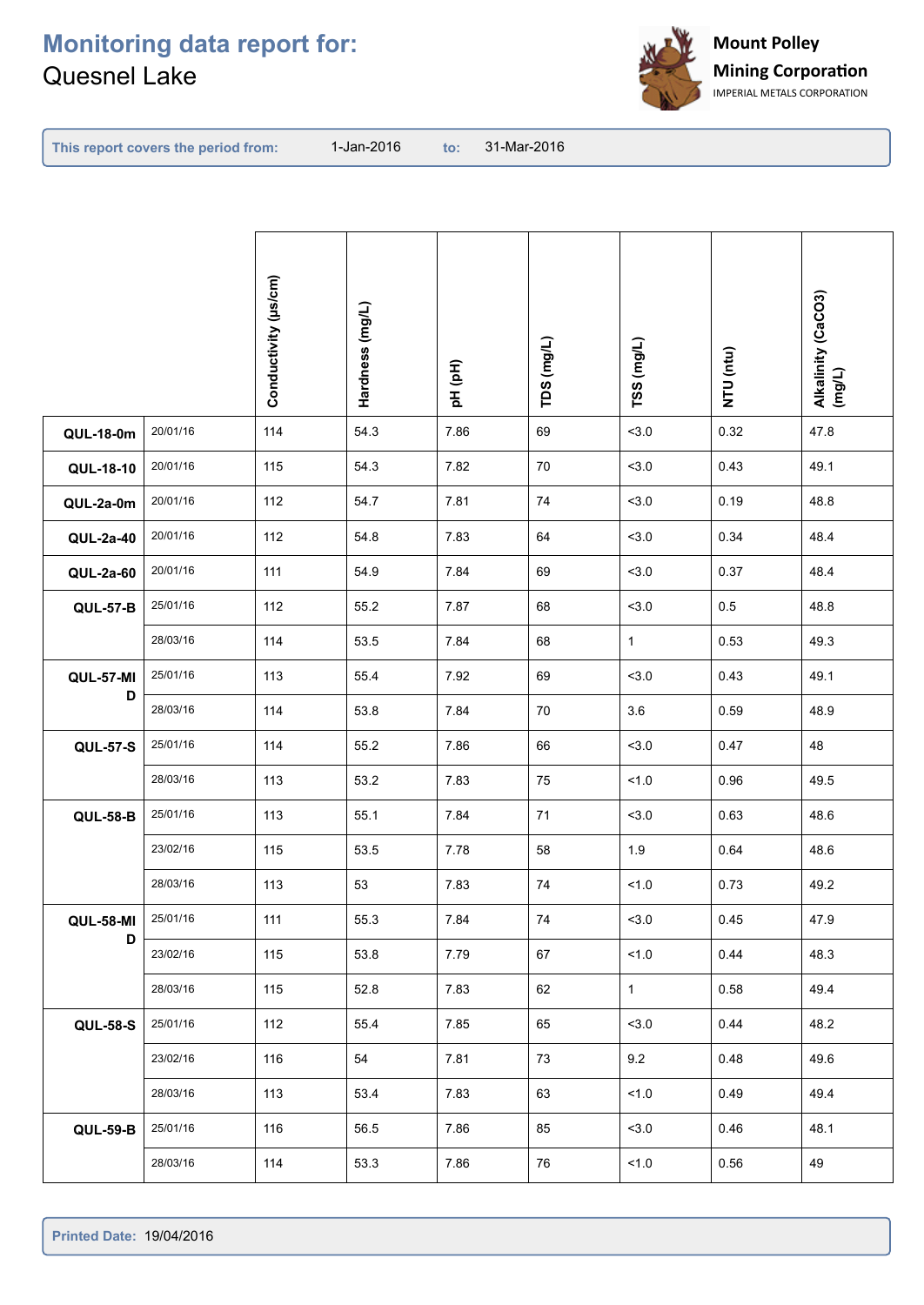

**This report covers the period from:** 

|                  |          | Ammonia (as N) (mg/L) | Chloride (mg/L) | Floride (mg/L) | Nitrate (N) (mg/L) | Nitrate and Nitrite<br>(mg/L) | Nitrite (N) (mg/L) | Diss-Orthophosphate<br>(mg/L) |
|------------------|----------|-----------------------|-----------------|----------------|--------------------|-------------------------------|--------------------|-------------------------------|
| <b>QUL-18-0m</b> | 20/01/16 | < 0.0050              | < 0.50          | 0.034          | 0.117              | 0.117                         | < 0.0010           | < 0.0010                      |
| QUL-18-10        | 20/01/16 | < 0.0050              | < 0.50          | 0.035          | 0.12               | 0.12                          | < 0.0010           | < 0.0010                      |
| QUL-2a-0m        | 20/01/16 | < 0.0050              | < 0.50          | 0.034          | 0.124              | 0.124                         | < 0.0010           | < 0.0010                      |
| QUL-2a-40        | 20/01/16 | < 0.0050              | < 0.50          | 0.035          | 0.121              | 0.121                         | < 0.0010           | < 0.0010                      |
| <b>QUL-2a-60</b> | 20/01/16 | < 0.0050              | < 0.50          | 0.034          | 0.121              | 0.121                         | < 0.0010           | < 0.0010                      |
| <b>QUL-57-B</b>  | 25/01/16 | < 0.0050              | < 0.50          | 0.033          | 0.12               | 0.12                          | < 0.0010           | < 0.0010                      |
|                  | 28/03/16 | < 0.0050              | < 0.50          | 0.036          | 0.129              | 0.129                         | < 0.0010           | < 0.0010                      |
| <b>QUL-57-MI</b> | 25/01/16 | < 0.0050              | < 0.50          | 0.033          | 0.119              | 0.119                         | < 0.0010           | < 0.0010                      |
| D                | 28/03/16 | < 0.0050              | < 0.50          | 0.036          | 0.131              | 0.131                         | < 0.0010           | < 0.0010                      |
| <b>QUL-57-S</b>  | 25/01/16 | < 0.0050              | < 0.50          | 0.033          | 0.119              | 0.119                         | < 0.0010           | < 0.0010                      |
|                  | 28/03/16 | < 0.0050              | < 0.50          | 0.033          | 0.13               | 0.13                          | < 0.0010           | < 0.0010                      |
| <b>QUL-58-B</b>  | 25/01/16 | < 0.0050              | < 0.50          | 0.033          | 0.124              | 0.124                         | < 0.0010           | < 0.0010                      |
|                  | 23/02/16 | < 0.0050              | < 0.50          | 0.035          | 0.123              | 0.123                         | < 0.0010           | < 0.0010                      |
|                  | 28/03/16 | < 0.0050              | < 0.50          | 0.033          | 0.13               | 0.13                          | < 0.0010           | < 0.0010                      |
| <b>QUL-58-MI</b> | 25/01/16 | < 0.0050              | < 0.50          | 0.033          | 0.121              | 0.121                         | < 0.0010           | < 0.0010                      |
| D                | 23/02/16 | < 0.0050              | < 0.50          | 0.035          | 0.123              | 0.123                         | < 0.0010           | < 0.0010                      |
|                  | 28/03/16 | < 0.0050              | < 0.50          | 0.036          | 0.13               | 0.13                          | < 0.0010           | < 0.0010                      |
| <b>QUL-58-S</b>  | 25/01/16 | < 0.0050              | < 0.50          | 0.033          | 0.119              | 0.119                         | < 0.0010           | < 0.0010                      |
|                  | 23/02/16 | < 0.0050              | < 0.50          | 0.033          | 0.123              | 0.123                         | < 0.0010           | < 0.0010                      |
|                  | 28/03/16 | < 0.0050              | < 0.50          | 0.036          | 0.13               | 0.13                          | < 0.0010           | < 0.0010                      |
| <b>QUL-59-B</b>  | 25/01/16 | < 0.0050              | < 0.50          | 0.034          | 0.137              | 0.137                         | < 0.0010           | < 0.0010                      |
|                  | 28/03/16 | < 0.0050              | < 0.50          | 0.036          | 0.131              | 0.131                         | < 0.0010           | < 0.0010                      |
|                  |          |                       |                 |                |                    |                               |                    |                               |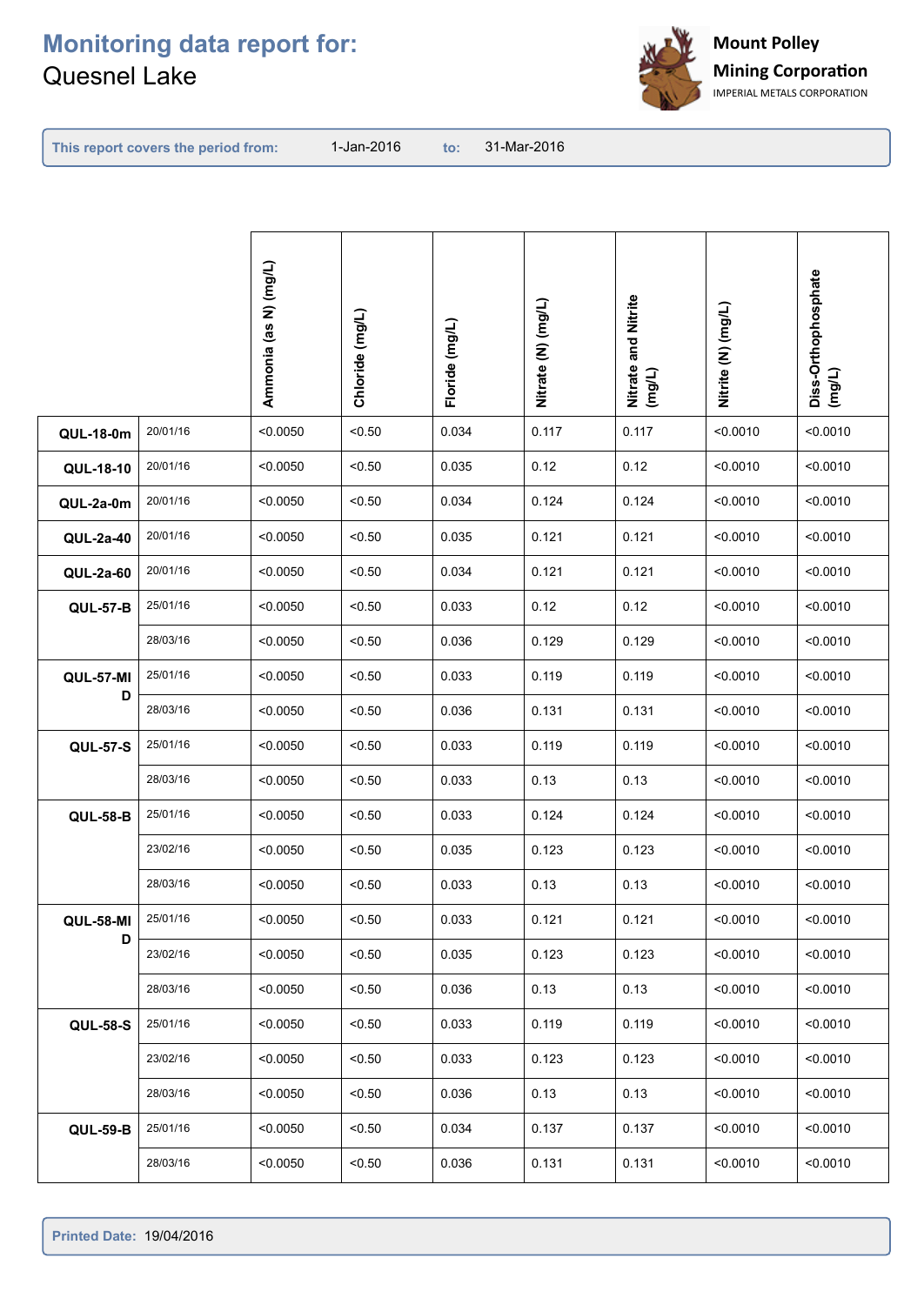

**This report covers the period from:** 

|                  |          | Diss-Phosphorus<br>(mg/L) | <b>Total Phosphorus</b><br>(mg/L) | Sulphate (mg/L) | Total Nitrogen (mg/L) | Dissolved Organic Ca<br>(mg/L) | Total Aluminum (mg/L) | Antimony (Sb)-Total<br>(mg/L) |
|------------------|----------|---------------------------|-----------------------------------|-----------------|-----------------------|--------------------------------|-----------------------|-------------------------------|
| <b>QUL-18-0m</b> | 20/01/16 | < 0.0020                  | 0.0046                            | 6.78            | 0.159                 | 1.7                            | 0.0205                | < 0.00010                     |
| QUL-18-10        | 20/01/16 | < 0.0020                  | 0.0033                            | 7.01            | 0.152                 | 1.53                           | 0.0293                | < 0.00010                     |
| QUL-2a-0m        | 20/01/16 | < 0.0020                  | 0.0051                            | 6.53            | 0.174                 | 1.64                           | 0.0106                | < 0.00010                     |
| QUL-2a-40        | 20/01/16 | < 0.0020                  | 0.0046                            | 6.79            | 0.166                 | 1.77                           | 0.0232                | < 0.00010                     |
| QUL-2a-60        | 20/01/16 | 0.0022                    | 0.0082                            | 6.86            | 0.165                 | 1.68                           | 0.0263                | < 0.00010                     |
| <b>QUL-57-B</b>  | 25/01/16 | < 0.0020                  | 0.0031                            | 6.83            | 0.17                  | 1.77                           | 0.0232                | < 0.00010                     |
|                  | 28/03/16 | < 0.0020                  | 0.0085                            | 7.27            | 0.17                  | 1.47                           | 0.044                 | < 0.00010                     |
| QUL-57-MI        | 25/01/16 | < 0.0020                  | 0.0033                            | 6.82            | 0.164                 | 1.65                           | 0.0236                | < 0.00010                     |
| D                | 28/03/16 | < 0.0020                  | 0.005                             | 7.34            | 0.177                 | 1.5                            | 0.0376                | < 0.00010                     |
| <b>QUL-57-S</b>  | 25/01/16 | < 0.0020                  | 0.0043                            | 6.78            | 0.172                 | 1.59                           | 0.0276                | < 0.00010                     |
|                  | 28/03/16 | < 0.0020                  | 0.0037                            | 7.2             | 0.182                 | 1.46                           | 0.0358                | < 0.00010                     |
| <b>QUL-58-B</b>  | 25/01/16 | < 0.0020                  | 0.0082                            | 7.15            | 0.172                 | 1.61                           | 0.033                 | < 0.00010                     |
|                  | 23/02/16 | 0.0024                    | 0.0041                            | $\overline{7}$  | 0.162                 | 1.6                            | 0.0348                | < 0.00010                     |
|                  | 28/03/16 | < 0.0020                  | 0.0067                            | 7.25            | 0.183                 | 1.48                           | 0.0457                | < 0.00010                     |
| <b>QUL-58-MI</b> | 25/01/16 | < 0.0020                  | 0.0026                            | 6.88            | 0.173                 | 1.71                           | 0.0269                | < 0.00010                     |
| D                | 23/02/16 | < 0.0020                  | 0.0024                            | 6.98            | 0.165                 | 1.46                           | 0.034                 | < 0.00010                     |
|                  | 28/03/16 | < 0.0020                  | 0.0042                            | 7.26            | 0.176                 | 1.51                           | 0.0388                | < 0.00010                     |
| <b>QUL-58-S</b>  | 25/01/16 | < 0.0020                  | 0.0028                            | 6.79            | 0.167                 | 1.67                           | 0.024                 | < 0.00010                     |
|                  | 23/02/16 | < 0.0020                  | 0.0031                            | 6.98            | 0.167                 | 1.5                            | 0.0268                | < 0.00010                     |
|                  | 28/03/16 | < 0.0020                  | 0.0021                            | 7.22            | 0.179                 | 1.53                           | 0.042                 | < 0.00010                     |
| <b>QUL-59-B</b>  | 25/01/16 | < 0.0020                  | 0.0035                            | 8.02            | 0.186                 | 1.67                           | 0.0278                | < 0.00010                     |
|                  | 28/03/16 | < 0.0020                  | 0.003                             | 7.33            | 0.174                 | 1.64                           | 0.0411                | < 0.00010                     |
|                  |          |                           |                                   |                 |                       |                                |                       |                               |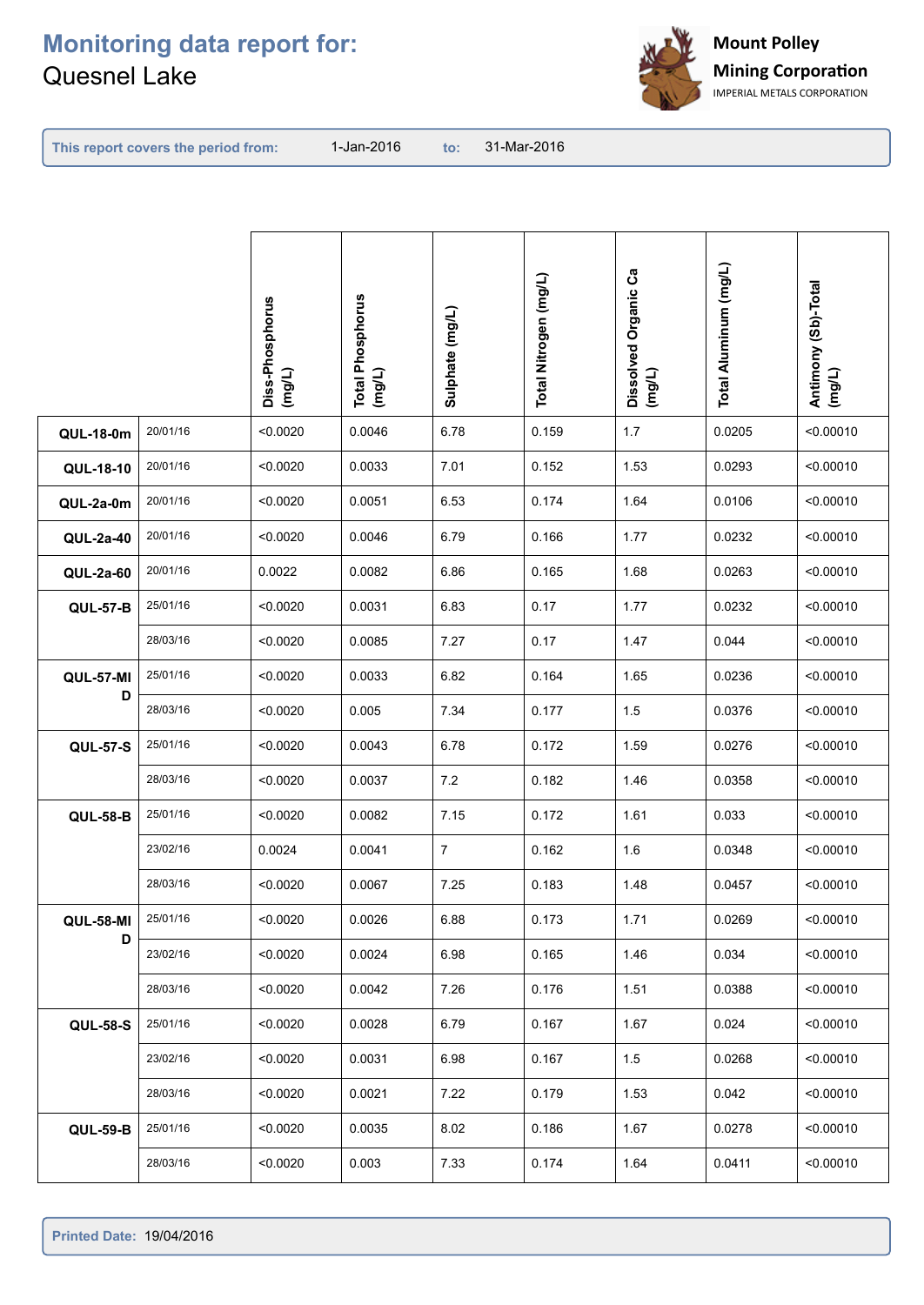

**This report covers the period from:** 

|                  |          | Arsenic (As)-Total<br>(mg/L) | Barium (Ba)-Total<br>(mg/L) | Beryllium (Be)-Total<br>(mg/L) | Bismuth (Bi)-Total<br>(mg/L) | Boron (B)-Total (mg/L) | Total Cadmium (mg/L) | Calcium (Ca)-Total<br>(mg/L) |
|------------------|----------|------------------------------|-----------------------------|--------------------------------|------------------------------|------------------------|----------------------|------------------------------|
| <b>QUL-18-0m</b> | 20/01/16 | < 0.00010                    | 0.00552                     | < 0.00010                      | < 0.000050                   | < 0.010                | < 0.0000050          | 17.9                         |
| QUL-18-10        | 20/01/16 | 0.00012                      | 0.00597                     | < 0.00010                      | < 0.000050                   | < 0.010                | < 0.0000050          | 18.2                         |
| QUL-2a-0m        | 20/01/16 | < 0.00010                    | 0.00505                     | < 0.00010                      | < 0.000050                   | < 0.010                | < 0.0000050          | 18.1                         |
| QUL-2a-40        | 20/01/16 | 0.0001                       | 0.00544                     | < 0.00010                      | < 0.000050                   | < 0.010                | < 0.0000050          | 18.4                         |
| QUL-2a-60        | 20/01/16 | 0.0001                       | 0.00573                     | < 0.00010                      | < 0.000050                   | < 0.010                | < 0.0000050          | 18.1                         |
| <b>QUL-57-B</b>  | 25/01/16 | < 0.00010                    | 0.00525                     | < 0.00010                      | < 0.000050                   | < 0.010                | < 0.0000050          | 18.4                         |
|                  | 28/03/16 | 0.00012                      | 0.00605                     | < 0.00010                      | < 0.000050                   | < 0.010                | < 0.0000050          | 17.9                         |
| <b>QUL-57-MI</b> | 25/01/16 | 0.00011                      | 0.00523                     | < 0.00010                      | < 0.000050                   | < 0.010                | < 0.0000050          | 18.3                         |
| D                | 28/03/16 | 0.0001                       | 0.00577                     | < 0.00010                      | < 0.000050                   | < 0.010                | < 0.0000050          | 17.9                         |
| <b>QUL-57-S</b>  | 25/01/16 | 0.00012                      | 0.00543                     | < 0.00010                      | < 0.000050                   | < 0.010                | < 0.0000050          | 18.6                         |
|                  | 28/03/16 | < 0.00010                    | 0.00574                     | < 0.00010                      | < 0.000050                   | < 0.010                | < 0.0000050          | 17.6                         |
| <b>QUL-58-B</b>  | 25/01/16 | 0.00011                      | 0.0057                      | < 0.00010                      | < 0.000050                   | < 0.010                | < 0.0000050          | 18.7                         |
|                  | 23/02/16 | 0.0001                       | 0.00531                     | < 0.00010                      | < 0.000050                   | < 0.010                | < 0.0000050          | 17.7                         |
|                  | 28/03/16 | 0.0001                       | 0.0059                      | < 0.00010                      | < 0.000050                   | < 0.010                | < 0.0000050          | 17.8                         |
| <b>QUL-58-MI</b> | 25/01/16 | 0.00012                      | 0.00544                     | < 0.00010                      | < 0.000050                   | < 0.010                | $<$ 0.0000050        | 18.4                         |
| D                | 23/02/16 | 0.00012                      | 0.00531                     | < 0.00010                      | < 0.000050                   | < 0.010                | < 0.0000050          | 17.8                         |
|                  | 28/03/16 | 0.00012                      | 0.00571                     | < 0.00010                      | < 0.000050                   | < 0.010                | < 0.0000050          | 18                           |
| <b>QUL-58-S</b>  | 25/01/16 | 0.00013                      | 0.00542                     | < 0.00010                      | < 0.000050                   | < 0.010                | < 0.0000050          | 18.2                         |
|                  | 23/02/16 | 0.00011                      | 0.00511                     | < 0.00010                      | < 0.000050                   | < 0.010                | < 0.0000050          | 17.9                         |
|                  | 28/03/16 | 0.00011                      | 0.00565                     | < 0.00010                      | < 0.000050                   | < 0.010                | < 0.0000050          | 17.7                         |
| <b>QUL-59-B</b>  | 25/01/16 | 0.00011                      | 0.00551                     | < 0.00010                      | < 0.000050                   | < 0.010                | < 0.0000050          | 18.6                         |
|                  | 28/03/16 | 0.00012                      | 0.00617                     | < 0.00010                      | < 0.000050                   | < 0.010                | < 0.0000050          | 18.3                         |
|                  |          |                              |                             |                                |                              |                        |                      |                              |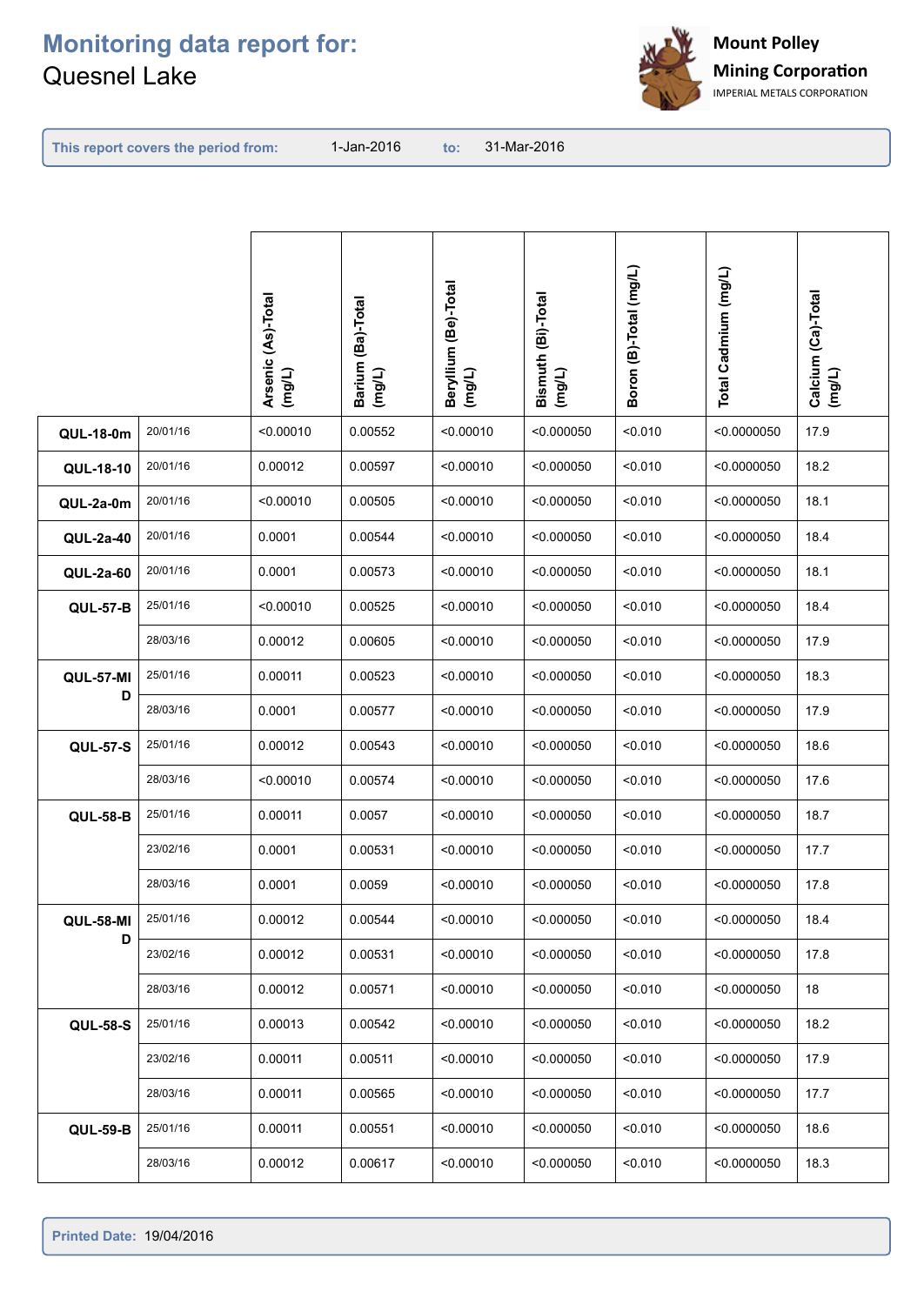

**This report covers the period from:** 

|                  |          | Chromium (Cr)-Total<br>(mg/L) | Cobalt (Co)-Total<br>(mg/L) | Total Copper (mg/L) | Total Iron (mg/L) | Total Lead (mg/L) | Lithium (Li)-Total<br>(mg/L) | Magnesium (Mg)-Total<br>(mg/L) |
|------------------|----------|-------------------------------|-----------------------------|---------------------|-------------------|-------------------|------------------------------|--------------------------------|
| <b>QUL-18-0m</b> | 20/01/16 | < 0.00050                     | < 0.00010                   | 0.00101             | < 0.030           | < 0.000050        | < 0.0010                     | 2.06                           |
| QUL-18-10        | 20/01/16 | < 0.00050                     | < 0.00010                   | 0.00135             | < 0.030           | < 0.000050        | < 0.0010                     | 2.12                           |
| QUL-2a-0m        | 20/01/16 | < 0.00050                     | < 0.00010                   | 0.00064             | < 0.030           | < 0.000050        | < 0.0010                     | 2.08                           |
| QUL-2a-40        | 20/01/16 | < 0.00050                     | < 0.00010                   | 0.00097             | < 0.030           | 0.000072          | < 0.0010                     | 2.13                           |
| QUL-2a-60        | 20/01/16 | < 0.00050                     | < 0.00010                   | 0.00104             | < 0.030           | 0.000054          | < 0.0010                     | 2.1                            |
| <b>QUL-57-B</b>  | 25/01/16 | < 0.00050                     | < 0.00010                   | 0.00117             | < 0.030           | 0.000239          | < 0.0010                     | 2.02                           |
|                  | 28/03/16 | < 0.00050                     | < 0.00010                   | 0.00162             | < 0.030           | 0.000218          | < 0.0010                     | 2.1                            |
| <b>QUL-57-MI</b> | 25/01/16 | < 0.00050                     | < 0.00010                   | 0.00114             | < 0.030           | 0.000323          | < 0.0010                     | 2.01                           |
| D                | 28/03/16 | < 0.00050                     | < 0.00010                   | 0.00178             | < 0.030           | 0.000253          | < 0.0010                     | 2.1                            |
| <b>QUL-57-S</b>  | 25/01/16 | < 0.00050                     | < 0.00010                   | 0.00126             | < 0.030           | < 0.000050        | < 0.0010                     | 2.04                           |
|                  | 28/03/16 | < 0.00050                     | < 0.00010                   | 0.00138             | < 0.030           | < 0.000050        | < 0.0010                     | 2.08                           |
| <b>QUL-58-B</b>  | 25/01/16 | < 0.00050                     | < 0.00010                   | 0.00151             | < 0.030           | 0.000192          | < 0.0010                     | 2.08                           |
|                  | 23/02/16 | < 0.00050                     | < 0.00010                   | 0.00144             | < 0.030           | 0.000626          | < 0.0010                     | 2.05                           |
|                  | 28/03/16 | < 0.00050                     | < 0.00010                   | 0.00187             | < 0.030           | 0.000108          | < 0.0010                     | 2.11                           |
| <b>QUL-58-MI</b> | 25/01/16 | < 0.00050                     | < 0.00010                   | 0.00136             | < 0.030           | 0.000294          | < 0.0010                     | 2.04                           |
| D                | 23/02/16 | < 0.00050                     | < 0.00010                   | 0.00133             | < 0.030           | 0.00111           | < 0.0010                     | 2.06                           |
|                  | 28/03/16 | < 0.00050                     | < 0.00010                   | 0.00192             | < 0.030           | 0.00012           | < 0.0010                     | 2.12                           |
| <b>QUL-58-S</b>  | 25/01/16 | < 0.00050                     | < 0.00010                   | 0.00118             | < 0.030           | < 0.000050        | < 0.0010                     | 2.13                           |
|                  | 23/02/16 | < 0.00050                     | < 0.00010                   | 0.00125             | < 0.030           | < 0.000050        | < 0.0010                     | 2.06                           |
|                  | 28/03/16 | < 0.00050                     | < 0.00010                   | 0.00138             | < 0.030           | < 0.000050        | < 0.0010                     | 2.09                           |
| <b>QUL-59-B</b>  | 25/01/16 | < 0.00050                     | < 0.00010                   | 0.00124             | < 0.030           | 0.000615          | < 0.0010                     | 2.09                           |
|                  | 28/03/16 | < 0.00050                     | < 0.00010                   | 0.00177             | < 0.030           | 0.000062          | < 0.0010                     | 2.16                           |
|                  |          |                               |                             |                     |                   |                   |                              |                                |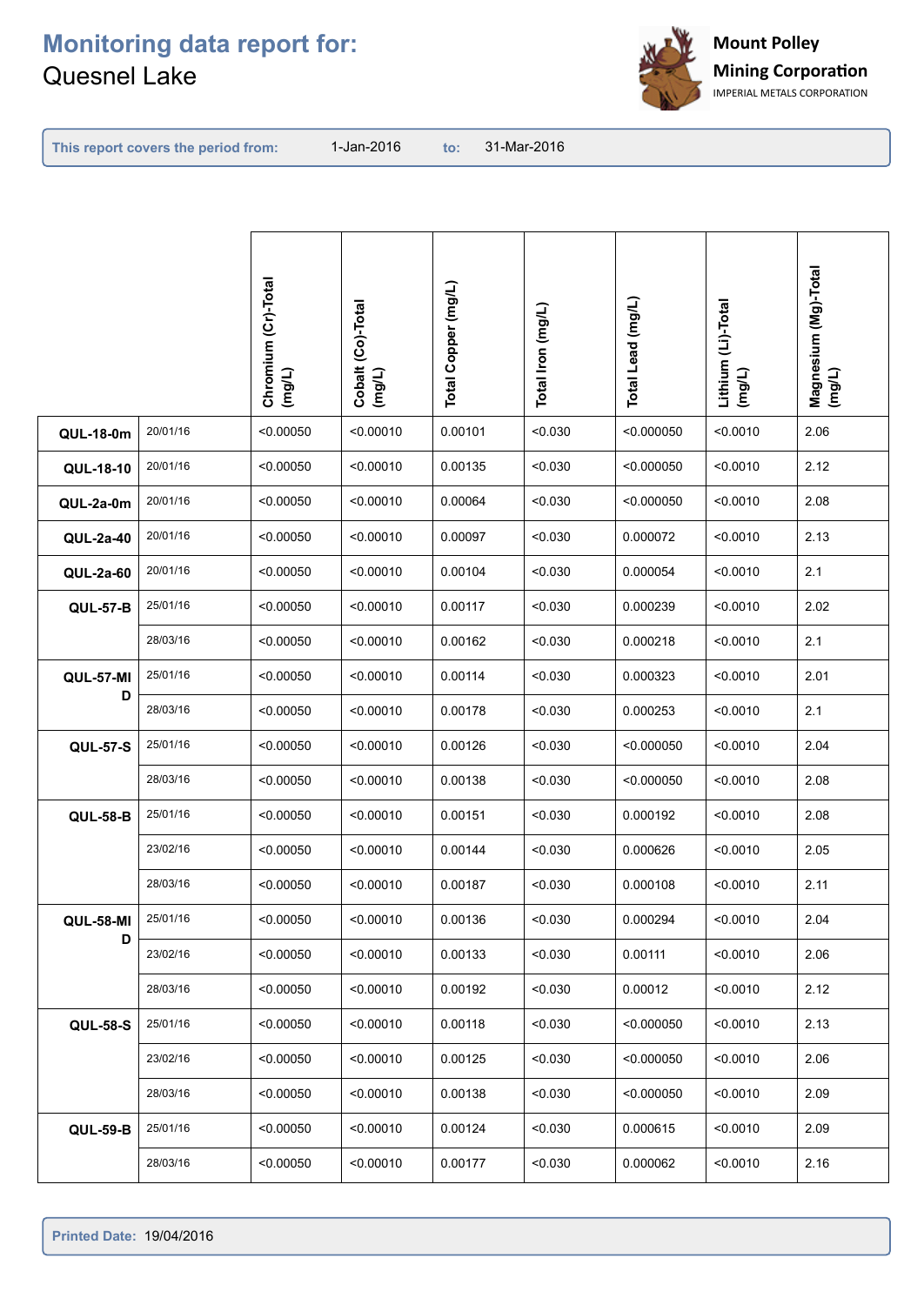

| This report covers the period from: |  |
|-------------------------------------|--|
|-------------------------------------|--|

**This report covers the period from: to:**

to: 31-Mar-2016

|                  |          | <b>Total Manganese</b><br>(mg/L) | <b>Total Molybdenum</b><br>(mg/L) | Nickel (Ni)-Total (mg/L) | Potassium (K)-Total<br>(mg/L) | Total Selenium (mg/L) | Silicon (Si)-Total<br>(mg/L) | Silver (Ag)-Total<br>(mg/L) |
|------------------|----------|----------------------------------|-----------------------------------|--------------------------|-------------------------------|-----------------------|------------------------------|-----------------------------|
| <b>QUL-18-0m</b> | 20/01/16 | 0.00091                          | 0.000427                          | < 0.00050                | 0.485                         | 0.000092              | 1.62                         | < 0.000010                  |
| QUL-18-10        | 20/01/16 | 0.00125                          | 0.000609                          | < 0.00050                | 0.536                         | 0.000158              | 1.68                         | < 0.000010                  |
| QUL-2a-0m        | 20/01/16 | 0.0009                           | 0.000352                          | < 0.00050                | 0.486                         | 0.000091              | 1.65                         | < 0.000010                  |
| QUL-2a-40        | 20/01/16 | 0.00106                          | 0.000435                          | < 0.00050                | 0.499                         | 0.000096              | 1.68                         | < 0.000010                  |
| QUL-2a-60        | 20/01/16 | 0.0012                           | 0.000471                          | < 0.00050                | 0.489                         | 0.000116              | 1.65                         | < 0.000010                  |
| <b>QUL-57-B</b>  | 25/01/16 | 0.00109                          | 0.00055                           | < 0.00050                | 0.484                         | 0.000135              | 1.7                          | < 0.000010                  |
|                  | 28/03/16 | 0.00179                          | 0.000595                          | < 0.00050                | 0.533                         | 0.000122              | 1.76                         | < 0.000010                  |
| <b>QUL-57-MI</b> | 25/01/16 | 0.00104                          | 0.000453                          | < 0.00050                | 0.486                         | 0.000109              | 1.68                         | < 0.000010                  |
| D                | 28/03/16 | 0.00185                          | 0.000598                          | < 0.00050                | 0.515                         | 0.000117              | 1.74                         | < 0.000010                  |
| <b>QUL-57-S</b>  | 25/01/16 | 0.00264                          | 0.000483                          | < 0.00050                | 0.495                         | 0.000102              | 1.69                         | < 0.000010                  |
|                  | 28/03/16 | 0.00161                          | 0.000617                          | < 0.00050                | 0.51                          | 0.000138              | 1.73                         | < 0.000010                  |
| <b>QUL-58-B</b>  | 25/01/16 | 0.00156                          | 0.000591                          | < 0.00050                | 0.509                         | 0.000108              | 1.73                         | < 0.000010                  |
|                  | 23/02/16 | 0.00142                          | 0.000498                          | < 0.00050                | 0.478                         | 0.000115              | 1.69                         | < 0.000010                  |
|                  | 28/03/16 | 0.00189                          | 0.00061                           | < 0.00050                | 0.539                         | 0.000128              | 1.75                         | < 0.000010                  |
| <b>QUL-58-MI</b> | 25/01/16 | 0.00124                          | 0.000492                          | < 0.00050                | 0.483                         | 0.000118              | 1.72                         | < 0.000010                  |
| D                | 23/02/16 | 0.00138                          | 0.000542                          | < 0.00050                | 0.513                         | 0.000133              | 1.7                          | < 0.000010                  |
|                  | 28/03/16 | 0.00169                          | 0.000633                          | < 0.00050                | 0.526                         | 0.000104              | 1.75                         | < 0.000010                  |
| <b>QUL-58-S</b>  | 25/01/16 | 0.00117                          | 0.000459                          | < 0.00050                | 0.494                         | 0.000096              | 1.66                         | < 0.000010                  |
|                  | 23/02/16 | 0.00123                          | 0.000547                          | < 0.00050                | 0.495                         | 0.000106              | 1.68                         | < 0.000010                  |
|                  | 28/03/16 | 0.0016                           | 0.000687                          | < 0.00050                | 0.504                         | 0.000102              | 1.72                         | < 0.000010                  |
| <b>QUL-59-B</b>  | 25/01/16 | 0.00148                          | 0.000791                          | < 0.00050                | 0.506                         | 0.00019               | 1.71                         | < 0.000010                  |
|                  | 28/03/16 | 0.00196                          | 0.000632                          | < 0.00050                | 0.528                         | 0.000108              | 1.78                         | < 0.000010                  |
|                  |          |                                  |                                   |                          |                               |                       |                              |                             |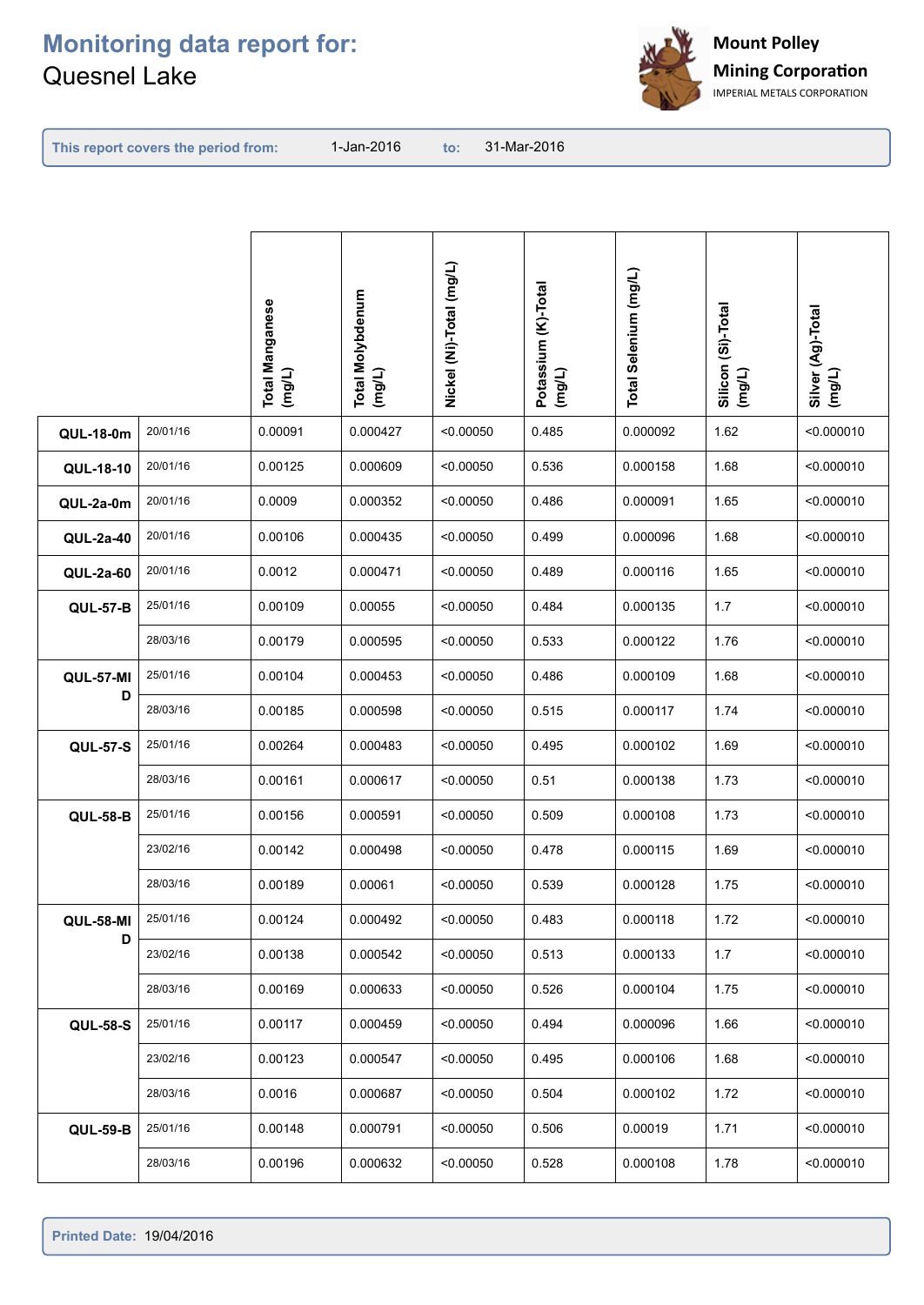

**This report covers the period from:** 

|                  |          | Sodium (Na)-Total<br>(mg/L) | Strontium (Sr)-Total<br>(mg/L) | Thallium (TI)-Total<br>(mg/L) | Tin (Sn)-Total (mg/L) | Titanium (Ti)-Total<br>(mg/L) | Uranium (U)-Total<br>(mg/L) | Vanadium (V)-Total<br>(mg/L) |
|------------------|----------|-----------------------------|--------------------------------|-------------------------------|-----------------------|-------------------------------|-----------------------------|------------------------------|
| <b>QUL-18-0m</b> | 20/01/16 | 0.934                       | 0.136                          | < 0.000010                    | < 0.00010             | < 0.010                       | 0.000166                    | < 0.00050                    |
| QUL-18-10        | 20/01/16 | 0.995                       | 0.139                          | < 0.000010                    | < 0.00010             | < 0.010                       | 0.000165                    | < 0.00050                    |
| QUL-2a-0m        | 20/01/16 | 0.921                       | 0.136                          | < 0.000010                    | < 0.00010             | < 0.010                       | 0.000162                    | < 0.00050                    |
| QUL-2a-40        | 20/01/16 | 0.946                       | 0.14                           | < 0.000010                    | < 0.00010             | < 0.010                       | 0.000166                    | < 0.00050                    |
| QUL-2a-60        | 20/01/16 | 0.956                       | 0.138                          | < 0.000010                    | < 0.00010             | < 0.010                       | 0.000167                    | < 0.00050                    |
| <b>QUL-57-B</b>  | 25/01/16 | 0.96                        | 0.138                          | < 0.000010                    | < 0.00010             | < 0.010                       | 0.000165                    | < 0.00050                    |
|                  | 28/03/16 | 1.03                        | 0.14                           | < 0.000010                    | < 0.00010             | < 0.010                       | 0.000172                    | < 0.00050                    |
| <b>QUL-57-MI</b> | 25/01/16 | 0.971                       | 0.139                          | < 0.000010                    | < 0.00010             | < 0.010                       | 0.000161                    | < 0.00050                    |
| D                | 28/03/16 | 1.01                        | 0.141                          | < 0.000010                    | < 0.00010             | < 0.010                       | 0.000172                    | < 0.00050                    |
| <b>QUL-57-S</b>  | 25/01/16 | 1                           | 0.14                           | < 0.000010                    | < 0.00010             | < 0.010                       | 0.000166                    | < 0.00050                    |
|                  | 28/03/16 | 0.995                       | 0.144                          | < 0.000010                    | < 0.00010             | < 0.010                       | 0.000176                    | < 0.00050                    |
| <b>QUL-58-B</b>  | 25/01/16 | 1.06                        | 0.14                           | < 0.000010                    | < 0.00010             | < 0.010                       | 0.000166                    | < 0.00050                    |
|                  | 23/02/16 | 0.993                       | 0.139                          | < 0.000010                    | < 0.00010             | < 0.010                       | 0.000171                    | < 0.00050                    |
|                  | 28/03/16 | 1.05                        | 0.141                          | < 0.000010                    | < 0.00010             | < 0.010                       | 0.000174                    | < 0.00050                    |
| <b>QUL-58-MI</b> | 25/01/16 | 0.995                       | 0.137                          | < 0.000010                    | < 0.00010             | < 0.010                       | 0.000164                    | < 0.00050                    |
| D                | 23/02/16 | 1.08                        | 0.144                          | < 0.000010                    | < 0.00010             | < 0.010                       | 0.000176                    | < 0.00050                    |
|                  | 28/03/16 | 1.02                        | 0.143                          | < 0.000010                    | < 0.00010             | < 0.010                       | 0.000179                    | < 0.00050                    |
| <b>QUL-58-S</b>  | 25/01/16 | 1.01                        | 0.139                          | < 0.000010                    | < 0.00010             | < 0.010                       | 0.00016                     | < 0.00050                    |
|                  | 23/02/16 | 1.09                        | 0.14                           | < 0.000010                    | < 0.00010             | < 0.010                       | 0.000174                    | < 0.00050                    |
|                  | 28/03/16 | 0.969                       | 0.139                          | < 0.000010                    | < 0.00010             | < 0.010                       | 0.00017                     | < 0.00050                    |
| <b>QUL-59-B</b>  | 25/01/16 | 1.1                         | 0.144                          | < 0.000010                    | < 0.00010             | < 0.010                       | 0.000165                    | < 0.00050                    |
|                  | 28/03/16 | 1.06                        | 0.144                          | < 0.000010                    | < 0.00010             | < 0.010                       | 0.000177                    | < 0.00050                    |
|                  |          |                             |                                |                               |                       |                               |                             |                              |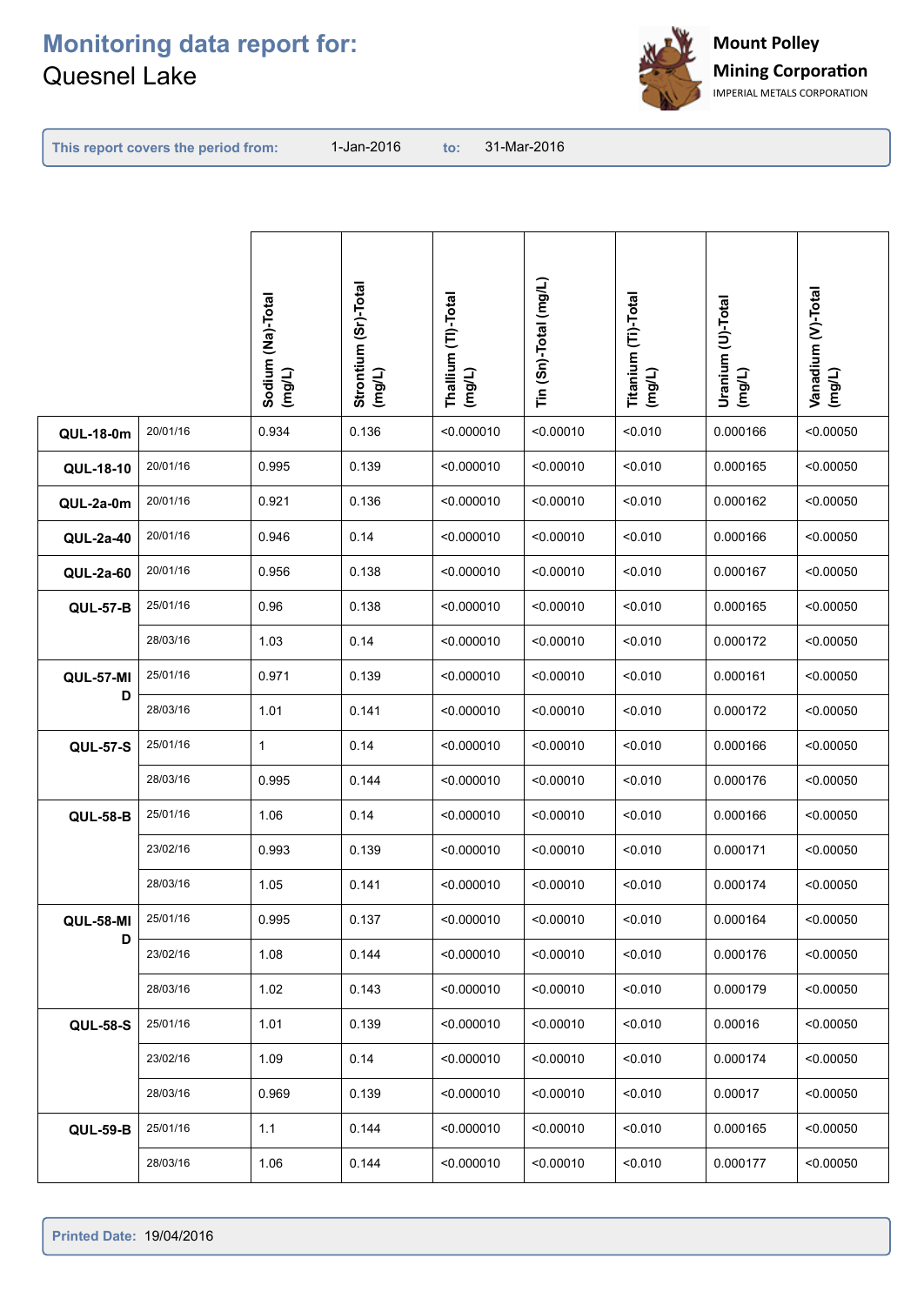

**This report covers the period from:** 

|                  |          | Zinc (Zn)-Total (mg/L) | Diss-Aluminum (Al)<br>(mg/L) | Diss-Antimony (Sb)<br>(mg/L) | Diss-Arsenic (As)<br>(mg/L) | Diss-Barium (Ba)<br>(mg/L) | Diss-Beryllium (Be)<br>$($ mg/L) | Diss-Bismuth (Bi)<br>(mg/L) |
|------------------|----------|------------------------|------------------------------|------------------------------|-----------------------------|----------------------------|----------------------------------|-----------------------------|
| <b>QUL-18-0m</b> | 20/01/16 | < 0.0030               | 0.005                        | < 0.00010                    | < 0.00010                   | 0.00513                    | < 0.00010                        | < 0.000050                  |
| QUL-18-10        | 20/01/16 | < 0.0030               | 0.0059                       | < 0.00010                    | 0.0001                      | 0.0054                     | < 0.00010                        | < 0.000050                  |
| QUL-2a-0m        | 20/01/16 | < 0.0030               | 0.0058                       | < 0.00010                    | < 0.00010                   | 0.00499                    | < 0.00010                        | < 0.000050                  |
| QUL-2a-40        | 20/01/16 | < 0.0030               | 0.0042                       | < 0.00010                    | 0.0001                      | 0.0051                     | < 0.00010                        | < 0.000050                  |
| QUL-2a-60        | 20/01/16 | < 0.0030               | 0.0053                       | < 0.00010                    | < 0.00010                   | 0.00513                    | < 0.00010                        | < 0.000050                  |
| <b>QUL-57-B</b>  | 25/01/16 | < 0.0030               | 0.0054                       | < 0.00010                    | < 0.00010                   | 0.00489                    | < 0.00010                        | < 0.000050                  |
|                  | 28/03/16 | < 0.0030               | 0.0059                       | < 0.00010                    | < 0.00010                   | 0.00541                    | < 0.00010                        | < 0.000050                  |
| <b>QUL-57-MI</b> | 25/01/16 | < 0.0030               | 0.0053                       | < 0.00010                    | < 0.00010                   | 0.00492                    | < 0.00010                        | < 0.000050                  |
| D                | 28/03/16 | < 0.0030               | 0.0069                       | < 0.00010                    | < 0.00010                   | 0.00585                    | < 0.00010                        | < 0.000050                  |
| <b>QUL-57-S</b>  | 25/01/16 | < 0.0030               | 0.0068                       | < 0.00010                    | < 0.00010                   | 0.00501                    | < 0.00010                        | < 0.000050                  |
|                  | 28/03/16 | < 0.0030               | 0.0065                       | < 0.00010                    | < 0.00010                   | 0.00546                    | < 0.00010                        | < 0.000050                  |
| <b>QUL-58-B</b>  | 25/01/16 | < 0.0030               | 0.0049                       | < 0.00010                    | 0.00011                     | 0.00499                    | < 0.00010                        | < 0.000050                  |
|                  | 23/02/16 | < 0.0030               | 0.0054                       | < 0.00010                    | 0.0001                      | 0.00496                    | < 0.00010                        | < 0.000050                  |
|                  | 28/03/16 | < 0.0030               | 0.0066                       | < 0.00010                    | < 0.00010                   | 0.0053                     | < 0.00010                        | < 0.000050                  |
| <b>QUL-58-MI</b> | 25/01/16 | < 0.0030               | 0.0052                       | < 0.00010                    | 0.0001                      | 0.00498                    | < 0.00010                        | < 0.000050                  |
| D                | 23/02/16 | < 0.0030               | 0.0056                       | < 0.00010                    | 0.00011                     | 0.00499                    | < 0.00010                        | < 0.000050                  |
|                  | 28/03/16 | < 0.0030               | 0.0066                       | < 0.00010                    | 0.0001                      | 0.00549                    | < 0.00010                        | < 0.000050                  |
| <b>QUL-58-S</b>  | 25/01/16 | < 0.0030               | 0.005                        | < 0.00010                    | < 0.00010                   | 0.00506                    | < 0.00010                        | < 0.000050                  |
|                  | 23/02/16 | < 0.0030               | 0.005                        | < 0.00010                    | < 0.00010                   | 0.00493                    | < 0.00010                        | < 0.000050                  |
|                  | 28/03/16 | < 0.0030               | 0.0083                       | < 0.00010                    | < 0.00010                   | 0.00495                    | < 0.00010                        | < 0.000050                  |
| <b>QUL-59-B</b>  | 25/01/16 | < 0.0030               | 0.006                        | < 0.00010                    | < 0.00010                   | 0.00502                    | < 0.00010                        | < 0.000050                  |
|                  | 28/03/16 | < 0.0030               | 0.0055                       | < 0.00010                    | < 0.00010                   | 0.0053                     | < 0.00010                        | < 0.000050                  |
|                  |          |                        |                              |                              |                             |                            |                                  |                             |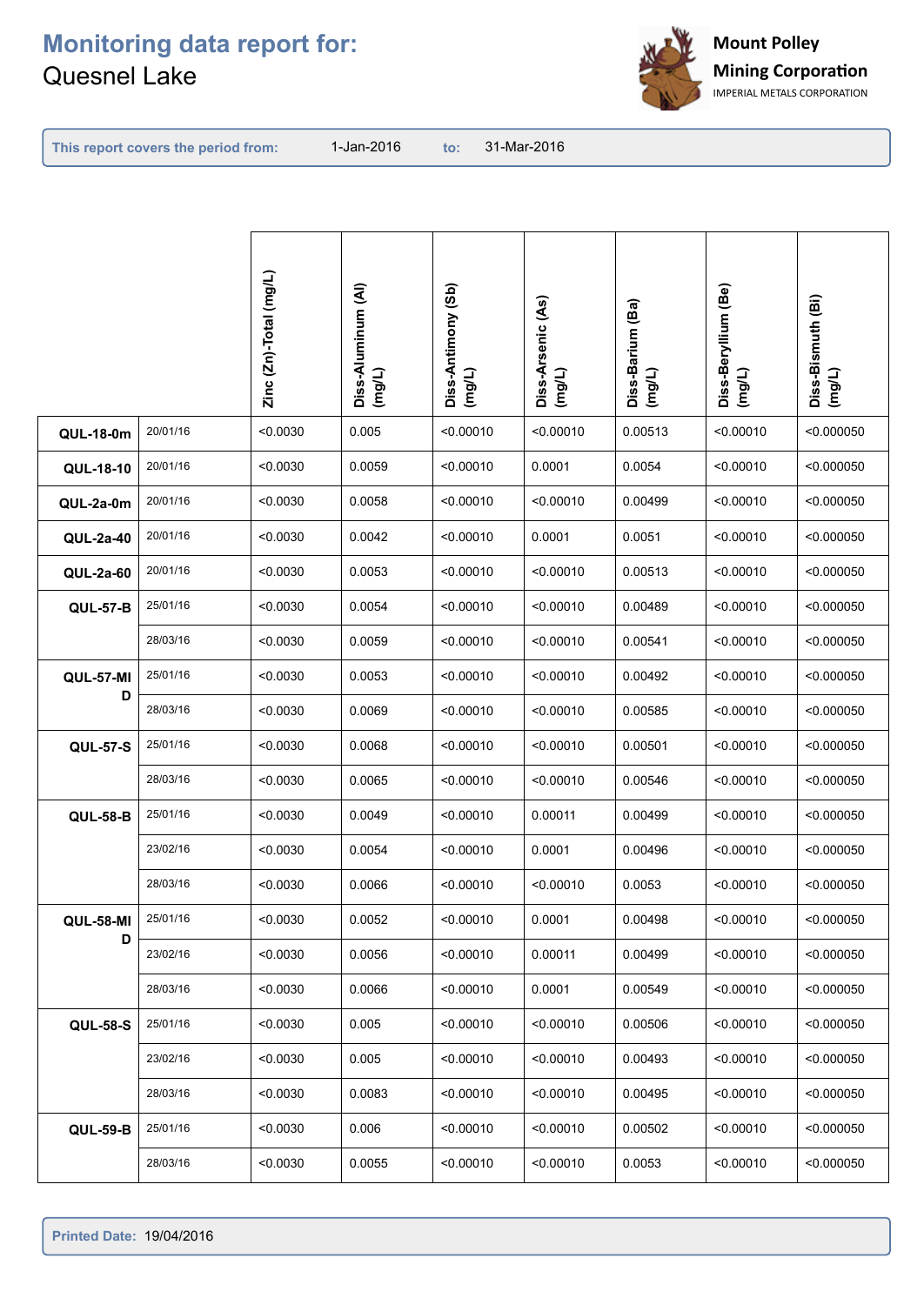

**This report covers the period from:** 

|                  |          | Diss-Boron (B) (mg/L) | Diss-Cadmium (Cd)<br>(mg/L) | Diss-Calcium (Ca)<br>(mg/L) | Diss-Chromium (Cr)<br>(mg/L) | Diss-Cobalt (Co)<br>(mg/L) | Diss-Copper (Cu)<br>(mg/L) | Diss-Iron (Fe) (mg/L) |
|------------------|----------|-----------------------|-----------------------------|-----------------------------|------------------------------|----------------------------|----------------------------|-----------------------|
| <b>QUL-18-0m</b> | 20/01/16 | < 0.010               | < 0.0000050                 | 18.4                        | < 0.00050                    | < 0.00010                  | 0.00068                    | < 0.030               |
| QUL-18-10        | 20/01/16 | < 0.010               | < 0.0000050                 | 18.4                        | < 0.00050                    | < 0.00010                  | 0.00089                    | < 0.030               |
| QUL-2a-0m        | 20/01/16 | < 0.010               | < 0.0000050                 | 18.5                        | < 0.00050                    | < 0.00010                  | 0.00051                    | < 0.030               |
| QUL-2a-40        | 20/01/16 | < 0.010               | < 0.0000050                 | 18.6                        | < 0.00050                    | < 0.00010                  | 0.00072                    | < 0.030               |
| <b>QUL-2a-60</b> | 20/01/16 | < 0.010               | < 0.0000050                 | 18.6                        | < 0.00050                    | < 0.00010                  | 0.0007                     | < 0.030               |
| <b>QUL-57-B</b>  | 25/01/16 | < 0.010               | < 0.0000050                 | 18.7                        | < 0.00050                    | < 0.00010                  | 0.0007                     | < 0.030               |
|                  | 28/03/16 | < 0.010               | < 0.0000050                 | 18                          | < 0.00050                    | < 0.00010                  | 0.00103                    | < 0.030               |
| <b>QUL-57-MI</b> | 25/01/16 | < 0.010               | < 0.0000050                 | 18.8                        | < 0.00050                    | < 0.00010                  | 0.00076                    | < 0.030               |
| D                | 28/03/16 | < 0.010               | < 0.0000050                 | 18.1                        | < 0.00050                    | < 0.00010                  | 0.00107                    | < 0.030               |
| <b>QUL-57-S</b>  | 25/01/16 | < 0.010               | < 0.0000050                 | 18.7                        | < 0.00050                    | < 0.00010                  | 0.00076                    | < 0.030               |
|                  | 28/03/16 | < 0.010               | < 0.0000050                 | 17.9                        | < 0.00050                    | < 0.00010                  | 0.00085                    | < 0.030               |
| <b>QUL-58-B</b>  | 25/01/16 | < 0.010               | < 0.0000050                 | 18.7                        | < 0.00050                    | < 0.00010                  | 0.00087                    | < 0.030               |
|                  | 23/02/16 | < 0.010               | < 0.0000050                 | 18.1                        | < 0.00050                    | < 0.00010                  | 0.00093                    | < 0.030               |
|                  | 28/03/16 | < 0.010               | < 0.0000050                 | 17.8                        | < 0.00050                    | < 0.00010                  | 0.00097                    | < 0.030               |
| <b>QUL-58-MI</b> | 25/01/16 | < 0.010               | < 0.0000050                 | 18.7                        | < 0.00050                    | < 0.00010                  | 0.00088                    | < 0.030               |
| D                | 23/02/16 | < 0.010               | < 0.0000050                 | 18.2                        | < 0.00050                    | < 0.00010                  | 0.00086                    | < 0.030               |
|                  | 28/03/16 | < 0.010               | < 0.0000050                 | 17.8                        | < 0.00050                    | < 0.00010                  | 0.00099                    | < 0.030               |
| <b>QUL-58-S</b>  | 25/01/16 | < 0.010               | < 0.0000050                 | 18.8                        | < 0.00050                    | < 0.00010                  | 0.00077                    | < 0.030               |
|                  | 23/02/16 | < 0.010               | < 0.0000050                 | 18.3                        | < 0.00050                    | < 0.00010                  | 0.00076                    | < 0.030               |
|                  | 28/03/16 | < 0.010               | < 0.0000050                 | 18                          | < 0.00050                    | < 0.00010                  | 0.0008                     | < 0.030               |
| <b>QUL-59-B</b>  | 25/01/16 | < 0.010               | < 0.0000050                 | 19.1                        | < 0.00050                    | < 0.00010                  | 0.00077                    | < 0.030               |
|                  | 28/03/16 | < 0.010               | < 0.0000050                 | 17.9                        | < 0.00050                    | < 0.00010                  | 0.00102                    | < 0.030               |
|                  |          |                       |                             |                             |                              |                            |                            |                       |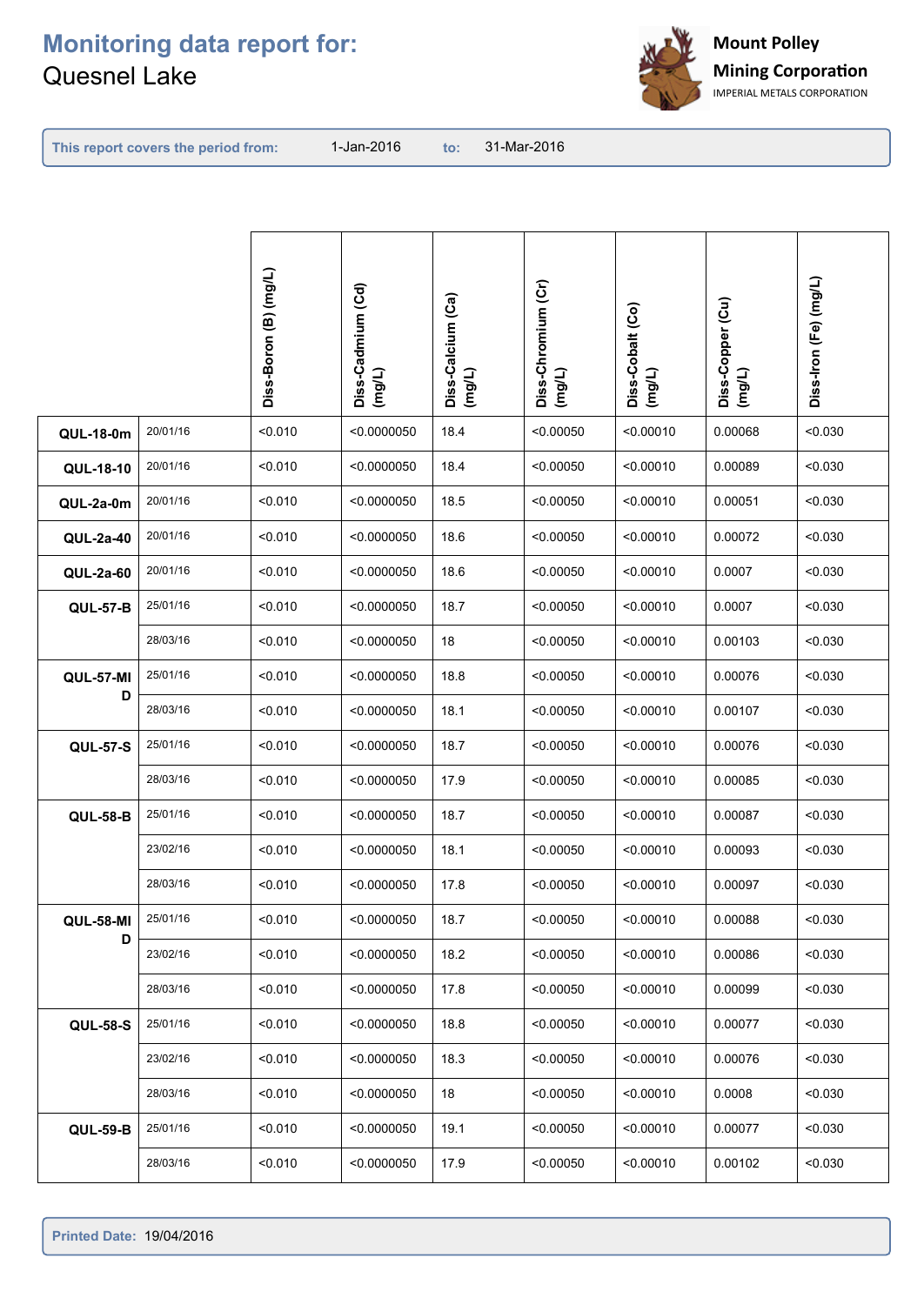

**This report covers the period from:** 

|                  |          | Diss-Lead (Pb) (mg/L) | Diss-Lithium (Li)<br>(mg/L) | Diss-Magnesium (Mg)<br>(mg/L) | Diss-Manganese (Mn)<br>(mg/L) | Diss-Mercury (Hg)<br>(mg/L) | Diss-Molybdenum<br>$($ Mo) $($ mg/L $)$ | Diss-Nickel (Ni) (mg/L) |
|------------------|----------|-----------------------|-----------------------------|-------------------------------|-------------------------------|-----------------------------|-----------------------------------------|-------------------------|
| <b>QUL-18-0m</b> | 20/01/16 | < 0.000050            | < 0.0010                    | 2.02                          | 0.00017                       |                             | 0.000429                                | < 0.00050               |
| QUL-18-10        | 20/01/16 | < 0.000050            | < 0.0010                    | 2.05                          | 0.00027                       |                             | 0.000549                                | < 0.00050               |
| QUL-2a-0m        | 20/01/16 | < 0.000050            | < 0.0010                    | 2.04                          | 0.00025                       |                             | 0.00033                                 | < 0.00050               |
| QUL-2a-40        | 20/01/16 | 0.000085              | < 0.0010                    | 2.03                          | 0.00025                       |                             | 0.000391                                | < 0.00050               |
| <b>QUL-2a-60</b> | 20/01/16 | 0.000062              | < 0.0010                    | 2.04                          | 0.00023                       |                             | 0.00042                                 | < 0.00050               |
| <b>QUL-57-B</b>  | 25/01/16 | 0.000206              | < 0.0010                    | 2.04                          | 0.00026                       |                             | 0.000427                                | < 0.00050               |
|                  | 28/03/16 | 0.000143              | < 0.0010                    | 2.06                          | 0.00072                       |                             | 0.000626                                | < 0.00050               |
| <b>QUL-57-MI</b> | 25/01/16 | 0.000304              | < 0.0010                    | 2.05                          | 0.00025                       |                             | 0.000426                                | < 0.00050               |
| D                | 28/03/16 | 0.000135              | < 0.0010                    | 2.08                          | 0.00075                       |                             | 0.000595                                | < 0.00050               |
| <b>QUL-57-S</b>  | 25/01/16 | < 0.000050            | < 0.0010                    | 2.04                          | 0.00038                       |                             | 0.000417                                | < 0.00050               |
|                  | 28/03/16 | < 0.000050            | < 0.0010                    | 2.07                          | 0.00067                       |                             | 0.000533                                | 0.00065                 |
| <b>QUL-58-B</b>  | 25/01/16 | 0.000365              | < 0.0010                    | 2.06                          | 0.00038                       | < 0.0000050                 | 0.000535                                | < 0.00050               |
|                  | 23/02/16 | 0.000451              | < 0.0010                    | 2.02                          | 0.00031                       |                             | 0.000468                                | < 0.00050               |
|                  | 28/03/16 | 0.000194              | < 0.0010                    | 2.06                          | 0.00075                       |                             | 0.000553                                | < 0.00050               |
| <b>QUL-58-MI</b> | 25/01/16 | 0.000642              | < 0.0010                    | 2.06                          | 0.00025                       | < 0.0000050                 | 0.000426                                | < 0.00050               |
| D                | 23/02/16 | 0.000871              | < 0.0010                    | 2.04                          | 0.00031                       |                             | 0.000474                                | < 0.00050               |
|                  | 28/03/16 | 0.000153              | < 0.0010                    | 2.05                          | 0.00069                       |                             | 0.000551                                | < 0.00050               |
| <b>QUL-58-S</b>  | 25/01/16 | 0.000082              | < 0.0010                    | 2.06                          | 0.00028                       | < 0.0000050                 | 0.000416                                | 0.0007                  |
|                  | 23/02/16 | < 0.000050            | < 0.0010                    | 2.03                          | 0.00033                       |                             | 0.00047                                 | < 0.00050               |
|                  | 28/03/16 | < 0.000050            | < 0.0010                    | 2.08                          | 0.0007                        |                             | 0.000552                                | < 0.00050               |
| <b>QUL-59-B</b>  | 25/01/16 | 0.000203              | < 0.0010                    | 2.12                          | 0.00052                       |                             | 0.000722                                | < 0.00050               |
|                  | 28/03/16 | 0.000087              | < 0.0010                    | 2.08                          | 0.00074                       |                             | 0.000541                                | < 0.00050               |
|                  |          |                       |                             |                               |                               |                             |                                         |                         |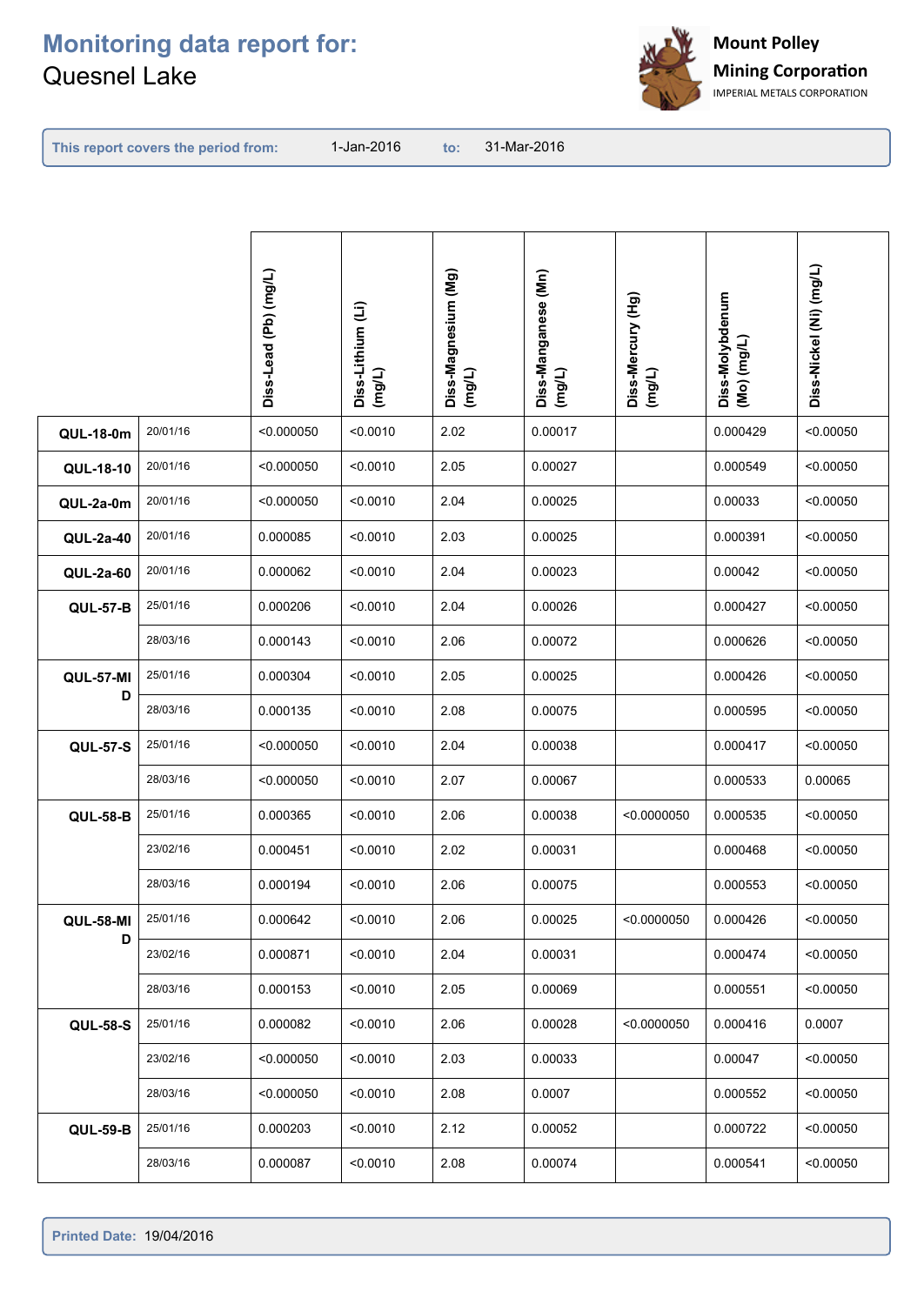

**This report covers the period from:** 

|                  |          | Diss-Potassium (K)<br>(mg/L) | Diss-Selenium (mg/L) | Diss-Silicon (Si)<br>(mg/L) | Diss-Silver (Ag) (mg/L) | Diss-Sodium (Na)<br>(mg/L) | Diss-Strontium (Sr)<br>(mg/L) | Diss-Thallium (Tl)<br>(mg/L) |
|------------------|----------|------------------------------|----------------------|-----------------------------|-------------------------|----------------------------|-------------------------------|------------------------------|
|                  |          |                              |                      |                             |                         |                            |                               |                              |
| <b>QUL-18-0m</b> | 20/01/16 | 0.491                        | 0.000113             | 1.61                        | < 0.000010              | 0.933                      | 0.138                         | < 0.000010                   |
| QUL-18-10        | 20/01/16 | 0.535                        | 0.000097             | 1.62                        | < 0.000010              | 0.985                      | 0.15                          | < 0.000010                   |
| QUL-2a-0m        | 20/01/16 | 0.485                        | 0.000097             | 1.63                        | < 0.000010              | 0.921                      | 0.134                         | < 0.000010                   |
| QUL-2a-40        | 20/01/16 | 0.493                        | 0.000089             | 1.61                        | < 0.000010              | 0.936                      | 0.135                         | < 0.000010                   |
| QUL-2a-60        | 20/01/16 | 0.487                        | 0.000112             | 1.61                        | < 0.000010              | 0.942                      | 0.135                         | < 0.000010                   |
| <b>QUL-57-B</b>  | 25/01/16 | 0.471                        | 0.000104             | 1.67                        | < 0.000010              | 0.946                      | 0.134                         | < 0.000010                   |
|                  | 28/03/16 | 0.538                        | 0.000108             | 1.65                        | < 0.000010              | 1.06                       | 0.138                         | < 0.000010                   |
| <b>QUL-57-MI</b> | 25/01/16 | 0.475                        | 0.000119             | 1.66                        | < 0.000010              | 0.966                      | 0.136                         | < 0.000010                   |
| D                | 28/03/16 | 0.575                        | 0.000146             | 1.67                        | < 0.000010              | 1.14                       | 0.14                          | < 0.000010                   |
| <b>QUL-57-S</b>  | 25/01/16 | 0.468                        | 0.000109             | 1.66                        | < 0.000010              | 0.959                      | 0.135                         | < 0.000010                   |
|                  | 28/03/16 | 0.538                        | 0.000101             | 1.66                        | < 0.000010              | 1.04                       | 0.138                         | < 0.000010                   |
| <b>QUL-58-B</b>  | 25/01/16 | 0.487                        | 0.000113             | 1.65                        | < 0.000010              | 1.02                       | 0.137                         | < 0.000010                   |
|                  | 23/02/16 | 0.492                        | 0.000116             | 1.65                        | < 0.000010              | $\mathbf{1}$               | 0.135                         | < 0.000010                   |
|                  | 28/03/16 | 0.541                        | 0.000141             | 1.66                        | < 0.000010              | 1.05                       | 0.138                         | < 0.000010                   |
| <b>QUL-58-MI</b> | 25/01/16 | 0.486                        | 0.000119             | 1.65                        | < 0.000010              | 0.996                      | 0.136                         | < 0.000010                   |
| D                | 23/02/16 | 0.483                        | 0.000093             | 1.64                        | < 0.000010              | 0.992                      | 0.136                         | < 0.000010                   |
|                  | 28/03/16 | 0.544                        | 0.000132             | 1.66                        | < 0.000010              | 1.05                       | 0.138                         | < 0.000010                   |
| <b>QUL-58-S</b>  | 25/01/16 | 0.487                        | 0.000115             | 1.66                        | < 0.000010              | 0.997                      | 0.134                         | < 0.000010                   |
|                  | 23/02/16 | 0.472                        | 0.0001               | 1.64                        | < 0.000010              | $\mathbf{1}$               | 0.136                         | < 0.000010                   |
|                  | 28/03/16 | 0.492                        | 0.000106             | 1.68                        | < 0.000010              | 0.963                      | 0.139                         | < 0.000010                   |
| <b>QUL-59-B</b>  | 25/01/16 | 0.486                        | 0.000171             | 1.67                        | < 0.000010              | 1.06                       | 0.141                         | < 0.000010                   |
|                  | 28/03/16 | 0.512                        | 0.000133             | 1.67                        | < 0.000010              | 1.02                       | 0.139                         | < 0.000010                   |
|                  |          |                              |                      |                             |                         |                            |                               |                              |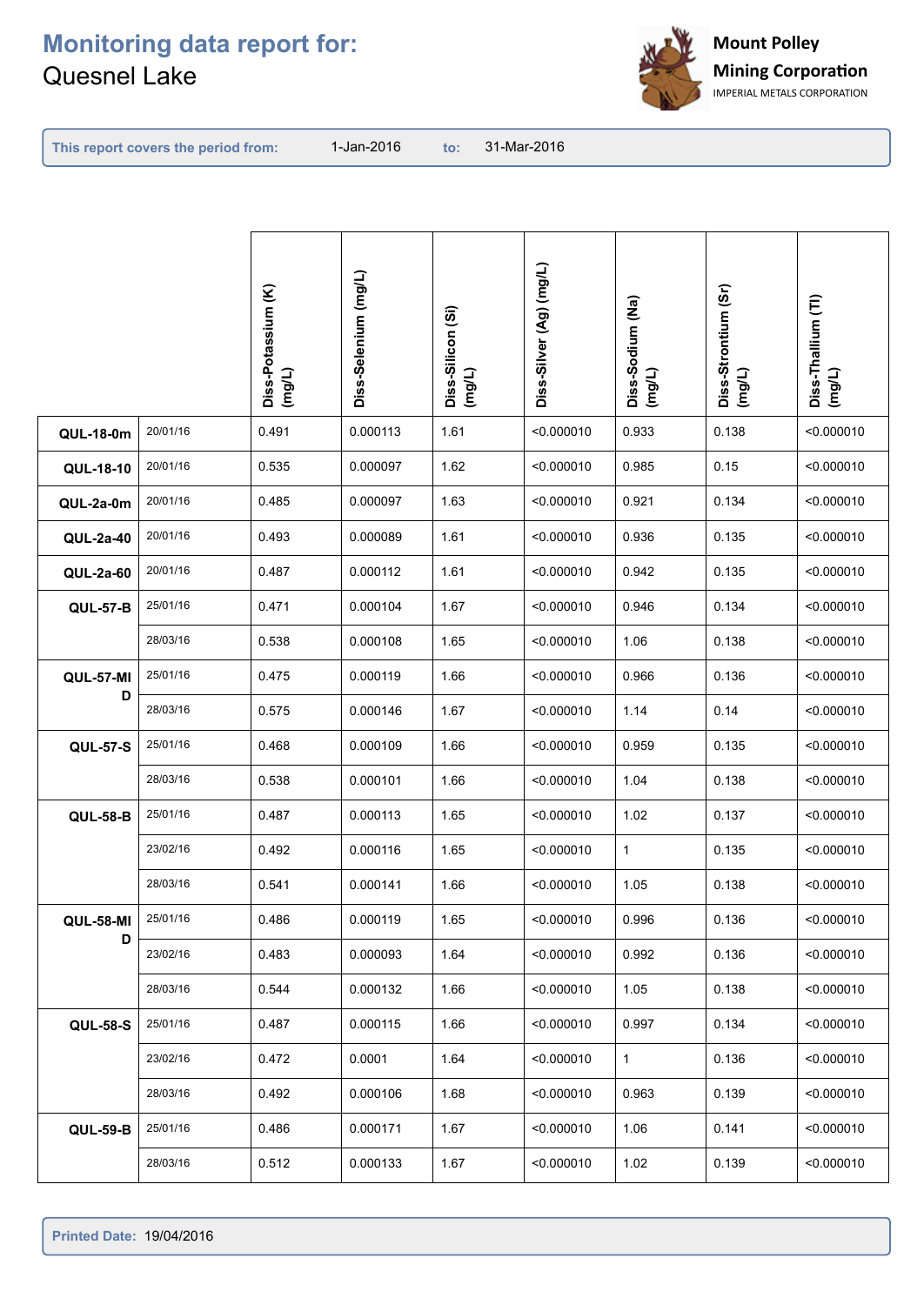

**This report covers the period from:** 

|                  |          | Diss-Tin (Sn) (mg/L) | Diss-Titanium (Ti)<br>(mg/L) | Diss-Uranium (U)<br>(mg/L) | Diss-Vanadium (V)<br>(mg/L) | Diss-Zinc (Zn) (mg/L) | Mercury (Hg)-Total<br>(mg/L) |
|------------------|----------|----------------------|------------------------------|----------------------------|-----------------------------|-----------------------|------------------------------|
| <b>QUL-18-0m</b> | 20/01/16 | < 0.00010            | < 0.010                      | 0.000163                   | < 0.00050                   | < 0.0030              |                              |
| QUL-18-10        | 20/01/16 | < 0.00010            | < 0.010                      | 0.000186                   | < 0.00050                   | < 0.0030              |                              |
| QUL-2a-0m        | 20/01/16 | < 0.00010            | < 0.010                      | 0.000153                   | < 0.00050                   | < 0.0030              |                              |
| QUL-2a-40        | 20/01/16 | < 0.00010            | < 0.010                      | 0.000157                   | < 0.00050                   | < 0.0030              |                              |
| <b>QUL-2a-60</b> | 20/01/16 | < 0.00010            | < 0.010                      | 0.000156                   | < 0.00050                   | < 0.0030              |                              |
| <b>QUL-57-B</b>  | 25/01/16 | < 0.00010            | < 0.010                      | 0.000153                   | < 0.00050                   | < 0.0030              |                              |
|                  | 28/03/16 | < 0.00010            | < 0.010                      | 0.000159                   | < 0.00050                   | < 0.0030              |                              |
| <b>QUL-57-MI</b> | 25/01/16 | < 0.00010            | < 0.010                      | 0.000153                   | < 0.00050                   | < 0.0030              |                              |
| D                | 28/03/16 | < 0.00010            | < 0.010                      | 0.000161                   | < 0.00050                   | < 0.0030              |                              |
| <b>QUL-57-S</b>  | 25/01/16 | < 0.00010            | < 0.010                      | 0.000153                   | < 0.00050                   | < 0.0030              |                              |
|                  | 28/03/16 | < 0.00010            | < 0.010                      | 0.000159                   | < 0.00050                   | < 0.0030              |                              |
| <b>QUL-58-B</b>  | 25/01/16 | < 0.00010            | < 0.010                      | 0.000157                   | < 0.00050                   | < 0.0030              | < 0.0000050                  |
|                  | 23/02/16 | < 0.00010            | < 0.010                      | 0.000163                   | < 0.00050                   | < 0.0030              |                              |
|                  | 28/03/16 | < 0.00010            | < 0.010                      | 0.000161                   | < 0.00050                   | < 0.0030              |                              |
| <b>QUL-58-MI</b> | 25/01/16 | < 0.00010            | < 0.010                      | 0.00015                    | < 0.00050                   | < 0.0030              | < 0.0000050                  |
| D                | 23/02/16 | < 0.00010            | < 0.010                      | 0.000162                   | < 0.00050                   | < 0.0030              |                              |
|                  | 28/03/16 | < 0.00010            | < 0.010                      | 0.000161                   | < 0.00050                   | < 0.0030              |                              |
| <b>QUL-58-S</b>  | 25/01/16 | < 0.00010            | < 0.010                      | 0.000153                   | < 0.00050                   | < 0.0030              | < 0.0000050                  |
|                  | 23/02/16 | < 0.00010            | < 0.010                      | 0.000163                   | < 0.00050                   | < 0.0030              |                              |
|                  | 28/03/16 | < 0.00010            | < 0.010                      | 0.00016                    | < 0.00050                   | < 0.0030              |                              |
| <b>QUL-59-B</b>  | 25/01/16 | < 0.00010            | < 0.010                      | 0.000155                   | < 0.00050                   | < 0.0030              |                              |
|                  | 28/03/16 | < 0.00010            | < 0.010                      | 0.000159                   | < 0.00050                   | < 0.0030              |                              |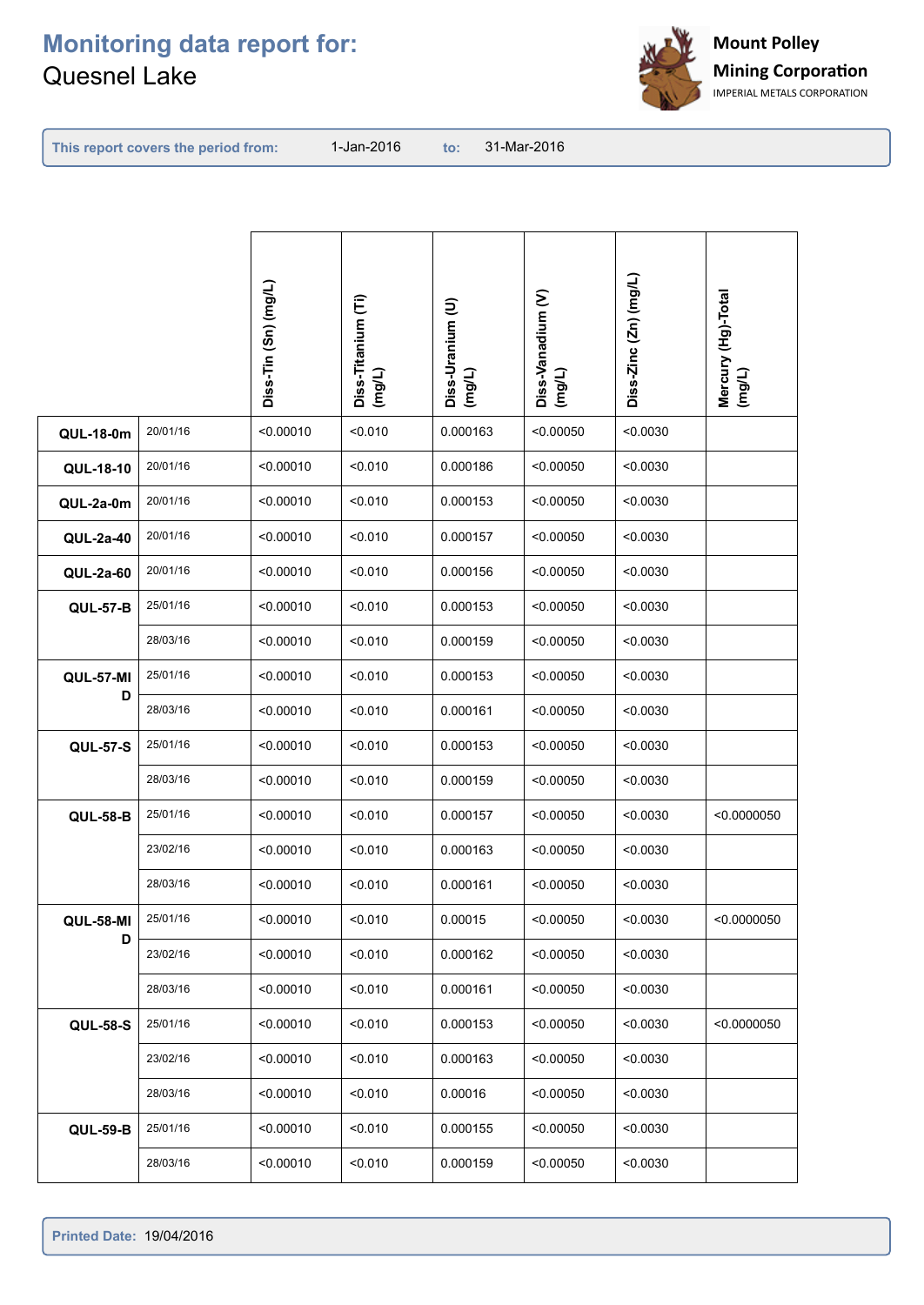C



|                  | This report covers the period from: |                      | 1-Jan-2016            | 31-Mar-2016<br>$\mathbf{to}$ : |               |            |           |                                 |  |
|------------------|-------------------------------------|----------------------|-----------------------|--------------------------------|---------------|------------|-----------|---------------------------------|--|
|                  |                                     | Conductivity (µs/cm) | $($ mg/L)<br>Hardness | pH (pH)                        | (mg/L)<br>TDS | TSS (mg/L) | NTU (ntu) | (CaCO3)<br>Alkalinity<br>(mg/L) |  |
| <b>QUL-59-MI</b> | 25/01/16                            | 113                  | 55.3                  | 7.86                           | 68            | < 3.0      | 0.4       | 48.7                            |  |
| D                | 28/03/16                            | 114                  | 53.8                  | 7.86                           | 69            | 1.0        | 0.53      | 49.6                            |  |
| <b>QUL-59-S</b>  | 25/01/16                            | 112                  | 55.3                  | 7.85                           | 65            | < 3.0      | 0.38      | 48                              |  |
|                  | 28/03/16                            | 116                  | 53.8                  | 7.84                           | 69            | 1.0        | 0.49      | 49.1                            |  |
|                  |                                     |                      |                       |                                |               |            |           |                                 |  |

|       |          | $(\mu s/cm)$<br>Conductivity | Hardness (mg/L) | pH (pH) | (mg/L)<br>TDS | TSS (mg/L) | NTU (ntu) | Alkalinity (CaCO3)<br>(mg/L) |
|-------|----------|------------------------------|-----------------|---------|---------------|------------|-----------|------------------------------|
| QUR-1 | 14/01/16 | 113                          | 55.5            | 7.86    | 67            | < 3.0      | 0.47      | 47.8                         |
|       | 28/01/16 | 114                          | 55.6            | 7.85    | 76            | < 3.0      | 0.39      | 49.3                         |
|       | 10/02/16 | 115                          | 54.1            | 7.86    | 82            | 3.0        | $0.3\,$   | 49.3                         |
|       | 25/02/16 | 116                          | 55              | 7.92    | 73            | 1.0        | 0.7       | 49.8                         |
|       | 10/03/16 | 116                          | 56.6            | 7.87    | 60            | 1.0        | 0.51      | 50.6                         |
|       | 23/03/16 | 116                          | 55.4            | 7.91    | 75            | 1.0        | 0.39      | 51.3                         |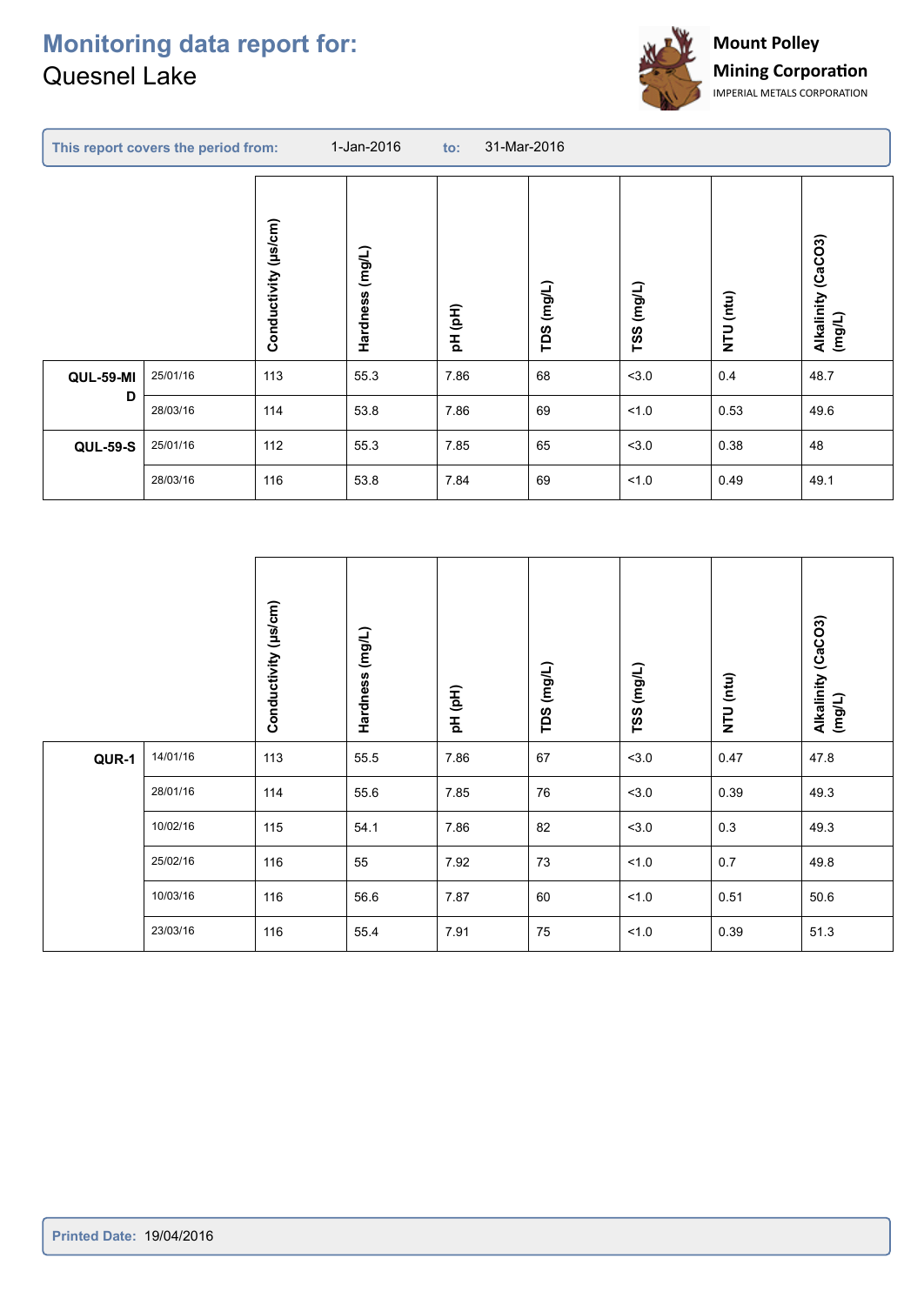ł



|                  | This report covers the period from: |                             | 1-Jan-2016         | $\mathsf{to}$ :   | 31-Mar-2016        |                                     |                              |                               |  |
|------------------|-------------------------------------|-----------------------------|--------------------|-------------------|--------------------|-------------------------------------|------------------------------|-------------------------------|--|
|                  |                                     | N) (mg/L)<br>es)<br>Ammonia | (mg/L)<br>Chloride | (mg/L)<br>Floride | Nitrate (N) (mg/L) | Nitrite<br>and<br>Nitrate<br>(mg/L) | $(1/6\omega)$ (M)<br>Nitrite | Diss-Orthophosphate<br>(mg/L) |  |
| <b>QUL-59-MI</b> | 25/01/16                            | < 0.0050                    | < 0.50             | 0.033             | 0.12               | 0.12                                | < 0.0010                     | < 0.0010                      |  |
| D                | 28/03/16                            | < 0.0050                    | < 0.50             | 0.036             | 0.131              | 0.131                               | < 0.0010                     | < 0.0010                      |  |
| <b>QUL-59-S</b>  | 25/01/16                            | < 0.0050                    | < 0.50             | 0.033             | 0.119              | 0.119                               | < 0.0010                     | < 0.0010                      |  |
|                  | 28/03/16                            | < 0.0050                    | < 0.50             | 0.033             | 0.135              | 0.135                               | < 0.0010                     | < 0.0010                      |  |
|                  |                                     |                             |                    |                   |                    |                                     |                              |                               |  |

|       |          | N) (mg/L)<br>(as<br>Ammonia | Chloride (mg/L) | Floride (mg/L) | Nitrate (N) (mg/L) | and Nitrite<br>Nitrate<br>(mg/L) | Nitrite (N) (mg/L) | Diss-Orthophosphate<br>(mg/L) |
|-------|----------|-----------------------------|-----------------|----------------|--------------------|----------------------------------|--------------------|-------------------------------|
| QUR-1 | 14/01/16 | < 0.0050                    | < 0.50          | 0.033          | 0.115              | 0.115                            | < 0.0010           | < 0.0010                      |
|       | 28/01/16 | < 0.0050                    | < 0.50          | 0.032          | 0.117              | 0.117                            | < 0.0010           | < 0.0010                      |
|       | 10/02/16 | < 0.0050                    | < 0.50          | 0.035          | 0.117              | 0.117                            | < 0.0010           | < 0.0010                      |
|       | 25/02/16 | < 0.0050                    | < 0.50          | 0.035          | 0.12               | 0.12                             | < 0.0010           | < 0.0010                      |
|       | 10/03/16 | < 0.0050                    | < 0.50          | 0.035          | 0.12               | 0.12                             | < 0.0010           | < 0.0010                      |
|       | 23/03/16 | < 0.0050                    | < 0.50          | 0.035          | 0.121              | 0.121                            | < 0.0010           | < 0.0010                      |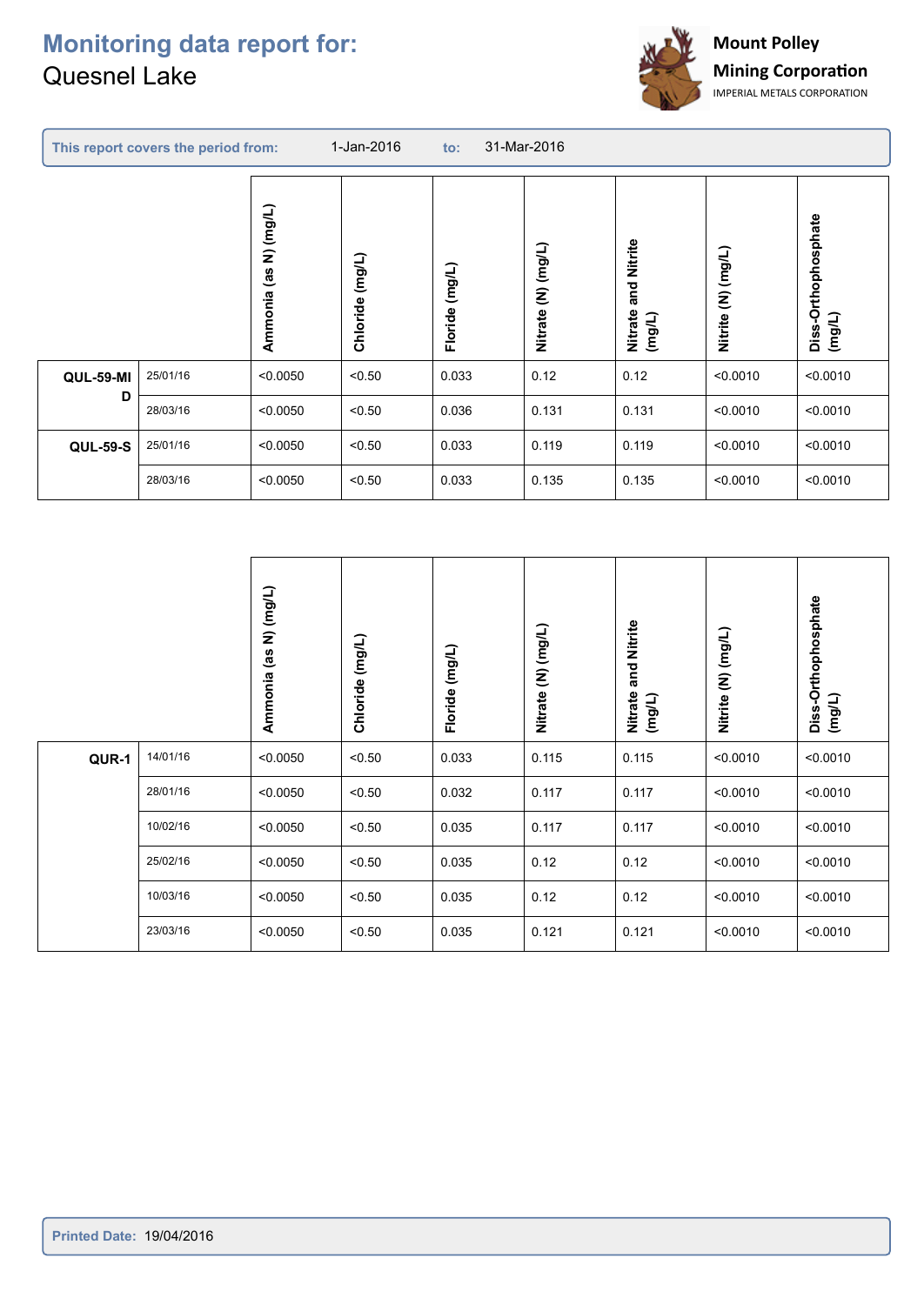ł



| This report covers the period from: |          |                           | 1-Jan-2016<br>31-Mar-2016<br>$\mathsf{to}$ : |                       |                             |                                       |                           |                                  |  |
|-------------------------------------|----------|---------------------------|----------------------------------------------|-----------------------|-----------------------------|---------------------------------------|---------------------------|----------------------------------|--|
|                                     |          | Diss-Phosphorus<br>(mg/L) | hosphorus<br>Δ.<br>(mg/L)<br>Total           | $($ mg/L)<br>Sulphate | (mg/L)<br>Nitrogen<br>Total | ပိဳ<br>Organic<br>Dissolved<br>(mg/L) | Aluminum (mg/L)<br>Total. | (Sb)-Total<br>Antimony<br>(mg/L) |  |
| <b>QUL-59-MI</b>                    | 25/01/16 | < 0.0020                  | 0.0034                                       | 6.84                  | 0.173                       | 1.71                                  | 0.0261                    | < 0.00010                        |  |
| D                                   | 28/03/16 | < 0.0020                  | 0.0044                                       | 7.3                   | 0.175                       | 1.62                                  | 0.0607                    | < 0.00010                        |  |
| <b>QUL-59-S</b>                     | 25/01/16 | < 0.0020                  | 0.0035                                       | 6.82                  | 0.173                       | 1.64                                  | 0.0299                    | < 0.00010                        |  |
|                                     | 28/03/16 | < 0.0020                  | 0.0028                                       | 7.6                   | 0.185                       | 1.61                                  | 0.0389                    | < 0.00010                        |  |
|                                     |          |                           |                                              |                       |                             |                                       |                           |                                  |  |

|       |          | Diss-Phosphorus<br>(mg/L) | <b>Total Phosphorus</b><br>(mg/L) | Sulphate (mg/L) | Total Nitrogen (mg/L) | ပိ<br>Organic<br>Dissolved<br>(mg/L) | Total Aluminum (mg/L) | (Sb)-Total<br>Antimony<br>(mg/L) |
|-------|----------|---------------------------|-----------------------------------|-----------------|-----------------------|--------------------------------------|-----------------------|----------------------------------|
| QUR-1 | 14/01/16 | < 0.0020                  | 0.0046                            | 6.77            | 0.162                 | 1.64                                 | 0.0279                | < 0.00010                        |
|       | 28/01/16 | < 0.0020                  | 0.0021                            | 6.7             | 0.163                 | 1.78                                 | 0.0165                | < 0.00010                        |
|       | 10/02/16 | < 0.0020                  | 0.0037                            | 6.91            | 0.169                 | 1.45                                 | 0.019                 | < 0.00010                        |
|       | 25/02/16 | 0.0021                    | 0.003                             | 6.93            | 0.16                  | 1.75                                 | 0.0298                | < 0.00010                        |
|       | 10/03/16 | < 0.0020                  | 0.0028                            | 7.07            | 0.161                 | 1.52                                 | 0.0273                | < 0.00010                        |
|       | 23/03/16 | < 0.0020                  | 0.0025                            | 7.23            | 0.178                 | 1.73                                 | 0.028                 | < 0.00010                        |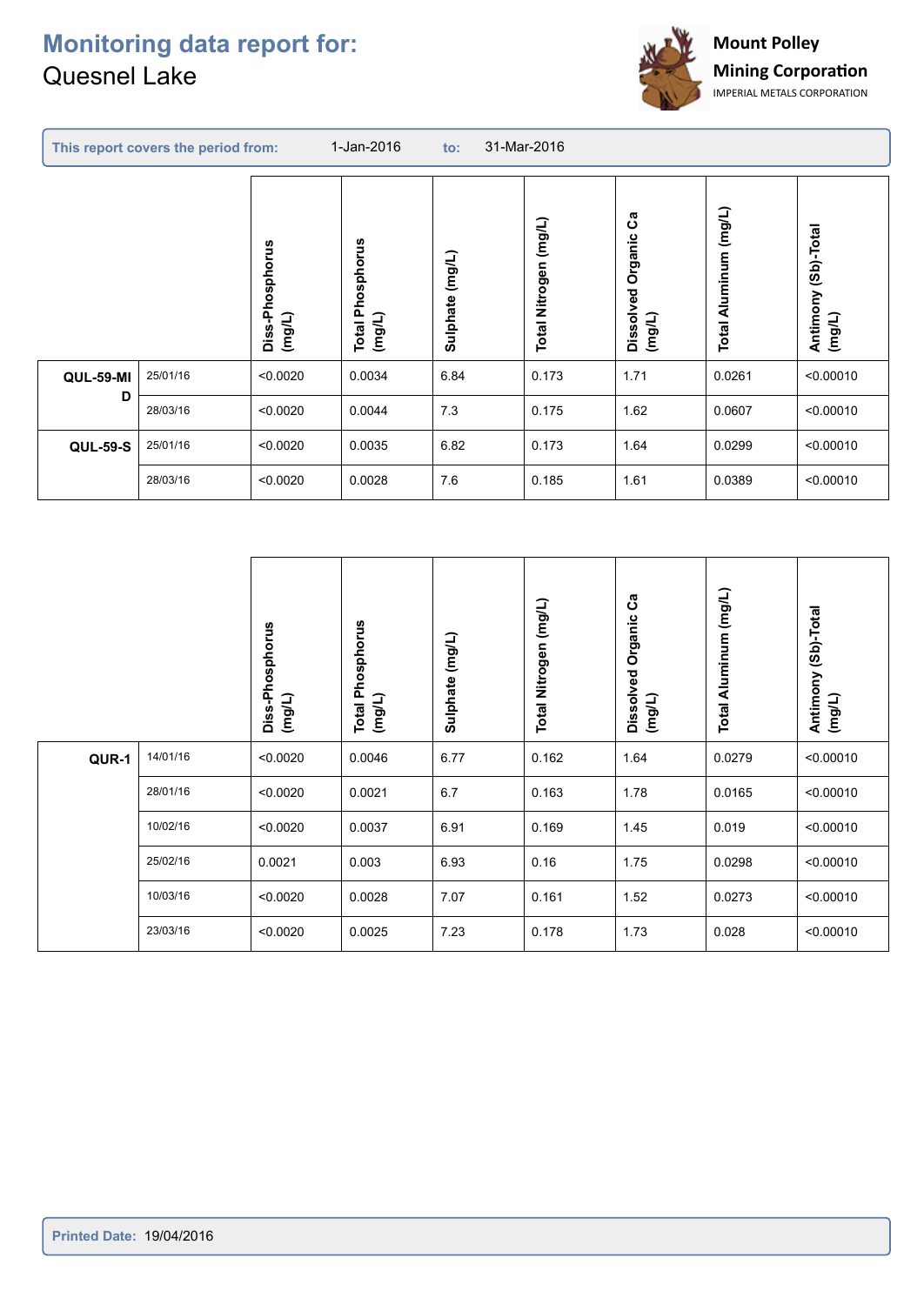

|                  | This report covers the period from: |                                 | 31-Mar-2016<br>1-Jan-2016<br>$\mathsf{to}$ : |                                   |                                        |                        |                                   |                                 |
|------------------|-------------------------------------|---------------------------------|----------------------------------------------|-----------------------------------|----------------------------------------|------------------------|-----------------------------------|---------------------------------|
|                  |                                     | (As)-Total<br>Arsenic<br>(mg/L) | (Ba)-Total<br>Barium<br>$($ mg/L)            | (Be)-Total<br>Beryllium<br>(mg/L) | (Bi)-Total<br><b>Bismuth</b><br>(mg/L) | Boron (B)-Total (mg/L) | (mg/L)<br>Cadmium<br><b>Total</b> | (Ca)-Total<br>Calcium<br>(mg/L) |
| <b>QUL-59-MI</b> | 25/01/16                            | 0.00012                         | 0.0054                                       | < 0.00010                         | < 0.000050                             | < 0.010                | < 0.0000050                       | 18.2                            |
| D                | 28/03/16                            | < 0.00010                       | 0.00594                                      | < 0.00010                         | < 0.000050                             | < 0.010                | < 0.0000050                       | 18.1                            |
| <b>QUL-59-S</b>  | 25/01/16                            | 0.00012                         | 0.00551                                      | < 0.00010                         | < 0.000050                             | < 0.010                | 0.0000079                         | 18.5                            |
|                  | 28/03/16                            | 0.00011                         | 0.00568                                      | < 0.00010                         | < 0.000050                             | < 0.010                | < 0.0000050                       | 17.9                            |

|       |          | (As)-Total<br>Arsenic<br>(mg/L) | (Ba)-Total<br><b>Barium</b><br>(mg/L) | Beryllium (Be)-Total<br>(mg/L) | (Bi)-Total<br><b>Bismuth</b><br>(mg/L) | Boron (B)-Total (mg/L) | Cadmium (mg/L)<br>Total | (Ca)-Total<br>Calcium<br>(mg/L) |
|-------|----------|---------------------------------|---------------------------------------|--------------------------------|----------------------------------------|------------------------|-------------------------|---------------------------------|
| QUR-1 | 14/01/16 | 0.00022                         | 0.00546                               | < 0.00010                      | < 0.000050                             | < 0.010                | < 0.0000050             | 18.4                            |
|       | 28/01/16 | 0.00013                         | 0.00532                               | < 0.00010                      | < 0.000050                             | < 0.010                | < 0.0000050             | 18.6                            |
|       | 10/02/16 | 0.00013                         | 0.00537                               | < 0.00010                      | < 0.000050                             | < 0.010                | < 0.0000050             | 18                              |
|       | 25/02/16 | 0.00015                         | 0.00574                               | < 0.00010                      | < 0.000050                             | < 0.010                | < 0.0000050             | 18.4                            |
|       | 10/03/16 | 0.00016                         | 0.00561                               | < 0.00010                      | < 0.000050                             | < 0.010                | < 0.0000050             | 18.7                            |
|       | 23/03/16 | 0.00017                         | 0.00571                               | < 0.00010                      | < 0.000050                             | < 0.010                | < 0.0000050             | 18.8                            |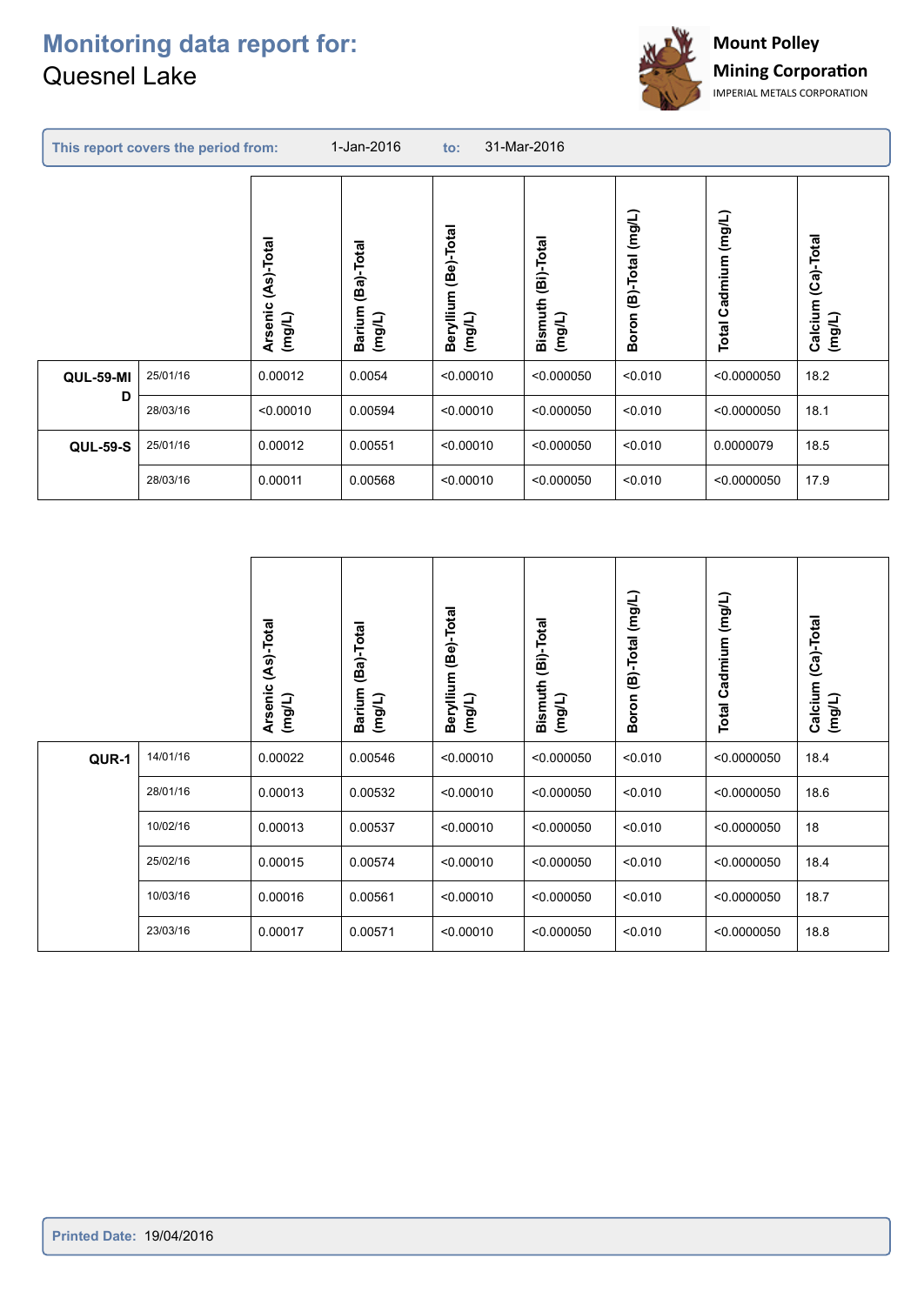

|                  | This report covers the period from: |                               | 1-Jan-2016                     | 31-Mar-2016<br>$\mathsf{to}$ : |                         |                   |                                 |                                   |
|------------------|-------------------------------------|-------------------------------|--------------------------------|--------------------------------|-------------------------|-------------------|---------------------------------|-----------------------------------|
|                  |                                     | Chromium (Cr)-Total<br>(mg/L) | (Co)-Total<br>Cobalt<br>(mg/L) | $($ mg/L)<br>Copper<br>Total   | (mg/L)<br>Iron<br>Total | Total Lead (mg/L) | (Li)-Total<br>Lithium<br>(mg/L) | (Mg)-Total<br>Magnesium<br>(mg/L) |
| <b>QUL-59-MI</b> | 25/01/16                            | < 0.00050                     | < 0.00010                      | 0.00116                        | < 0.030                 | 0.00141           | < 0.0010                        | $\overline{2}$                    |
| D                | 28/03/16                            | < 0.00050                     | < 0.00010                      | 0.00159                        | < 0.030                 | 0.000064          | < 0.0010                        | 2.12                              |
| <b>QUL-59-S</b>  | 25/01/16                            | < 0.00050                     | < 0.00010                      | 0.00135                        | < 0.030                 | < 0.000050        | < 0.0010                        | 2.06                              |
|                  | 28/03/16                            | < 0.00050                     | < 0.00010                      | 0.00157                        | < 0.030                 | < 0.000050        | < 0.0010                        | 2.12                              |

|       |          | (Cr)-Total<br>Chromium<br>(mg/L) | Cobalt (Co)-Total<br>(mg/L) | (mg/L)<br><b>Total Copper</b> | Total Iron (mg/L) | Lead (mg/L)<br>Total | (Li)-Total<br>Lithium<br>(mg/L) | Magnesium (Mg)-Total<br>(mg/L) |
|-------|----------|----------------------------------|-----------------------------|-------------------------------|-------------------|----------------------|---------------------------------|--------------------------------|
| QUR-1 | 14/01/16 | < 0.00050                        | < 0.00010                   | 0.00111                       | < 0.030           | < 0.000050           | < 0.0010                        | 2.12                           |
|       | 28/01/16 | < 0.00050                        | < 0.00010                   | 0.00096                       | < 0.030           | < 0.000050           | < 0.0010                        | 2.16                           |
|       | 10/02/16 | < 0.00050                        | < 0.00010                   | 0.0011                        | < 0.030           | < 0.000050           | 0.001                           | 2.08                           |
|       | 25/02/16 | < 0.00050                        | < 0.00010                   | 0.00117                       | < 0.030           | < 0.000050           | < 0.0010                        | 2.12                           |
|       | 10/03/16 | < 0.00050                        | < 0.00010                   | 0.00128                       | < 0.030           | < 0.000050           | < 0.0010                        | 2.19                           |
|       | 23/03/16 | < 0.00050                        | < 0.00010                   | 0.00125                       | < 0.030           | < 0.000050           | < 0.0010                        | 2.22                           |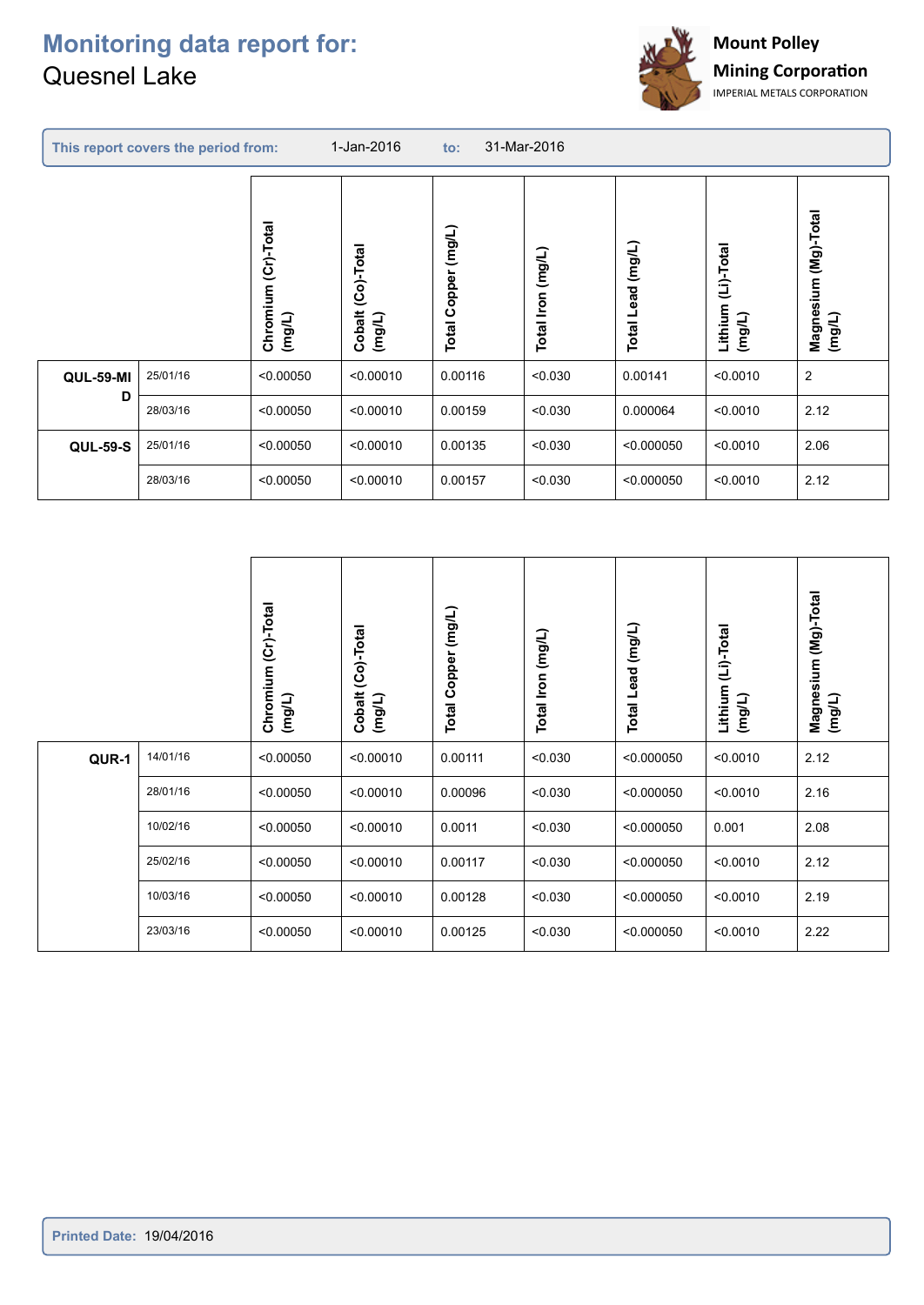

|                  | This report covers the period from: |                                     | 1-Jan-2016                    | 31-Mar-2016<br>to:       |                                  |                          |                                  |                                |
|------------------|-------------------------------------|-------------------------------------|-------------------------------|--------------------------|----------------------------------|--------------------------|----------------------------------|--------------------------------|
|                  |                                     | Manganese<br>(mg/L)<br><b>Total</b> | Molybdenum<br>(mg/L)<br>Total | Nickel (Ni)-Total (mg/L) | (K)-Total<br>Potassium<br>(mg/L) | Selenium (mg/L)<br>Total | -Total<br>ŝ<br>Silicon<br>(mg/L) | (Ag)-Total<br>(mg/L)<br>Silver |
| <b>QUL-59-MI</b> | 25/01/16                            | 0.00112                             | 0.000477                      | < 0.00050                | 0.488                            | 0.000121                 | 1.7                              | < 0.000010                     |
| D                | 28/03/16                            | 0.002                               | 0.000611                      | < 0.00050                | 0.532                            | 0.000127                 | 1.75                             | < 0.000010                     |
| <b>QUL-59-S</b>  | 25/01/16                            | 0.00143                             | 0.000491                      | < 0.00050                | 0.492                            | 0.00012                  | 1.73                             | < 0.000010                     |
|                  | 28/03/16                            | 0.0021                              | 0.00068                       | < 0.00050                | 0.533                            | 0.000149                 | 1.74                             | < 0.000010                     |
|                  |                                     |                                     |                               |                          |                                  |                          |                                  |                                |

|       |          | Manganese<br>(mg/L)<br>Total | <b>Total Molybdenum</b><br>(mg/L) | Nickel (Ni)-Total (mg/L) | $(K)$ -Total<br>Potassium<br>(mg/L) | Selenium (mg/L)<br><b>Total</b> | (Si)-Total<br>Silicon<br>(mg/L) | Silver (Ag)-Total<br>(mg/L) |
|-------|----------|------------------------------|-----------------------------------|--------------------------|-------------------------------------|---------------------------------|---------------------------------|-----------------------------|
| QUR-1 | 14/01/16 | 0.00103                      | 0.000399                          | < 0.00050                | 0.485                               | 0.000089                        | 1.68                            | < 0.000010                  |
|       | 28/01/16 | 0.00106                      | 0.000461                          | < 0.00050                | 0.479                               | 0.000091                        | 1.65                            | < 0.000010                  |
|       | 10/02/16 | 0.00176                      | 0.00046                           | < 0.00050                | 0.486                               | 0.000127                        | 1.66                            | < 0.000010                  |
|       | 25/02/16 | 0.00143                      | 0.000487                          | < 0.00050                | 0.533                               | 0.000116                        | 1.7                             | < 0.000010                  |
|       | 10/03/16 | 0.00169                      | 0.000504                          | < 0.00050                | 0.496                               | 0.000124                        | 1.76                            | < 0.000010                  |
|       | 23/03/16 | 0.00162                      | 0.000535                          | < 0.00050                | 0.512                               | 0.000119                        | 1.75                            | < 0.000010                  |
|       |          |                              |                                   |                          |                                     |                                 |                                 |                             |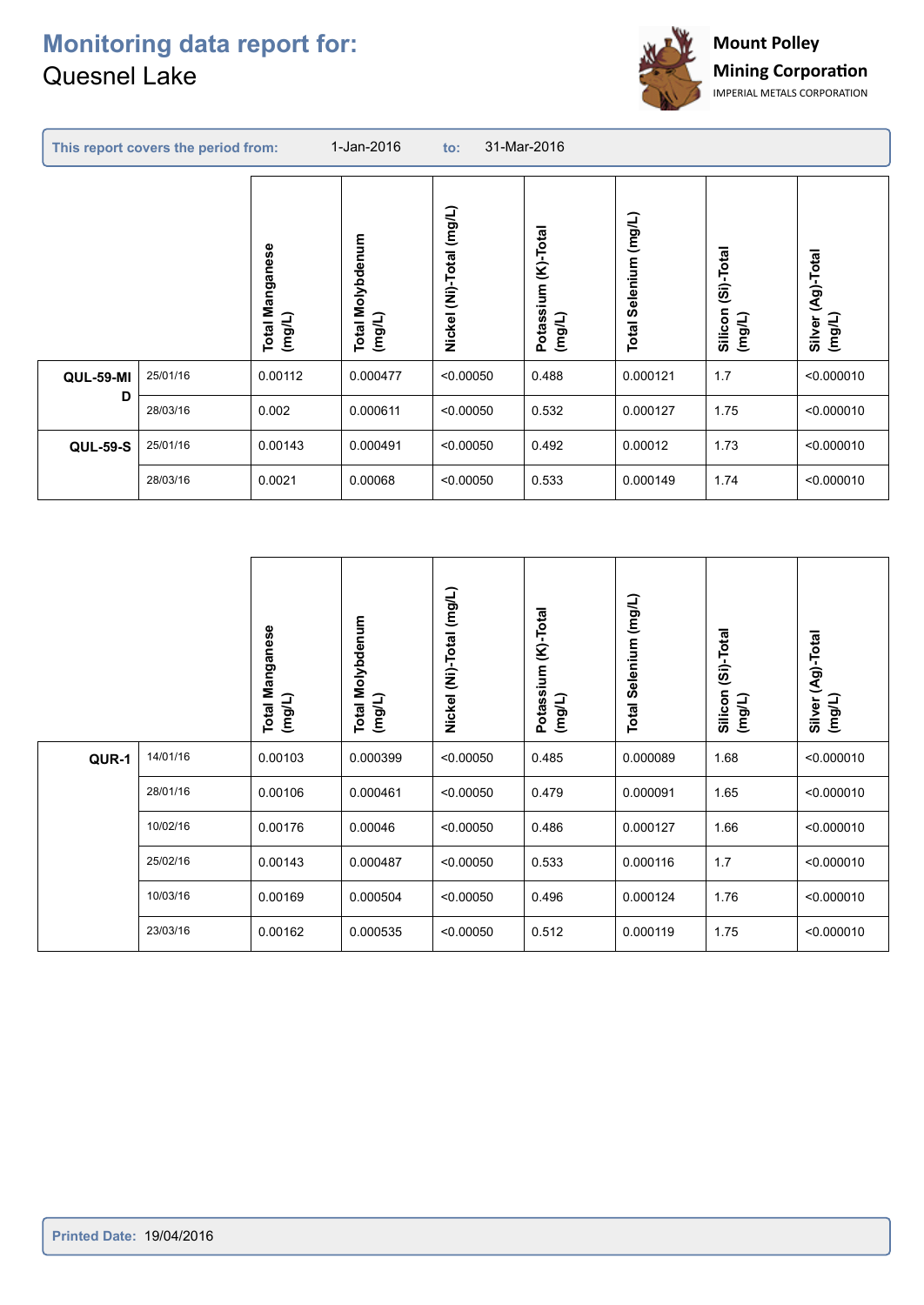ł



|                  | This report covers the period from: |                                | 1-Jan-2016                        | 31-Mar-2016<br>$\mathsf{to}$ : |                                  |                                  |                             |                              |  |
|------------------|-------------------------------------|--------------------------------|-----------------------------------|--------------------------------|----------------------------------|----------------------------------|-----------------------------|------------------------------|--|
|                  |                                     | (Na)-Total<br>Sodium<br>(mg/L) | (Sr)-Total<br>Strontium<br>(mg/L) | Thallium (TI)-Total<br>(mg/L)  | $($ mg/L)<br>$(Sn)$ -Total<br>Έñ | (Ti)-Total<br>Titanium<br>(mg/L) | Uranium (U)-Total<br>(mg/L) | Vanadium (V)-Total<br>(mg/L) |  |
| <b>QUL-59-MI</b> | 25/01/16                            | 0.989                          | 0.136                             | < 0.000010                     | < 0.00010                        | < 0.010                          | 0.00016                     | < 0.00050                    |  |
| D                | 28/03/16                            | 1.05                           | 0.143                             | < 0.000010                     | < 0.00010                        | < 0.010                          | 0.000172                    | < 0.00050                    |  |
| <b>QUL-59-S</b>  | 25/01/16                            | 0.998                          | 0.139                             | < 0.000010                     | < 0.00010                        | < 0.010                          | 0.000162                    | < 0.00050                    |  |
|                  | 28/03/16                            | 1.06                           | 0.144                             | < 0.000010                     | < 0.00010                        | < 0.010                          | 0.000177                    | < 0.00050                    |  |

| (mg/L)    |
|-----------|
| < 0.00050 |
| < 0.00050 |
| < 0.00050 |
| < 0.00050 |
| < 0.00050 |
| < 0.00050 |
|           |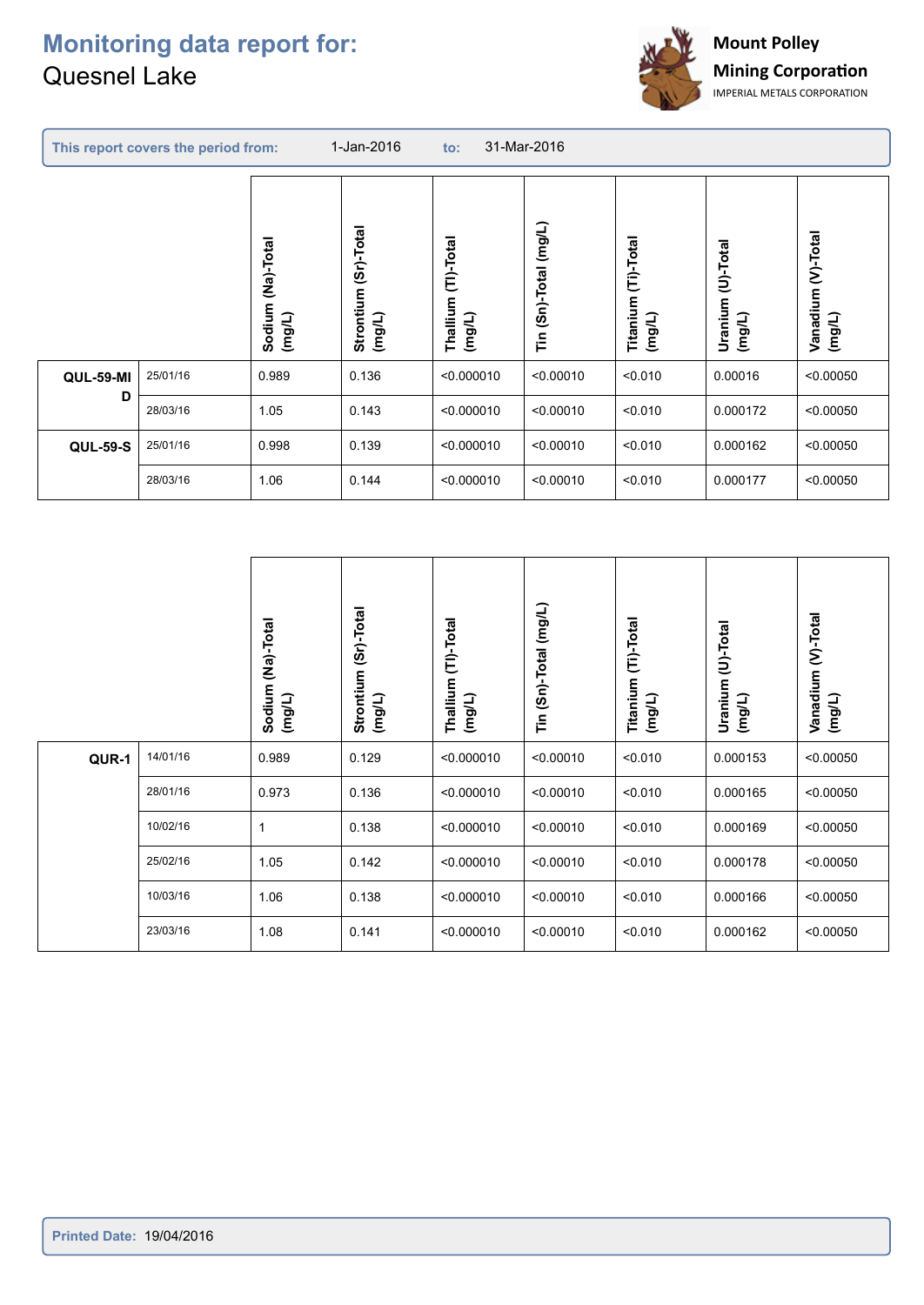C



|                  | This report covers the period from: |                                | 31-Mar-2016<br>1-Jan-2016<br>to:                        |                                     |                                                            |                               |                                               |                                                  |
|------------------|-------------------------------------|--------------------------------|---------------------------------------------------------|-------------------------------------|------------------------------------------------------------|-------------------------------|-----------------------------------------------|--------------------------------------------------|
|                  |                                     | $(2n)$ -Total $(mg/L)$<br>Zinc | $\widehat{\mathbf{A}}$<br>uminum<br>₫<br>(mg/L)<br>Diss | (3b)<br>Antimony<br>(mg/L)<br>Diss- | $\widetilde{\mathcal{S}}$<br>senic<br>₫<br>(mg/L)<br>Diss- | (Ba)<br>Diss-Barium<br>(mg/L) | $\overline{B}$ e)<br>Diss-Beryllium<br>(mg/L) | $\widehat{\mathbf{e}}$<br>Diss-Bismuth<br>(mg/L) |
| <b>QUL-59-MI</b> | 25/01/16                            | < 0.0030                       | 0.0048                                                  | < 0.00010                           | < 0.00010                                                  | 0.00486                       | < 0.00010                                     | < 0.000050                                       |
| D                | 28/03/16                            | < 0.0030                       | 0.0061                                                  | < 0.00010                           | < 0.00010                                                  | 0.0054                        | < 0.00010                                     | < 0.000050                                       |
| <b>QUL-59-S</b>  | 25/01/16                            | < 0.0030                       | 0.0058                                                  | < 0.00010                           | < 0.00010                                                  | 0.00503                       | < 0.00010                                     | < 0.000050                                       |
|                  | 28/03/16                            | < 0.0030                       | 0.0069                                                  | < 0.00010                           | < 0.00010                                                  | 0.00534                       | < 0.00010                                     | < 0.000050                                       |
|                  |                                     |                                |                                                         |                                     |                                                            |                               |                                               |                                                  |

|       |          | $(2n)$ -Total $(mg/L)$<br>Zinc | $\widehat{\mathbf{z}}$<br>Aluminum<br>(mg/L)<br>Diss- | (3b)<br>Diss-Antimony<br>(mg/L) | (As)<br>Diss-Arsenic<br>(mg/L) | Diss-Barium (Ba)<br>(mg/L) | Diss-Beryllium (Be)<br>(mg/L) | $\widehat{\mathbf{B}}$<br>Diss-Bismuth<br>(mg/L) |
|-------|----------|--------------------------------|-------------------------------------------------------|---------------------------------|--------------------------------|----------------------------|-------------------------------|--------------------------------------------------|
| QUR-1 | 14/01/16 | < 0.0030                       | 0.0053                                                | < 0.00010                       | 0.00012                        | 0.00526                    | < 0.00010                     | < 0.000050                                       |
|       | 28/01/16 | < 0.0030                       | 0.0043                                                | < 0.00010                       | < 0.00010                      | 0.00507                    | < 0.00010                     | < 0.000050                                       |
|       | 10/02/16 | < 0.0030                       | 0.0051                                                | < 0.00010                       | 0.00011                        | 0.00492                    | < 0.00010                     | < 0.000050                                       |
|       | 25/02/16 | < 0.0030                       | 0.0055                                                | < 0.00010                       | 0.00013                        | 0.00529                    | < 0.00010                     | < 0.000050                                       |
|       | 10/03/16 | < 0.0030                       | 0.0063                                                | < 0.00010                       | 0.00013                        | 0.00514                    | < 0.00010                     | < 0.000050                                       |
|       | 23/03/16 | < 0.0030                       | 0.0059                                                | < 0.00010                       | 0.00011                        | 0.00548                    | < 0.00010                     | < 0.000050                                       |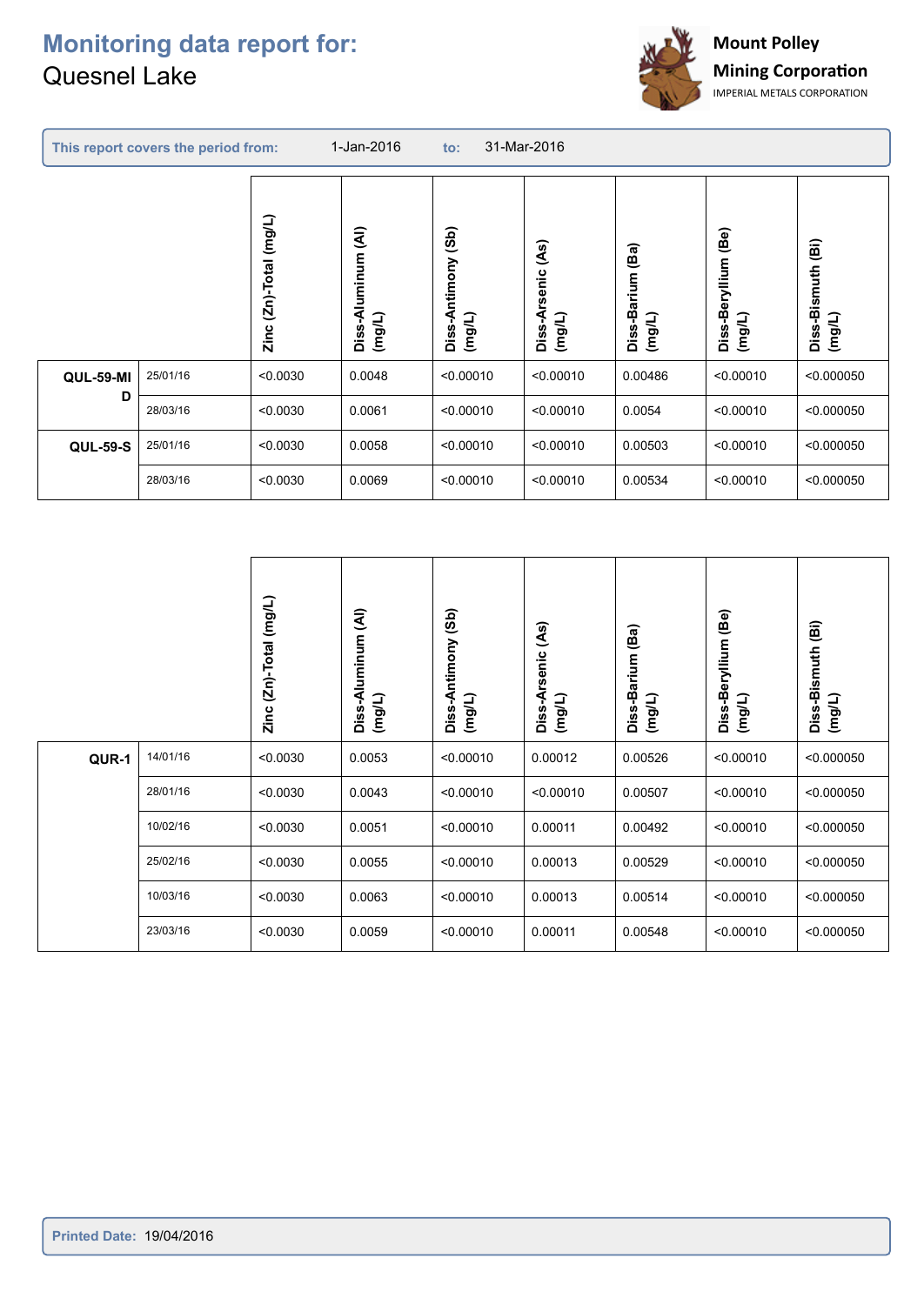C



|                  | This report covers the period from: | 1-Jan-2016<br>31-Mar-2016<br>$\mathsf{to}$ : |                                   |                                       |                                    |                            |                                          |                       |
|------------------|-------------------------------------|----------------------------------------------|-----------------------------------|---------------------------------------|------------------------------------|----------------------------|------------------------------------------|-----------------------|
|                  |                                     | (B) (mg/L)<br>Diss-Boron                     | (Cd)<br>Diss-Cadmium<br>$($ mg/L) | (Ca)<br>alcium<br>ပ<br>(mg/L)<br>Diss | -Chromium (Cr)<br>Diss-C<br>(mg/L) | Diss-Cobalt (Co)<br>(mg/L) | $\widetilde{e}$<br>Diss-Copper<br>(mg/L) | Diss-Iron (Fe) (mg/L) |
| <b>QUL-59-MI</b> | 25/01/16                            | < 0.010                                      | < 0.0000050                       | 18.8                                  | < 0.00050                          | < 0.00010                  | 0.00073                                  | < 0.030               |
| D                | 28/03/16                            | < 0.010                                      | < 0.0000050                       | 18.1                                  | < 0.00050                          | < 0.00010                  | 0.00097                                  | < 0.030               |
| <b>QUL-59-S</b>  | 25/01/16                            | < 0.010                                      | < 0.0000050                       | 18.7                                  | < 0.00050                          | < 0.00010                  | 0.00072                                  | < 0.030               |
|                  | 28/03/16                            | < 0.010                                      | < 0.0000050                       | 18.1                                  | < 0.00050                          | < 0.00010                  | 0.00085                                  | < 0.030               |
|                  |                                     |                                              |                                   |                                       |                                    |                            |                                          |                       |

|       |          | Diss-Boron (B) (mg/L) | Diss-Cadmium (Cd)<br>(mg/L) | alcium (Ca)<br>ٻ<br>(mg/L)<br>Diss- | Diss-Chromium (Cr)<br>(mg/L) | Diss-Cobalt (Co)<br>(mg/L) | Diss-Copper (Cu)<br>(mg/L) | Diss-Iron (Fe) (mg/L) |
|-------|----------|-----------------------|-----------------------------|-------------------------------------|------------------------------|----------------------------|----------------------------|-----------------------|
| QUR-1 | 14/01/16 | < 0.010               | < 0.0000050                 | 18.8                                | < 0.00050                    | < 0.00010                  | 0.00077                    | < 0.030               |
|       | 28/01/16 | < 0.010               | < 0.0000050                 | 18.8                                | < 0.00050                    | < 0.00010                  | 0.0007                     | < 0.030               |
|       | 10/02/16 | < 0.010               | < 0.0000050                 | 18.3                                | < 0.00050                    | < 0.00010                  | 0.00071                    | < 0.030               |
|       | 25/02/16 | < 0.010               | < 0.0000050                 | 18.6                                | < 0.00050                    | < 0.00010                  | 0.00081                    | < 0.030               |
|       | 10/03/16 | < 0.010               | < 0.0000050                 | 19                                  | < 0.00050                    | < 0.00010                  | 0.0008                     | < 0.030               |
|       | 23/03/16 | < 0.010               | < 0.0000050                 | 18.6                                | < 0.00050                    | < 0.00010                  | 0.00092                    | < 0.030               |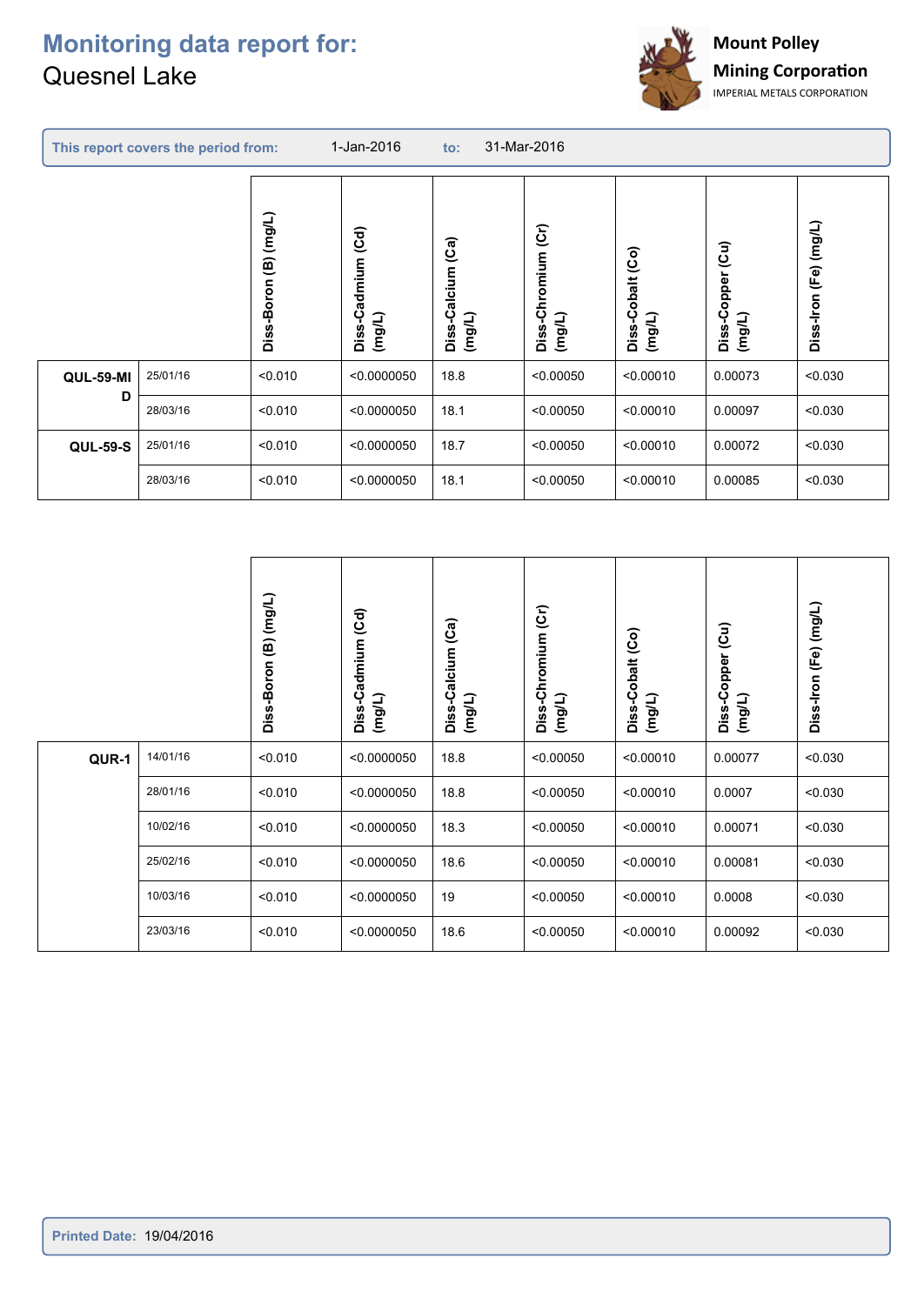

| This report covers the period from: |          |                                          | 1-Jan-2016<br>31-Mar-2016<br>$\mathsf{to}$ : |                                  |                                                           |                                   |                                |                            |
|-------------------------------------|----------|------------------------------------------|----------------------------------------------|----------------------------------|-----------------------------------------------------------|-----------------------------------|--------------------------------|----------------------------|
|                                     |          | $($ mg/L)<br>$\overline{P}$<br>Diss-Lead | Ĵ)<br>-Lithium<br>(mg/L)<br>Diss             | (Mg)<br>Diss-Magnesium<br>(mg/L) | $\overline{\mathbf{M}}$ n)<br>Diss-Manganese<br>$($ mg/L) | (Hg)<br>Diss-Mercury<br>$($ mg/L) | Diss-Molybdenum<br>(Mo) (mg/L) | (mg/L)<br>Ê<br>Diss-Nickel |
| <b>QUL-59-MI</b>                    | 25/01/16 | 0.000244                                 | < 0.0010                                     | 2.05                             | 0.00021                                                   |                                   | 0.000432                       | < 0.00050                  |
| D                                   | 28/03/16 | 0.000092                                 | < 0.0010                                     | 2.09                             | 0.00085                                                   |                                   | 0.00056                        | < 0.00050                  |
| <b>QUL-59-S</b>                     | 25/01/16 | < 0.000050                               | < 0.0010                                     | 2.07                             | 0.00045                                                   |                                   | 0.000425                       | < 0.00050                  |
|                                     | 28/03/16 | < 0.000050                               | < 0.0010                                     | 2.09                             | 0.00096                                                   |                                   | 0.000612                       | < 0.00050                  |

|       |          | (Pb) (mg/L) |                             | Diss-Magnesium (Mg) | $\widetilde{\mathbf{M}}$ n) |                                      | (mg/L)           | Diss-Potassium (K) |
|-------|----------|-------------|-----------------------------|---------------------|-----------------------------|--------------------------------------|------------------|--------------------|
|       |          | Diss-Lead   | Diss-Lithium (Li)<br>(mg/L) | (mg/L)              | Diss-Manganese<br>(mg/L)    | Diss-Molybdenum<br>$($ Mo $)$ (mg/L) | Diss-Nickel (Ni) | (mg/L)             |
| QUR-1 | 14/01/16 | < 0.000050  | < 0.0010                    | 2.09                | 0.0005                      | 0.00043                              | < 0.00050        | 0.494              |
|       | 28/01/16 | < 0.000050  | < 0.0010                    | 2.08                | 0.00051                     | 0.000391                             | < 0.00050        | 0.474              |
|       | 10/02/16 | < 0.000050  | < 0.0010                    | 2.04                | 0.00045                     | 0.000412                             | < 0.00050        | 0.462              |
|       | 25/02/16 | < 0.000050  | < 0.0010                    | 2.1                 | 0.00065                     | 0.000466                             | < 0.00050        | 0.526              |
|       | 10/03/16 | < 0.000050  | < 0.0010                    | 2.2                 | 0.00094                     | 0.000469                             | < 0.00050        | 0.498              |
|       | 23/03/16 | < 0.000050  | < 0.0010                    | 2.16                | 0.00085                     | 0.000512                             | < 0.00050        | 0.525              |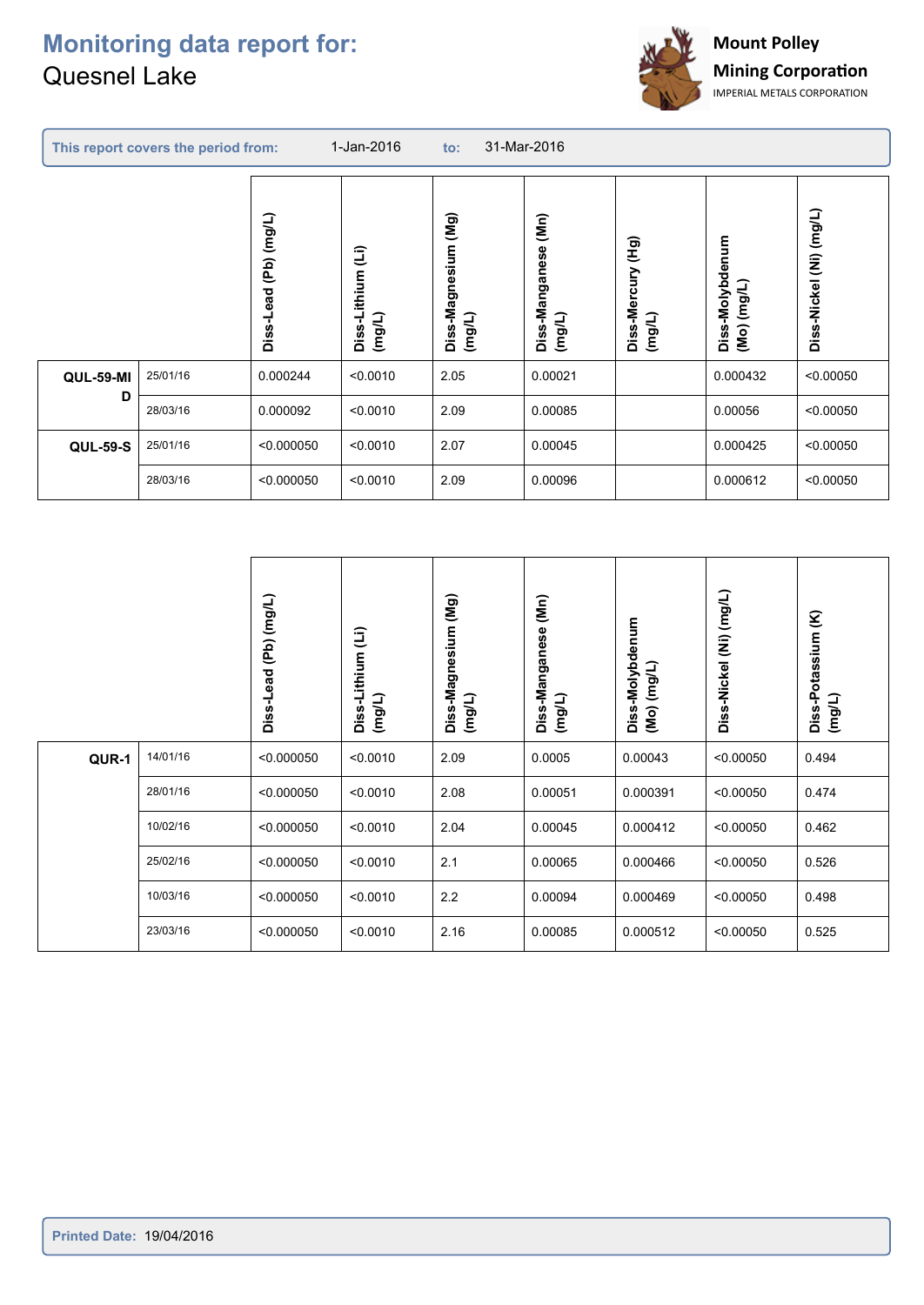C



| This report covers the period from: |                  |          | 1-Jan-2016<br>31-Mar-2016<br>to: |                             |                                                        |                                    |                            |                                     |                              |
|-------------------------------------|------------------|----------|----------------------------------|-----------------------------|--------------------------------------------------------|------------------------------------|----------------------------|-------------------------------------|------------------------------|
|                                     |                  |          | Diss-Potassium (K)<br>(mg/L)     | (mg/L)<br>Selenium<br>Diss- | $\widehat{\mathfrak{g}}$<br>-Silicon<br>(mg/L)<br>Diss | (mg/L)<br>(Ag)<br>-Silver<br>Diss- | Diss-Sodium (Na)<br>(mg/L) | (5r)<br>Diss-Strontium<br>$($ mg/L) | Ê<br>Diss-Thallium<br>(mg/L) |
|                                     | <b>QUL-59-MI</b> | 25/01/16 | 0.483                            | 0.000094                    | 1.67                                                   | < 0.000010                         | 0.971                      | 0.135                               | < 0.000010                   |
|                                     | D                | 28/03/16 | 0.536                            | 0.000118                    | 1.68                                                   | < 0.000010                         | 1.06                       | 0.139                               | < 0.000010                   |
|                                     | <b>QUL-59-S</b>  | 25/01/16 | 0.472                            | 0.000107                    | 1.66                                                   | < 0.000010                         | 0.965                      | 0.134                               | < 0.000010                   |
|                                     |                  | 28/03/16 | 0.526                            | 0.000127                    | 1.68                                                   | < 0.000010                         | 1.06                       | 0.141                               | < 0.000010                   |
|                                     |                  |          |                                  |                             |                                                        |                                    |                            |                                     |                              |

|       |          | Diss-Selenium (mg/L) | $\widehat{\mathfrak{G}}$<br>Diss-Silicon<br>(mg/L) | Diss-Silver (Ag) (mg/L) | Diss-Sodium (Na)<br>(mg/L) | Diss-Strontium (Sr)<br>(mg/L) | Diss-Thallium (TI)<br>(mg/L) | Diss-Tin (Sn) (mg/L) |
|-------|----------|----------------------|----------------------------------------------------|-------------------------|----------------------------|-------------------------------|------------------------------|----------------------|
| QUR-1 | 14/01/16 | 0.000125             | 1.63                                               | < 0.000010              | 1.01                       | 0.134                         | < 0.000010                   | < 0.00010            |
|       | 28/01/16 | 0.000112             | 1.61                                               | < 0.000010              | 0.963                      | 0.132                         | < 0.000010                   | < 0.00010            |
|       | 10/02/16 | 0.000124             | 1.61                                               | < 0.000010              | 0.956                      | 0.13                          | < 0.000010                   | < 0.00010            |
|       | 25/02/16 | 0.000149             | 1.65                                               | < 0.000010              | 1.05                       | 0.142                         | < 0.000010                   | < 0.00010            |
|       | 10/03/16 | 0.000142             | 1.71                                               | < 0.000010              | 1.05                       | 0.137                         | < 0.000010                   | < 0.00010            |
|       | 23/03/16 | 0.000155             | 1.69                                               | < 0.000010              | 1.1                        | 0.136                         | < 0.000010                   | < 0.00010            |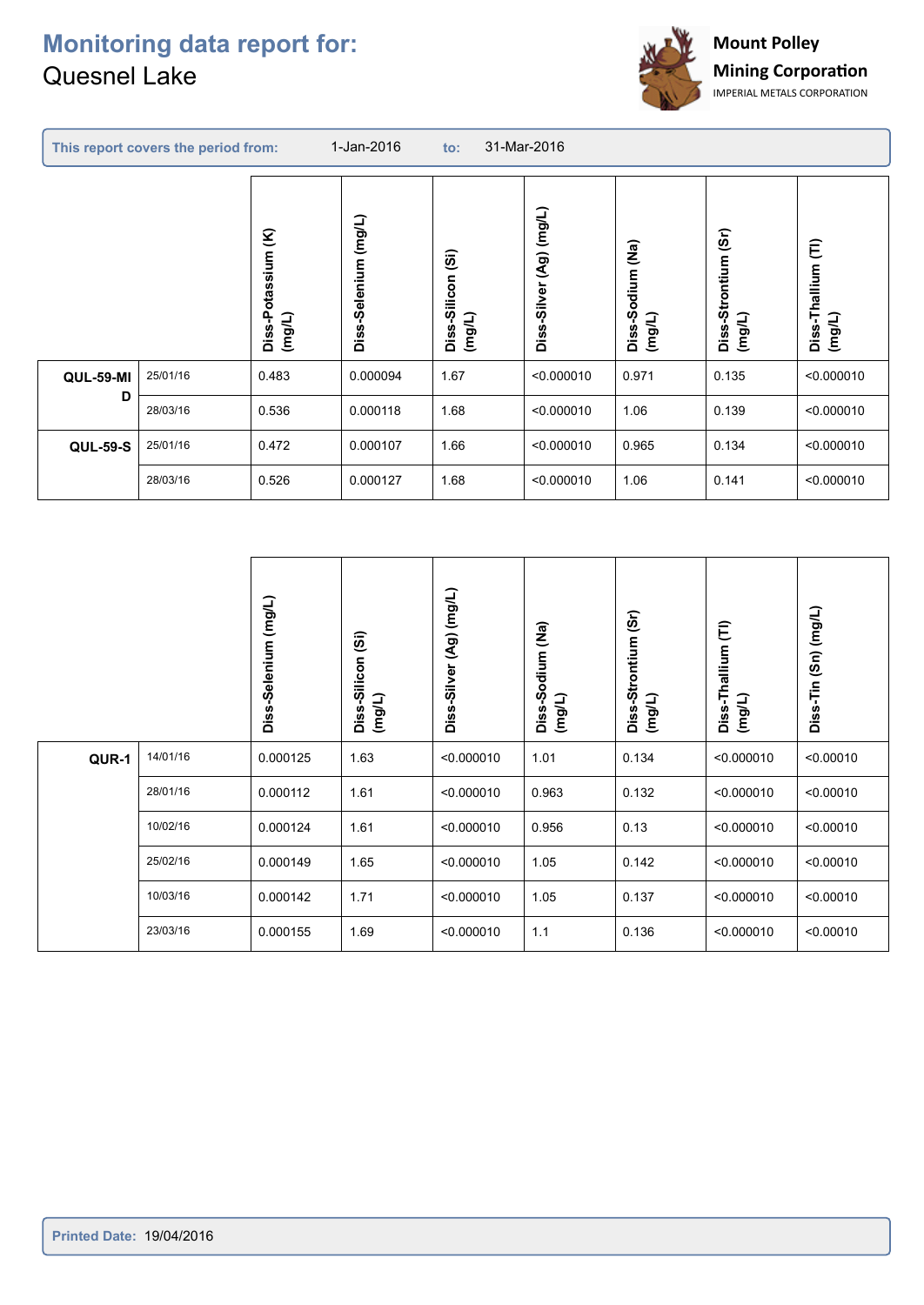

|                  | This report covers the period from: |                                       | 1-Jan-2016                      | to:                         | 31-Mar-2016                     |                             |                                 |  |
|------------------|-------------------------------------|---------------------------------------|---------------------------------|-----------------------------|---------------------------------|-----------------------------|---------------------------------|--|
|                  |                                     | (mg/L)<br>$\mathsf{S}$ n)<br>Diss-Tin | Diss-Titanium (Ti)<br>$($ mg/L) | €<br>Diss-Uranium<br>(mg/L) | ε<br>Diss-Vanadium<br>$($ mg/L) | (mg/L)<br>(2n)<br>Diss-Zinc | (Hg)-Total<br>Mercury<br>(mg/L) |  |
| <b>QUL-59-MI</b> | 25/01/16                            | < 0.00010                             | < 0.010                         | 0.000153                    | < 0.00050                       | < 0.0030                    |                                 |  |
| D                | 28/03/16                            | < 0.00010                             | < 0.010                         | 0.000157                    | < 0.00050                       | < 0.0030                    |                                 |  |
| <b>QUL-59-S</b>  | 25/01/16                            | < 0.00010                             | < 0.010                         | 0.00015                     | < 0.00050                       | < 0.0030                    |                                 |  |
|                  | 28/03/16                            | < 0.00010                             | < 0.010                         | 0.00016                     | < 0.00050                       | < 0.0030                    |                                 |  |

|       |          | Ê<br>Diss-Titanium<br>(mg/L) | Diss-Uranium (U)<br>(mg/L) | ε<br>Diss-Vanadium<br>(mg/L) | Diss-Zinc (Zn) (mg/L) |
|-------|----------|------------------------------|----------------------------|------------------------------|-----------------------|
| QUR-1 | 14/01/16 | < 0.010                      | 0.000155                   | < 0.00050                    | < 0.0030              |
|       | 28/01/16 | < 0.010                      | 0.000155                   | < 0.00050                    | < 0.0030              |
|       | 10/02/16 | < 0.010                      | 0.000152                   | < 0.00050                    | < 0.0030              |
|       | 25/02/16 | < 0.010                      | 0.000171                   | < 0.00050                    | < 0.0030              |
|       | 10/03/16 | < 0.010                      | 0.00015                    | < 0.00050                    | < 0.0030              |
|       | 23/03/16 | < 0.010                      | 0.00016                    | < 0.00050                    | < 0.0030              |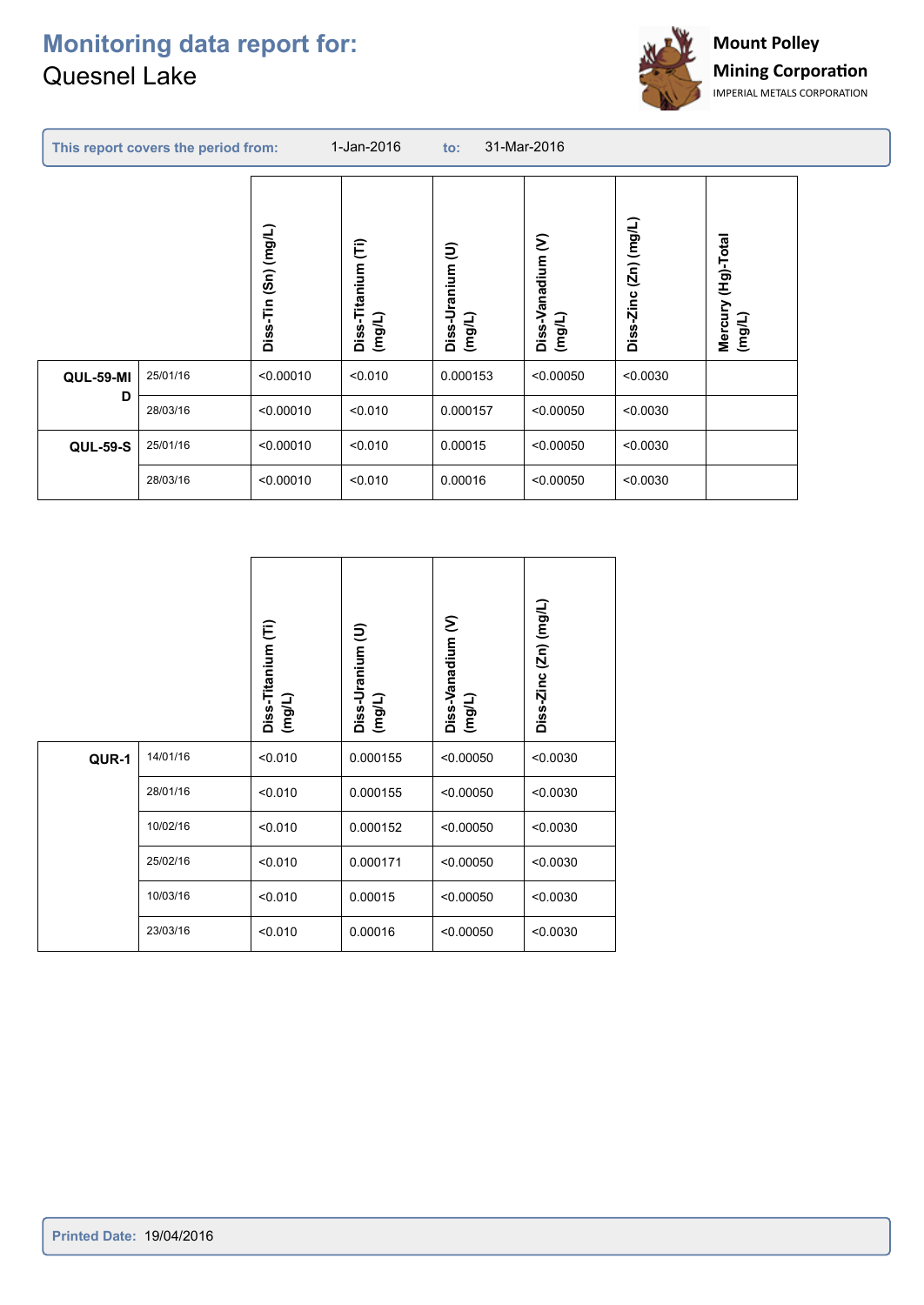# Appendix 2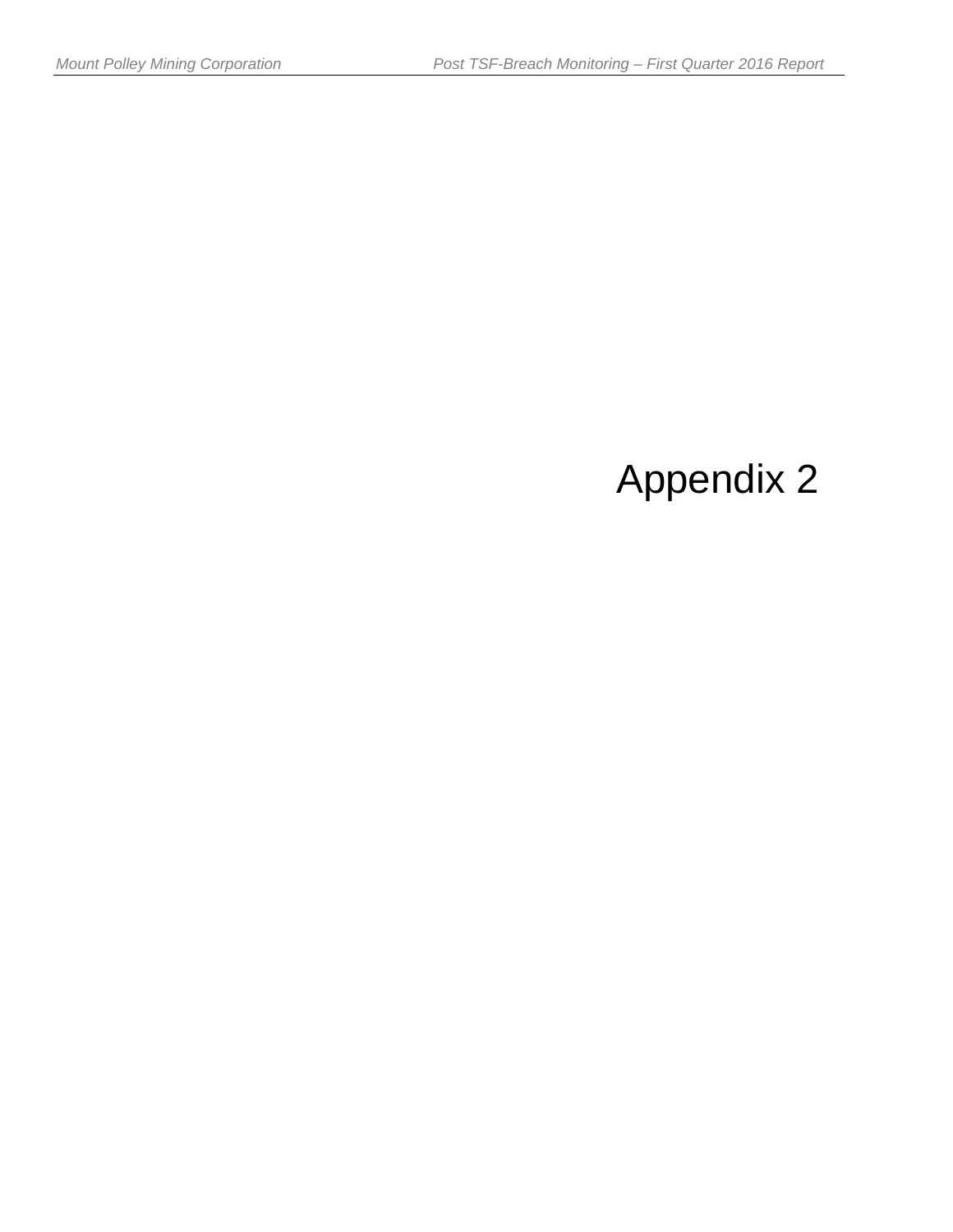## **Monitoring data report for:** Edney Creek



| This report covers the period from: | 1-Jan-2016 |  | to: 31-Mar-2016 |  |  |
|-------------------------------------|------------|--|-----------------|--|--|
|-------------------------------------|------------|--|-----------------|--|--|

|               |          | Cond (in situ) (µs/cm) | Dissolved Oxygen (In<br>(%) | Dissolved Oxygen (in<br>(mg/L) | Temp (in situ)<br>(Degrees Celcius) | - in situ (ntu)<br>$\overline{z}$ | (pH (in situ) (pH) |
|---------------|----------|------------------------|-----------------------------|--------------------------------|-------------------------------------|-----------------------------------|--------------------|
| <b>EDC-01</b> | 05/01/16 | 325.1                  | 86.1                        | 12.57                          | $-0.062$                            | 0.57                              | 7.63               |
|               | 01/02/16 | 205.3                  | 91.7                        | 13.35                          | 0.111                               | 2.8                               | 8.11               |
|               | 02/03/16 | 139.6                  | 90.6                        |                                | 0.78                                | 2.15                              | 7.98               |
|               | 10/03/16 | 135                    |                             |                                | $0.8\,$                             | 3.75                              | 8                  |
|               | 15/03/16 | 111.9                  | 90.5                        | 13.02                          | 0.543                               | 4.3                               | 8.3                |
|               | 23/03/16 | 110.9                  |                             |                                | $1.2$                               | 4.32                              | 7.835              |
|               | 29/03/16 | 98.1                   |                             |                                | $\mathbf{1}$                        | 3.27                              | 7.786              |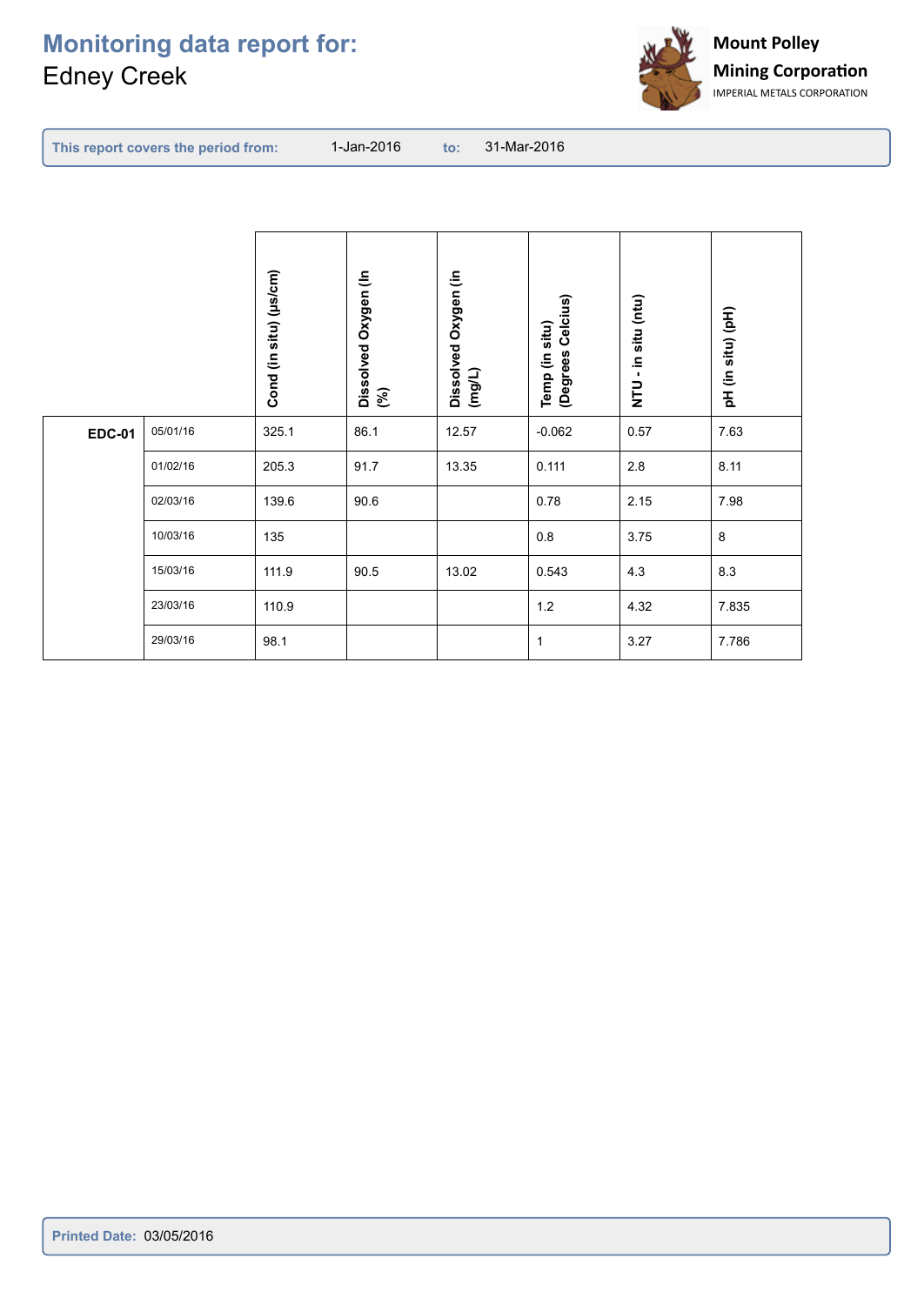## **Monitoring data report for:** Hazeltine Creek



| This report covers the period from: |  |  |  |  |
|-------------------------------------|--|--|--|--|
|-------------------------------------|--|--|--|--|

**This report covers the period from: to:**

to: 31-Mar-2016

|               |          | Cond (in situ) (µs/cm) | Dissolved Oxygen (In<br>(%) | Dissolved Oxygen (in<br>(mg/L) | Temp (in situ)<br>(Degrees Celcius) | (ntu) us air - in Situ | (pH (in situ) (pH) |
|---------------|----------|------------------------|-----------------------------|--------------------------------|-------------------------------------|------------------------|--------------------|
| <b>HAC-10</b> | 05/01/16 | 327.7                  | 76.4                        | 11.15                          | 0.038                               | 0.76                   | 8.02               |
|               | 07/01/16 | 292.5                  |                             |                                | 0.698                               | 0.36                   | 7.97               |
|               | 12/01/16 | 309.4                  |                             |                                | 0.621                               | 0.36                   | 7.89               |
|               | 19/01/16 | 292.1                  |                             |                                | 0.845                               | 0.38                   | 7.97               |
|               | 26/01/16 | 296.5                  |                             |                                | 0.715                               | 0.47                   | 8.22               |
|               | 01/02/16 | 303                    | 75.6                        | 10.84                          | 0.685                               | 0.31                   | 7.86               |
|               | 09/02/16 | 287.9                  |                             |                                | 1.202                               | 0.39                   | 8.1                |
|               | 15/02/16 | 272.2                  |                             |                                | 0.902                               | 0.5                    | 7.95               |
|               | 22/02/16 | 287.7                  |                             |                                | 1.393                               | 0.91                   | 7.93               |
|               | 24/02/16 | 306                    |                             |                                | 2.4                                 | 0.15                   | 8.1                |
|               | 29/02/16 | 286.5                  | 80.5                        | 11.23                          | 1.618                               | 0.47                   | 8.06               |
|               | 02/03/16 | 273.5                  | 65.1                        |                                | 1.668                               | 0.57                   | 8.06               |
|               | 08/03/16 | 269.8                  |                             |                                | 1.934                               | 1.7                    | 8.09               |
|               | 15/03/16 | 258.6                  | 81.8                        | 11.33                          | 1.921                               | 0.86                   | 7.91               |
|               | 23/03/16 | 266                    |                             |                                | 1.9                                 | 0.84                   | 8.254              |
|               | 29/03/16 | 262                    |                             |                                | 3.4                                 | 2.67                   | 7.601              |
| <b>HAC-08</b> | 05/01/16 | 932.7                  | 91.7                        | 13.45                          | $-0.244$                            | 12.57                  | 7.96               |
|               | 19/01/16 | 874.1                  |                             |                                | 1.33                                | 2.85                   | $\bf{8}$           |
|               | 01/02/16 | 790.7                  | 92.8                        | 12.91                          | 1.677                               | 2.07                   | 8.07               |
|               | 02/03/16 | 663.1                  | 90.8                        |                                | 2.85                                | 2.76                   | 7.98               |
| HAC-05a       | 05/01/16 | 968.3                  | 88.6                        | 12.77                          | 0.362                               | 1.75                   | 7.82               |
|               | 07/01/16 | 945.1                  |                             |                                | 1.228                               | 1.21                   | 7.7                |
|               |          |                        |                             |                                |                                     |                        |                    |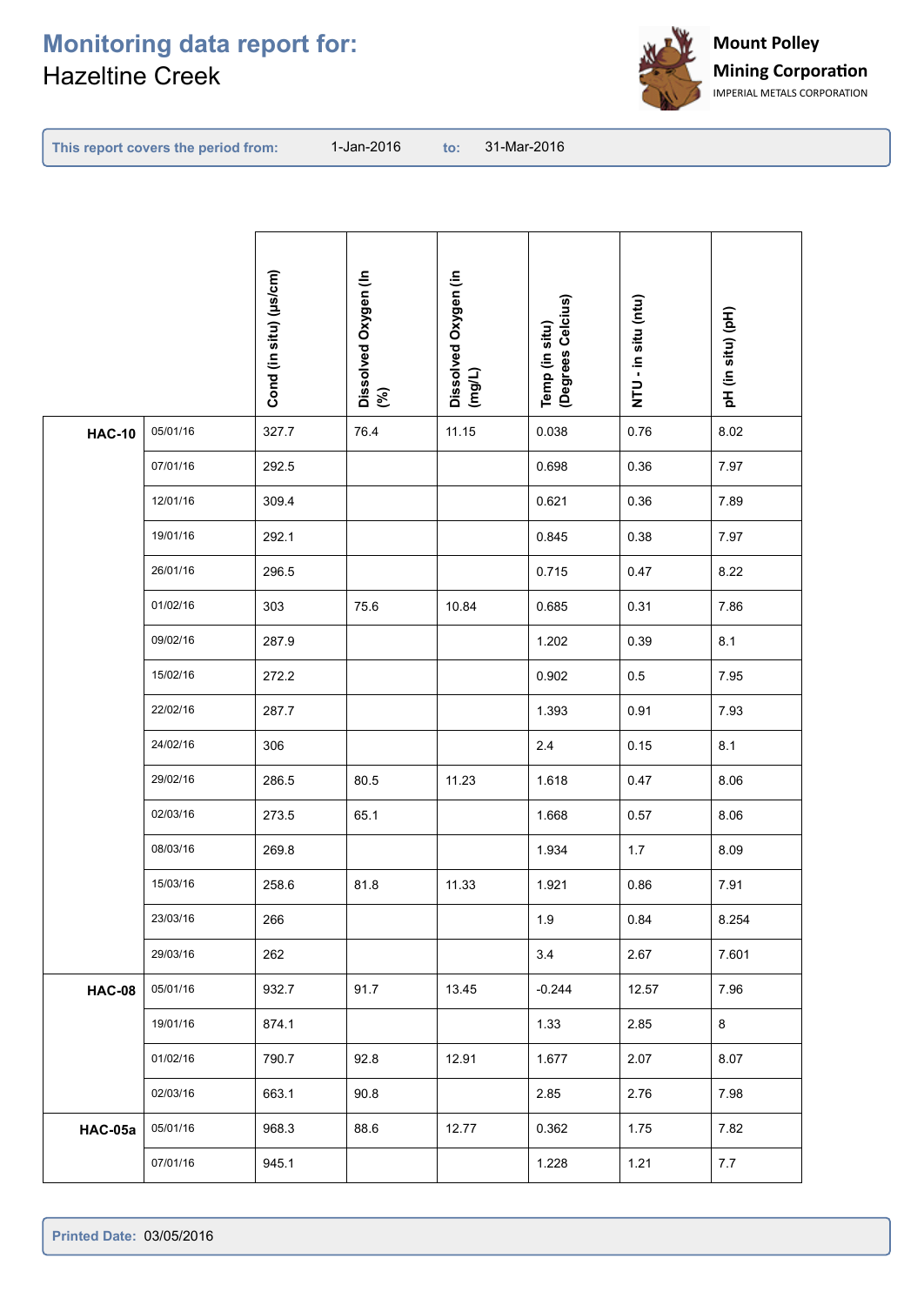## **Monitoring data report for:** Hazeltine Creek



|         | This report covers the period from: |                        | 1-Jan-2016                  | 31-Mar-2016<br>to:             |                                     |                       |                     |  |
|---------|-------------------------------------|------------------------|-----------------------------|--------------------------------|-------------------------------------|-----------------------|---------------------|--|
|         |                                     | Cond (in situ) (µs/cm) | Dissolved Oxygen (In<br>(%) | Dissolved Oxygen (in<br>(mg/L) | Temp (in situ)<br>(Degrees Celcius) | (ntu) us ni - in Situ | (pH) (in situ) (pH) |  |
| HAC-05a | 12/01/16                            | 998.5                  |                             |                                | 1.405                               | 1.04                  | 7.52                |  |
|         | 26/01/16                            | 902.1                  |                             |                                | 1.481                               | 1.94                  | 7.73                |  |
|         | 01/02/16                            | 802.5                  | 92.6                        | 12.89                          | 1.671                               | 1.79                  | 7.95                |  |
|         | 09/02/16                            | 802.2                  |                             |                                | 2.416                               | 1.12                  | 7.96                |  |
|         | 15/02/16                            | 732.1                  |                             |                                | 1.772                               | 1.59                  | 7.78                |  |
|         | 22/02/16                            | 746.1                  |                             |                                | 2.852                               | 2.08                  | 7.99                |  |
|         | 29/02/16                            | 773                    | 104.6                       | 14.21                          | 2.528                               | 1.62                  | 7.94                |  |
|         | 02/03/16                            | 720.8                  | 90.2                        |                                | 3.167                               | 0.61                  | 8.19                |  |
|         | 08/03/16                            | 915.6                  |                             |                                | 3.924                               | 6.65                  | 7.89                |  |
|         | 15/03/16                            | 761.4                  | 101                         | 13.44                          | 3.332                               | 2.96                  | 7.86                |  |
|         | 23/03/16                            | 1008                   |                             |                                | 3.8                                 | 14.47                 | 7.942               |  |
|         | 29/03/16                            | 971                    |                             |                                | 5.6                                 | 10.08                 | 7.848               |  |
|         | 30/03/16                            | 833                    |                             |                                | 8.8                                 |                       | 7.79                |  |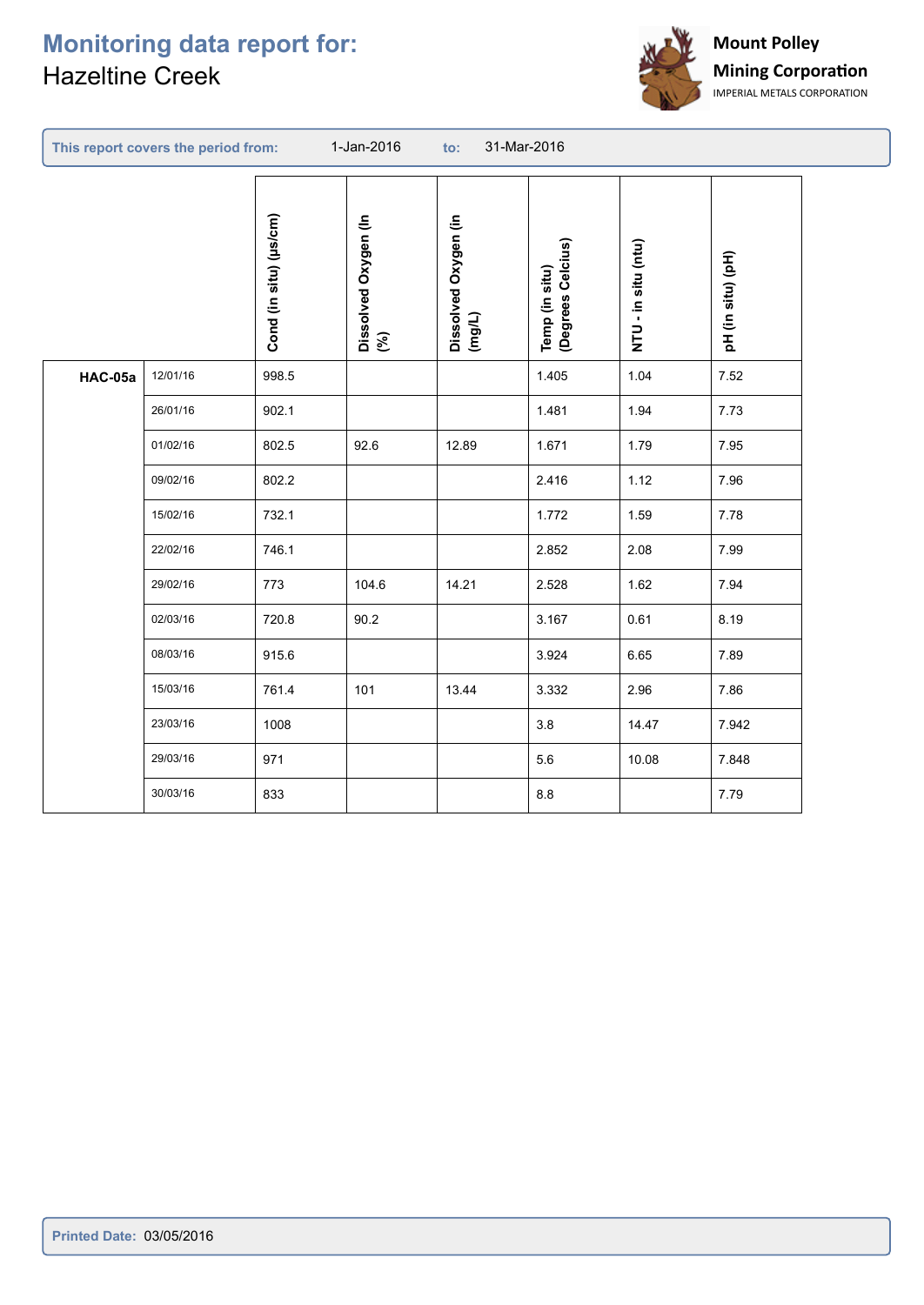

| This report covers the period from: |  |  |  |  |
|-------------------------------------|--|--|--|--|
|-------------------------------------|--|--|--|--|

**This report covers the period from: to:**

to: 31-Mar-2016

|                  |          | Cond (in situ) (µs/cm) | Dissolved Oxygen (In<br>(%) | Dissolved Oxygen (in<br>(mg/L) | Temp (in situ)<br>(Degrees Celcius) | (ntu) us air - in Situ | (pH (in situ) (pH) | Sample Depth (m) |
|------------------|----------|------------------------|-----------------------------|--------------------------------|-------------------------------------|------------------------|--------------------|------------------|
| <b>QUL-18-0m</b> | 20/01/16 | 107.8                  | 92                          | 12.53                          | 2.547                               | 0.46                   | 7.72               | 0                |
| QUL-18-10        | 20/01/16 | 108.5                  | 80.8                        | 10.73                          | 3.489                               | 0.6                    | 7.69               | 100              |
| QUL-2a-0m        | 20/01/16 | 106.9                  | 93.3                        | 12.72                          | 2.577                               | 5.34                   | 7.38               | 0                |
| QUL-2a-40        | 20/01/16 | 107.9                  | 83.3                        | 11.19                          | 3.051                               | 0.43                   | $7.4$              | 40               |
| QUL-2a-60        | 20/01/16 | 108.2                  | 81.9                        | 11                             | 3.108                               | $0.5\,$                | 7.4                | 60               |
| <b>QUL-57-B</b>  | 25/01/16 | 108.6                  | 87.2                        | 11.75                          | 2.949                               | 0.47                   | 7.85               | 24               |
| <b>QUL-57-MI</b> | 25/01/16 | 108.5                  | 88.2                        | 11.89                          | 2.935                               | 0.45                   | 7.89               | 13               |
| <b>QUL-57-S</b>  | 25/01/16 | 107.8                  | 92.2                        | 12.44                          | 2.904                               | 0.7                    | 7.92               | 0                |
|                  | 28/03/16 |                        |                             |                                |                                     |                        |                    | $\mathbf 0$      |
| <b>QUL-58-B</b>  | 23/02/16 | 108.9                  | 84.1                        | 11.41                          | 2.683                               | 1.05                   | 7.67               | 68               |
|                  | 28/03/16 | 110.4                  | 87                          | 11.67                          | 3.128                               | 0.69                   | $7.9$              | 68               |
| <b>QUL-58-MI</b> | 25/01/16 | 108.8                  | 86.2                        | 11.59                          | 3.056                               | 0.45                   | 7.88               | 35               |
| D                | 23/02/16 | 108.9                  | 86.3                        | 11.72                          | 2.671                               | 0.53                   | 7.69               | 35               |
|                  | 28/03/16 | 110.3                  | 92.2                        | 12.36                          | 3.121                               | 0.43                   | 7.94               | 35               |
| <b>QUL-58-S</b>  | 25/01/16 | 108.6                  | 90.5                        | 12.2                           | 2.878                               | 1.26                   | 7.91               | 0                |
|                  | 23/02/16 | 109                    | 89.7                        | 12.17                          | 2.687                               | 0.63                   | 7.77               | $\mathbf 0$      |
|                  | 28/03/16 | 110.7                  | 95.5                        | 12.73                          | 3.262                               | 0.87                   | 7.95               | $\mathsf 0$      |
| <b>QUL-59-B</b>  | 25/01/16 | 111.6                  | 85.7                        | 11.54                          | 2.998                               | 0.37                   | 7.86               | 36               |
|                  | 28/03/16 | 110.4                  | 87.9                        | 11.78                          | 3.165                               | 0.52                   | 7.96               | 36               |
| <b>QUL-59-MI</b> | 25/01/16 | 109.3                  | 87.5                        | 11.79                          | 2.961                               | 0.41                   | 7.91               | 19               |
| D                | 28/03/16 | 113.1                  | 92.6                        | 12.41                          | 3.14                                | 0.46                   | 8.03               | 19               |
| <b>QUL-59-S</b>  | 25/01/16 | 109                    | 89.6                        | 12.07                          | 2.905                               | 0.57                   | 7.95               | 0                |
|                  |          |                        |                             |                                |                                     |                        |                    |                  |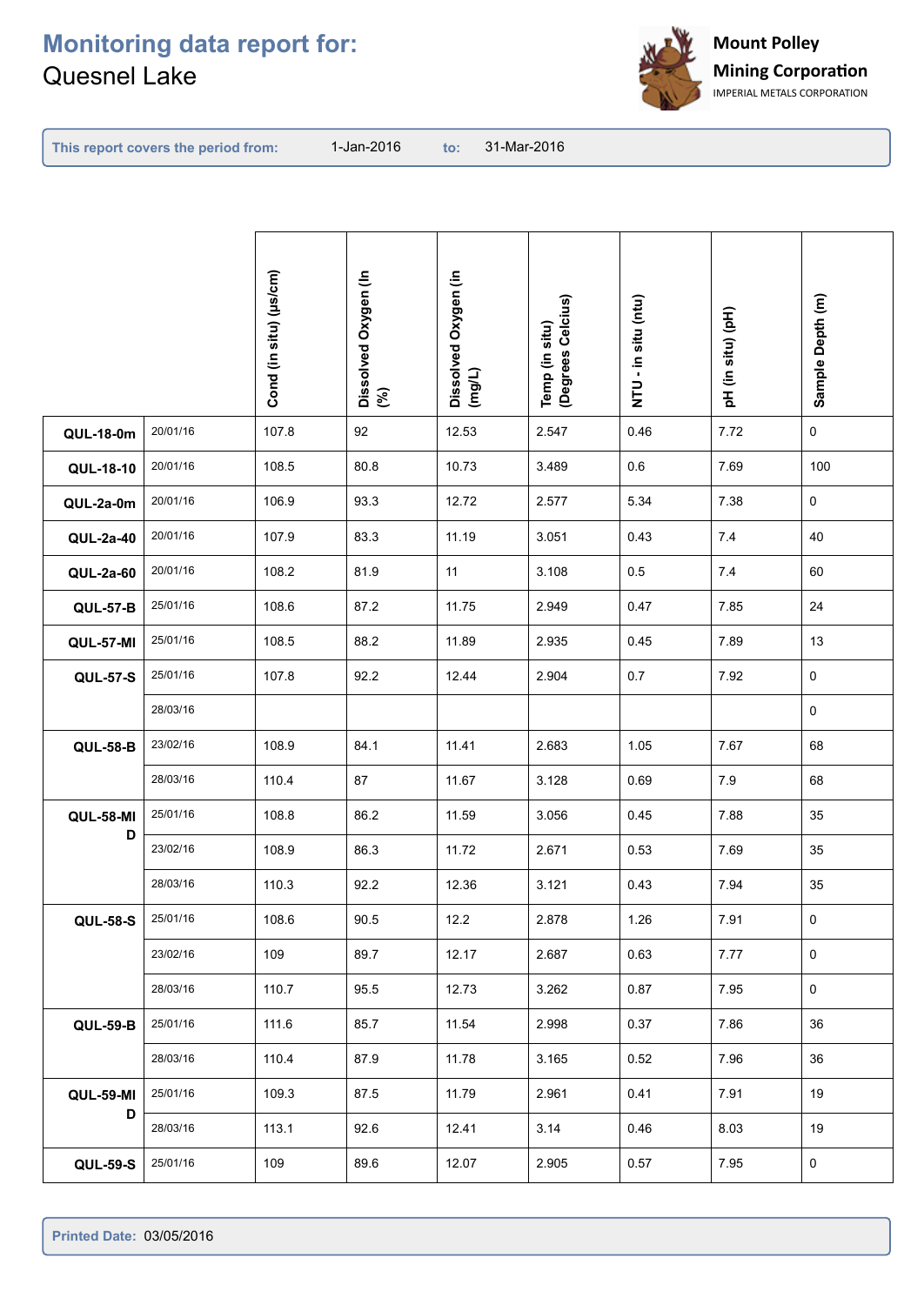

| This report covers the period from: |  |  |  |  |
|-------------------------------------|--|--|--|--|
|-------------------------------------|--|--|--|--|

**This report covers the period from: to:**

to: 31-Mar-2016

|                  |          | Secchi Depth (m) |
|------------------|----------|------------------|
| <b>QUL-18-0m</b> | 20/01/16 | 7.95             |
| QUL-18-10        | 20/01/16 |                  |
| QUL-2a-0m        | 20/01/16 | 11.95            |
| QUL-2a-40        | 20/01/16 |                  |
| <b>QUL-2a-60</b> | 20/01/16 |                  |
| <b>QUL-57-B</b>  | 25/01/16 |                  |
| <b>QUL-57-MI</b> | 25/01/16 |                  |
| <b>QUL-57-S</b>  | 25/01/16 | 6.25             |
|                  | 28/03/16 | 6.75             |
| <b>QUL-58-B</b>  | 23/02/16 |                  |
|                  | 28/03/16 |                  |
| <b>QUL-58-MI</b> | 25/01/16 |                  |
| D                | 23/02/16 |                  |
|                  | 28/03/16 |                  |
| <b>QUL-58-S</b>  | 25/01/16 | 7.05             |
|                  | 23/02/16 | 7.1              |
|                  | 28/03/16 | 6.5              |
| <b>QUL-59-B</b>  | 25/01/16 |                  |
|                  | 28/03/16 |                  |
| <b>QUL-59-MI</b> | 25/01/16 |                  |
| D                | 28/03/16 |                  |
| <b>QUL-59-S</b>  | 25/01/16 | 7.5              |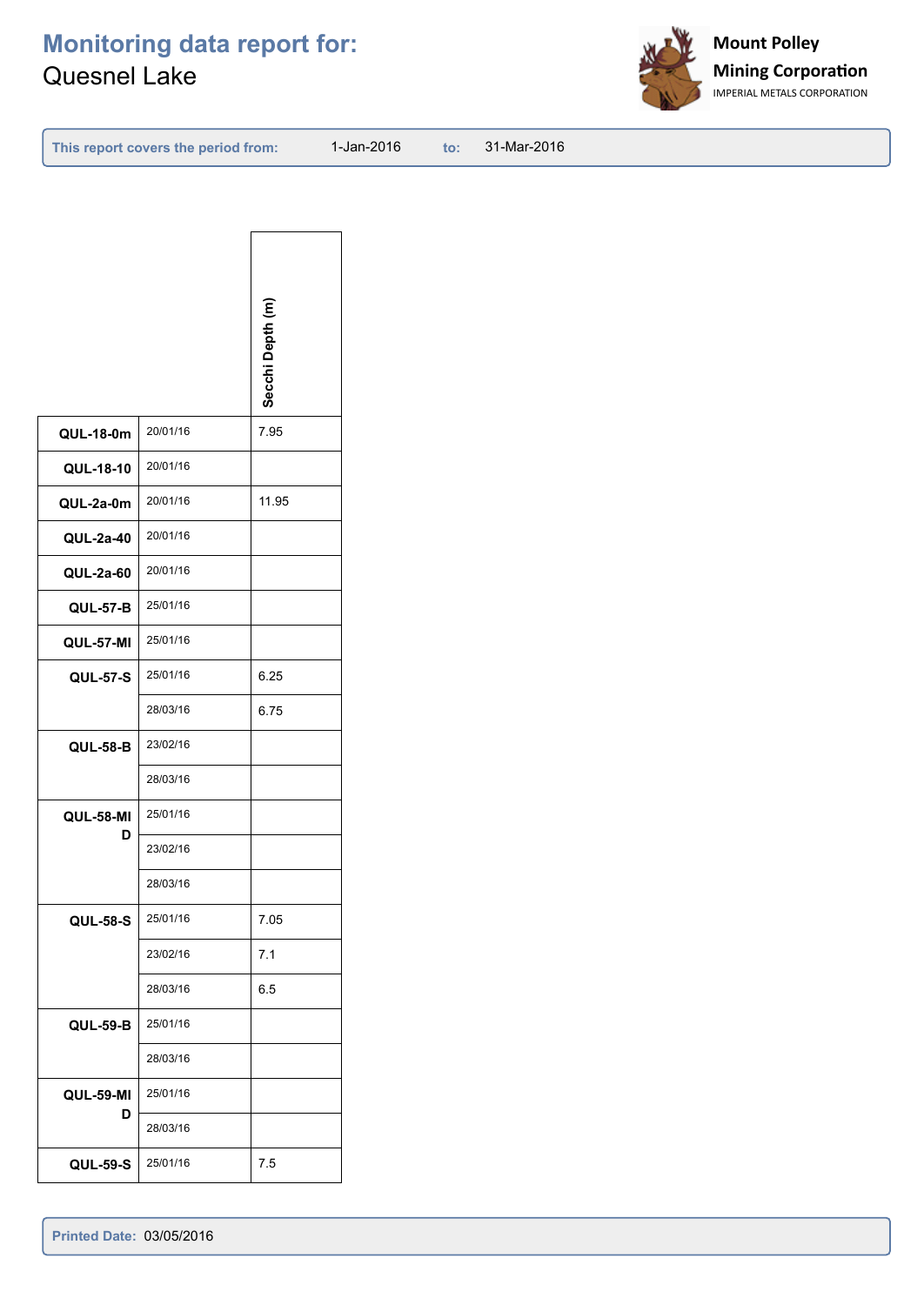

| 1-Jan-2016<br>This report covers the period from: |                                     |                                           | 31-Mar-2016<br>to:                         |                                                      |                                   |                                                       |                                         |  |
|---------------------------------------------------|-------------------------------------|-------------------------------------------|--------------------------------------------|------------------------------------------------------|-----------------------------------|-------------------------------------------------------|-----------------------------------------|--|
|                                                   | $($ µs/cm $)$<br>situ)<br>€<br>Cond | $\tilde{\Xi}$<br>Oxygen<br>Dissolved<br>ි | €<br>Oxygen<br>yed<br>Dissoly<br>$($ mg/L) | Celcius)<br>situ)<br>(Degrees<br>$\tilde{=}$<br>Temp | (mtu)<br>situ<br>르.<br><b>DLN</b> | $\widehat{\mathsf{H}}$<br>situ)<br>$\varepsilon$<br>푄 | $\widehat{\epsilon}$<br>Depth<br>Sample |  |
| 28/03/16<br><b>QUL-59-S</b>                       | 111.5                               | 97.2                                      | 13.01                                      | 3.208                                                | 0.44                              | 8.15                                                  | 0                                       |  |

|       |          | situ) (µs/cm)<br>Cond (in | Temp (in situ)<br>(Degrees Celcius) | situ (ntu)<br>크.<br>$\blacksquare$<br>$\overline{r}$ | pH (in situ) (pH) |
|-------|----------|---------------------------|-------------------------------------|------------------------------------------------------|-------------------|
| QUR-1 | 28/01/16 | 109.7                     | 2.624                               | 0.24                                                 | 7.53              |
|       | 10/02/16 | 107.9                     | 2.507                               | 0.25                                                 | 7.59              |
|       | 25/02/16 | 110.3                     | 2.803                               | 0.12                                                 | 7.44              |
|       | 10/03/16 | 111.4                     | 3.268                               | 0.02                                                 | 7.73              |
|       | 23/03/16 | 110.4                     | 3.319                               | 0.78                                                 | 7.71              |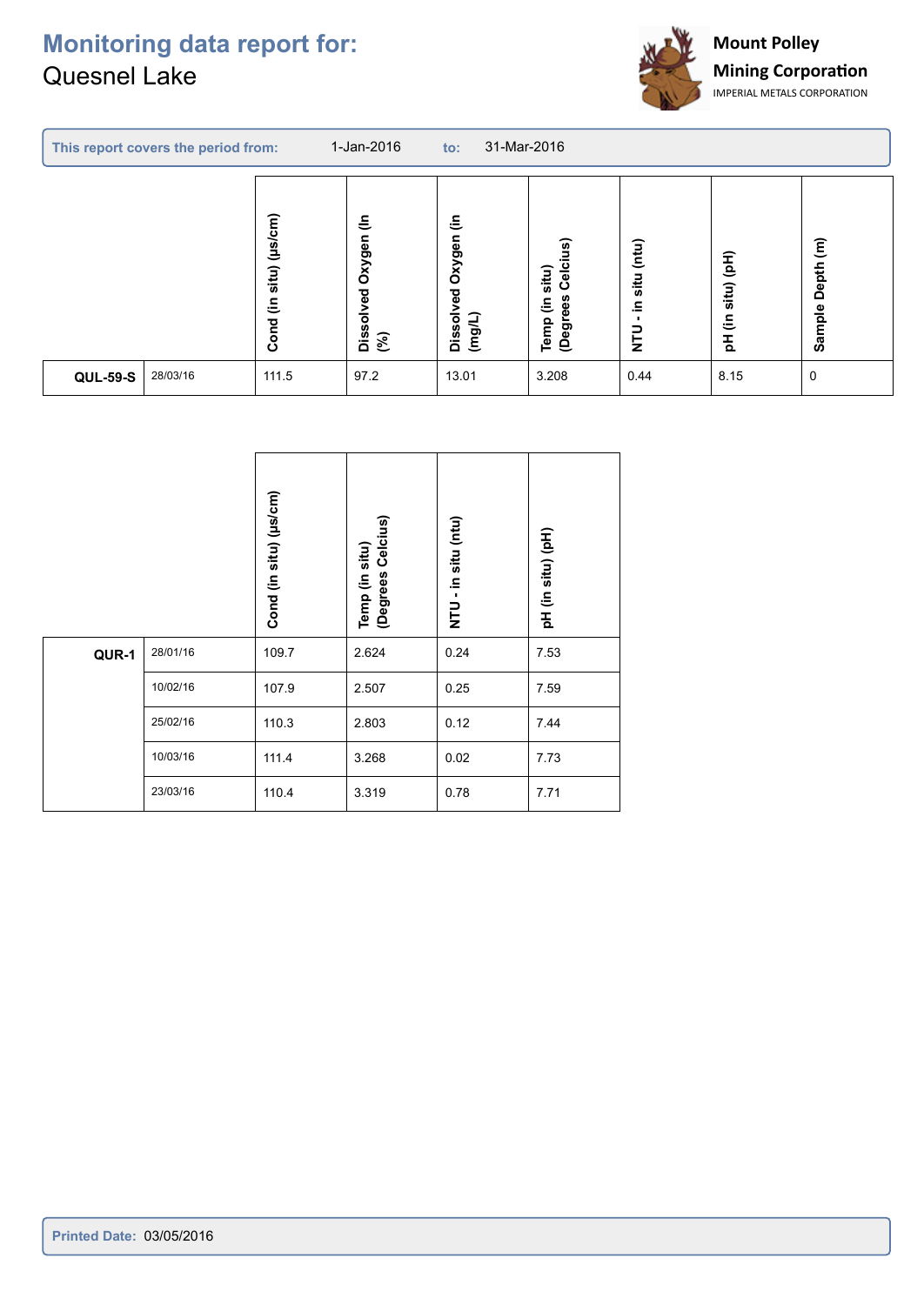

| This report covers the period from: |                                         | 1-Jan-2016<br>$\mathsf{to}$ : | 31-Mar-2016 |
|-------------------------------------|-----------------------------------------|-------------------------------|-------------|
|                                     | $\widehat{\epsilon}$<br>Depth<br>Secchi |                               |             |
| 28/03/16<br><b>QUL-59-S</b>         |                                         |                               |             |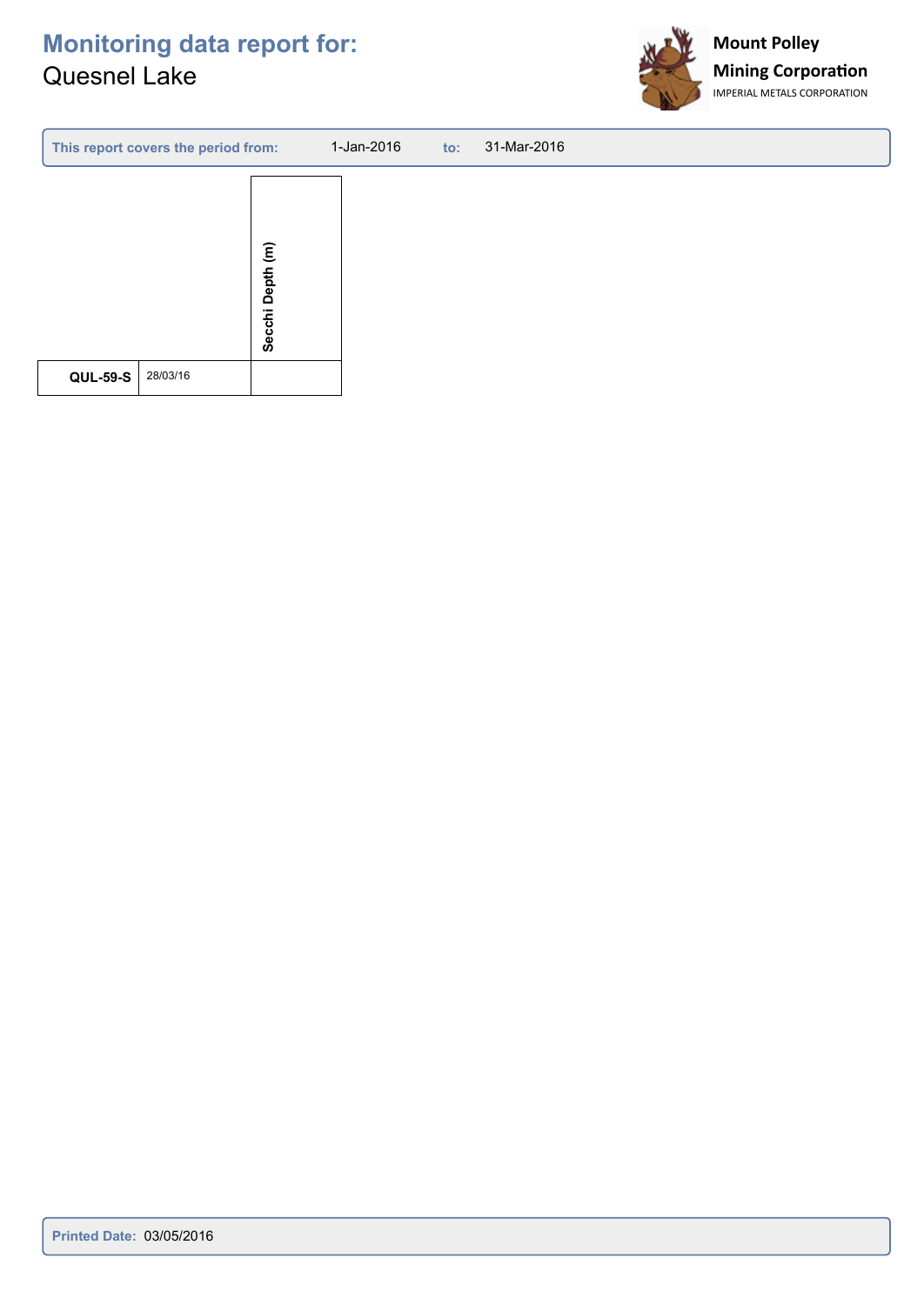# Appendix 3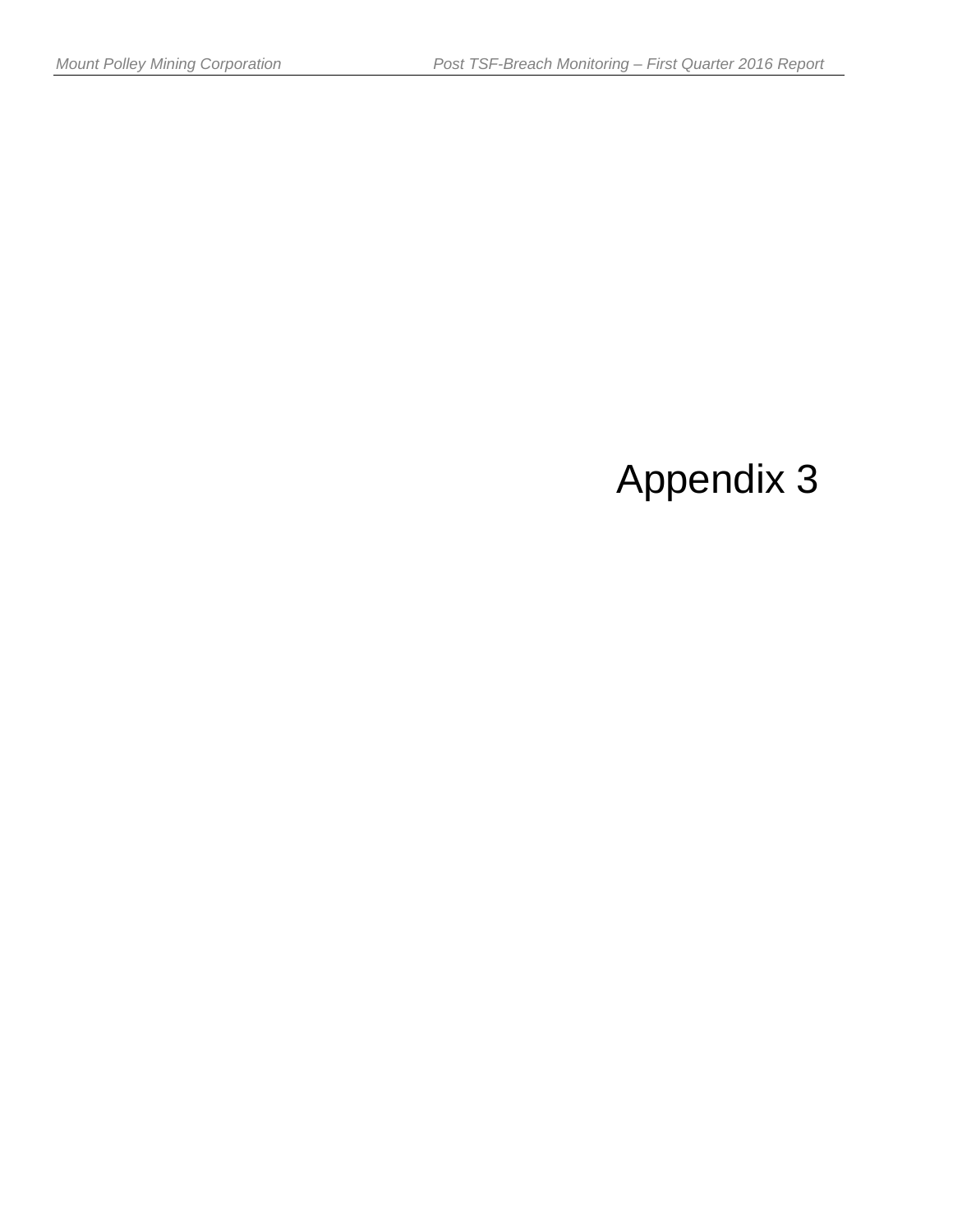## **Monitoring data report for:** Permitted Hydrology Sites



| This report covers the period from: |  |  |  |
|-------------------------------------|--|--|--|
|-------------------------------------|--|--|--|

**This report covers the period from: to:**

to: 31-Mar-2016

|                         |          | Q(m3/s) | Staff Gauge (m) |
|-------------------------|----------|---------|-----------------|
| H1 Up HAC<br>Hydrology  | 14/01/16 | 0.3092  | 0.461           |
|                         | 21/01/16 | 0.2281  | 0.446           |
|                         | 26/01/16 | 0.3185  | 0.478           |
|                         | 27/01/16 | 0.3003  | 0.469           |
|                         | 01/02/16 | 0.2739  | 0.471           |
|                         | 03/02/16 | 0.2694  | 0.467           |
|                         | 09/02/16 | 0.2535  | 0.458           |
|                         | 22/02/16 |         | 0.476           |
|                         | 23/02/16 | 0.3055  | 0.476           |
|                         | 07/03/16 | 0.2241  | 0.431           |
|                         | 09/03/16 | 0.3232  | 0.489           |
| H <sub>2</sub> Low      | 06/01/16 | 0.2681  | 0.472           |
| <b>HAC</b><br>Hydrology | 12/01/16 |         | 0.454           |
|                         | 13/01/16 | 0.299   | 0.47            |
|                         | 21/01/16 | 0.2674  | 0.448           |
|                         | 26/01/16 |         | 0.475           |
|                         | 27/01/16 | 0.3176  | 0.478           |
|                         | 01/02/16 | 0.246   | 0.47            |
|                         | 03/02/16 | 0.3216  | 0.491           |
|                         | 09/02/16 | 0.283   | 0.452           |
|                         | 11/02/16 | 0.2541  | 0.456           |
|                         | 17/02/16 | 0.33    | 0.468           |